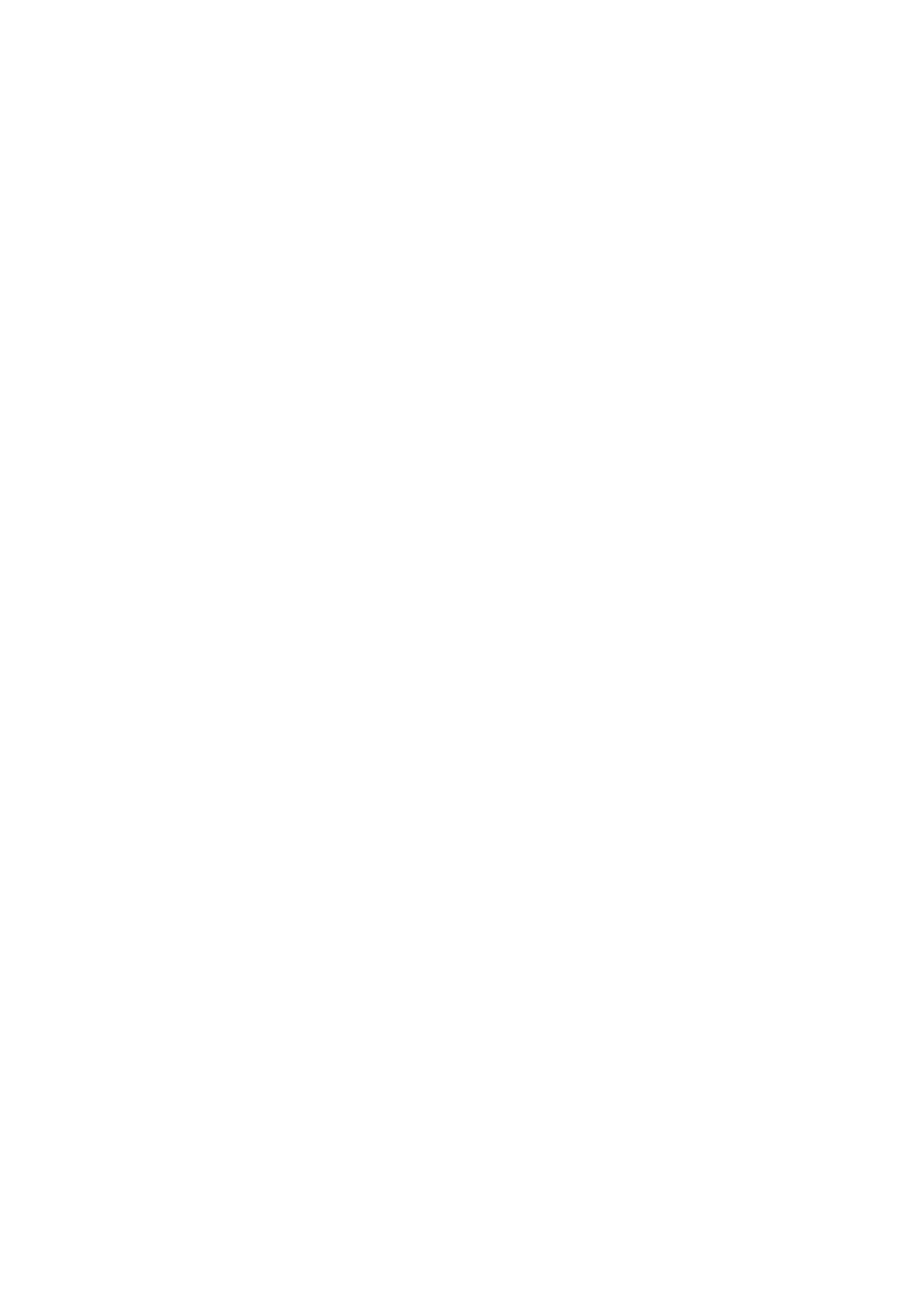## **THE UNITED STATES OF AMERICA - SCHEDULE OF SPECIFIC COMMITMENTS**

| Modes of supply:                                                         | Cross-border supply<br>Commercial presence<br>Presence of natural persons<br>Consumption abroad<br>2)<br>4)                                                                                                                                                                                                                                                                                                                                                                                                                                                                                                                                                                                                                 |                                   |                               |  |  |  |
|--------------------------------------------------------------------------|-----------------------------------------------------------------------------------------------------------------------------------------------------------------------------------------------------------------------------------------------------------------------------------------------------------------------------------------------------------------------------------------------------------------------------------------------------------------------------------------------------------------------------------------------------------------------------------------------------------------------------------------------------------------------------------------------------------------------------|-----------------------------------|-------------------------------|--|--|--|
| Sector or subsector                                                      | <b>Limitations on market access</b>                                                                                                                                                                                                                                                                                                                                                                                                                                                                                                                                                                                                                                                                                         | Limitations on national treatment | <b>Additional commitments</b> |  |  |  |
| <b>HORIZONTAL COMMITMENTS</b>                                            |                                                                                                                                                                                                                                                                                                                                                                                                                                                                                                                                                                                                                                                                                                                             |                                   |                               |  |  |  |
| the District of Columbia.                                                | ALL SECTORS COVERED BY THIS SCHEDULE: For the purpose of this schedule the "United States" is defined as encompassing the 50 states of the United States, plus                                                                                                                                                                                                                                                                                                                                                                                                                                                                                                                                                              |                                   |                               |  |  |  |
| All Sectors: Temporary Entry<br>And Stay of Natural Persons <sup>1</sup> | 4)<br>Unbound, except for measures concerning<br>temporary entry and stay of nationals of<br>another member who fall into the categories<br>listed below:<br>Services Salespersons - persons not based in the<br>territory of the United States and receiving no<br>remuneration from a source located within the<br>United States, who are engaged in activities<br>related to representing a services supplier for the<br>purpose of negotiating for the sale of the services<br>of that supplier where: a) such sales are not<br>directly made to the general public and b) the<br>salesperson is not engaged in supplying the<br>service. Entry for persons named in this section is<br>limited to a ninety-day period. | 4)<br>Unbound                     |                               |  |  |  |

<sup>1</sup> "Temporary entry" means entry without intent to establish permanent residence under immigration laws of the US and confers no rights with respect to citizenship. US commitments regarding entry and temporary stay in the US do not apply in cases of labour/management disputes.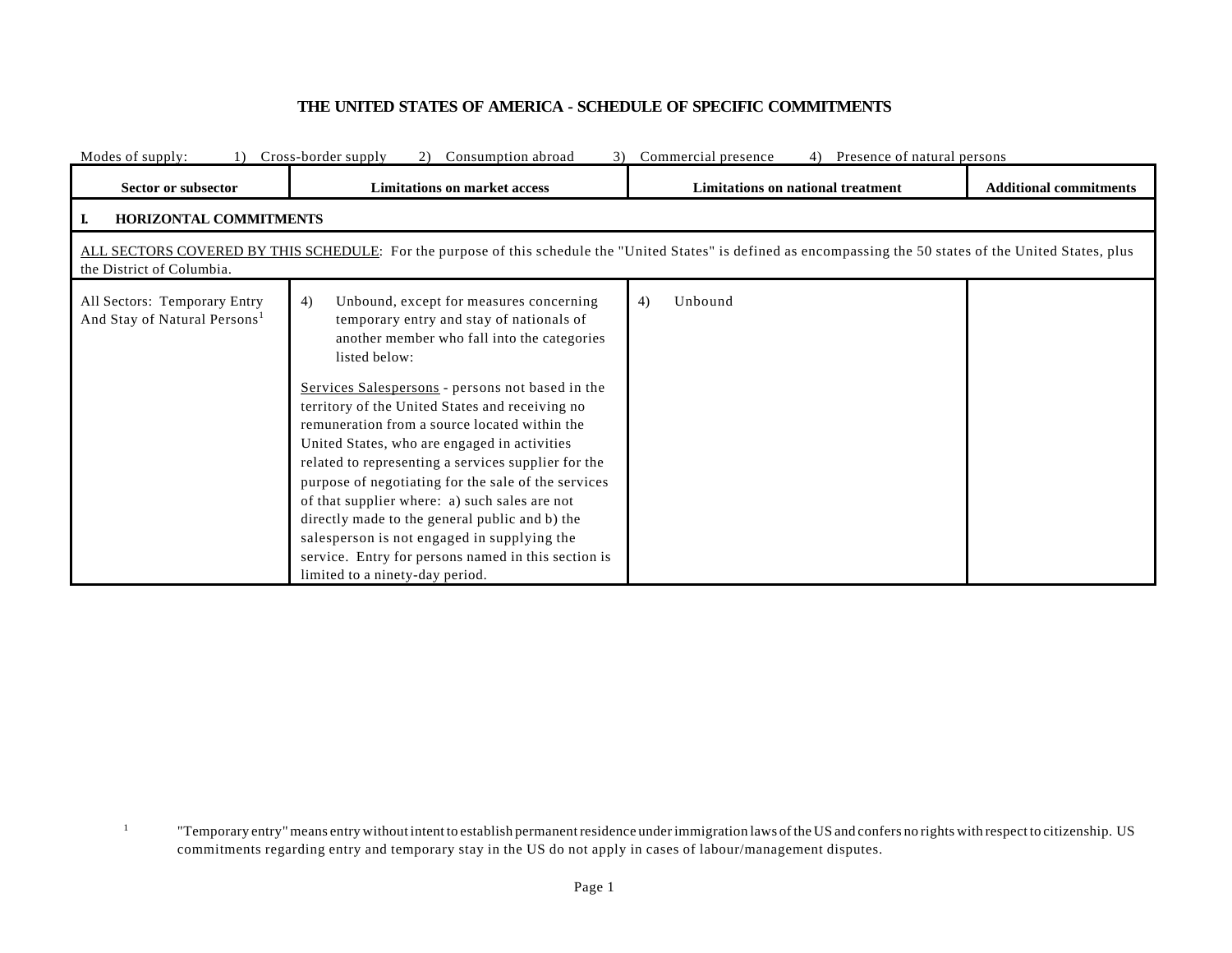| MOUGS OF Supply.<br>Sector or subsector | 1) Cross-border supply<br>$\mathcal{L}$ ) Consumption abroad<br><b>Limitations on market access</b>                                                                                                                                                                                                                                                                                                                                                                                                                                                                                                                                                                                            | Commercial presence<br>4) I resence or hatural persons<br>Limitations on national treatment | <b>Additional commitments</b> |
|-----------------------------------------|------------------------------------------------------------------------------------------------------------------------------------------------------------------------------------------------------------------------------------------------------------------------------------------------------------------------------------------------------------------------------------------------------------------------------------------------------------------------------------------------------------------------------------------------------------------------------------------------------------------------------------------------------------------------------------------------|---------------------------------------------------------------------------------------------|-------------------------------|
|                                         | Intra-corporate Transferees - managers, executives<br>and specialists, as defined below, who are<br>employees of firms that provide services within the<br>United States through a branch, subsidiary, or<br>affiliate established in the United States and who<br>have been in the prior employ of their firm outside<br>the United States for a period of not less than one<br>year immediately preceding the date of their<br>application for admission and who are one of the<br>following:                                                                                                                                                                                                |                                                                                             |                               |
|                                         | Managers - persons within an organization<br>a)<br>who primarily direct the organization, or a<br>department or sub-division of the<br>organization, supervise and control the work<br>of other supervisory, professional or<br>managerial employees, have the authority to<br>hire and fire or recommend hiring, firing, or<br>other personnel actions (such as promotion<br>or leave authorization), and exercise<br>discretionary authority over day-to-day<br>operations. Does not include first-line<br>supervisors, unless the employees<br>supervised are professionals, nor does it<br>include employees who primarily perform<br>tasks necessary for the provision of the<br>service. |                                                                                             |                               |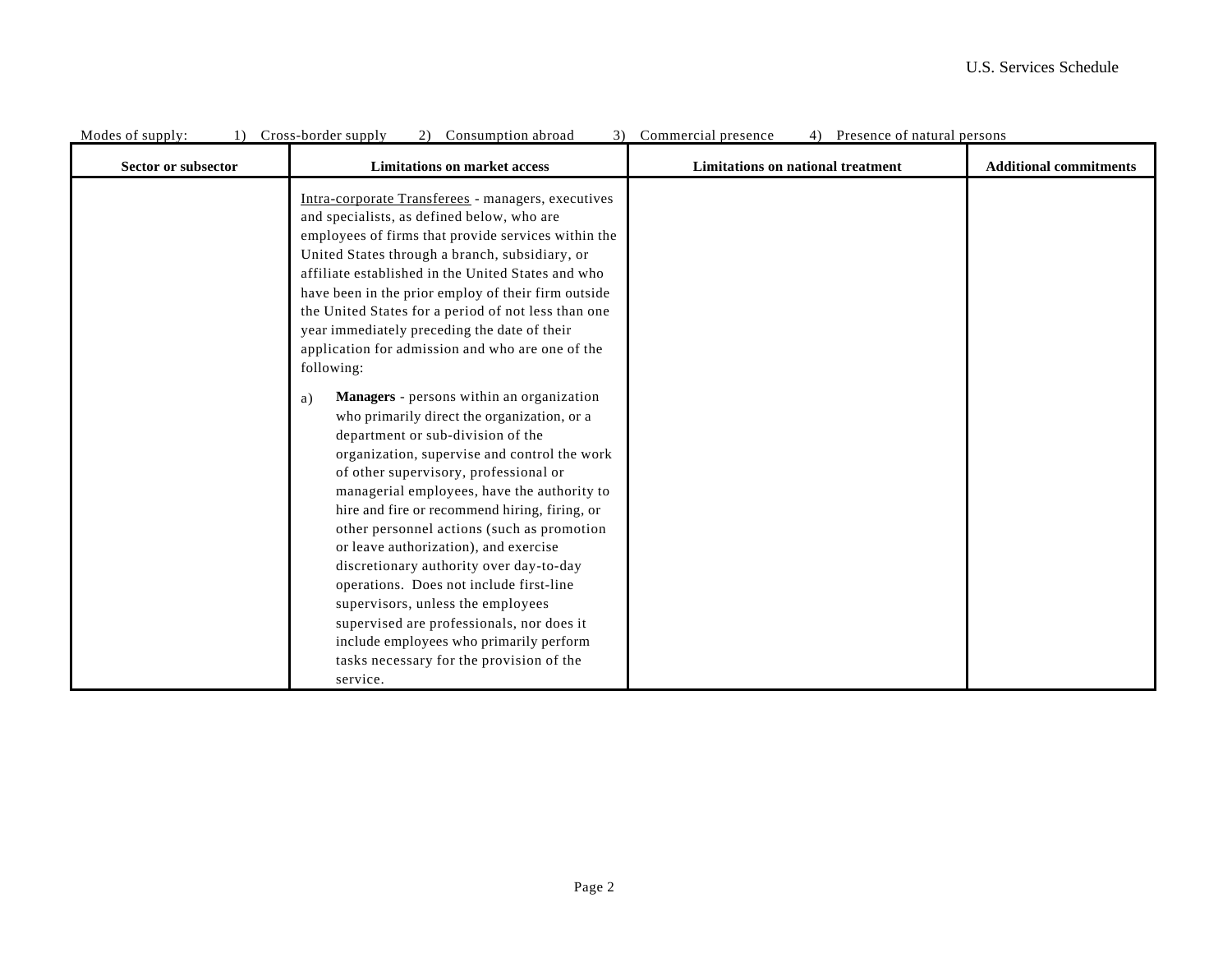| Modes of supply:    | Cross-border supply<br>Consumption abroad                                                                                                                                                                                                                                                                                                                                                                                                                                                                                                                                                                                                                                                                                                                                                                                                                                  | Commercial presence<br>Presence of natural persons |                               |
|---------------------|----------------------------------------------------------------------------------------------------------------------------------------------------------------------------------------------------------------------------------------------------------------------------------------------------------------------------------------------------------------------------------------------------------------------------------------------------------------------------------------------------------------------------------------------------------------------------------------------------------------------------------------------------------------------------------------------------------------------------------------------------------------------------------------------------------------------------------------------------------------------------|----------------------------------------------------|-------------------------------|
| Sector or subsector | <b>Limitations on market access</b>                                                                                                                                                                                                                                                                                                                                                                                                                                                                                                                                                                                                                                                                                                                                                                                                                                        | <b>Limitations on national treatment</b>           | <b>Additional commitments</b> |
|                     | <b>Executives</b> - persons within the organization<br>b)<br>who primarily direct the management of the<br>organization, establish the goals and policies<br>of the organization, exercise wide latitude in<br>decision-making, and receive only general<br>supervision or direction from higher-level<br>executives, the board of directors, or<br>stockholders of the business. Executives<br>would not directly perform tasks related to<br>the actual provision of a service or services<br>of the organization.<br>Specialists - persons within an organization<br>c)<br>who possess knowledge at an advanced<br>level of continued expertise and who<br>possess proprietary knowledge of the<br>organization's services, research equipment,<br>techniques, or management. (Specialists may<br>include, but are not limited to, members of<br>licenced professions.) |                                                    |                               |
|                     | Entry for persons named in this section is limited<br>to a three-year period that may be extended for up<br>to two additional years for a total term not to                                                                                                                                                                                                                                                                                                                                                                                                                                                                                                                                                                                                                                                                                                                |                                                    |                               |
|                     | exceed five years.                                                                                                                                                                                                                                                                                                                                                                                                                                                                                                                                                                                                                                                                                                                                                                                                                                                         |                                                    |                               |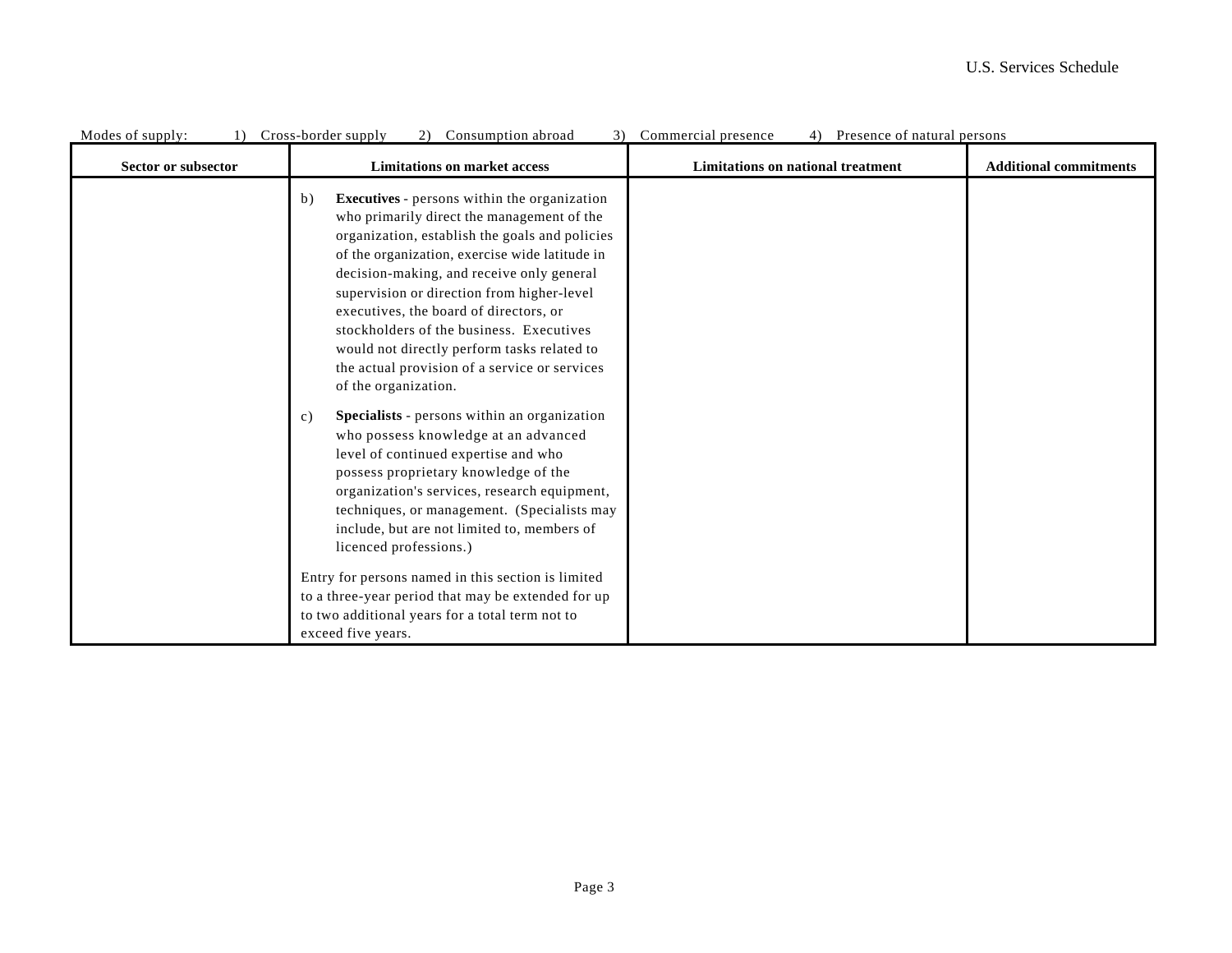| Modes of supply:    | Consumption abroad<br>Cross-border supply<br>3)<br>2)                                                                                                                                                                                                                                                                                                                                                                                                                                                                                                                                                                                                                                             | Commercial presence<br>Presence of natural persons<br>4) |                               |
|---------------------|---------------------------------------------------------------------------------------------------------------------------------------------------------------------------------------------------------------------------------------------------------------------------------------------------------------------------------------------------------------------------------------------------------------------------------------------------------------------------------------------------------------------------------------------------------------------------------------------------------------------------------------------------------------------------------------------------|----------------------------------------------------------|-------------------------------|
| Sector or subsector | <b>Limitations on market access</b>                                                                                                                                                                                                                                                                                                                                                                                                                                                                                                                                                                                                                                                               | Limitations on national treatment                        | <b>Additional commitments</b> |
|                     | Personnel Engaged in Establishment - A person<br>who has been employed in the immediately<br>preceding year by an entity described in Section II,<br>receiving remuneration from that source, who<br>occupies a managerial or executive position with<br>that entity and is entering the territory of the<br>United States for the purpose of establishing an<br>entity described in Section II that will support<br>employment of persons named in paragraphs a),<br>b), and c) therein. The subject persons shall<br>present proof of acquisition of physical premises<br>for the entity that shall commence its business<br>operations within one year of the date of entry of<br>that person. |                                                          |                               |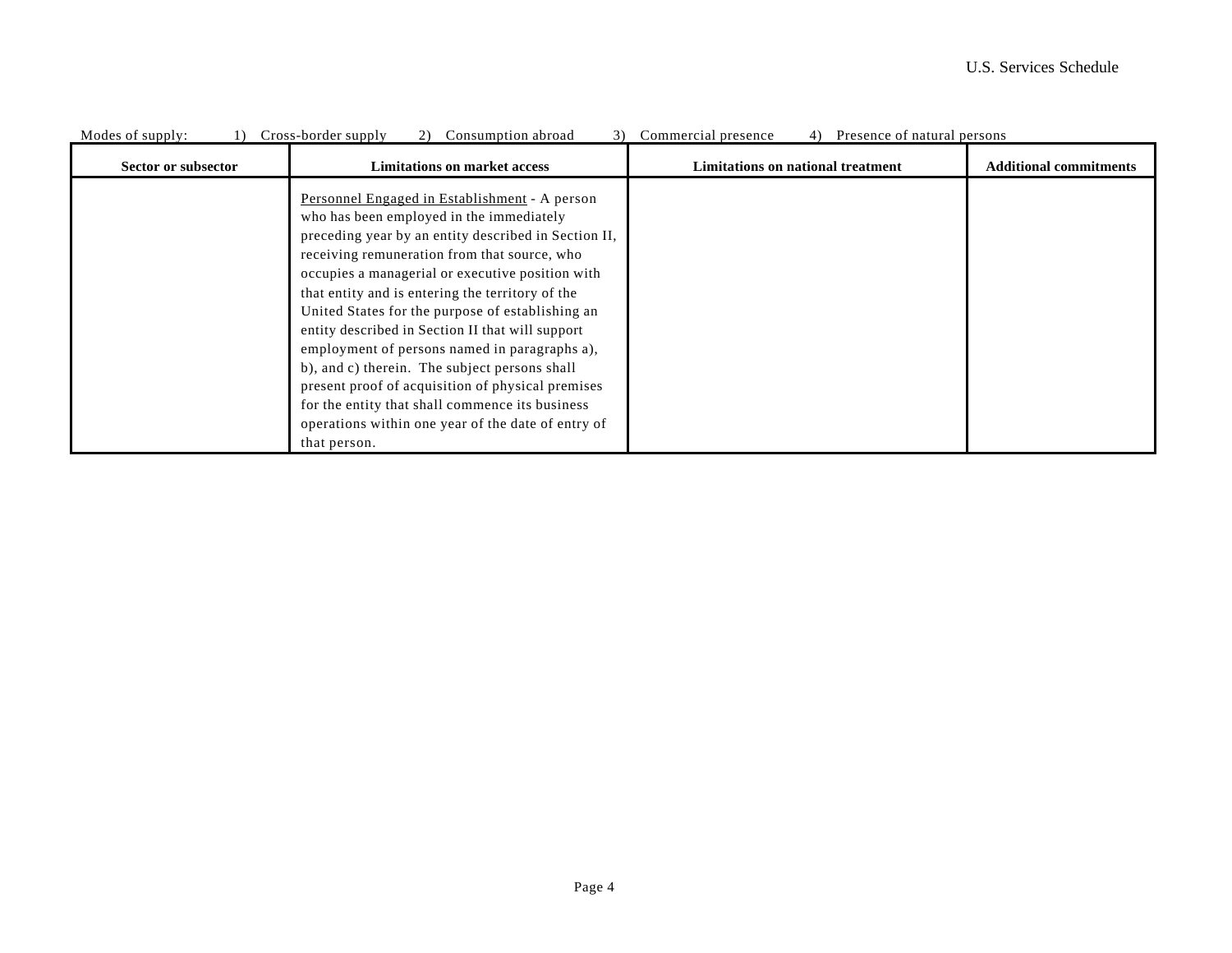| Modes of supply:    | Cross-border supply<br>2) Consumption abroad<br>3)                                                                                                                                                                                                                                                                                                                                                                                                                                                                                                                                                                                                                                                                                                                                                                                                                                                                                                                                                                                                                                                                                                                                                                                          | Commercial presence<br>4) Presence of natural persons |                               |
|---------------------|---------------------------------------------------------------------------------------------------------------------------------------------------------------------------------------------------------------------------------------------------------------------------------------------------------------------------------------------------------------------------------------------------------------------------------------------------------------------------------------------------------------------------------------------------------------------------------------------------------------------------------------------------------------------------------------------------------------------------------------------------------------------------------------------------------------------------------------------------------------------------------------------------------------------------------------------------------------------------------------------------------------------------------------------------------------------------------------------------------------------------------------------------------------------------------------------------------------------------------------------|-------------------------------------------------------|-------------------------------|
| Sector or subsector | <b>Limitations on market access</b>                                                                                                                                                                                                                                                                                                                                                                                                                                                                                                                                                                                                                                                                                                                                                                                                                                                                                                                                                                                                                                                                                                                                                                                                         | Limitations on national treatment                     | <b>Additional commitments</b> |
|                     | <b>Fashion Models and Specialty Occupations - Up</b><br>to 65,000 persons (total number from all eligible<br>countries) annually on a worldwide basis in<br>occupations as set out in 8 USC. $\S$ 1101 (a) (15) (H)<br>$(i)$ (b), consisting of $(i)$ fashion models who are of<br>distinguished merit and ability; and (ii) persons<br>engaged in a specialty occupation, requiring (a)<br>theoretical and practical application of a body of<br>highly specialized knowledge; and (b) attainment<br>of a bachelor's or higher degree in the specialty (or<br>its equivalent) as a minimum for entry into the<br>occupation in the United States. Persons seeking<br>admission under (ii) above shall possess the<br>following qualifications: (a) full licensure in a US<br>state to practice in the occupation, if such<br>licensure is required to practice in the occupation<br>in that state; and (b) completion of the required<br>degree, or experience in the specialty equivalent to<br>the completion of the required degree and<br>recognition of expertise in the specialty through<br>progressively responsible positions relating to the<br>specialty. Entry for persons named in this section<br>is limited to three years. |                                                       |                               |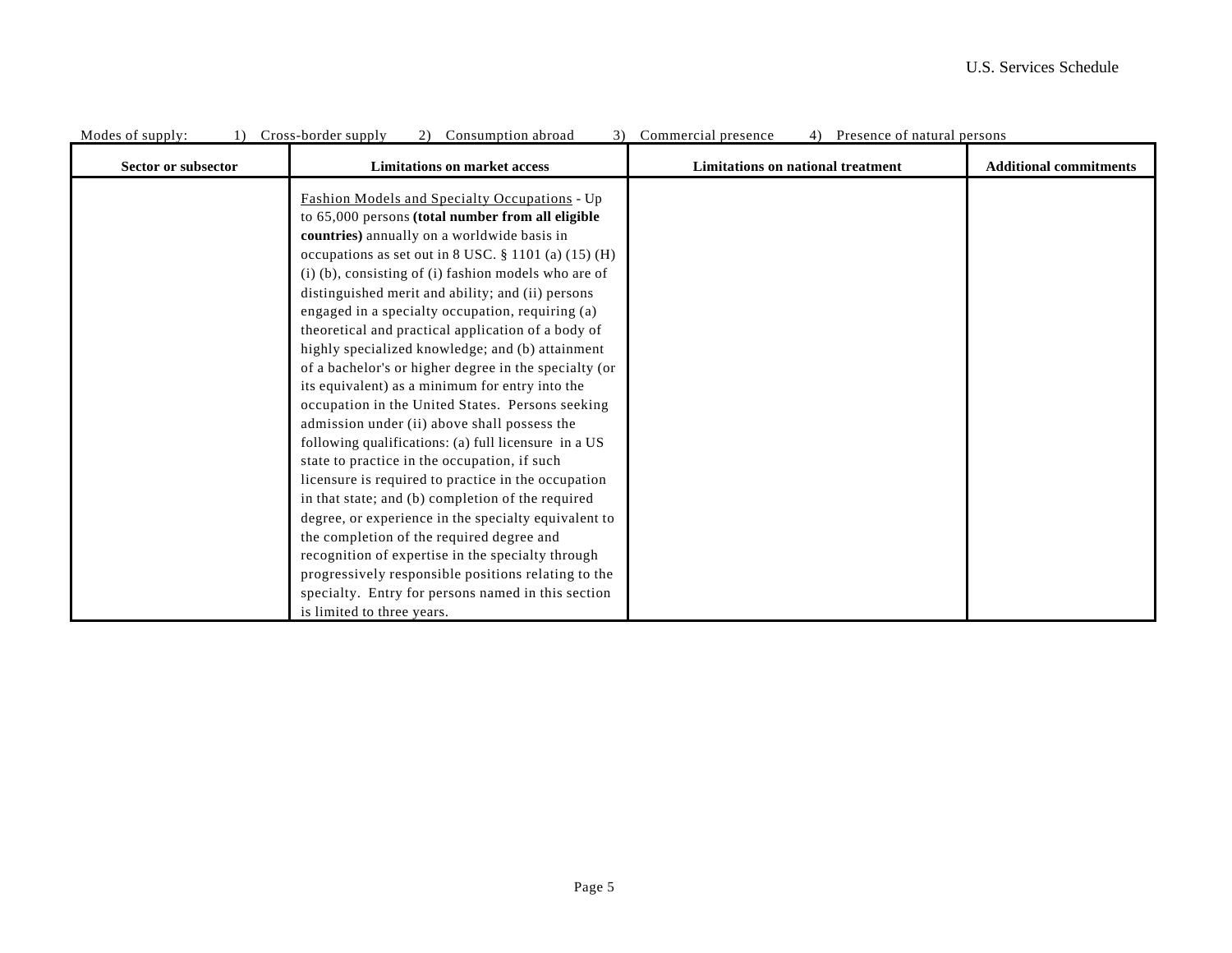| Modes of supply:    | Cross-border supply<br>Consumption abroad<br>2)<br>3 <sup>)</sup>                                                                                                                                                                                                                                                                                                                                                                                                                                                                                                                                                                                                                                                                                                                                                                                                        | Commercial presence<br>Presence of natural persons |                               |
|---------------------|--------------------------------------------------------------------------------------------------------------------------------------------------------------------------------------------------------------------------------------------------------------------------------------------------------------------------------------------------------------------------------------------------------------------------------------------------------------------------------------------------------------------------------------------------------------------------------------------------------------------------------------------------------------------------------------------------------------------------------------------------------------------------------------------------------------------------------------------------------------------------|----------------------------------------------------|-------------------------------|
| Sector or subsector | <b>Limitations on market access</b>                                                                                                                                                                                                                                                                                                                                                                                                                                                                                                                                                                                                                                                                                                                                                                                                                                      | <b>Limitations on national treatment</b>           | <b>Additional commitments</b> |
|                     | Specialty occupation aliens and their employers<br>must be in compliance with all labour condition<br>application requirements that are attested to by the<br>established employer. These requirements are: a)<br>wages paid to the person are the greater of: 1) the<br>actual wage paid by the employer to individuals in<br>that place of employment with similar<br>qualifications and experience, or 2) the prevailing<br>wage for that occupational classification in the<br>area of employment; b) conditions of work are<br>such that they will not adversely affect working<br>conditions for those similarly employed; c) there is<br>no strike or lockout in the course of a<br>labour/management dispute in progress at the<br>place of employment affecting the subject<br>occupation; labour/management dispute in<br>progress at the place of employment; |                                                    |                               |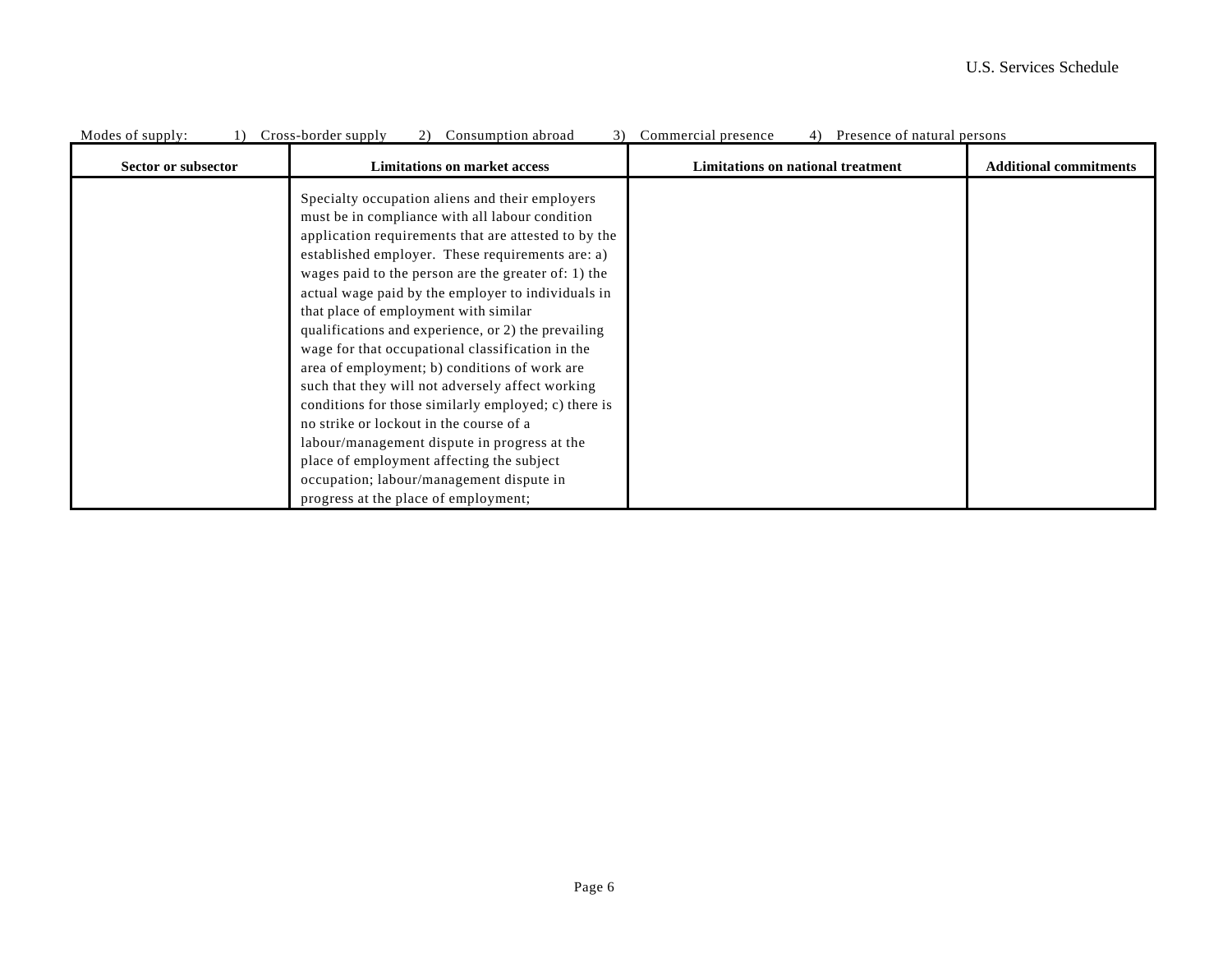| Modes of supply:                    | Cross-border supply<br>Consumption abroad                                                                                                                                                                                                                                                                                                                                                                                                                                                                                                                                                                                                                                                | Commercial presence<br>Presence of natural persons                                                                                                                                                                                                                                                                                                                   |                               |
|-------------------------------------|------------------------------------------------------------------------------------------------------------------------------------------------------------------------------------------------------------------------------------------------------------------------------------------------------------------------------------------------------------------------------------------------------------------------------------------------------------------------------------------------------------------------------------------------------------------------------------------------------------------------------------------------------------------------------------------|----------------------------------------------------------------------------------------------------------------------------------------------------------------------------------------------------------------------------------------------------------------------------------------------------------------------------------------------------------------------|-------------------------------|
| Sector or subsector                 | <b>Limitations on market access</b>                                                                                                                                                                                                                                                                                                                                                                                                                                                                                                                                                                                                                                                      | Limitations on national treatment                                                                                                                                                                                                                                                                                                                                    | <b>Additional commitments</b> |
|                                     | the employer has not laid off or otherwise<br>$\mathbf{d}$<br>displaced workers in the subject occupation<br>in the previous six months and will not lay<br>off or displace any US worker during the<br>90-day period following the filing of an<br>application or the 90-day periods preceding<br>and following the filing of any visa petition<br>supported by the application; e) the<br>employer has taken and is taking timely and<br>significant steps to recruit and retain<br>sufficient US workers in the specialty<br>occupation; and f) notice is given at the time<br>of application by the employer to employees<br>or their representatives at the place of<br>employment. |                                                                                                                                                                                                                                                                                                                                                                      |                               |
| All Sectors: Acquisition of<br>Land | None<br>3)                                                                                                                                                                                                                                                                                                                                                                                                                                                                                                                                                                                                                                                                               | The federal government restricts initial sale<br>3)<br>of federally-owned lands to US citizens.<br>(Preceding restriction does not apply to<br>foreign-owned companies formed under the<br>laws of any state of the United States.)<br>Acquisition of land reclaimed with federal<br>funds and reclamation of desert land is<br>restricted to individual US citizens |                               |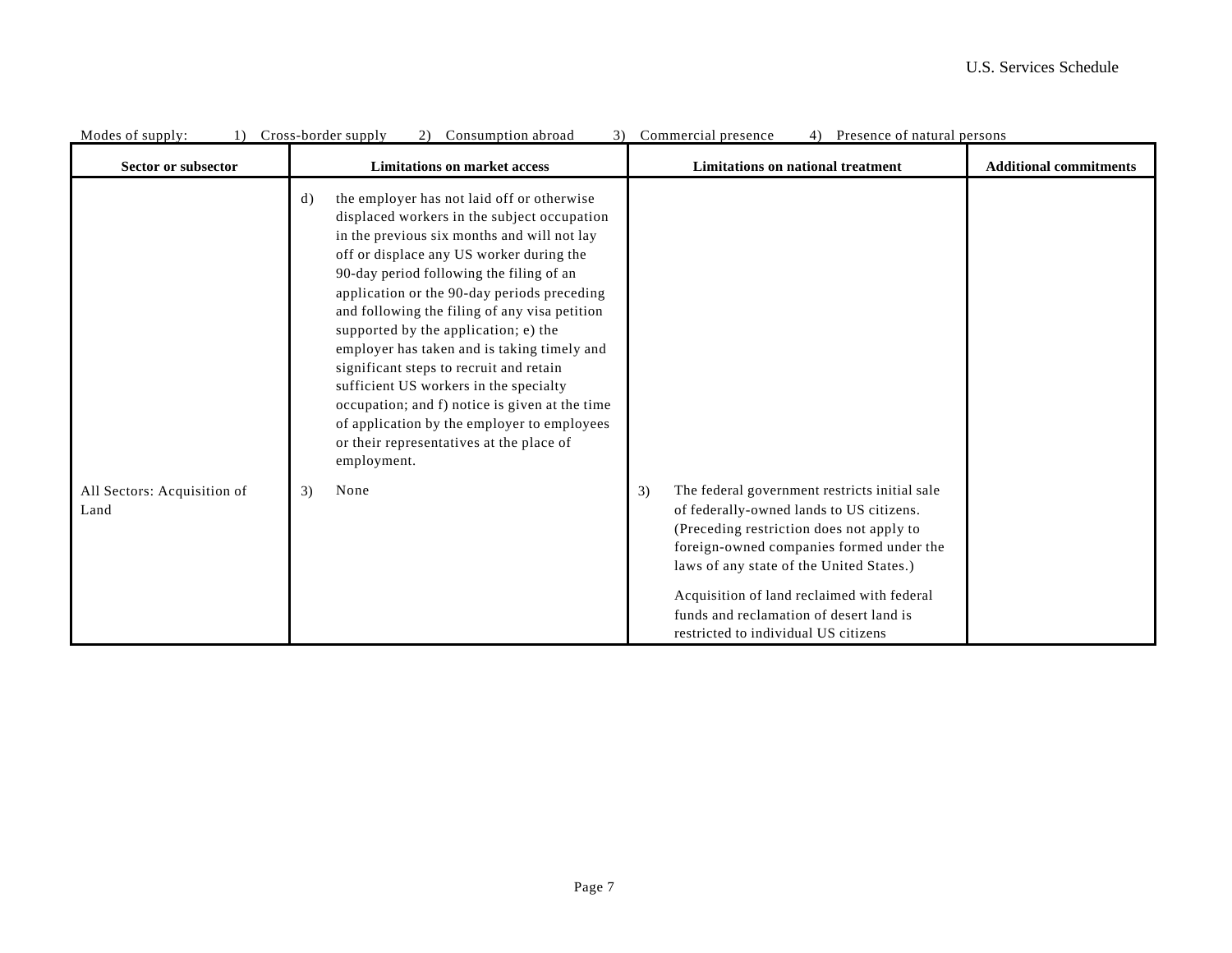| MOUTS OF SUPPLY.    | 1) Cross-border supply<br>2) Consumption abroad | 3) Commercial presence<br>4) FIESENCE OI HALUIAI PEISONS                                                                                                                                                                                                                              |                               |
|---------------------|-------------------------------------------------|---------------------------------------------------------------------------------------------------------------------------------------------------------------------------------------------------------------------------------------------------------------------------------------|-------------------------------|
| Sector or subsector | <b>Limitations on market access</b>             | Limitations on national treatment                                                                                                                                                                                                                                                     | <b>Additional commitments</b> |
|                     |                                                 | Ownership of land by non-US citizens is<br>limited in: Kentucky (restrictions apply only<br>to individuals, not to foreign-owned<br>companies incorporated within the United<br>States) and South Carolina (applies to<br>individuals and foreign-owned<br>corporations).             |                               |
|                     |                                                 | Purchase of land by non-US citizens not<br>resident within the state is restricted in:<br>Oklahoma, Florida, and Wyoming. In<br>Mississippi, non-US citizens may not<br>purchase more than 5 acres for residential<br>property, or more than 320 acres for<br>industrial development. |                               |
|                     |                                                 | Non-US citizens may not purchase or bid on<br>sales of public lands in: Hawaii, Idaho,<br>Mississippi, Montana, and Oregon                                                                                                                                                            |                               |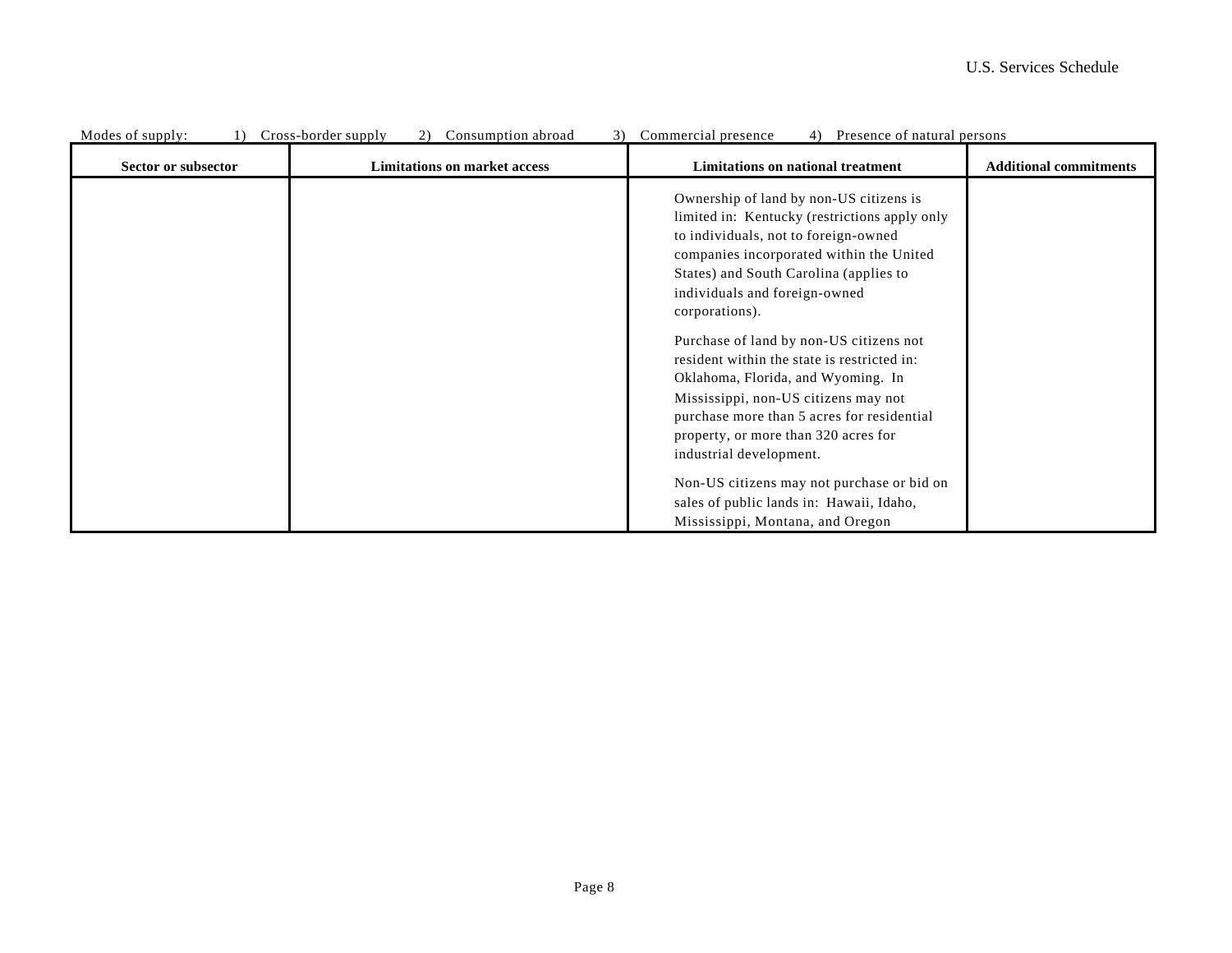| Sector or subsector            | <b>Limitations on market access</b> | $\frac{1}{2}$ resemble of matural persons<br>Limitations on national treatment               | <b>Additional commitments</b> |
|--------------------------------|-------------------------------------|----------------------------------------------------------------------------------------------|-------------------------------|
| All Sectors: Taxation Measures | None<br>1)                          | At the federal level, with respect to<br>(1), (2), (3)<br>direct taxes:                      |                               |
|                                | 2)<br>None                          | Differential tax treatment may be provided                                                   |                               |
|                                | 3)<br>None                          | between trusts created or organized in the                                                   |                               |
|                                |                                     | United States to provide employee benefits                                                   |                               |
|                                |                                     | and trusts not created or organized in the<br>United States and their respective             |                               |
|                                |                                     | beneficiaries. Such provisions affect the                                                    |                               |
|                                |                                     | taxation of the income of the trust or the<br>beneficiary, the availability of deductions to |                               |
|                                |                                     | taxpayers for contributions to the trust, and                                                |                               |
|                                |                                     | tax administration requirements; these<br>provisions include different rules for             |                               |
|                                |                                     | allowing deductions to, and determining the                                                  |                               |
|                                |                                     | earnings of, foreign employee benefit plans.                                                 |                               |
|                                |                                     | An increase in the rate or a widening of the                                                 |                               |
|                                |                                     | base of a federal income tax may be imposed<br>on a national, resident or corporation of a   |                               |
|                                |                                     | foreign country where a national, resident or                                                |                               |
|                                |                                     | corporation of the United States is being<br>subjected to discriminatory or extraterritorial |                               |
|                                |                                     | taxes (as described in section 891 or section                                                |                               |
|                                |                                     | 896 of the Internal Revenue Code).                                                           |                               |
|                                |                                     | At the federal level, with respect to taxes other                                            |                               |
|                                |                                     | than direct taxes:                                                                           |                               |

|  | Modes of supply: (a) Cross-border supply (2) Consumption abroad (3) Commercial presence (4) Presence of natural persons |  |  |  |  |
|--|-------------------------------------------------------------------------------------------------------------------------|--|--|--|--|
|  |                                                                                                                         |  |  |  |  |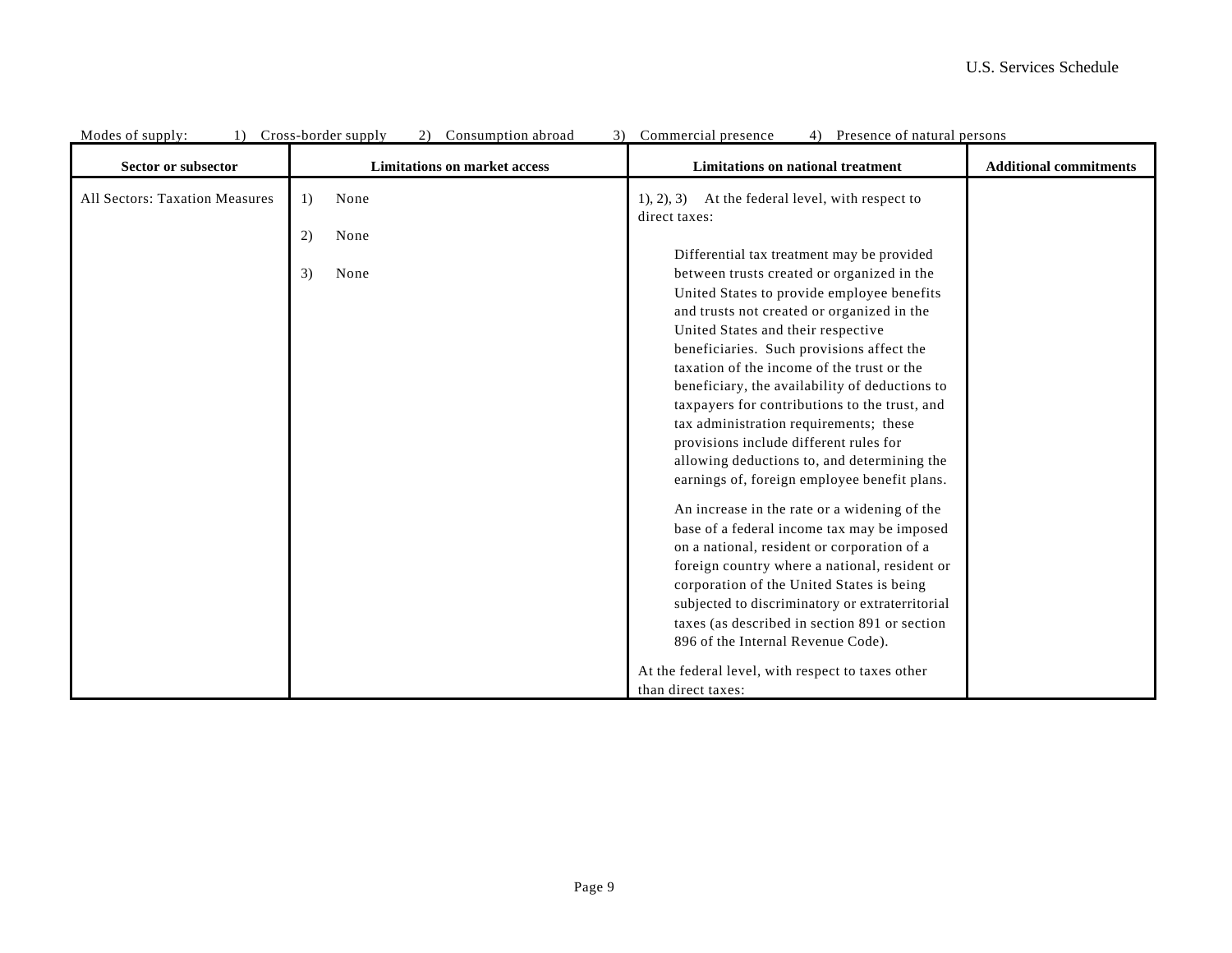| Modes of supply:<br>Sector or subsector | Cross-porder supply<br>$\angle$ )<br>Consumption aproad<br>$\mathcal{I}$<br><b>Limitations on market access</b> | Commercial presence<br>4)<br>Presence of natural persons<br><b>Limitations on national treatment</b>                                                                                                                                                                                                                                                                                                           | <b>Additional commitments</b> |
|-----------------------------------------|-----------------------------------------------------------------------------------------------------------------|----------------------------------------------------------------------------------------------------------------------------------------------------------------------------------------------------------------------------------------------------------------------------------------------------------------------------------------------------------------------------------------------------------------|-------------------------------|
|                                         |                                                                                                                 | An excise tax may be imposed in connection<br>with transfers of any property by a citizen or<br>resident of the United States, or by a<br>domestic entity (corporations, partnership,<br>estate or trust) to a foreign entity<br>(corporation partnership, estate or trust).<br>An excise tax may be imposed on US source<br>gross investment income of foreign<br>organizations that are private foundations. |                               |
|                                         | Unbound, except as indicated in the<br>4)<br>horizontal section                                                 | 4)<br>None                                                                                                                                                                                                                                                                                                                                                                                                     |                               |
| All Sectors: Subsidies                  | Unbound<br>1)                                                                                                   | Unbound<br>1)                                                                                                                                                                                                                                                                                                                                                                                                  |                               |
|                                         | 2)<br>Unbound                                                                                                   | Unbound<br>2)                                                                                                                                                                                                                                                                                                                                                                                                  |                               |
|                                         | 3)<br>None                                                                                                      | The Federal Overseas Private Investment<br>3)<br>Corporation (OPIC) insurance and loan<br>guarantees are not available to certain aliens,<br>foreign enterprises, and foreign-controlled<br>enterprises established in the United States<br>Trade and Development Agency financing is                                                                                                                          |                               |
|                                         |                                                                                                                 | limited to:                                                                                                                                                                                                                                                                                                                                                                                                    |                               |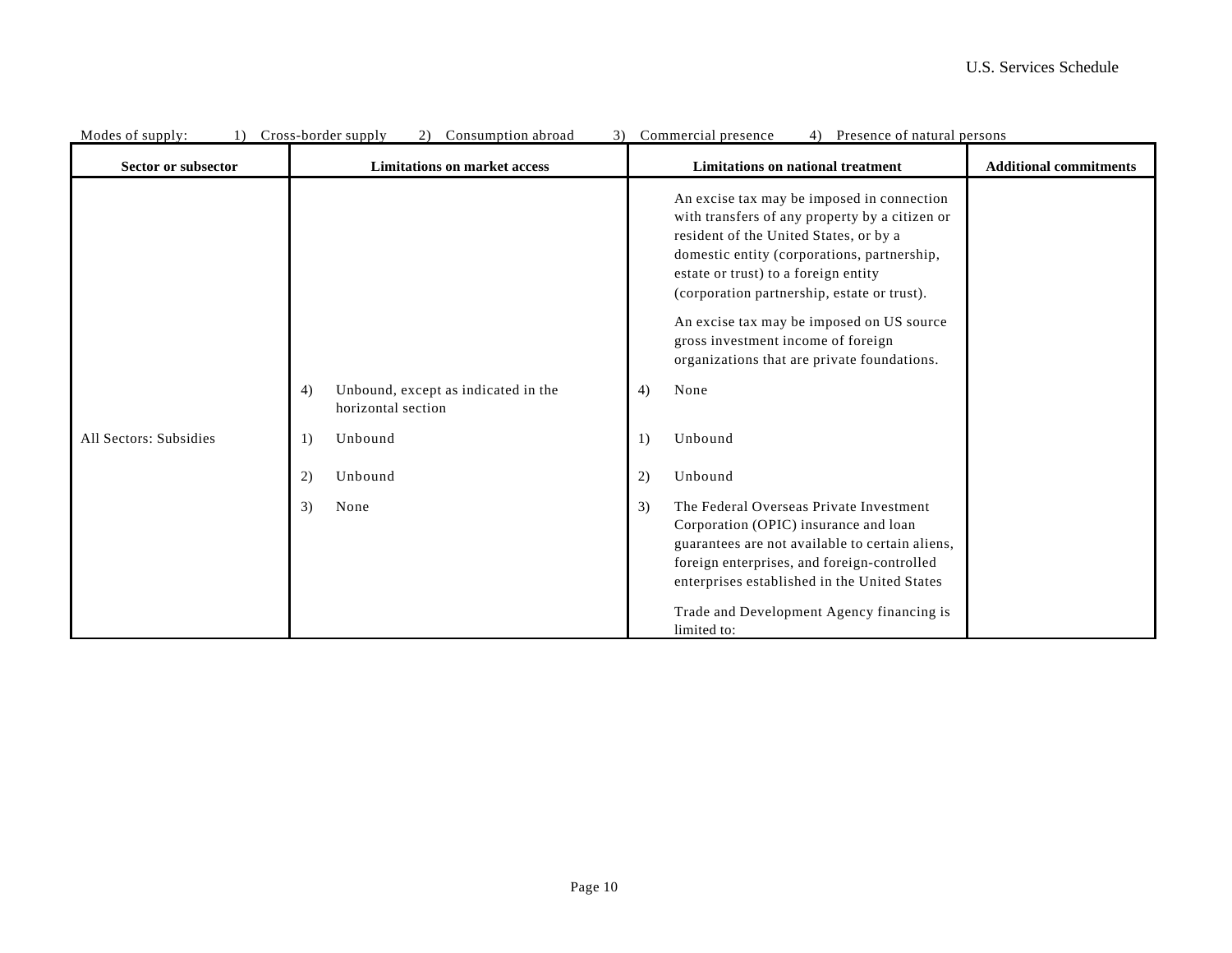| Modes of supply:<br>$\left  \right $ | Consumption abroad<br>Cross-border supply<br>2)<br>3) | Commercial presence<br>Presence of natural persons<br>4)                                                                                                                                                                                                                                                                                                                                                                                                                                                                                                                                                                                                                                                       |                               |
|--------------------------------------|-------------------------------------------------------|----------------------------------------------------------------------------------------------------------------------------------------------------------------------------------------------------------------------------------------------------------------------------------------------------------------------------------------------------------------------------------------------------------------------------------------------------------------------------------------------------------------------------------------------------------------------------------------------------------------------------------------------------------------------------------------------------------------|-------------------------------|
| Sector or subsector                  | <b>Limitations on market access</b>                   | Limitations on national treatment                                                                                                                                                                                                                                                                                                                                                                                                                                                                                                                                                                                                                                                                              | <b>Additional commitments</b> |
|                                      |                                                       | individuals 1) who are either US citizens<br>Ι.<br>or non-US citizens lawfully admitted for<br>permanent residence in the United<br>States and 2) whose principal places of<br>business are in the United States, or                                                                                                                                                                                                                                                                                                                                                                                                                                                                                           |                               |
|                                      |                                                       | privately-owned commercial<br>П.<br>corporations or partnerships that are<br>incorporated or legally organized under<br>the laws of the United States and whose<br>principal places of business are in the<br>United States and (1) that are more than<br>50 per cent beneficially owned by<br>individuals who are US citizens or (2)<br>that have been incorporated or legally<br>organized in the United States for more<br>than 3 years, have performed similar<br>services in each of the prior 3 years, and<br>employ US citizens in more than half of<br>their permanent full-time positions in<br>the United States and have the existing<br>capability in the United States to<br>perform the contract |                               |
|                                      |                                                       | Unbound for measures at the federal, state or<br>local levels that accord rights or preferences<br>to members of socially or economically<br>disadvantaged groups in the United States,<br>including:                                                                                                                                                                                                                                                                                                                                                                                                                                                                                                          |                               |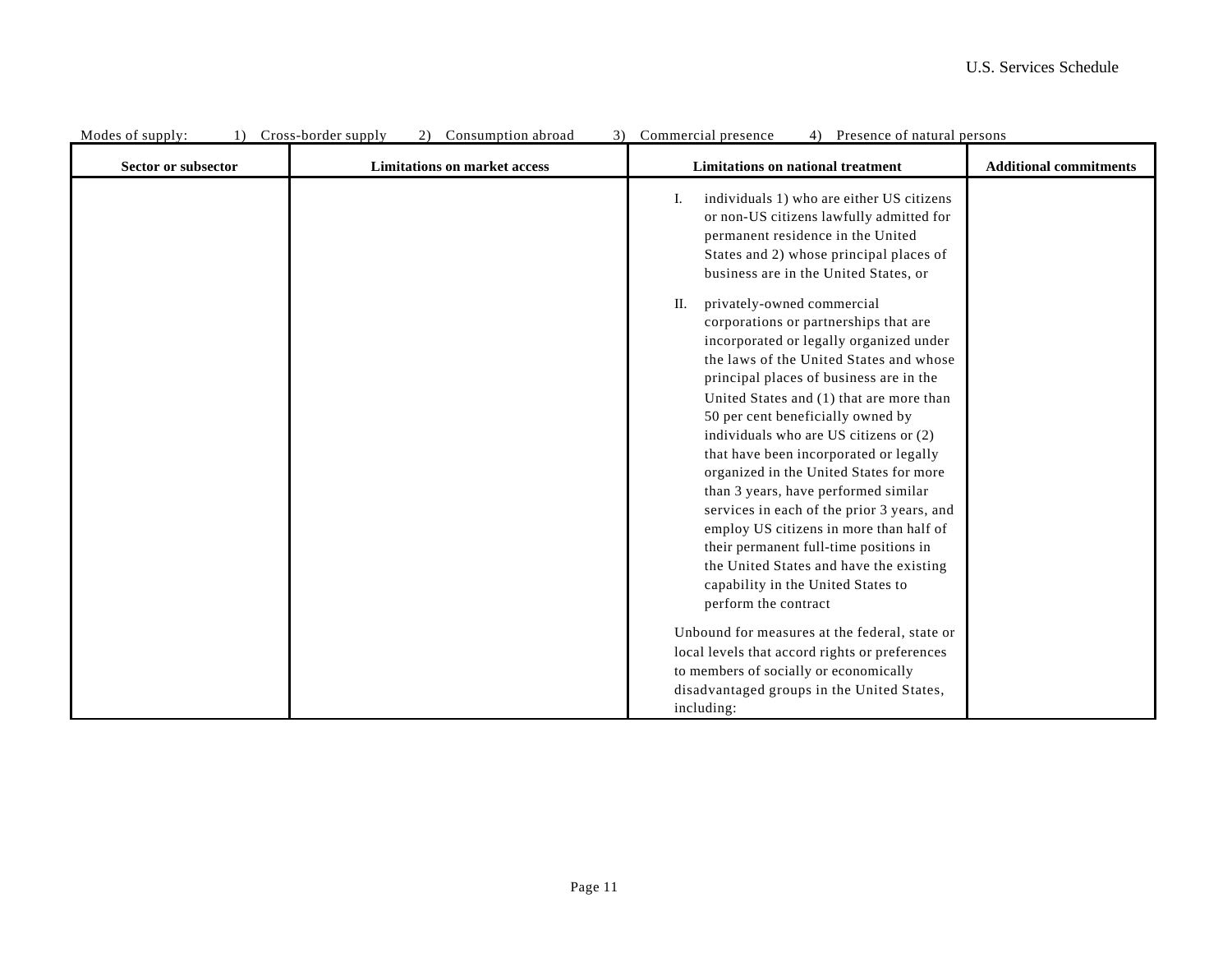| MODES OF SUPPLY.    | Cross-porder supply<br>$\angle$ )<br>CONSUMPTION aproad | Commercial presence<br><sup>4</sup><br>Presence of natural persons                                                                                                                                                           |                               |
|---------------------|---------------------------------------------------------|------------------------------------------------------------------------------------------------------------------------------------------------------------------------------------------------------------------------------|-------------------------------|
| Sector or subsector | <b>Limitations on market access</b>                     | Limitations on national treatment                                                                                                                                                                                            | <b>Additional commitments</b> |
|                     |                                                         | Federal Small Business Administration -<br>loans are restricted to US citizens or<br>companies that are 100 per cent owned by<br>US citizens and whose directors are all US<br>citizens                                      |                               |
|                     |                                                         | Maine - The Maine Veterans Small Business<br>Loan Guarantee Program provides<br>guarantees to eligible resident veterans for<br>business loans from local lending                                                            |                               |
|                     |                                                         | institutions. A qualifying business is one<br>that is independently owned and operated in<br>Maine, and the applicant must be a war<br>veteran. The Small Business Loan Guarantee<br>Program in Maine provides guarantees of |                               |
|                     |                                                         | loans made by private lenders to eligible<br>residents of Maine for business purposes.                                                                                                                                       |                               |

## Modes of supply: 1) Cross-border supply 2) Consumption abroad 3) Commercial presence 4) Presence of natural persons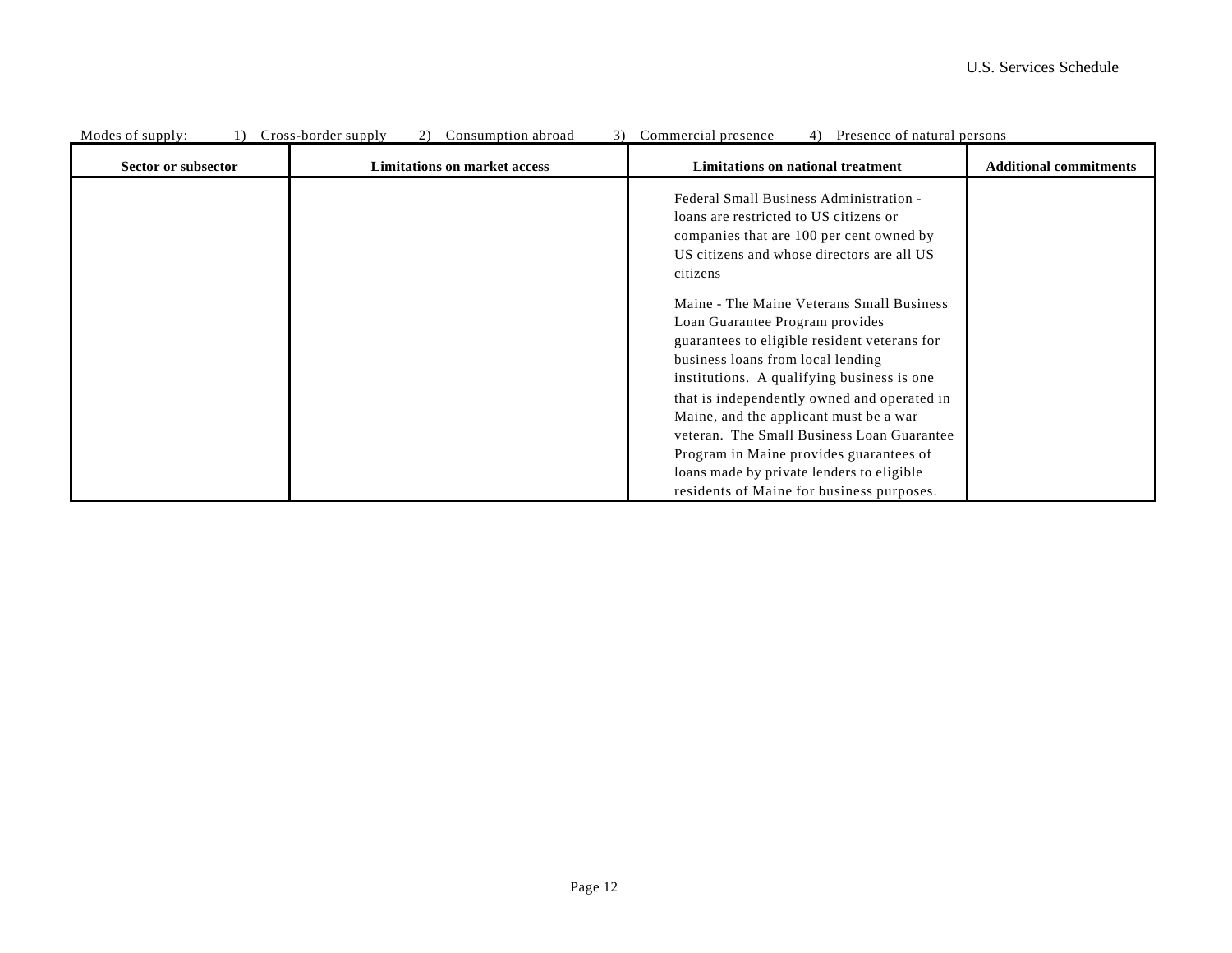| MODES OF Supply.<br>Sector or subsector | 1) Cross-border supply<br>Consumption abroad<br>J<br><b>Limitations on market access</b> | Commercial presence<br>4) FIESENCE OI HAURAI PEISONS<br><b>Limitations on national treatment</b>                                                                                                                                                                                                                                                                                                                                                                                                                                                                                                                                                                                                                                       | <b>Additional commitments</b> |
|-----------------------------------------|------------------------------------------------------------------------------------------|----------------------------------------------------------------------------------------------------------------------------------------------------------------------------------------------------------------------------------------------------------------------------------------------------------------------------------------------------------------------------------------------------------------------------------------------------------------------------------------------------------------------------------------------------------------------------------------------------------------------------------------------------------------------------------------------------------------------------------------|-------------------------------|
|                                         |                                                                                          | Maryland - The Maryland Small Business<br>Development Financing Authority makes<br>direct loans to socially or economically<br>disadvantaged business persons.<br>Applicants must be US citizens and have a<br>business that is 70 per cent owned by<br>socially or economically disadvantaged<br>persons. Applicants for the Maryland<br>Small Business Surety Bond Guarantee<br>Program must be US citizens and, if entities,<br>must have their principal places of business<br>in Maryland.<br>Minnesota - Community Development<br>Corporations are only eligible to receive<br>grants if 60 per cent of their directors are<br>residents of the specific geographic<br>community in Minnesota within which they<br>will operate. |                               |
|                                         |                                                                                          | Oregon - Oregon law requires that the<br>Economic Development Corporation (EDC)<br>give preference in OBDF loans to businesses<br>owned in whole or in part by dislocated<br>timber workers.<br>Pennsylvania - Minority Business<br>Development Authority provides long-term                                                                                                                                                                                                                                                                                                                                                                                                                                                           |                               |
|                                         |                                                                                          | low interest loans to minority-owned<br>businesses. Applicants must be Blacks,<br>Aleuts, Eskimos, Hispanics or American<br>Indians who are residents of Pennsylvania.                                                                                                                                                                                                                                                                                                                                                                                                                                                                                                                                                                 |                               |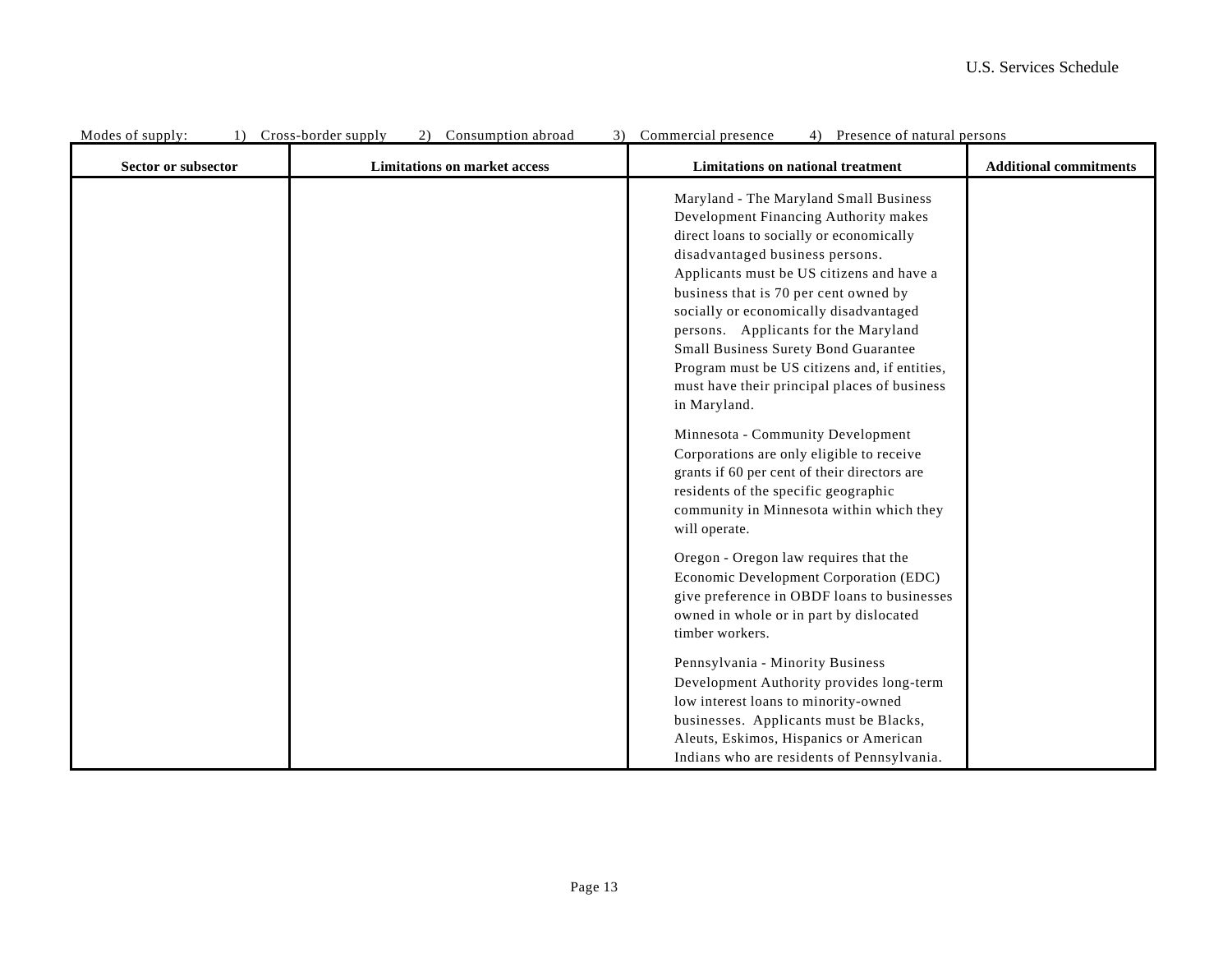| Unbound for research and development<br>subsidies                             |  |
|-------------------------------------------------------------------------------|--|
| Unbound, except as indicated in the<br>4)<br>None<br>4)<br>horizontal section |  |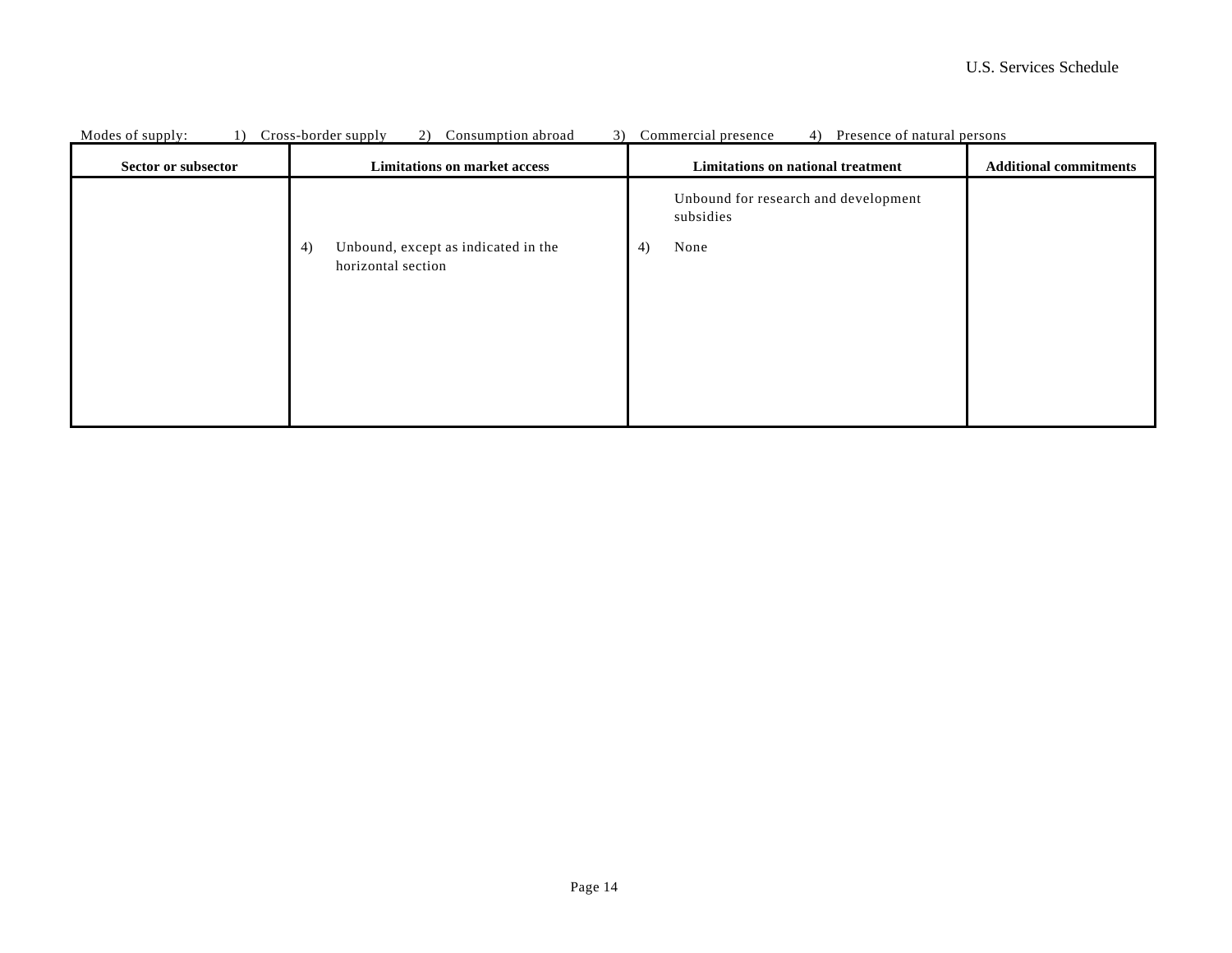| MOUCS OF Supply.<br>Sector or subsector                                  | $1)$ Cross-border supply<br>Consumption abroad<br><b>Limitations on market access</b>                                                                                                                                                                                                                                                                                  | Communication prosence<br>Trescrice of natural persons<br><b>Limitations on national treatment</b>                                                                                                                                                                                                | <b>Additional commitments</b> |
|--------------------------------------------------------------------------|------------------------------------------------------------------------------------------------------------------------------------------------------------------------------------------------------------------------------------------------------------------------------------------------------------------------------------------------------------------------|---------------------------------------------------------------------------------------------------------------------------------------------------------------------------------------------------------------------------------------------------------------------------------------------------|-------------------------------|
| <b>SECTOR-SPECIFIC COMMITMENTS</b><br>П.                                 |                                                                                                                                                                                                                                                                                                                                                                        |                                                                                                                                                                                                                                                                                                   |                               |
| <b>BUSINESS SERVICES</b><br>1.                                           |                                                                                                                                                                                                                                                                                                                                                                        |                                                                                                                                                                                                                                                                                                   |                               |
| PROFESSIONAL SERVICES<br>Α.                                              |                                                                                                                                                                                                                                                                                                                                                                        |                                                                                                                                                                                                                                                                                                   |                               |
| a) 1) Legal Services: practice<br>as or through a qualified US<br>lawyer | For the following jurisdiction, the following<br>commitments apply: in (all states)<br>Services must be supplied by a natural person<br>1)<br>An in-state office must be maintained for                                                                                                                                                                                | In-state or US residency is required for<br>1)<br>licensure in: Hawaii, Iowa, Kansas,<br>Massachusetts, Michigan, Minnesota (or                                                                                                                                                                   |                               |
|                                                                          | licensure in: District of Columbia, Indiana (or<br>an affiliate with an office and with other<br>attorneys in the state), Michigan, Minnesota<br>(or maintain individual residency in<br>Minnesota), Mississippi, New Jersey, Ohio,<br>South Dakota and Tennessee.                                                                                                     | maintain an office in Minnesota),<br>Mississippi, Nebraska, New Jersey, New<br>Hampshire, Oklahoma, Rhode Island, South<br>Dakota, Vermont, Virginia, Wyoming.                                                                                                                                    |                               |
|                                                                          | Services must be supplied by a natural person<br>2)<br>An in-state office must be maintained for<br>licensure in: District of Columbia, Indiana (or<br>an affiliate with an office and with other<br>attorneys in the state), Michigan, Minnesota<br>(or maintain individual residency in<br>Minnesota), Mississippi, New Jersey, Ohio,<br>South Dakota and Tennessee. | In-state or US residency is required for<br>2)<br>licensure in: Hawaii, Iowa, Kansas,<br>Massachusetts, Michigan, Minnesota (or<br>maintain an office in Minnesota),<br>Mississippi, Nebraska, New Jersey, New<br>Hampshire, Oklahoma, Rhode Island, South<br>Dakota, Vermont, Virginia, Wyoming. |                               |

## Modes of supply: 1) Cross-border supply 2) Consumption abroad 3) Commercial presence 4) Presence of natural persons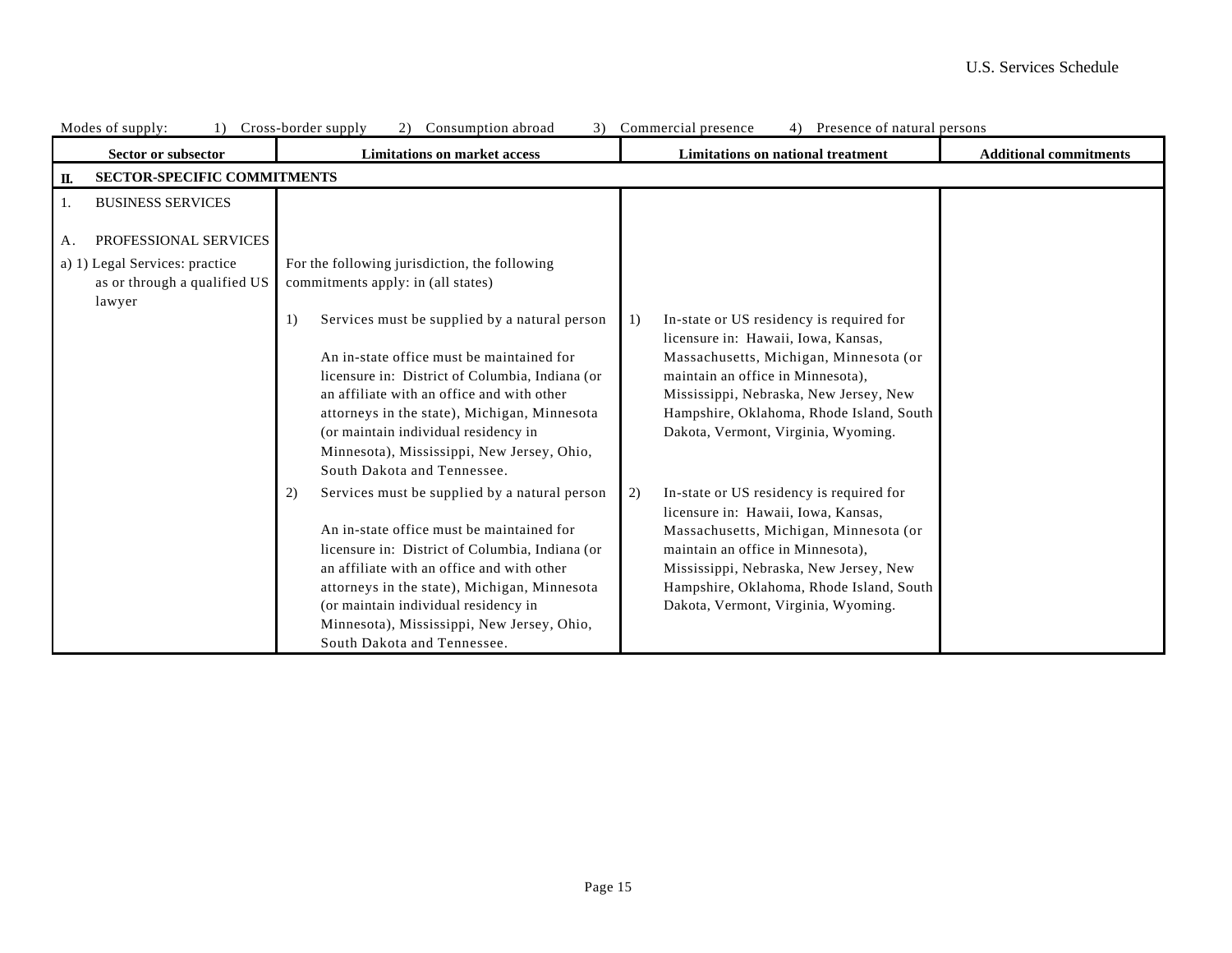| Modes of supply:<br>1) | Cross-border supply<br>Consumption abroad<br>3)<br>2)                                        | Commercial presence<br>4) Presence of natural persons                                 |                               |
|------------------------|----------------------------------------------------------------------------------------------|---------------------------------------------------------------------------------------|-------------------------------|
| Sector or subsector    | <b>Limitations on market access</b>                                                          | Limitations on national treatment                                                     | <b>Additional commitments</b> |
|                        | Services must be supplied by a natural person<br>3)                                          | None<br>3)                                                                            |                               |
|                        | Partnership in law firms is limited to persons<br>licenced as lawyers                        |                                                                                       |                               |
|                        | US citizenship is required to practice before the<br>US Patent and Trademark Office          |                                                                                       |                               |
|                        | Services must be supplied by a natural person<br>4)                                          | In-state or US residency is required for<br>4)<br>licensure in: Hawaii, Iowa, Kansas, |                               |
|                        | An in-state office must be maintained for<br>licensure in: District of Columbia, Indiana (or | Massachusetts, Michigan, Minnesota (or<br>maintain an office in Minnesota),           |                               |
|                        | an affiliate with an office and with other<br>attorneys in the state), Michigan, Minnesota   | Mississippi, Nebraska, New Jersey, New<br>Hampshire, Oklahoma, Rhode Island, South    |                               |
|                        | (or maintain individual residency in                                                         | Dakota, Vermont, Virginia, Wyoming.                                                   |                               |
|                        | Minnesota), Mississippi, New Jersey, Ohio,<br>South Dakota and Tennessee.                    |                                                                                       |                               |
|                        |                                                                                              |                                                                                       |                               |
|                        | US Citizenship is required to practice before                                                |                                                                                       |                               |
|                        | the US Patent and Trademark Office                                                           |                                                                                       |                               |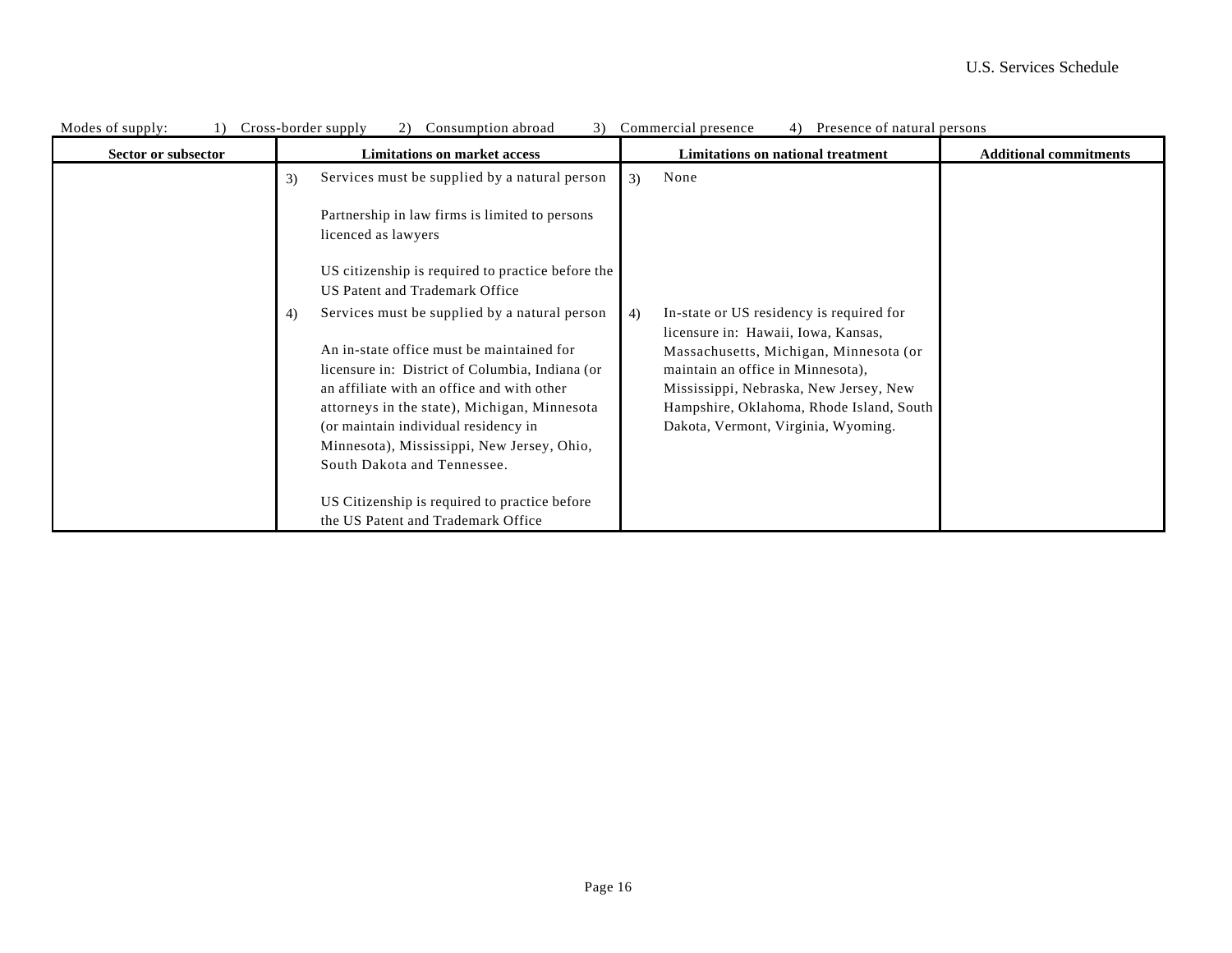| Modes of supply:<br>1)          |    | Cross-border supply<br>$\angle$ )<br>Consumption abroad<br>$\mathcal{I}$ |    | Commercial presence<br>Presence of natural persons |    |                                |
|---------------------------------|----|--------------------------------------------------------------------------|----|----------------------------------------------------|----|--------------------------------|
| Sector or subsector             |    | <b>Limitations on market access</b>                                      |    | Limitations on national treatment                  |    | <b>Additional commitments</b>  |
| a) 2) Legal Services:           |    | For the following jurisdiction, the following                            |    |                                                    | a) | Practice of international      |
| consultancy on law of           |    | commitments apply: Alaska <sup>2</sup>                                   |    |                                                    |    | law: permitted, provided       |
| jurisdiction where service      |    |                                                                          |    |                                                    |    | foreign legal consultant       |
| supplier is qualified as a      | 1) | None                                                                     | 1) | None                                               |    | (FLC) is competent.            |
| lawyer (such consultancy        |    |                                                                          |    |                                                    | b) | Practice of 3rd-country law:   |
| excludes the following:         | 2) | None                                                                     | 2) | None                                               |    | permitted provided that        |
| i) appearing for a person       |    |                                                                          |    |                                                    |    | FLC obtains written legal      |
| other than himself or herself   | 3) | None                                                                     | 3) | None                                               |    | advice from an attorney        |
| as attorney in any court, or    |    |                                                                          |    |                                                    |    | licenced in that jurisdiction. |
| before any magistrate or        | 4) | Unbound, except as indicated in the horizontal                           | 4) | None                                               | c) | Practice of host-country       |
| other judicial officer, in this |    | section                                                                  |    |                                                    |    | law: permitted provided        |
| state (other than upon          |    |                                                                          |    |                                                    |    | that FLC obtains written       |
| admission pro haec vice);       |    |                                                                          |    |                                                    |    | legal advice from an           |
| ii) preparing any instrument    |    |                                                                          |    |                                                    |    | attorney licenced to           |
| effecting the transfer or       |    |                                                                          |    |                                                    |    | practice in that jurisdiction. |
| registration of title to real   |    |                                                                          |    |                                                    | d) | Association with local         |
| estate located in the United    |    |                                                                          |    |                                                    |    | lawyers: partnerships with     |
| States of America;              |    |                                                                          |    |                                                    |    | local lawyers permitted.       |
| iii) preparing any will or      |    |                                                                          |    |                                                    | e) | Employment of local            |
| trust instrument effecting      |    |                                                                          |    |                                                    |    | lawyers: permitted.            |
| the disposition on death of     |    |                                                                          |    |                                                    | f) | Use of firm name: permitted.   |
| any property located in the     |    |                                                                          |    |                                                    | g) | Other: $n/a$ .                 |
| <b>United States of America</b> |    |                                                                          |    |                                                    |    |                                |
| and owned by a resident         |    |                                                                          |    |                                                    |    |                                |
| thereof, or any instrument      |    |                                                                          |    |                                                    |    |                                |
| relating to the                 |    |                                                                          |    |                                                    |    |                                |
| administration of a             |    |                                                                          |    |                                                    |    |                                |
| decedent's                      |    |                                                                          |    |                                                    |    |                                |

Modes of supply: 1) Cross-border supply 2) Consumption abroad 3) Commercial presence 4) Presence of natural persons

<sup>2</sup> The followinginformationis provided fortransparency purposes only. A supplier regularly providing services in the jurisdiction is required to be licenced as a foreign legal consultant (FLC) in Alaska. Licensure is subject to meeting requirements of registration, an experience requirement (5 of the 7 years preceding registration must have been spent practising law), certification of registration and good standing with home-country bar, meeting the professional liability insurance requirement, and agreement to be bound by the Rules of Disciplinary Enforcement, Ethics Opinions adopted by the Board of Governors of the Alaska Bar Association, and the Code of Professional Responsibility. Professional privileges apply to all foreign lawyers.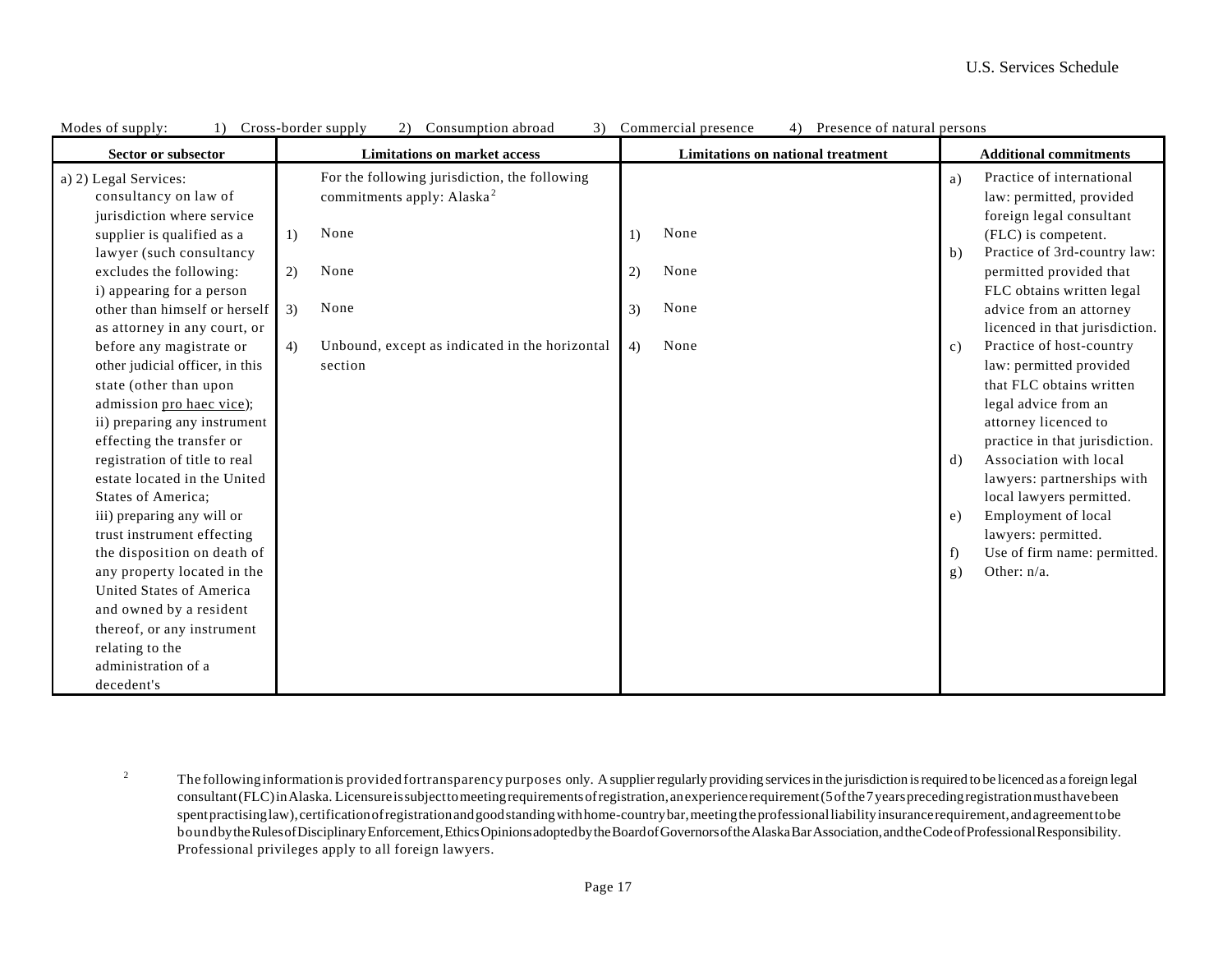| Sector or subsector                                                                                                                                                                                                                                                           | <b>Limitations on market access</b>                                                                                                                                                                      | Commercial presence<br>Limitations on national treatment | <b>Additional commitments</b>                                                                                                                                                                                                                                                                                                 |
|-------------------------------------------------------------------------------------------------------------------------------------------------------------------------------------------------------------------------------------------------------------------------------|----------------------------------------------------------------------------------------------------------------------------------------------------------------------------------------------------------|----------------------------------------------------------|-------------------------------------------------------------------------------------------------------------------------------------------------------------------------------------------------------------------------------------------------------------------------------------------------------------------------------|
| estate in the United States<br>of America; and iv)<br>preparing any instrument in<br>respect of the marital or<br>parental relations, rights or<br>duties of a resident of the<br>United States of America, or<br>the custody or care of the<br>children of such a resident.) | For the following jurisdiction, the following<br>commitments apply: California <sup>3</sup><br>None<br>1)<br>2)<br>None<br>3)<br>None<br>Unbound, except as indicated in the horizontal<br>4)<br>section | None<br>1)<br>2)<br>None<br>3)<br>None<br>4)<br>None     | Practice of international<br>a)<br>law: permitted to the extent<br>incorporated in<br>home-country law.<br>Practice of 3rd-country law:<br>b)<br>not permitted.<br>Practice of host-country<br>c)<br>law: not permitted.<br>Association with local<br>$\mathrm{d}$ )<br>lawyers: partnership with<br>local lawyers permitted. |

Modes of supply: (1) Cross-border supply 2) Consumption abroad 3) Commercial presence 4) Presence of natural persons

<sup>3</sup> The followinginformationis provided fortransparency purposes only. A supplier regularly providing services is required to be licenced as a foreign legal consultant in California. Licensure is subject to meeting requirements of registration, an experience requirement (4 of the 6 years preceding registration must have been spent practising law), certification of registration and good standing with home-country bar, meeting the professional liability insurance requirement, and agreement to be bound by the requirements of the State Bar of California. Professional privileges apply to all foreign lawyers.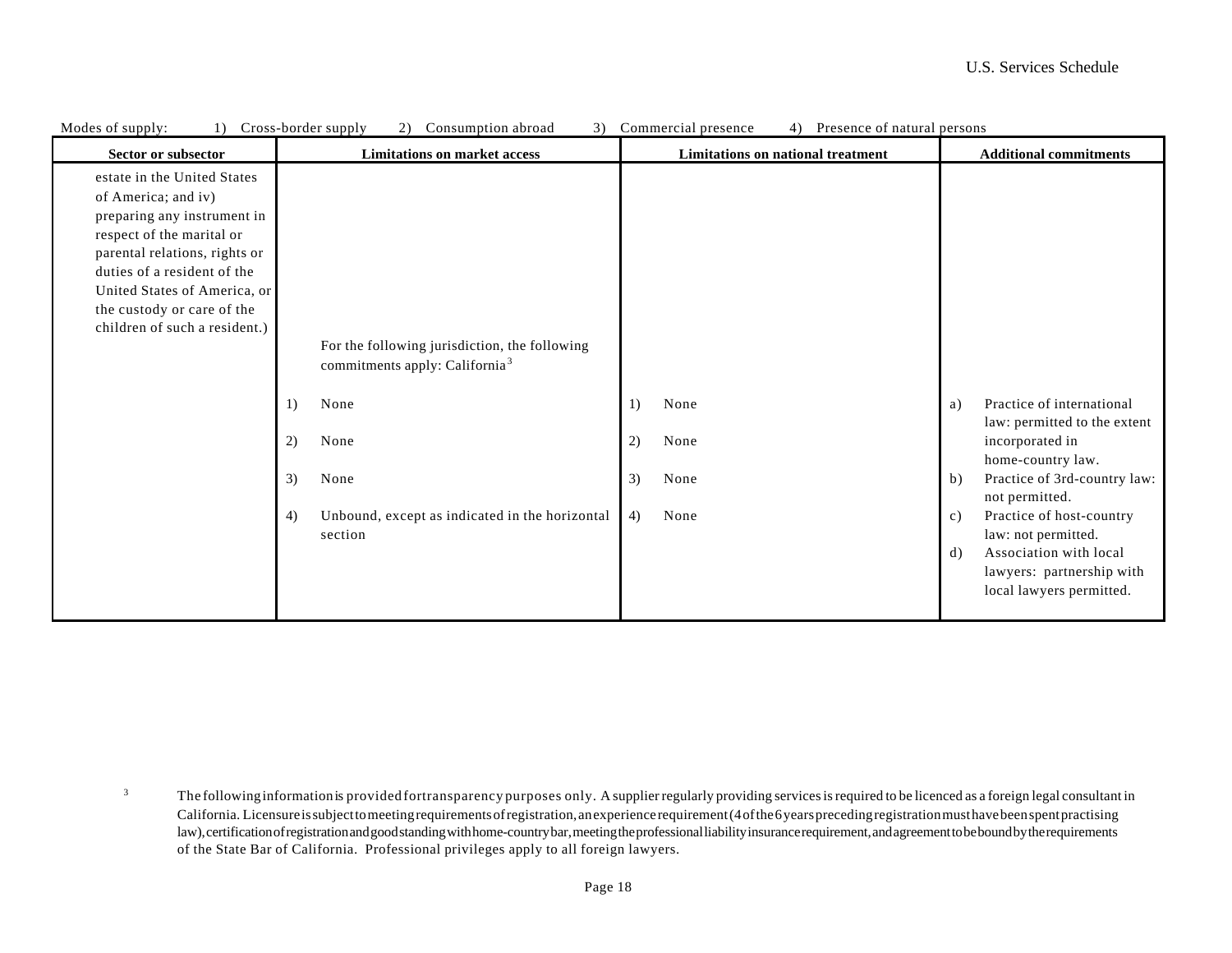| Modes of supply:    | 3)<br>Cross-border supply<br>2)<br>Consumption abroad | Presence of natural persons<br>Commercial presence<br>4) |                                            |
|---------------------|-------------------------------------------------------|----------------------------------------------------------|--------------------------------------------|
| Sector or subsector | <b>Limitations on market access</b>                   | <b>Limitations on national treatment</b>                 | <b>Additional commitments</b>              |
|                     |                                                       |                                                          | Employment of local<br>e)                  |
|                     |                                                       |                                                          | lawyers: permitted.                        |
|                     |                                                       |                                                          | Use of firm name: permitted.<br>f          |
|                     |                                                       |                                                          | Other: $n/a$ .<br>g)                       |
|                     | For the following jurisdiction, the following         |                                                          |                                            |
|                     | commitments apply: Connecticut <sup>4</sup>           |                                                          |                                            |
|                     | None<br>1)                                            | None<br>1)                                               | Practice of international<br>a)            |
|                     |                                                       |                                                          | law: permitted to the extent               |
|                     | None<br>2)                                            | None<br>2)                                               | incorporated in                            |
|                     |                                                       |                                                          | home-country law.                          |
|                     | None<br>3)                                            | None<br>3)                                               | Practice of 3rd-country law:<br>b)         |
|                     |                                                       |                                                          | permitted provided FLC                     |
|                     | Unbound, except as indicated in the horizontal<br>4)  | None<br>4)                                               | first obtains advice from an               |
|                     | section                                               |                                                          | attorney licenced in that                  |
|                     |                                                       |                                                          | jurisdiction.                              |
|                     |                                                       |                                                          | Practice of host-country<br>$\mathbf{c}$ ) |
|                     |                                                       |                                                          | law: not permitted.                        |
|                     |                                                       |                                                          | Association with local<br>$\mathrm{d}$ )   |
|                     |                                                       |                                                          | lawyers: partnership with                  |
|                     |                                                       |                                                          | local attorneys permitted.                 |
|                     |                                                       |                                                          | Employment of local<br>e)                  |
|                     |                                                       |                                                          | lawyers: permitted.                        |
|                     |                                                       |                                                          | Use of firm name: permitted.<br>f)         |
|                     |                                                       |                                                          | Other: n/a.<br>g)                          |

4 The followinginformationis provided fortransparency purposes only. A supplier regularly providing services is required to be licenced as a foreign legal consultant in Connecticut. Licensure is subject to meeting requirements of registration, a minimum age of 26 years, an experience requirement (5 of the 7 years preceding registration musthave been spent practising law), certification of registration, meeting the professional liability insurance requirement, an overdraft notification, good standing with home-country bar, and a written commitment to observe the Connecticut Rules of Professional Conduct. Professional privileges apply to all foreign lawyers.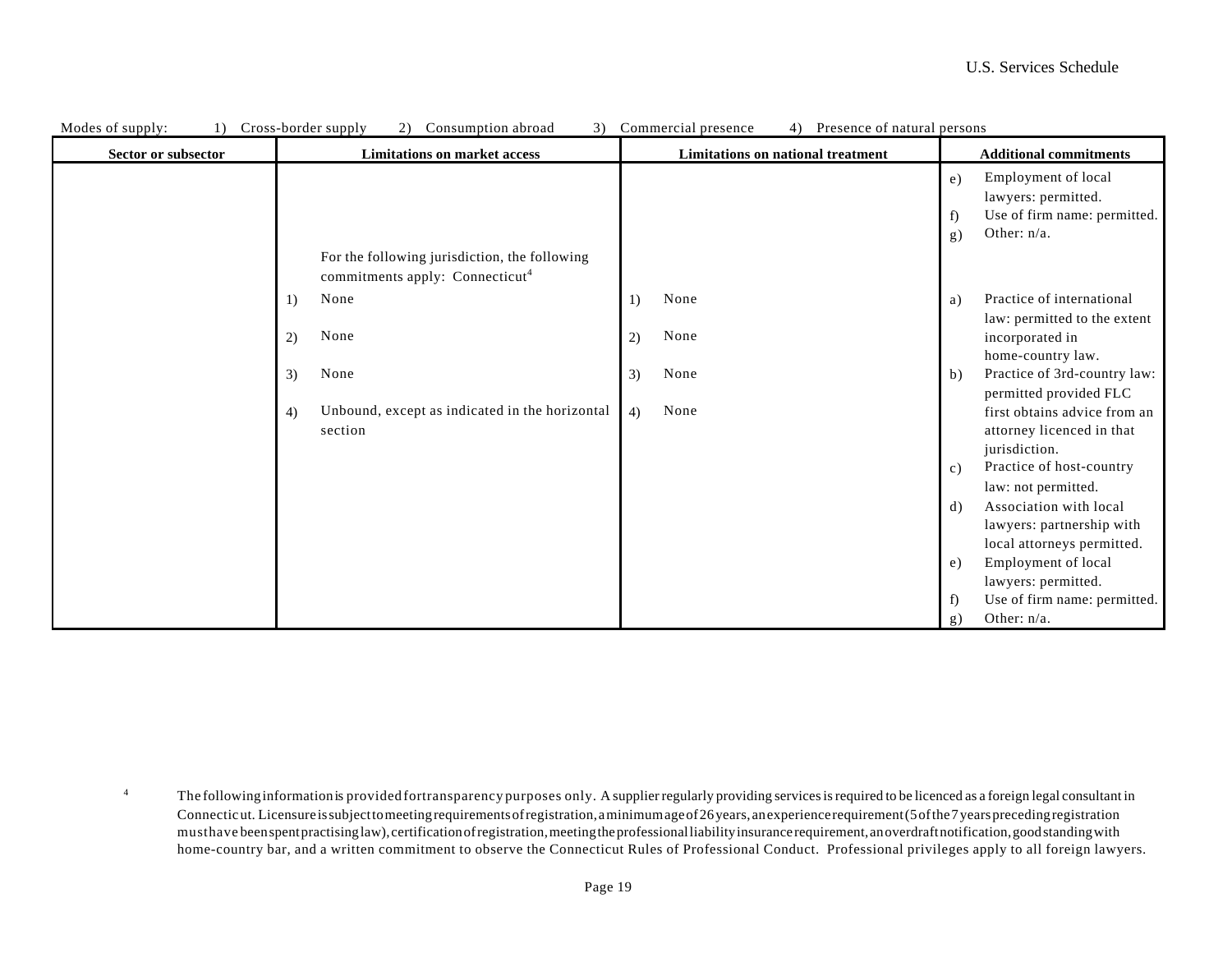| Modes of supply:<br>1) | Cross-border supply<br>Consumption abroad<br>3)<br>2)                                                 | Presence of natural persons<br>Commercial presence |                                                                                          |
|------------------------|-------------------------------------------------------------------------------------------------------|----------------------------------------------------|------------------------------------------------------------------------------------------|
| Sector or subsector    | <b>Limitations on market access</b>                                                                   | <b>Limitations on national treatment</b>           | <b>Additional commitments</b>                                                            |
|                        | For the following jurisdiction, the following<br>commitments apply: District of Columbia <sup>5</sup> |                                                    |                                                                                          |
|                        | None<br>1)                                                                                            | None<br>1)                                         | Practice of international<br>a)                                                          |
|                        | None<br>2)                                                                                            | None<br>2)                                         | law: permitted, provided<br>FLC is competent.                                            |
|                        | In-state office required<br>3)                                                                        | None<br>3)                                         | Practice of 3rd-country law:<br>$\mathbf b)$<br>permitted, provided FLC is<br>competent. |
|                        | Unbound, except as indicated in the horizontal<br>4)<br>section. Additionally, an in-state office is  | None<br>4)                                         | Practice of host-country<br>$\mathbf{c})$<br>law: permitted provided                     |
|                        | required.                                                                                             |                                                    | FLC first obtains advice<br>from an attorney licenced in                                 |
|                        |                                                                                                       |                                                    | that jurisdiction and                                                                    |
|                        |                                                                                                       |                                                    | identifies the person to the<br>client.                                                  |
|                        |                                                                                                       |                                                    | Association with local<br>d)<br>lawyers: partnership with                                |
|                        |                                                                                                       |                                                    | local lawyers permitted.                                                                 |
|                        |                                                                                                       |                                                    | Employment of local<br>e)<br>lawyers: permitted.                                         |
|                        |                                                                                                       |                                                    | Use of firm name: permitted.<br>f)                                                       |
|                        |                                                                                                       |                                                    | Other: $n/a$ .<br>g)                                                                     |

<sup>5</sup> The followinginformationis provided fortransparency purposes only. A supplier regularly providing services in the jurisdiction is required to be licenced as a foreign legal consultant in the District of Columbia. Licensure is subject to meeting requirements of registration, a minimum age of 26 years, an experience requirement (5 of the 8 years preceding registration must have been spent practising law), certification of registration and good standing with home-country bar, meeting the professional liability insurance requirement,and a written commitment to be bound by the Code of Professional Responsibility of the American Bar Association. Professional privileges apply to all foreign lawyers.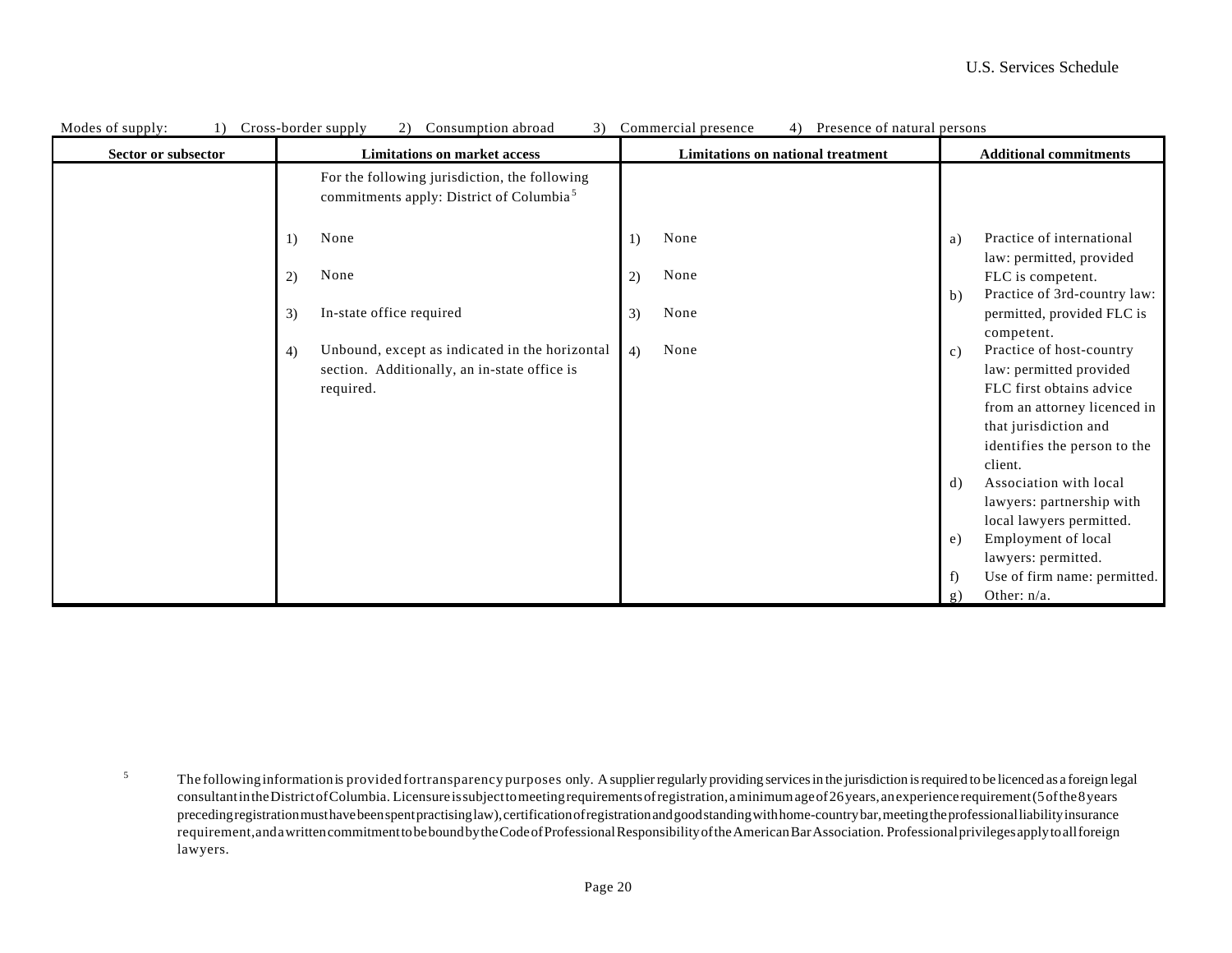| Modes of supply:<br>1) | Cross-border supply<br>3)<br>2)<br>Consumption abroad                                    | Commercial presence<br>Presence of natural persons<br>4) |                                                                                        |
|------------------------|------------------------------------------------------------------------------------------|----------------------------------------------------------|----------------------------------------------------------------------------------------|
| Sector or subsector    | <b>Limitations on market access</b>                                                      | Limitations on national treatment                        | <b>Additional commitments</b>                                                          |
|                        | For the following jurisdiction, the following<br>commitments apply: Florida <sup>6</sup> |                                                          |                                                                                        |
|                        | None<br>1)                                                                               | None<br>1)                                               | Practice of international<br>a)                                                        |
|                        | None<br>2)                                                                               | None<br>2)                                               | law: permitted to the extent<br>incorporated in<br>home-country law.                   |
|                        | None<br>3)                                                                               | None<br>3)                                               | Practice of 3rd-country law:<br>$\mathbf b)$<br>not permitted.                         |
|                        | Unbound, except as indicated in the horizontal<br>4)<br>section                          | None<br>4)                                               | Practice of host-country<br>c)<br>law: not permitted.                                  |
|                        |                                                                                          |                                                          | Association with local<br>d)<br>lawyers: partnerships with<br>local lawyers permitted. |
|                        |                                                                                          |                                                          | Employment of local<br>e)<br>lawyers: permitted.                                       |
|                        |                                                                                          |                                                          | Use of firm name: permitted.<br>f)<br>Other: $n/a$ .<br>g)                             |
|                        |                                                                                          |                                                          |                                                                                        |

6 The followinginformationis provided fortransparency purposes only. A supplier regularly providing services in the jurisdiction is required to be licenced as a foreign legal consultant in Florida. Licensure is subject to meeting requirements of registration, a minimum age of 26 years, an experience requirement (5 of the 7 years preceding registration musthave been spent practising law), certification of registration and good standing with home-country bar, and a sworn statement to abide by the Rules of Professional Conduct. Professional privileges apply to all foreign lawyers.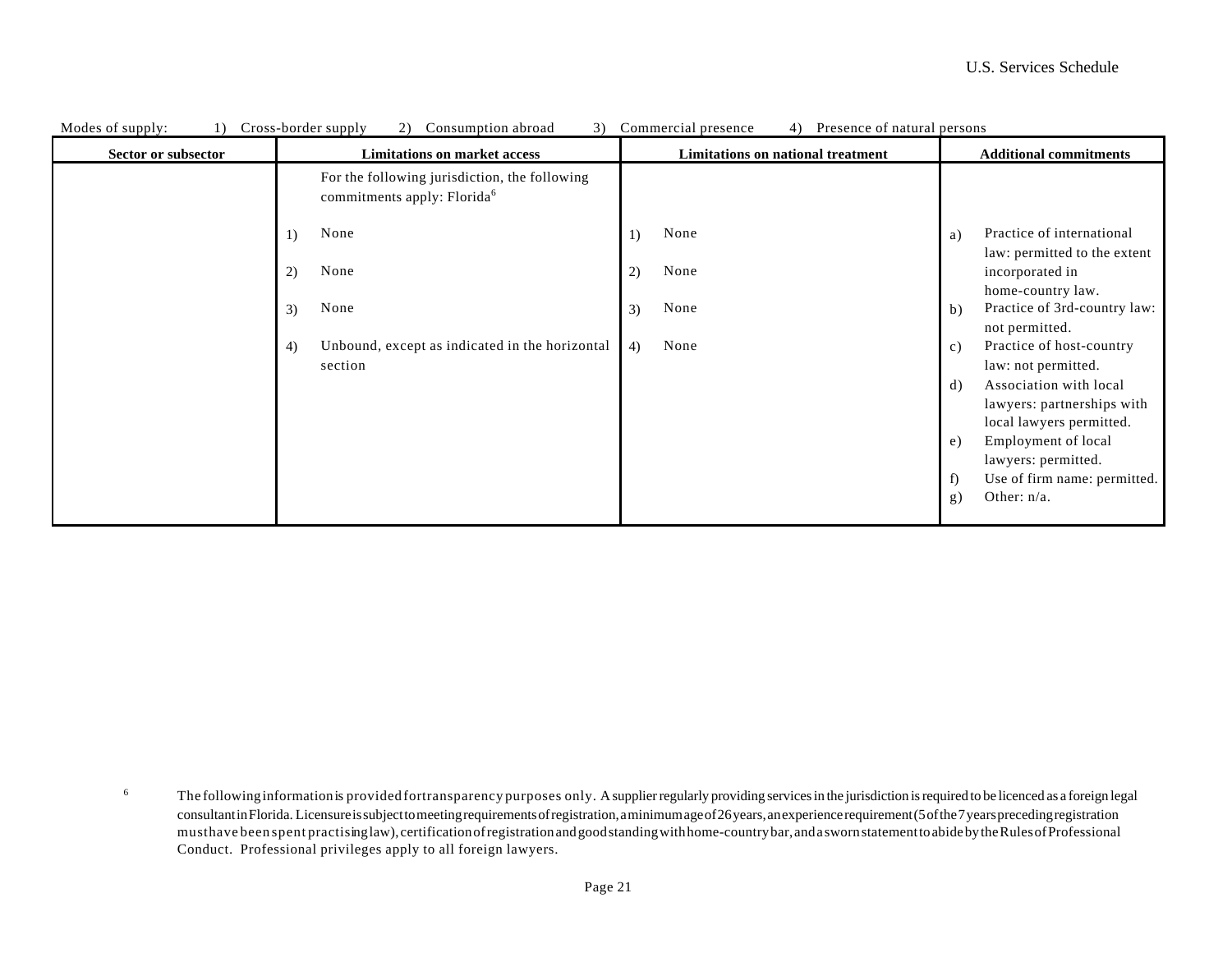| Modes of supply:    | Cross-border supply<br>2)<br>Consumption abroad<br>3)                                    | Commercial presence<br>Presence of natural persons<br>4) |                                                                              |
|---------------------|------------------------------------------------------------------------------------------|----------------------------------------------------------|------------------------------------------------------------------------------|
| Sector or subsector | <b>Limitations on market access</b>                                                      | Limitations on national treatment                        | <b>Additional commitments</b>                                                |
|                     | For the following jurisdiction, the following<br>commitments apply: Georgia <sup>7</sup> |                                                          |                                                                              |
|                     | None<br>1)                                                                               | None                                                     | Practice of international<br>a)<br>law: permitted to the extent              |
|                     | None<br>2)                                                                               | None<br>2)                                               | incorporated in<br>home-country law.                                         |
|                     | None<br>3)                                                                               | None<br>3)                                               | Practice of 3rd-country law:<br>b)<br>not permitted.                         |
|                     | Unbound, except as indicated in the horizontal<br>4)<br>section                          | None<br>4)                                               | Practice of host-country<br>$\mathbf{c}$ )<br>law: not permitted.            |
|                     |                                                                                          |                                                          | Association with local<br>d)<br>lawyers: partnership with                    |
|                     |                                                                                          |                                                          | local lawyers permitted.<br>Employment of local<br>e)<br>lawyers: permitted. |
|                     |                                                                                          |                                                          | Use of firm name: permitted.<br>f)<br>Other: $n/a$<br>g)                     |

7 The followinginformationis provided fortransparency purposes only. A supplier regularly providing services in the jurisdiction is required to be licenced as a foreign legal consultant in Georgia. Licensure is subject to meeting requirements of registration, an experience requirement (5 of the 7 years preceding registration must have been spent practising law), certification of registration and good standing with home-country bar, and a commitment to observe the Rules of Professional Responsibility and Disciplinary Rules applicable to members of the State Bar of Georgia. Professional privileges apply to all foreign lawyers.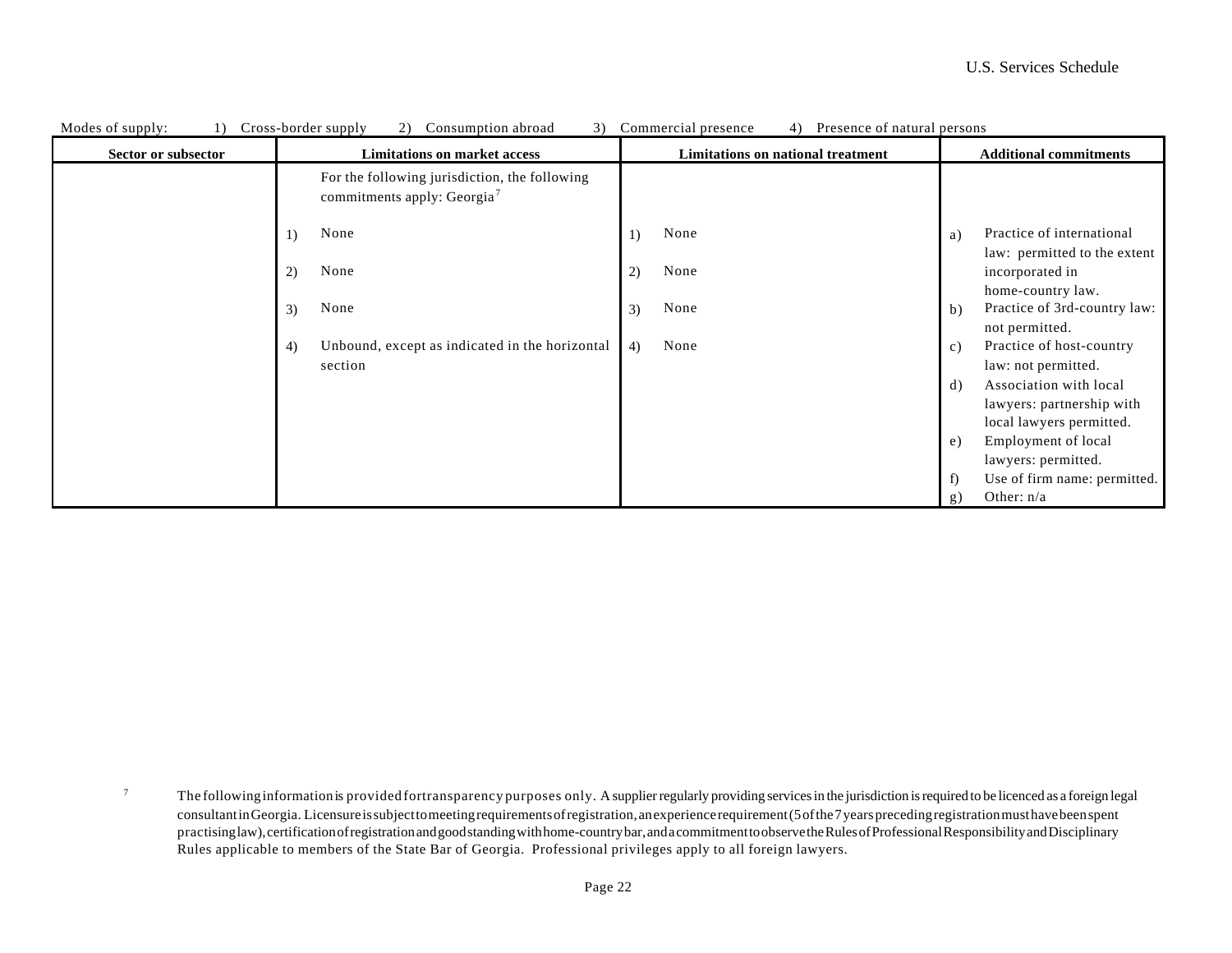| Modes of supply:<br>1) | Cross-border supply<br>Consumption abroad<br>3)<br>$\mathbf{2}$                         | Commercial presence<br>Presence of natural persons<br>4) |                                                |
|------------------------|-----------------------------------------------------------------------------------------|----------------------------------------------------------|------------------------------------------------|
| Sector or subsector    | <b>Limitations on market access</b>                                                     | <b>Limitations on national treatment</b>                 | <b>Additional commitments</b>                  |
|                        | For the following jurisdiction, the following<br>commitments apply: Hawaii <sup>8</sup> |                                                          |                                                |
|                        | None<br>1)                                                                              | None<br>1)                                               | Practice of international<br>a)                |
|                        |                                                                                         |                                                          | law: permitted, provided                       |
|                        | None<br>2)                                                                              | None<br>2)                                               | FLC is competent.                              |
|                        |                                                                                         |                                                          | Practice of 3rd-country law:<br>$\mathbf{b}$ ) |
|                        | None<br>3)                                                                              | None<br>3)                                               | permitted provided FLC                         |
|                        |                                                                                         |                                                          | obtains advice from an                         |
|                        | Unbound, except as indicated in the horizontal<br>4)                                    | None<br>4)                                               | attorney licenced in that                      |
|                        | section                                                                                 |                                                          | jurisdiction and identifies                    |
|                        |                                                                                         |                                                          | that person to the client.                     |
|                        |                                                                                         |                                                          | Practice of host-country<br>c)                 |
|                        |                                                                                         |                                                          | law: permitted provided                        |
|                        |                                                                                         |                                                          | FLC obtains advice from an                     |
|                        |                                                                                         |                                                          | attorney licenced in that                      |
|                        |                                                                                         |                                                          | jurisdiction and identifies                    |
|                        |                                                                                         |                                                          | that person to the client.                     |
|                        |                                                                                         |                                                          | Association with local<br>d)                   |
|                        |                                                                                         |                                                          | lawyers: partnership with                      |
|                        |                                                                                         |                                                          | local lawyers permitted.                       |
|                        |                                                                                         |                                                          | Employment of local<br>e)                      |
|                        |                                                                                         |                                                          | lawyers: permitted.                            |
|                        |                                                                                         |                                                          | Use of firm name: permitted.<br>f)             |
|                        |                                                                                         |                                                          | Other: $n/a$ .<br>g)                           |

8 The followinginformationis provided fortransparency purposes only. A supplier regularly providing services in the jurisdiction is required to be licenced as a foreign legal consultant in Hawaii. Licensure is subject to meeting requirements of registration, a minimum age of 26 years, an experience requirement (5 of the 7 years preceding registration must have been spent practising law), and certification of registration and good standing with home-country bar. Professional privileges apply to all foreign lawyers.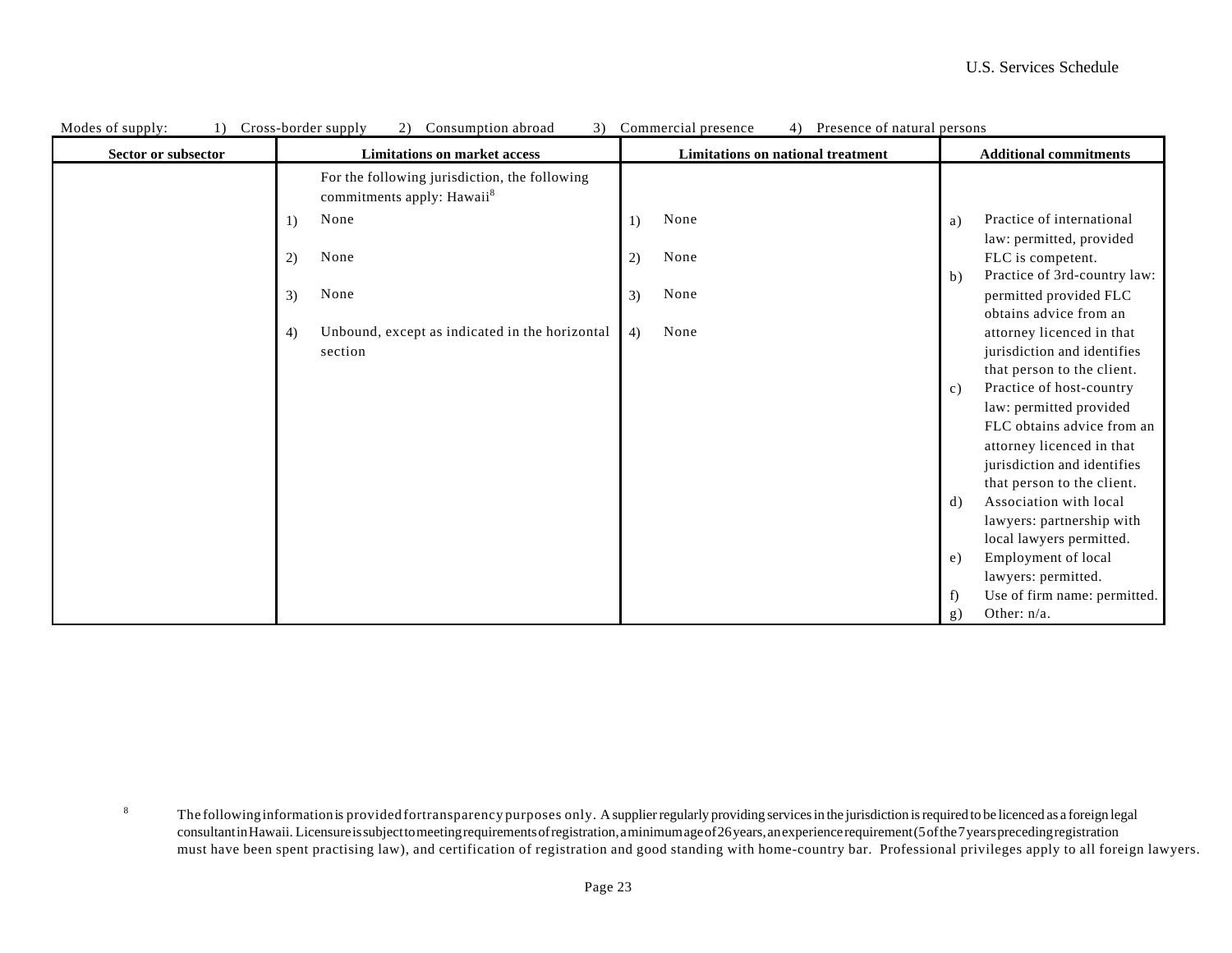| Modes of supply:<br>$\left( \right)$ | Cross-border supply<br>3)<br>(2)<br>Consumption abroad                                    | Commercial presence<br>Presence of natural persons<br>4) |                                                                                  |
|--------------------------------------|-------------------------------------------------------------------------------------------|----------------------------------------------------------|----------------------------------------------------------------------------------|
| Sector or subsector                  | <b>Limitations on market access</b>                                                       | Limitations on national treatment                        | <b>Additional commitments</b>                                                    |
|                                      | For the following jurisdiction, the following<br>commitments apply: Illinois <sup>9</sup> |                                                          |                                                                                  |
|                                      | None<br>1)                                                                                | None<br>1)                                               | Practice of international<br>a)                                                  |
|                                      | None<br>2)                                                                                | None<br>2)                                               | law: permitted to the extent<br>incorporated in<br>home-country law.             |
|                                      | None<br>3)                                                                                | None<br>3)                                               | Practice of 3rd-country law:<br>$\mathbf{b}$ )<br>not permitted.                 |
|                                      | Unbound, except as indicated in the horizontal<br>4)                                      | None<br>4)                                               | Practice of host-country<br>c)                                                   |
|                                      | section                                                                                   |                                                          | law: not permitted.<br>Association with local<br>d)<br>lawyers: partnership with |
|                                      |                                                                                           |                                                          | local lawyers permitted.<br>Employment of local<br>e)                            |
|                                      |                                                                                           |                                                          | lawyers: permitted.                                                              |
|                                      |                                                                                           |                                                          | Use of firm name: permitted.<br>f)                                               |
|                                      |                                                                                           |                                                          | Other: $n/a$<br>g)                                                               |

9 The followinginformationis provided fortransparency purposes only. A supplier regularly providing services in the jurisdiction is required to be licenced as a foreign legal consultant in Illinois. Licensure is subject to meeting requirements of registration, an experience requirement (5 of the 7 years preceding registration must have been spent practising law), meeting the professional liability insurance requirement, a written commitment to observe the Rules of Professional Conduct, and certification of registration and good standing with home-country bar. Professional privileges apply to all foreign lawyers.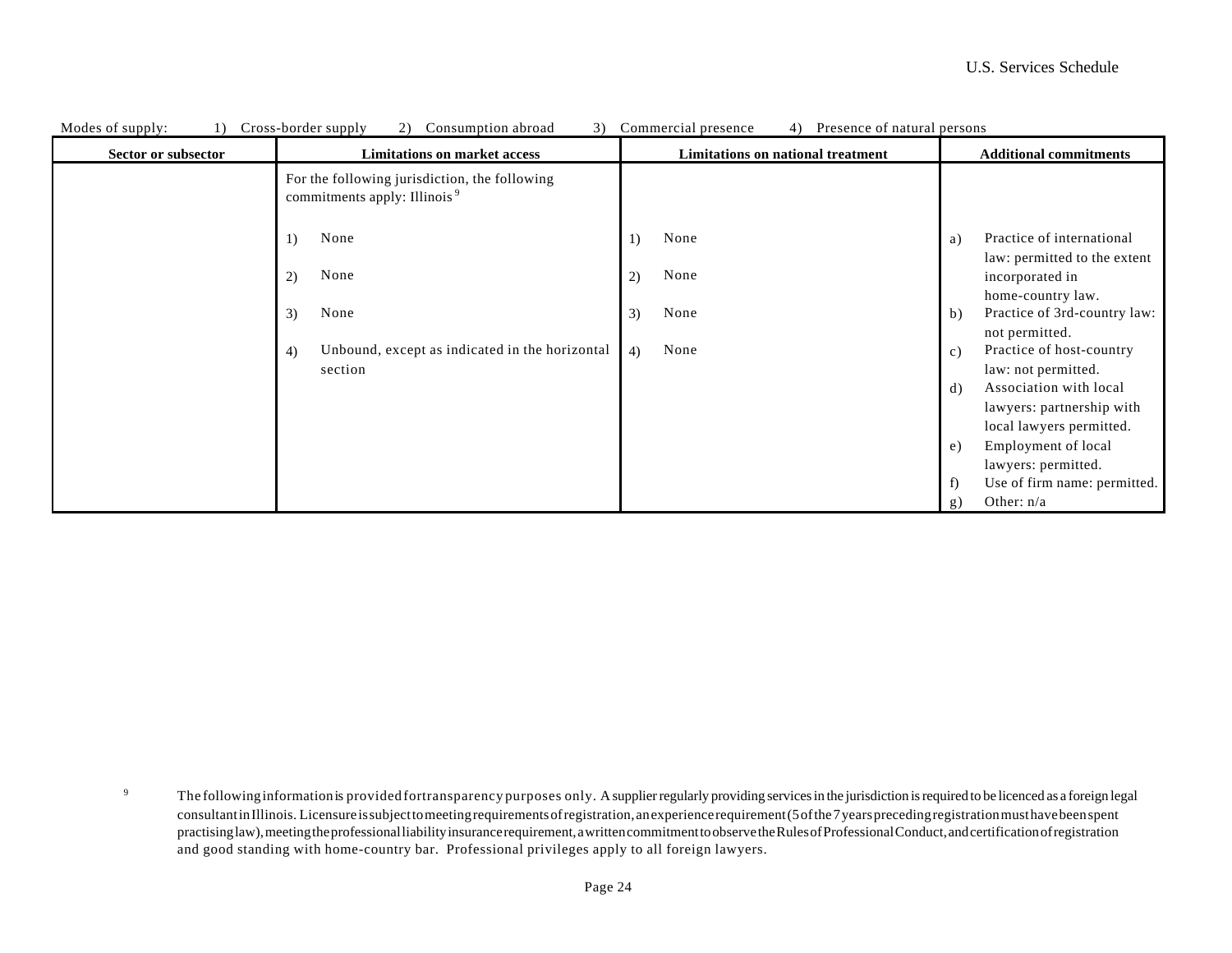| Modes of supply:    | 3)<br>Cross-border supply<br>(2)<br>Consumption abroad                                      | Commercial presence<br>4)<br>Presence of natural persons |                                                                                       |
|---------------------|---------------------------------------------------------------------------------------------|----------------------------------------------------------|---------------------------------------------------------------------------------------|
| Sector or subsector | <b>Limitations on market access</b>                                                         | Limitations on national treatment                        | <b>Additional commitments</b>                                                         |
|                     | For the following jurisdiction, the following<br>commitments apply: Michigan <sup>10</sup>  |                                                          |                                                                                       |
|                     | None<br>1)                                                                                  | None                                                     | Practice of international<br>a)<br>law: permitted to the extent                       |
|                     | None<br>2)                                                                                  | None<br>2)                                               | incorporated in<br>home-country law.                                                  |
|                     | None<br>3)                                                                                  | In-state residency required<br>3)                        | Practice of 3rd-country law:<br>b)<br>not permitted.                                  |
|                     | Unbound, except as indicated in the horizontal<br>4)<br>section                             | In-state residency required<br>4)                        | Practice of host-country<br>c)<br>law: not permitted.                                 |
|                     |                                                                                             |                                                          | Association with local<br>d)<br>lawyers: partnership with<br>local lawyers permitted. |
|                     |                                                                                             |                                                          | Employment of local<br>e)<br>lawyers: permitted.                                      |
|                     |                                                                                             |                                                          | Use of firm name: permitted.<br>f)<br>Other: n/a.                                     |
|                     | For the following jurisdiction, the following<br>commitments apply: Minnesota <sup>11</sup> |                                                          | g)                                                                                    |

10 The followinginformationis provided for transparency purposes only. A supplier regularly providing services in the jurisdiction is required to be licenced as a foreign legal consultant in Michigan. Licensure is subject to meeting requirements of registration, a minimum age of 18 years, an experience requirement (3 of the 5 years preceding registration must have been spent practising law), and certification of registration and good standing with home-country bar. Professional privileges apply to all foreign lawyers.

11 The followinginformationis provided fortransparency purposes only. A supplier regularly providing services in the jurisdiction is required to be licenced as a foreign legal consultant in Minnesota. Licensure is subject to meeting requirements of registration, a minimum age of 26 years, an experience requirement (5 of the 7 years preceding registration must have been spent practising law), certification of registration and good standing with home-country bar, and are subject to the Minnesota Rules of Professional Conduct. Professional privileges apply to all foreign lawyers.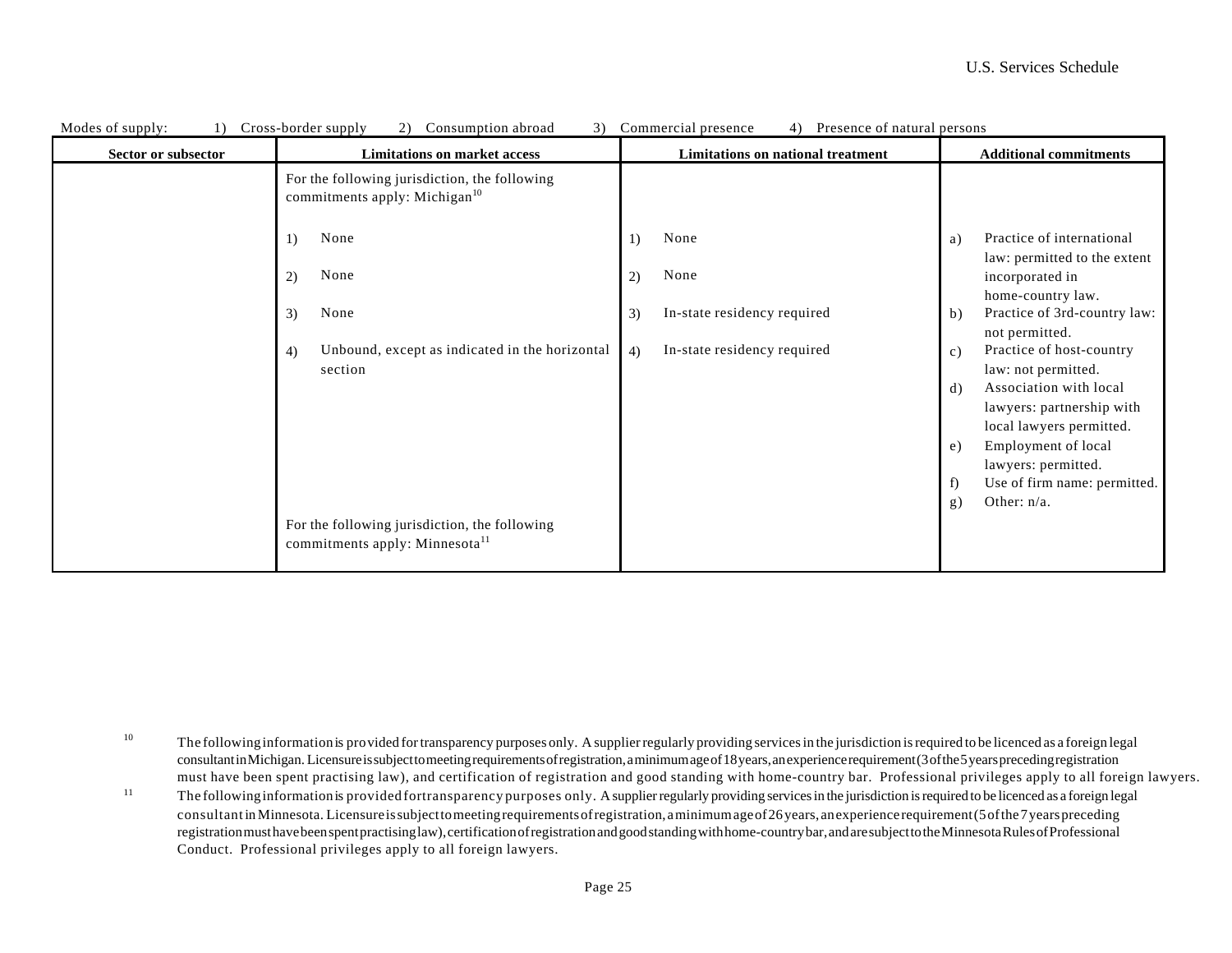| Modes of supply:<br>$\left  \right $ | Cross-border supply<br>Consumption abroad<br>(2)<br>3) | Commercial presence<br>Presence of natural persons<br>4) |                                              |
|--------------------------------------|--------------------------------------------------------|----------------------------------------------------------|----------------------------------------------|
| Sector or subsector                  | <b>Limitations on market access</b>                    | <b>Limitations on national treatment</b>                 | <b>Additional commitments</b>                |
|                                      | None<br>1)                                             | None<br>1)                                               | Practice of international<br>a)              |
|                                      |                                                        |                                                          | law: permitted to the extent                 |
|                                      | None<br>2)                                             | None<br>2)                                               | incorporated in                              |
|                                      |                                                        |                                                          | home-country law.                            |
|                                      | In-state office required<br>3)                         | None<br>3)                                               | Practice of 3rd-country law:<br>$\mathbf b)$ |
|                                      |                                                        |                                                          | not permitted.                               |
|                                      | Unbound, except as indicated in the horizontal<br>4)   | None<br>4)                                               | Practice of host-country<br>c)               |
|                                      | section. Additionally, an in-state office is           |                                                          | law: not permitted.                          |
|                                      | required.                                              |                                                          | Association with local<br>d)                 |
|                                      |                                                        |                                                          | lawyers: partnership with                    |
|                                      |                                                        |                                                          | local lawyers permitted.                     |
|                                      |                                                        |                                                          | Employment of local<br>e)                    |
|                                      |                                                        |                                                          | lawyers: permitted.                          |
|                                      |                                                        |                                                          | Use of firm name: permitted.<br>f)           |
|                                      |                                                        |                                                          | Other: $n/a$ .<br>g)                         |
|                                      |                                                        |                                                          |                                              |
|                                      | For the following jurisdiction, the following          |                                                          |                                              |
|                                      | commitments apply: New Jersey <sup>12</sup>            |                                                          |                                              |

12 The followinginformationis provided fortransparency purposes only. A supplier regularly providing services in the jurisdiction is required to be licenced as a foreign legal consultant in New Jersey. Licensure is subject to meeting requirements of registration, an experience requirement (5 of the 7 years preceding registration must have been spent practising law), meeting the professional liability insurance requirement, certification of registration and good standing with home-country bar, and shall observe the Rules of Professional Conduct of the American Bar Association. Professional privileges apply to all foreign lawyers.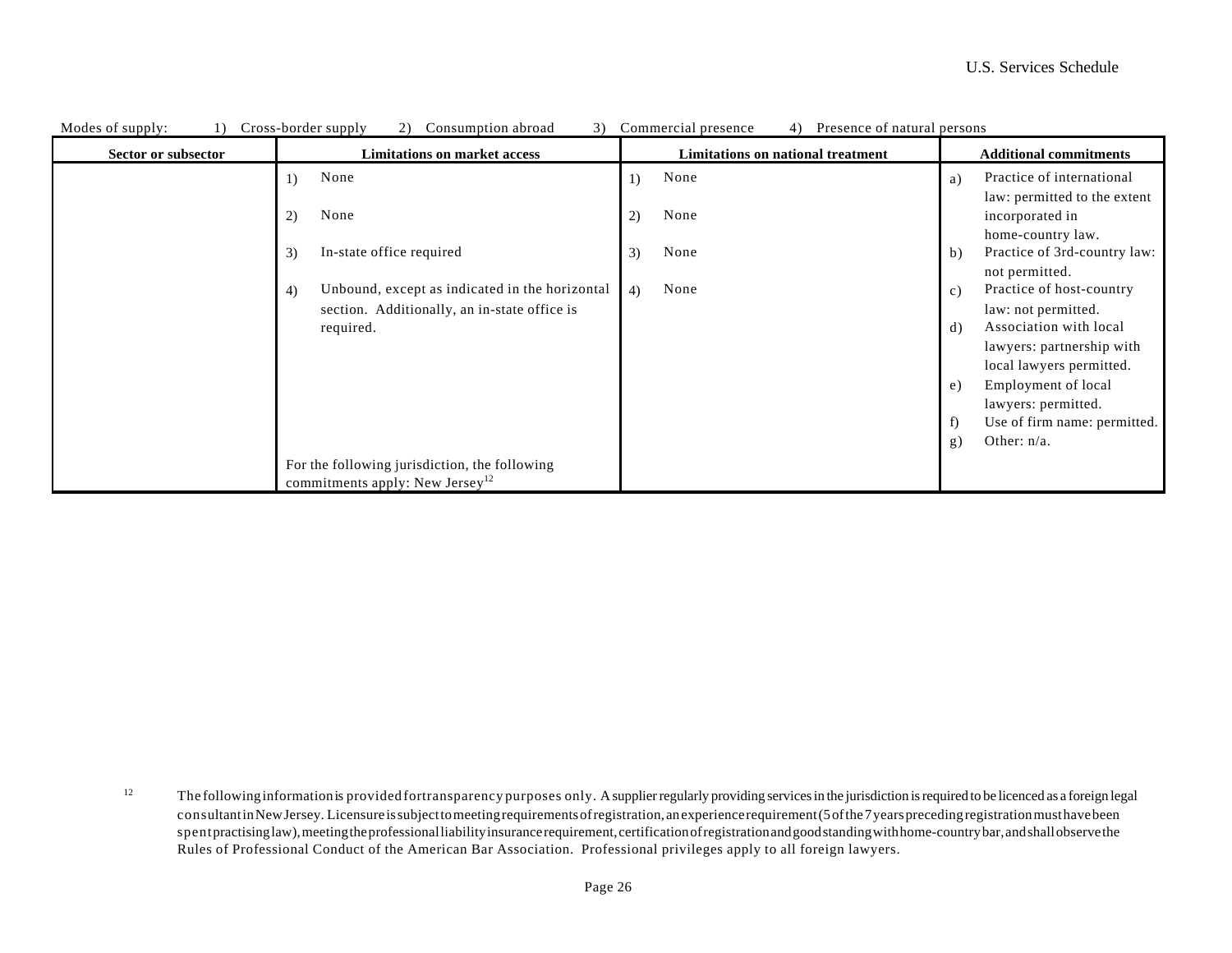| Modes of supply:<br>1) | Cross-border supply<br>Consumption abroad<br>2)<br>3)     | Presence of natural persons<br>Commercial presence<br>4) |                                                          |
|------------------------|-----------------------------------------------------------|----------------------------------------------------------|----------------------------------------------------------|
| Sector or subsector    | <b>Limitations on market access</b>                       | Limitations on national treatment                        | <b>Additional commitments</b>                            |
|                        | None<br>1)                                                | None<br>1)                                               | Practice of international<br>a)                          |
|                        | None<br>2)                                                | None<br>2)                                               | law: permitted to the extent<br>incorporated in          |
|                        |                                                           |                                                          | home-country law.                                        |
|                        | In-state office required<br>3)                            | None<br>3)                                               | Practice of 3rd-country law:<br>$\mathbf b)$             |
|                        |                                                           |                                                          | permitted provided FLC                                   |
|                        | Unbound, except as indicated in the horizontal<br>4)      | None<br>4)                                               | obtains advice from an                                   |
|                        | section. Additionally, an in-state office is<br>required. |                                                          | attorney licenced in that<br>jurisdiction and identifies |
|                        |                                                           |                                                          | that person to the client.                               |
|                        |                                                           |                                                          | Practice of host-country<br>c)                           |
|                        |                                                           |                                                          | law: permitted provided                                  |
|                        |                                                           |                                                          | FLC obtains advice from an                               |
|                        |                                                           |                                                          | attorney licenced in that<br>jurisdiction and identifies |
|                        |                                                           |                                                          | that person to the client.                               |
|                        |                                                           |                                                          | Association with local<br>$\rm d$                        |
|                        |                                                           |                                                          | lawyers: partnership with                                |
|                        |                                                           |                                                          | local lawyers permitted.                                 |
|                        |                                                           |                                                          | Employment of local<br>e)<br>lawyers: permitted.         |
|                        |                                                           |                                                          | Use of firm name: permitted.<br>f)                       |
|                        |                                                           |                                                          | Other: $n/a$ .<br>g)                                     |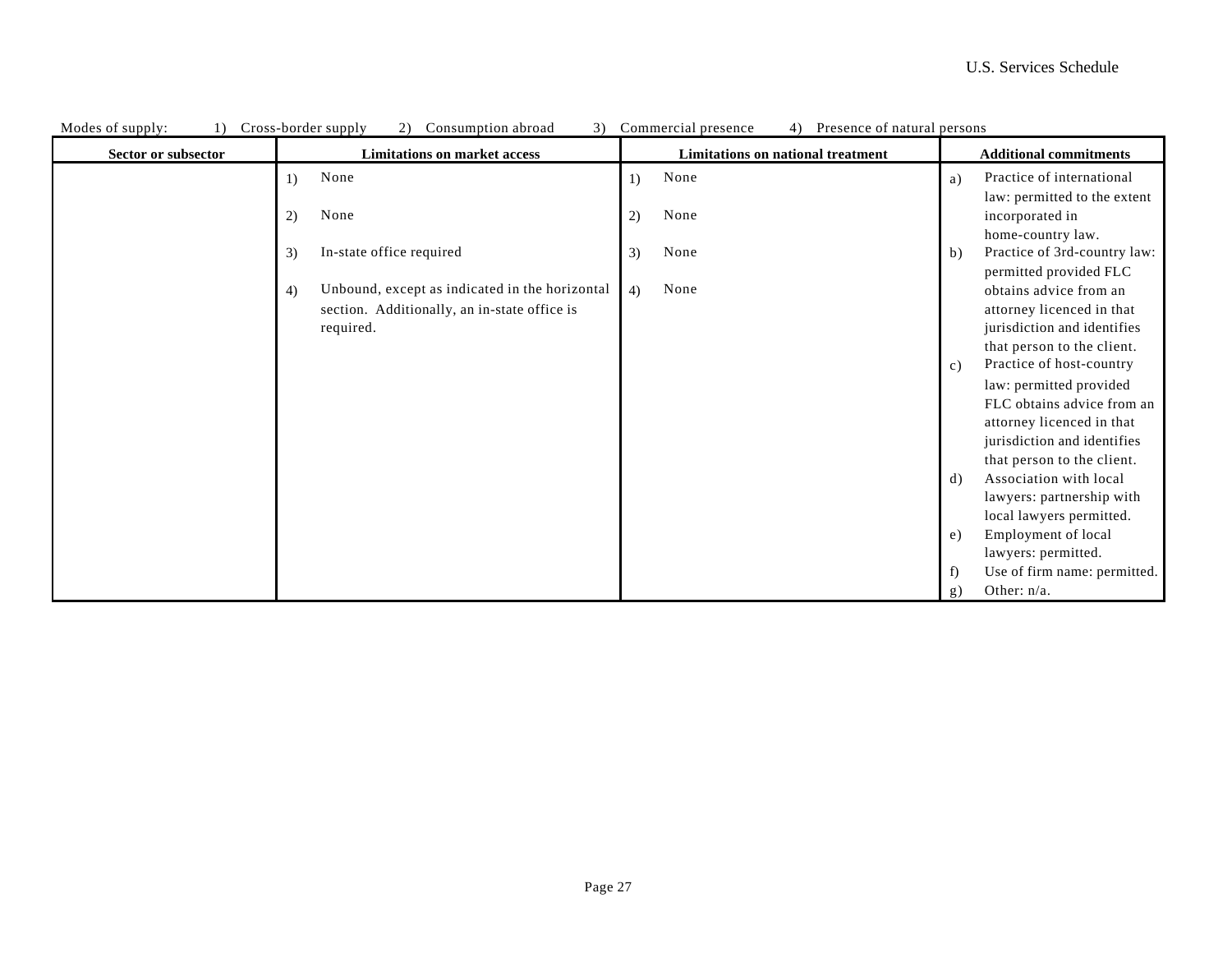| Modes of supply:<br>$\left( \right)$ | Cross-border supply<br>3)<br>(2)<br>Consumption abroad                                                            | Commercial presence<br>Presence of natural persons<br>4) |                                                                                                                                           |
|--------------------------------------|-------------------------------------------------------------------------------------------------------------------|----------------------------------------------------------|-------------------------------------------------------------------------------------------------------------------------------------------|
| Sector or subsector                  | <b>Limitations on market access</b>                                                                               | Limitations on national treatment                        | <b>Additional commitments</b>                                                                                                             |
|                                      | For the following jurisdiction, the following<br>commitments apply: New York <sup>13</sup>                        |                                                          |                                                                                                                                           |
|                                      | None<br>1)                                                                                                        | None<br>1)                                               | Practice of international<br>a)<br>law: permitted, provided                                                                               |
|                                      | None<br>2)                                                                                                        | None<br>2)                                               | FLC is competent.<br>Practice of 3rd-country law:<br>$\mathbf b)$                                                                         |
|                                      | In-state office required<br>3)                                                                                    | None<br>3)                                               | permitted, provided FLC is<br>competent.                                                                                                  |
|                                      | Unbound, except as indicated in the horizontal<br>4)<br>section. Additionally, an in-state office is<br>required. | None<br>4)                                               | Practice of host-country<br>c)<br>law: permitted to practice<br>NY and federal law<br>provided FLC relies on<br>advice from a person duly |
|                                      |                                                                                                                   |                                                          | qualified and entitled to<br>render professional legal<br>advice on NY or US law.<br>Permitted to practice law of                         |
|                                      |                                                                                                                   |                                                          | other US states, provided<br>FLC is competent.<br>Association with local<br>d)                                                            |
|                                      |                                                                                                                   |                                                          | lawyers: partnership with<br>local lawyers permitted.                                                                                     |

13 The followinginformationis provided fortransparency purposes only. A supplier regularly providing services in the jurisdiction is required to be licenced as a foreign legal consultant in NewYork. Licensure is subject to meeting requirements of registration, a minimum age of 26 years, an experience requirement (3 of the 5 years preceding registration must have been spent practising law), certification of registration and good standing with home-country bar, meeting the professional liability insurance requirement, and agreement to be bound by the New York Bar Code of Ethics. Professional privileges apply to all foreign lawyers.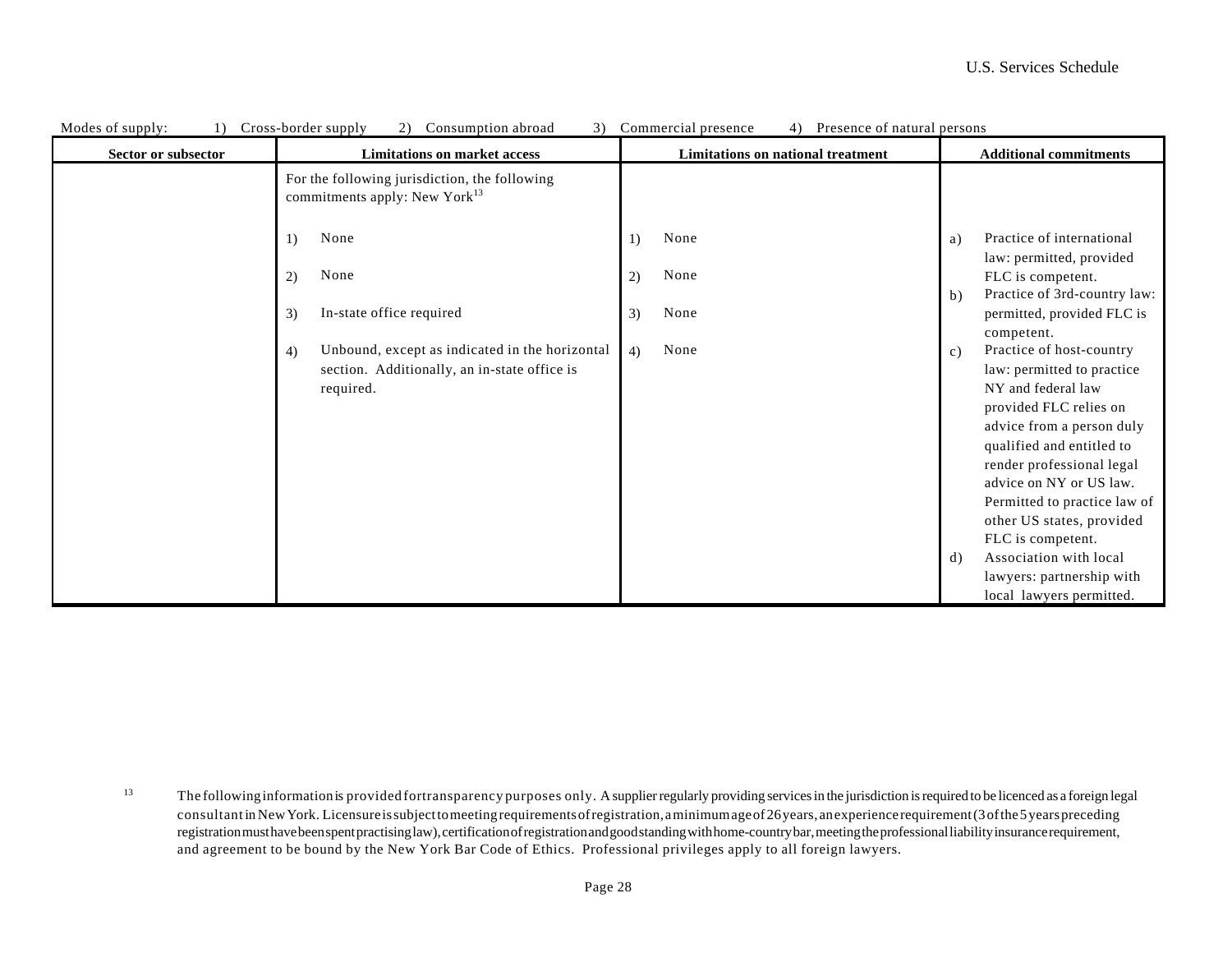| MOURS OF SUPPLY.<br>1) | Cross-border supply<br>$\angle$ )<br>Consumption abroad<br>J                           | Commercial presence<br>4) FIESCRICE OF HAIUTAL DETSOILS |                                                |
|------------------------|----------------------------------------------------------------------------------------|---------------------------------------------------------|------------------------------------------------|
| Sector or subsector    | <b>Limitations on market access</b>                                                    | Limitations on national treatment                       | <b>Additional commitments</b>                  |
|                        |                                                                                        |                                                         | Employment of local<br>e)                      |
|                        |                                                                                        |                                                         | lawyers: permitted.                            |
|                        |                                                                                        |                                                         | Use of firm name:<br>f)                        |
|                        |                                                                                        |                                                         | unrestricted.                                  |
|                        |                                                                                        |                                                         | Other: n/a.<br>g)                              |
|                        | For the following jurisdiction, the following<br>commitments apply: Ohio <sup>14</sup> |                                                         |                                                |
|                        | None<br>1)                                                                             | None<br>1)                                              | Practice of international<br>a)                |
|                        |                                                                                        |                                                         | law: permitted.                                |
|                        | None<br>2)                                                                             | None<br>2)                                              | Practice of 3rd-country law:<br>$\mathbf{b}$ ) |
|                        |                                                                                        |                                                         | permitted if FLC obtains                       |
|                        | In-state office required<br>3)                                                         | None<br>3)                                              | advice from an attorney                        |
|                        |                                                                                        |                                                         | licenced in that jurisdiction                  |
|                        | Unbound, except as indicated in the horizontal<br>4)                                   | None<br>4)                                              | and identifies that person                     |
|                        | section. Additionally, an in-state office is                                           |                                                         | to the client.                                 |
|                        | required.                                                                              |                                                         | Practice of host-country<br>c)                 |
|                        |                                                                                        |                                                         | law: permitted if FLC                          |
|                        |                                                                                        |                                                         | obtains advice from an                         |
|                        |                                                                                        |                                                         | attorney licenced in that                      |
|                        |                                                                                        |                                                         | jurisdiction and identifies                    |
|                        |                                                                                        |                                                         | that person to the client.                     |
|                        |                                                                                        |                                                         | Association with local<br>$\mathbf{d}$         |
|                        |                                                                                        |                                                         | lawyers: partnership with                      |
|                        |                                                                                        |                                                         | local lawyers not permitted.                   |

|  | Modes or<br>onsumption<br>abroad<br>ross-border supply<br>of supply:<br>persons<br>Commercial presence<br>Presence of natural<br><u>. н. </u> |  |
|--|-----------------------------------------------------------------------------------------------------------------------------------------------|--|
|--|-----------------------------------------------------------------------------------------------------------------------------------------------|--|

<sup>14</sup> The followinginformationis provided fortransparency purposes only. A supplier regularly providing services in the jurisdiction is required to be licenced as a foreign legal consultant in Ohio. Licensure is subject to meeting requirements of registration, a minimum age of 21 years, an experience requirement (4 of the 6 years preceding registration must have been spent practising law), certification of registration and good standing with home-country bar, meeting the professional liability insurance requirement, and being subject to the Ohio Code of Professional Responsibility and the disciplinary procedural rules set forth in Gov. Bar R.V. Professional privileges apply to all foreign lawyers.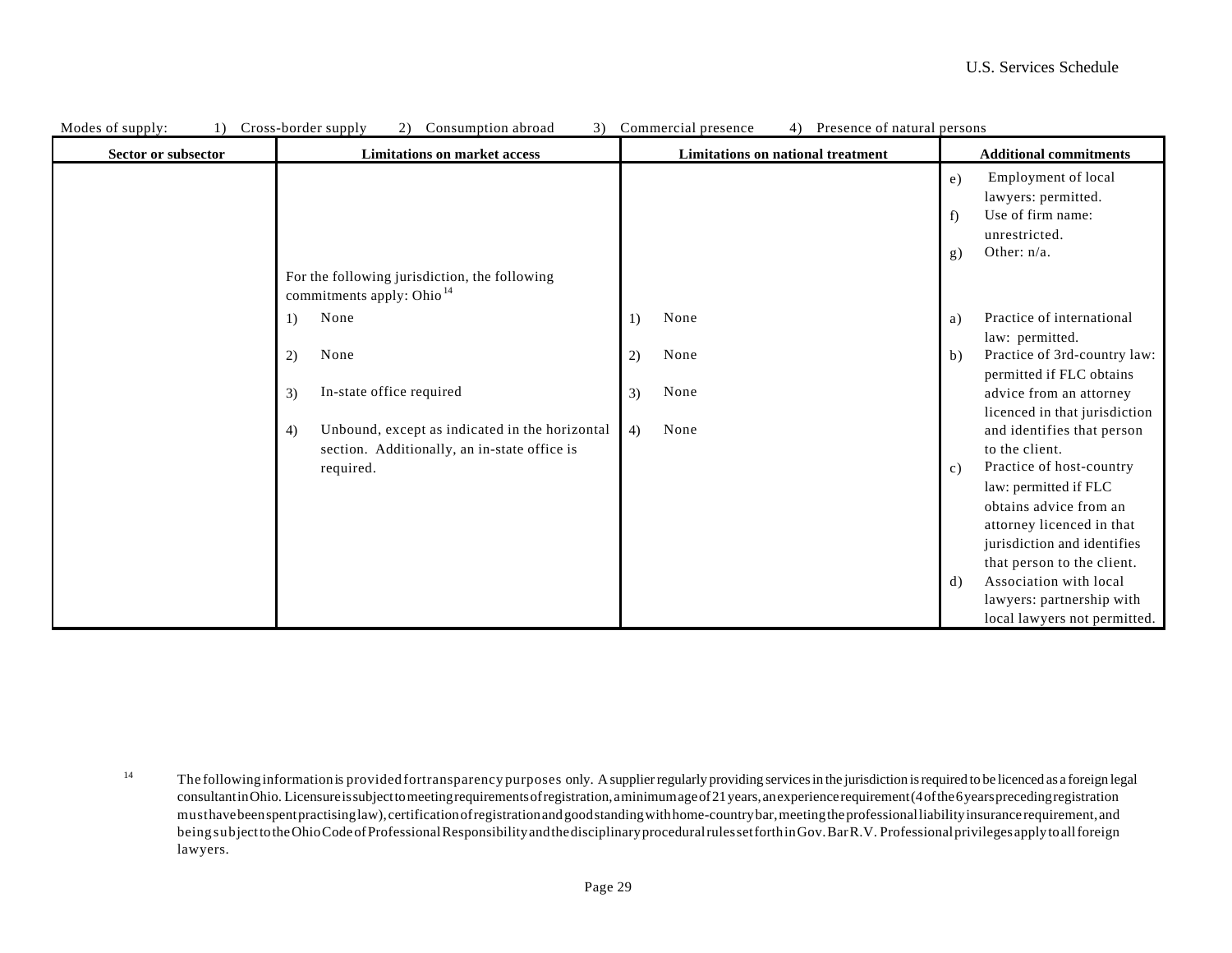| Modes of supply:<br>1) | 3)<br>Cross-border supply<br>Consumption abroad<br>(2)                                   | Commercial presence<br>Presence of natural persons<br>4) |                                    |
|------------------------|------------------------------------------------------------------------------------------|----------------------------------------------------------|------------------------------------|
| Sector or subsector    | <b>Limitations on market access</b>                                                      | <b>Limitations on national treatment</b>                 | <b>Additional commitments</b>      |
|                        |                                                                                          |                                                          | Employment of local<br>e)          |
|                        |                                                                                          |                                                          | lawyers: permitted.                |
|                        |                                                                                          |                                                          | Use of firm name: permitted.<br>f) |
|                        |                                                                                          |                                                          | Other: $n/a$ .<br>g)               |
|                        | For the following jurisdiction, the following<br>commitments apply: Oregon <sup>15</sup> |                                                          |                                    |
|                        | None<br>1)                                                                               | None<br>1)                                               | Practice of international<br>a)    |
|                        |                                                                                          |                                                          | law: permitted to the extent       |
|                        | None<br>2)                                                                               | None<br>2)                                               | incorporated in                    |
|                        |                                                                                          |                                                          | home-country law.                  |
|                        | None<br>3)                                                                               | None<br>3)                                               | Practice of 3rd-country law:<br>b) |
|                        |                                                                                          |                                                          | permitted if FLC obtains           |
|                        | Unbound, except as indicated in the horizontal<br>4)                                     | None<br>4)                                               | advice from an attorney            |
|                        | section                                                                                  |                                                          | licenced in that jurisdiction      |
|                        |                                                                                          |                                                          | and identifies that person         |
|                        |                                                                                          |                                                          | to the client.                     |
|                        |                                                                                          |                                                          | Practice of host-country<br>c)     |
|                        |                                                                                          |                                                          | law: permitted if FLC              |
|                        |                                                                                          |                                                          | obtains advice from an             |
|                        |                                                                                          |                                                          | attorney licenced in that          |
|                        |                                                                                          |                                                          | jurisdiction and identifies        |
|                        |                                                                                          |                                                          | that person to the client.         |

15 The followinginformationis provided fortransparency purposes only. A supplier regularly providing services in the jurisdiction is required to be licenced as a foreign legal consultant in Oregon. Licensure is subject to meeting requirements of registration, a minimum age of 18 years, an experience requirement (5 of the 7 years preceding registration must have been spent practising law), and certification of registration and good standing with home-country bar, meeting the professional liability insurance requirement, and agreementto comply with ORS Chapter 9, the Oregon Code of Professional Responsibility and the Oregon State Bar's Rules of Procedure. Professional privileges apply to all foreign lawyers.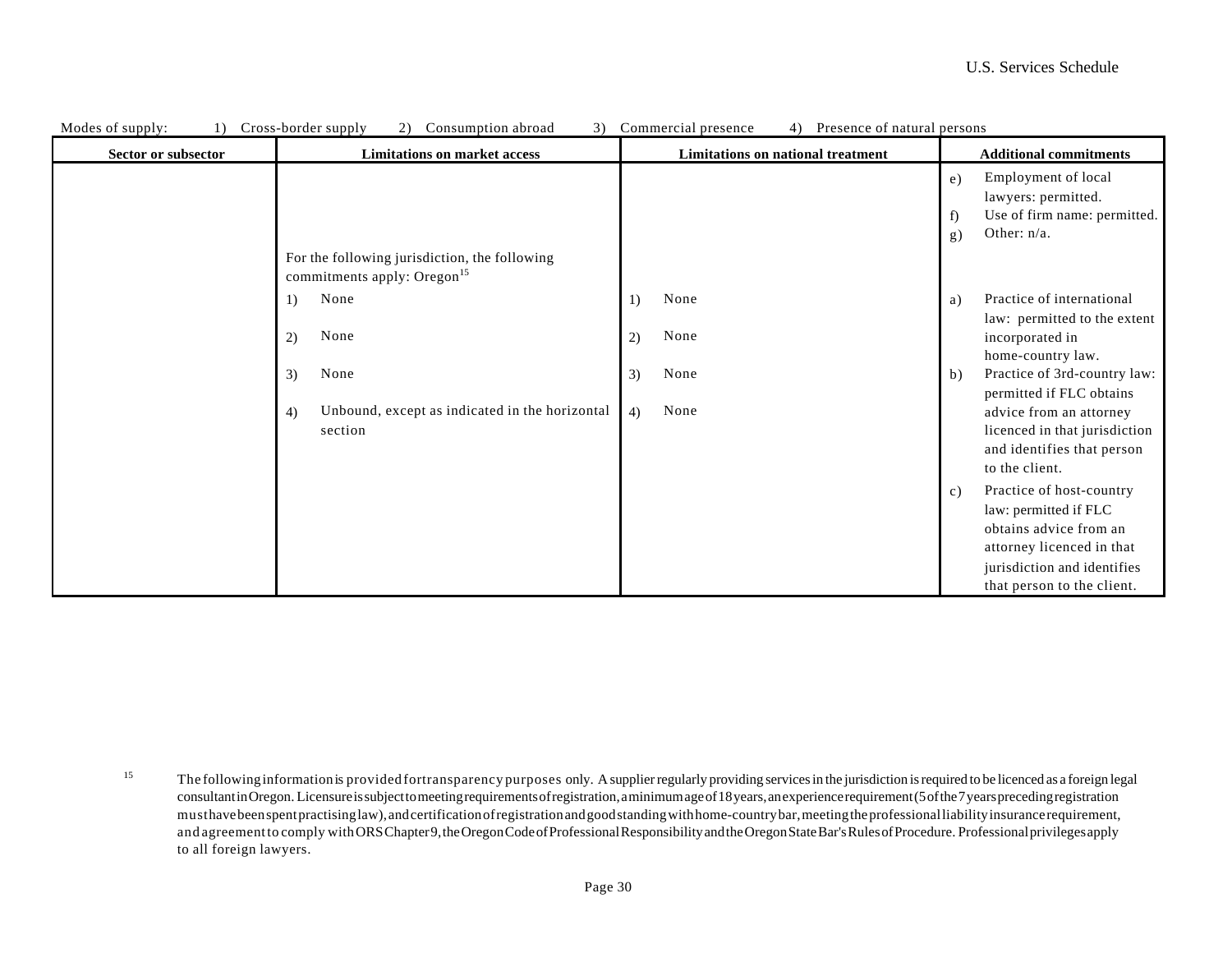| Modes of supply:    | Cross-border supply<br>Consumption abroad<br>21 | Commercial presence<br>Presence of natural persons |                                                                                                         |
|---------------------|-------------------------------------------------|----------------------------------------------------|---------------------------------------------------------------------------------------------------------|
| Sector or subsector | <b>Limitations on market access</b>             | Limitations on national treatment                  | <b>Additional commitments</b>                                                                           |
|                     |                                                 |                                                    | Association with local<br>d)<br>lawyers: partnership with<br>local lawyer permitted.                    |
|                     |                                                 |                                                    | Employment of local<br>e)<br>lawyers: permitted<br>Use of firm name: permitted.<br>Other: $n/a$ .<br>g, |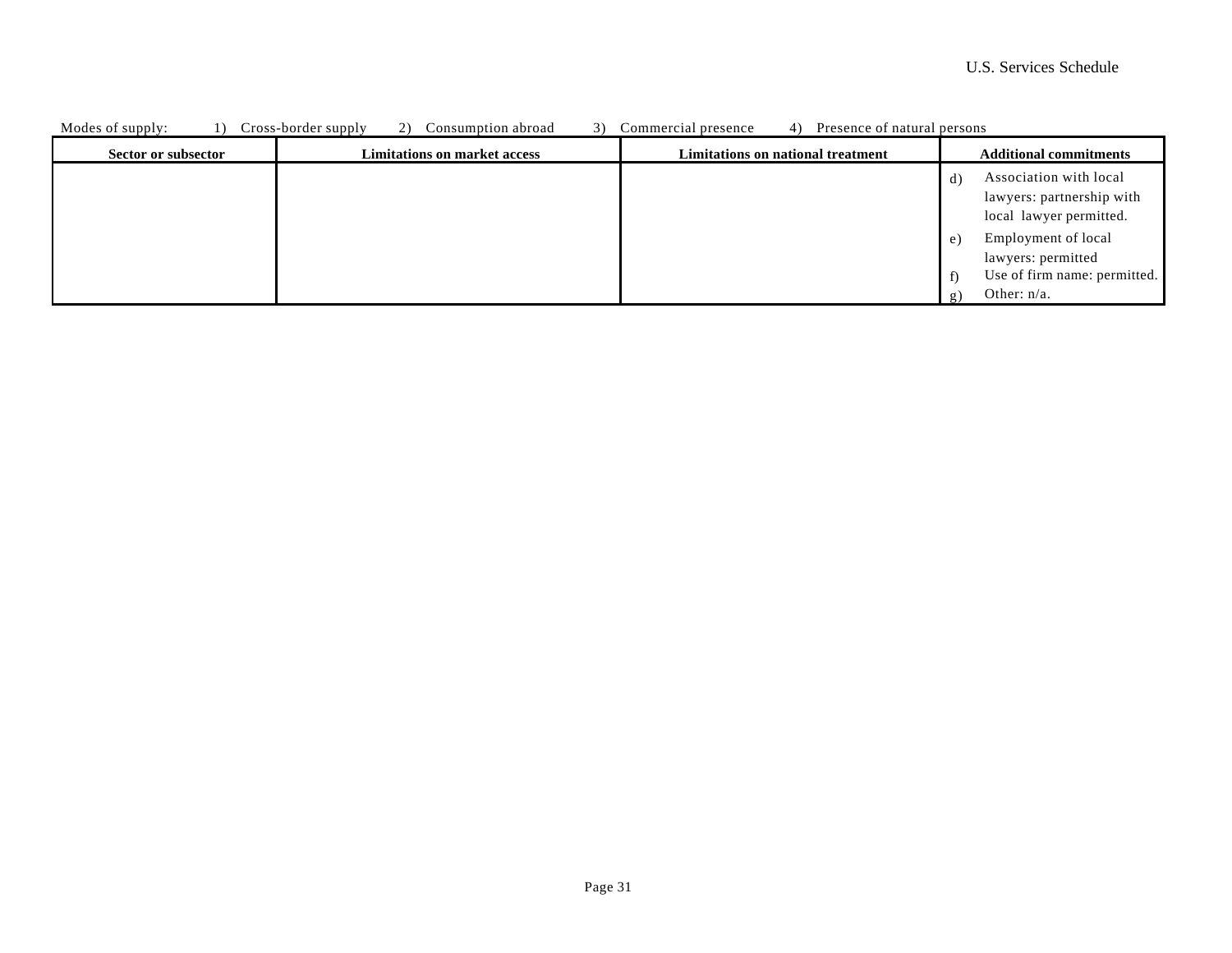| Modes of supply:    | Cross-border supply<br>Consumption abroad<br>3)<br>2)                                   | Commercial presence<br>Presence of natural persons<br>4) |                                                                                |
|---------------------|-----------------------------------------------------------------------------------------|----------------------------------------------------------|--------------------------------------------------------------------------------|
| Sector or subsector | <b>Limitations on market access</b>                                                     | Limitations on national treatment                        | <b>Additional commitments</b>                                                  |
|                     | For the following jurisdiction, the following<br>commitments apply: Texas <sup>16</sup> |                                                          |                                                                                |
|                     | None<br>1)                                                                              | None<br>1)                                               | Practice of international<br>a)<br>law: permitted to the extent                |
|                     | None<br>2)                                                                              | None<br>2)                                               | incorporated in<br>home-country law.                                           |
|                     | None<br>3)                                                                              | In-state residency required<br>3)                        | Practice of 3rd-country law:<br>b)<br>not permitted.                           |
|                     | Unbound, except as indicated in the horizontal<br>4)<br>section                         | In-state residency required<br>4)                        | Practice of host-country<br>c)<br>law: not permitted.                          |
|                     |                                                                                         |                                                          | Association with local<br>d)<br>lawyers: partnership with                      |
|                     |                                                                                         |                                                          | local lawyers permitted.<br>Employment of local<br>e)                          |
|                     |                                                                                         |                                                          | lawyers: permitted.<br>Use of firm name: permitted.<br>f)<br>Other: n/a.<br>g) |

16 The followinginformationis provided fortransparency purposes only. A supplier regularly providing services in the jurisdiction is required to be licenced as a foreign legal consultant in Texas. Licensure is subject to meeting requirements of registration, a minimum age of 26 years, an experience requirement (5 of the 7 years preceding registration must have been spent practising law), meeting the professional liability insurance requirement, certification of registration and good standing with home-country bar, and takingan oath to abide by the State Bar Act, the State Bar Rules, and the Texas Disciplinary Rules of Professional Conduct. Professional privileges apply to all foreign lawyers.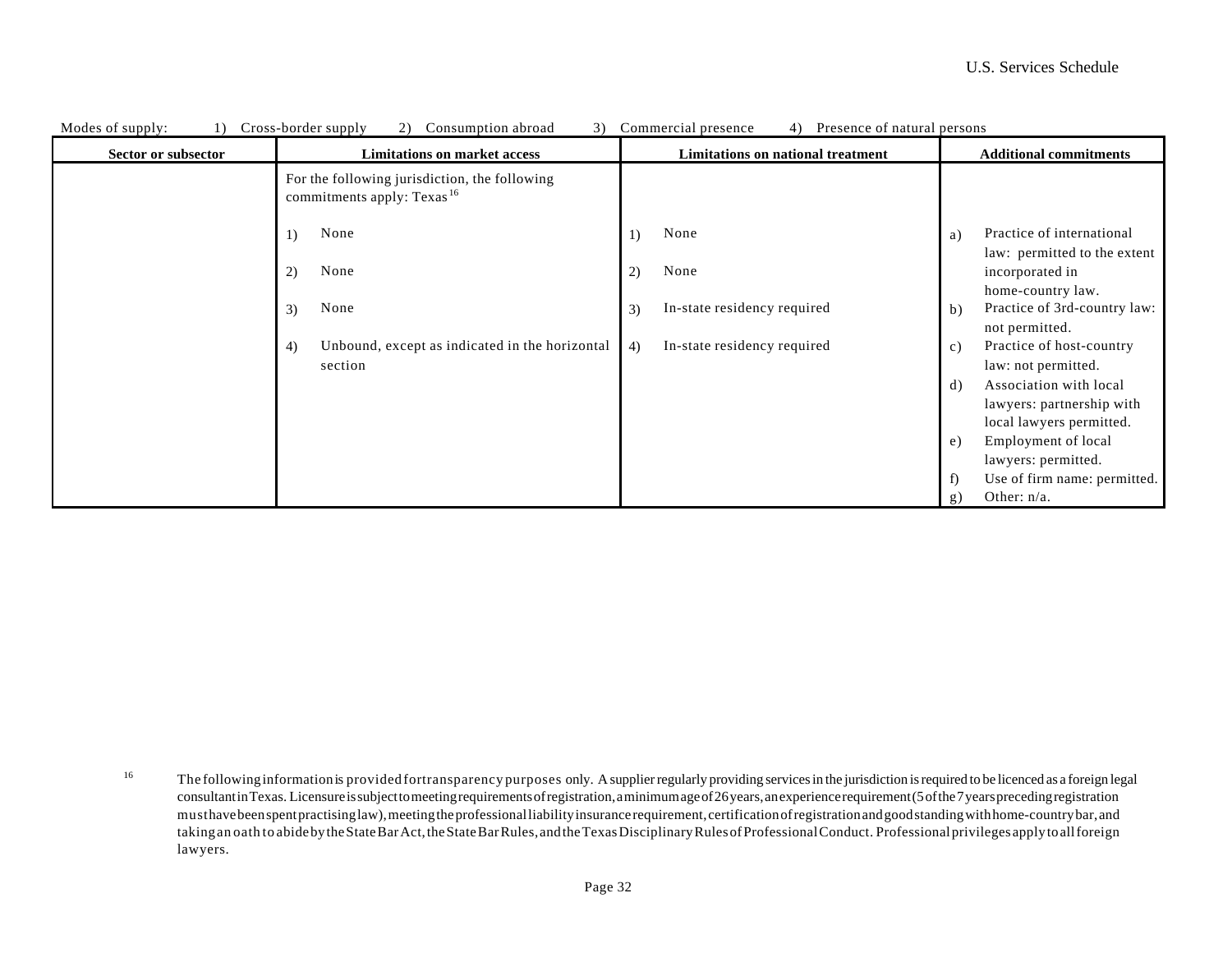| Modes of supply:<br>$\overline{1}$ | Cross-border supply<br>(2)<br>Consumption abroad<br>3)                                       | Commercial presence<br>Presence of natural persons<br>4) |                                                                      |
|------------------------------------|----------------------------------------------------------------------------------------------|----------------------------------------------------------|----------------------------------------------------------------------|
| Sector or subsector                | <b>Limitations on market access</b>                                                          | <b>Limitations on national treatment</b>                 | <b>Additional commitments</b>                                        |
|                                    | For the following jurisdiction, the following<br>commitments apply: Washington <sup>17</sup> |                                                          |                                                                      |
|                                    | None<br>1)                                                                                   | None<br>1)                                               | Practice of international<br>a)                                      |
|                                    | None<br>2)                                                                                   | None<br>2)                                               | law: permitted to the extent<br>incorporated in<br>home-country law. |
|                                    | None<br>3)                                                                                   | In-state residency required at time admitted<br>3)       | Practice of 3rd-country law:<br>$\mathbf{b}$<br>not permitted.       |
|                                    | Unbound, except as indicated in the horizontal<br>4)<br>section                              | In-state residency required at time admitted<br>4)       | Practice of host-country<br>c)<br>law: not permitted.                |
|                                    |                                                                                              |                                                          | Association with local<br>d)                                         |
|                                    |                                                                                              |                                                          | lawyers: partnerships with                                           |
|                                    |                                                                                              |                                                          | local lawyers permitted.                                             |
|                                    |                                                                                              |                                                          | Employment of local<br>e)                                            |
|                                    |                                                                                              |                                                          | lawyers: permitted.                                                  |
|                                    |                                                                                              |                                                          | Use of firm name: permitted.<br>f)                                   |
|                                    |                                                                                              |                                                          | Other: $n/a$ .<br>g)                                                 |

17 The followinginformationis provided fortransparency purposes only. A supplier regularly providing services in the jurisdiction is required to be licenced as a foreign legal consultant in Washington. Licensure is subject to meeting requirements of registration, an experience requirement (5 of the 7 years preceding registration must have been spent practising law),and certification of registration and good standing with home-country bar, and agreement to be bound by the Discipline Rules for Lawyers and the Rules of Professional Conduct. Professional privileges apply to all foreign lawyers.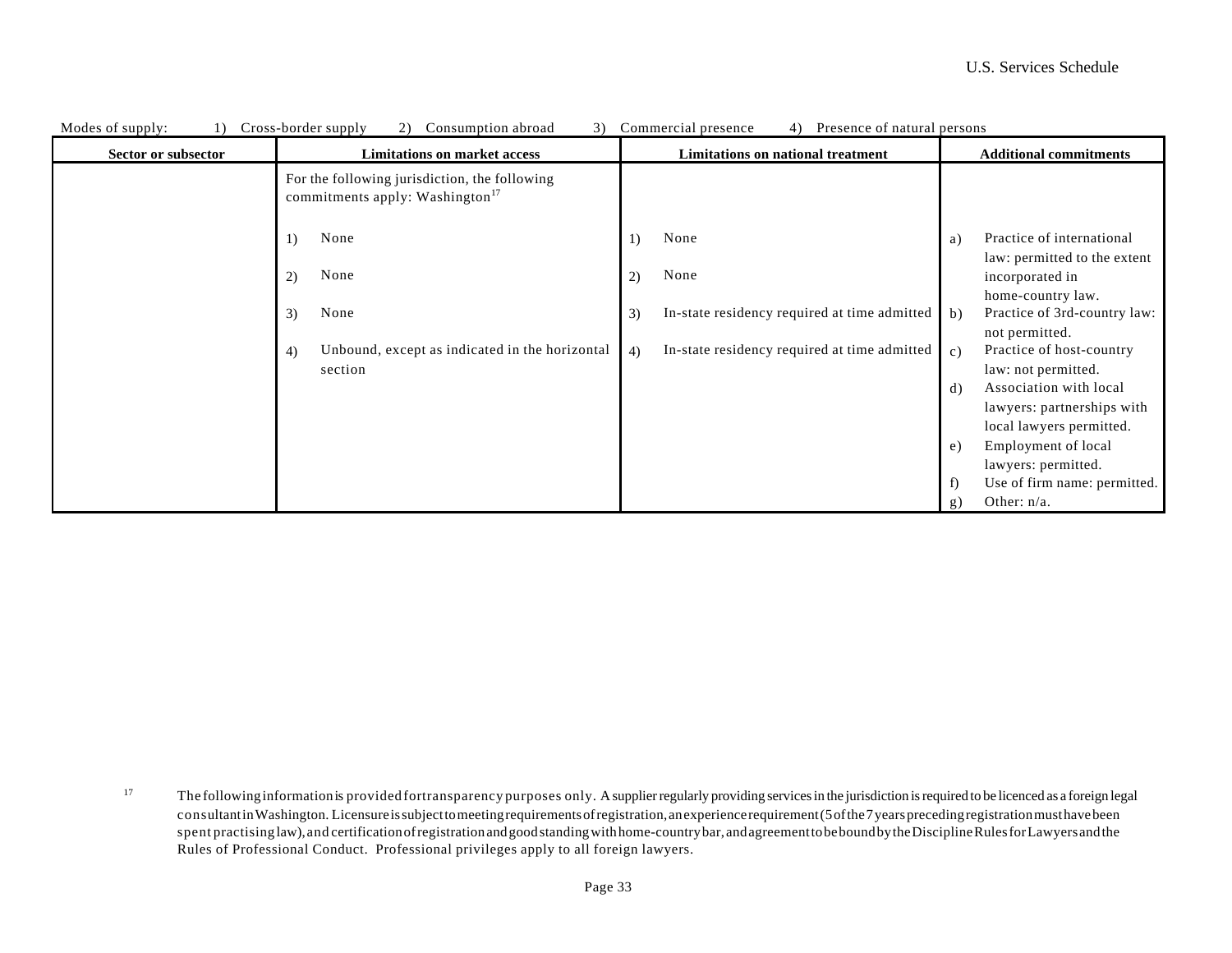| Modes of supply:<br>1) | Cross-border supply<br>(2)<br>Consumption abroad<br>3)                                                                                                                                                                                                                                                                                                                                                                                | Commercial presence<br>Presence of natural persons<br>4) |                               |
|------------------------|---------------------------------------------------------------------------------------------------------------------------------------------------------------------------------------------------------------------------------------------------------------------------------------------------------------------------------------------------------------------------------------------------------------------------------------|----------------------------------------------------------|-------------------------------|
| Sector or subsector    | <b>Limitations on market access</b>                                                                                                                                                                                                                                                                                                                                                                                                   | Limitations on national treatment                        | <b>Additional commitments</b> |
|                        | For the following jurisdiction, the following<br>commitments apply: Other States                                                                                                                                                                                                                                                                                                                                                      |                                                          |                               |
|                        | None<br>1)                                                                                                                                                                                                                                                                                                                                                                                                                            | None<br>1)                                               |                               |
|                        | None<br>2)                                                                                                                                                                                                                                                                                                                                                                                                                            | None<br>2)                                               |                               |
|                        | Unbound for Alabama, Arizona, Arkansas,<br>3)<br>Colorado, Delaware, Idaho, Indiana, Iowa,<br>Kansas, Kentucky, Louisiana, Maine,<br>Maryland, Massachusetts, Mississippi,<br>Missouri, Montana, Nebraska, Nevada, New<br>Hampshire, New Mexico, North Carolina, North<br>Dakota, Oklahoma, Pennsylvania, Rhode<br>Island, South Carolina, South Dakota,<br>Tennessee, Utah, Vermont, Virginia, West<br>Virginia, Wisconsin, Wyoming. | None<br>3)                                               |                               |
|                        | Unbound for Alabama, Arizona, Arkansas,<br>4)<br>Colorado, Delaware, Idaho, Indiana, Iowa,<br>Kansas, Kentucky, Louisiana, Maine,<br>Maryland, Massachusetts, Mississippi,<br>Missouri, Montana, Nebraska, Nevada, New<br>Hampshire, New Mexico, North Carolina, North<br>Dakota, Oklahoma, Pennsylvania, Rhode<br>Island, South Carolina, South Dakota,<br>Tennessee, Utah, Vermont, Virginia, West<br>Virginia, Wisconsin, Wyoming. | None<br>4)                                               |                               |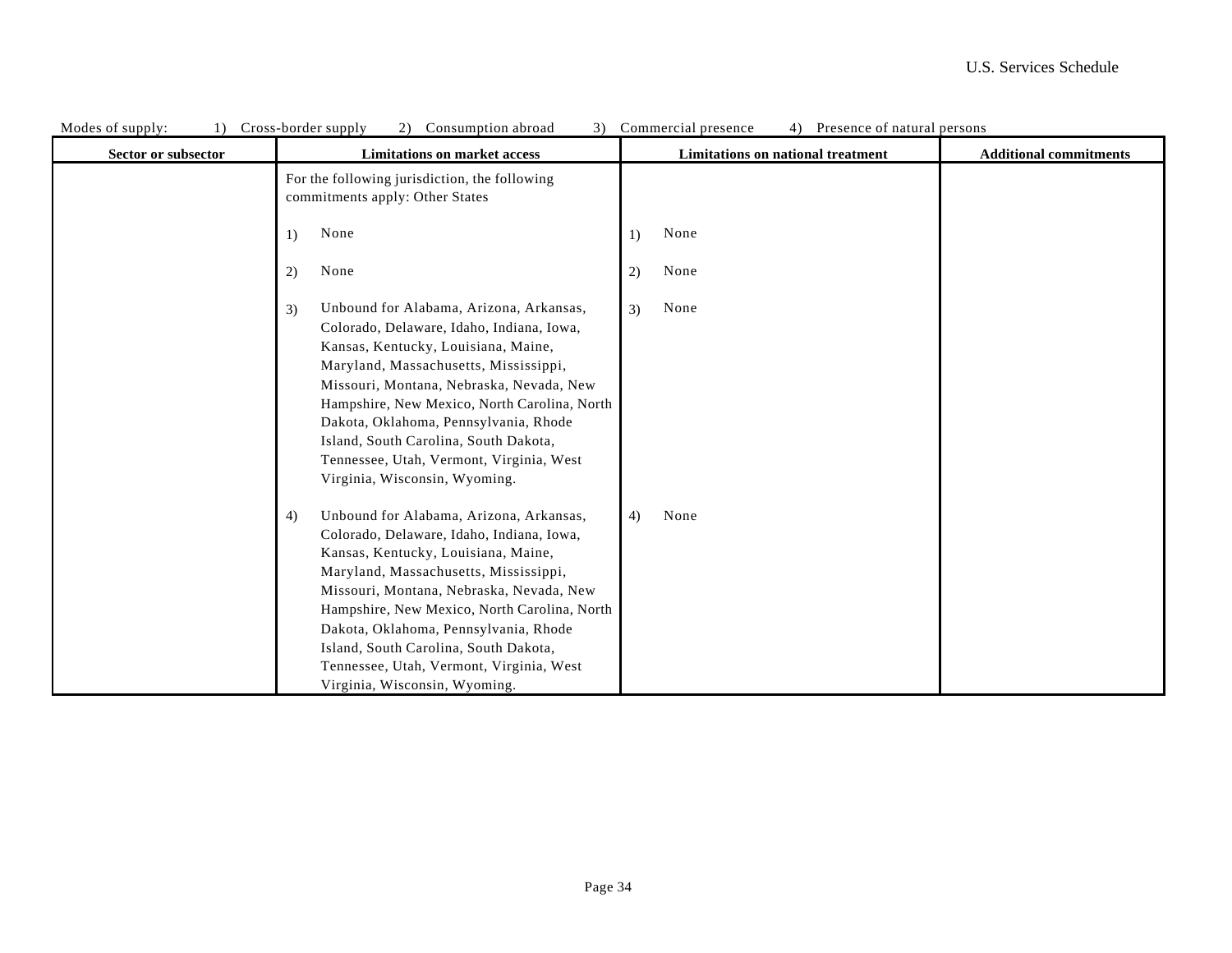|    | Sector or subsector                                     |    | <b>Limitations on market access</b>                                                                                                                                                                                                                                                                                                                   |    | Limitations on national treatment                                                                                                                                                                                                                                                                                                                                                   | <b>Additional commitments</b> |
|----|---------------------------------------------------------|----|-------------------------------------------------------------------------------------------------------------------------------------------------------------------------------------------------------------------------------------------------------------------------------------------------------------------------------------------------------|----|-------------------------------------------------------------------------------------------------------------------------------------------------------------------------------------------------------------------------------------------------------------------------------------------------------------------------------------------------------------------------------------|-------------------------------|
| b) | Accounting, Auditing and<br><b>Bookkeeping Services</b> | 1) | None                                                                                                                                                                                                                                                                                                                                                  | 1) | None                                                                                                                                                                                                                                                                                                                                                                                |                               |
|    |                                                         | 2) | None                                                                                                                                                                                                                                                                                                                                                  | 2) | None                                                                                                                                                                                                                                                                                                                                                                                |                               |
|    |                                                         | 3) | Sole proprietorships or partnerships are limited<br>to persons licenced as accountants, except in<br>Iowa where accounting firms must incorporate                                                                                                                                                                                                     | 3) | None                                                                                                                                                                                                                                                                                                                                                                                |                               |
|    |                                                         | 4) | Unbound, except as indicated in the horizontal<br>section. In addition, an in-state office must be<br>maintained for licensure in: Arkansas,<br>Connecticut, Iowa, Kansas, Kentucky,<br>Michigan, Minnesota, Nebraska, New<br>Hampshire, New Mexico, Ohio, Vermont, and<br>Wyoming.<br>US citizenship is required for licensure in North<br>Carolina. | 4) | In-state residency is required for licensure<br>in: Arizona, Arkansas, Connecticut,<br>District of Columbia, Idaho, Indiana, Iowa,<br>Kansas, Kentucky, Louisiana, Maine,<br>Michigan, Minnesota, Mississippi,<br>Missouri, Nebraska, New Hampshire, New<br>Mexico, North Carolina, North Dakota,<br>Ohio, Oklahoma, Rhode Island, South<br>Carolina, Tennessee, and West Virginia. |                               |
| c) | <b>Taxation Services</b>                                | 1) | None                                                                                                                                                                                                                                                                                                                                                  | 1) | None                                                                                                                                                                                                                                                                                                                                                                                |                               |
|    |                                                         | 2) | None                                                                                                                                                                                                                                                                                                                                                  | 2) | None                                                                                                                                                                                                                                                                                                                                                                                |                               |
|    |                                                         | 3) | None                                                                                                                                                                                                                                                                                                                                                  | 3) | None                                                                                                                                                                                                                                                                                                                                                                                |                               |
|    |                                                         | 4) | Unbound, except as indicated in the horizontal<br>section                                                                                                                                                                                                                                                                                             | 4) | None                                                                                                                                                                                                                                                                                                                                                                                |                               |

| Modes<br>supply: | -border supply<br>$ross-$ | Consumption abroad | ommercial<br>presence | Presence of natural persons |  |
|------------------|---------------------------|--------------------|-----------------------|-----------------------------|--|
|                  |                           |                    |                       |                             |  |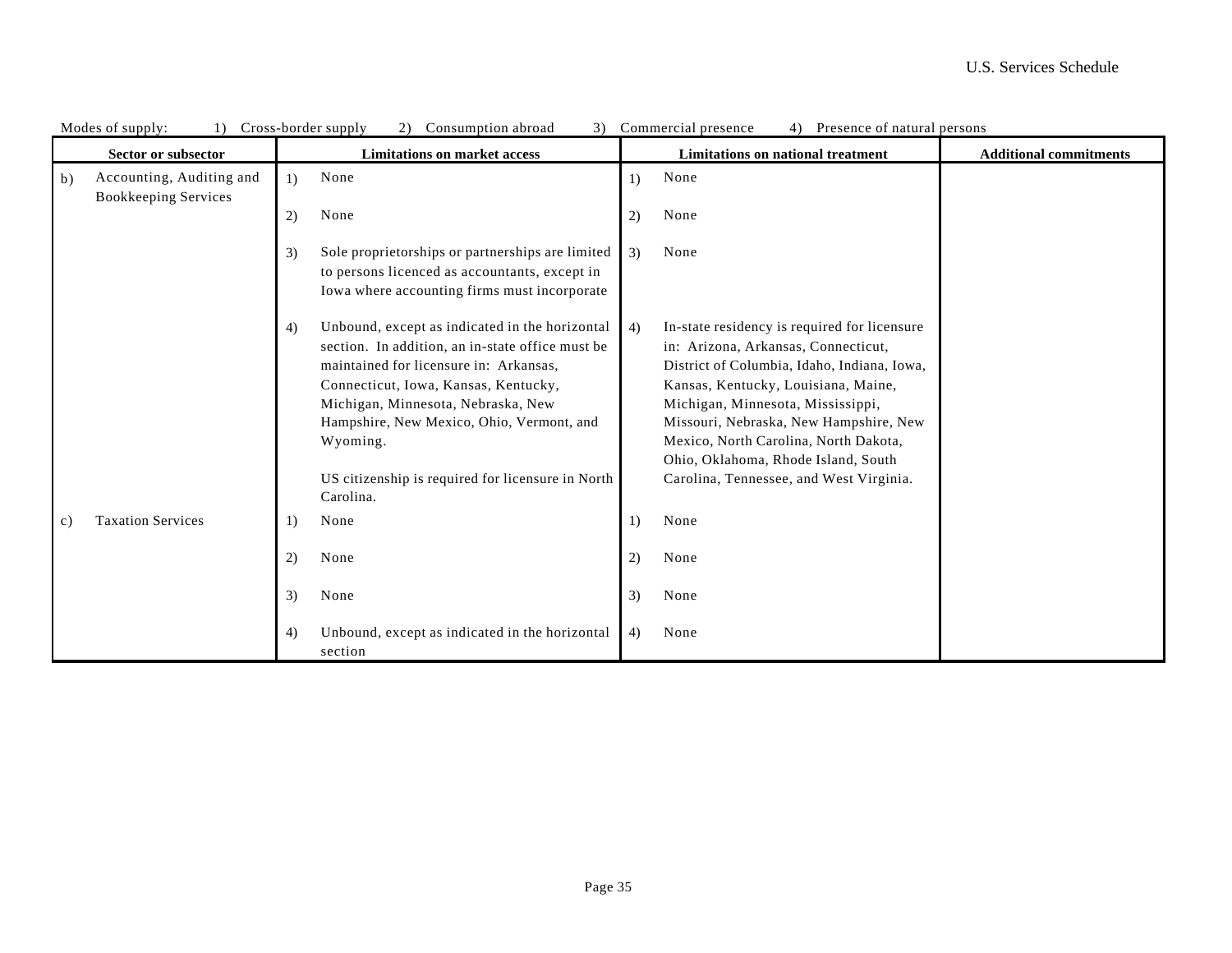|               | MOUES OF SUPPLY.<br>11<br>Sector or subsector |    | Cross-borger suppry<br>$\angle$ )<br>Consumption abroad<br><b>Limitations on market access</b>                                                                                                 |    | 3) Commercial presence<br>4) FIESENCE OI HAIUTAI PEISONS<br><b>Limitations on national treatment</b>                                                                                       | <b>Additional commitments</b> |
|---------------|-----------------------------------------------|----|------------------------------------------------------------------------------------------------------------------------------------------------------------------------------------------------|----|--------------------------------------------------------------------------------------------------------------------------------------------------------------------------------------------|-------------------------------|
| d)            | Architectural Services                        | 1) | None                                                                                                                                                                                           | 1) | None                                                                                                                                                                                       |                               |
|               |                                               |    |                                                                                                                                                                                                |    |                                                                                                                                                                                            |                               |
|               |                                               | 2) | None                                                                                                                                                                                           | 2) | None                                                                                                                                                                                       |                               |
|               |                                               | 3) | Two-thirds of the officers, partners, and/or<br>directors of an architectural firm in Michigan<br>must be licenced in Michigan as architects,<br>professional engineers and/or land surveyors. | 3) | None                                                                                                                                                                                       |                               |
|               |                                               | 4) | Unbound, except as indicated in the horizontal<br>section                                                                                                                                      | 4) | None                                                                                                                                                                                       |                               |
| e)            | <b>Engineering Services</b>                   | 1) | None                                                                                                                                                                                           |    | None                                                                                                                                                                                       |                               |
|               |                                               | 2) | None                                                                                                                                                                                           | 2) | None                                                                                                                                                                                       |                               |
| $\uparrow$ f) | <b>Integrated Engineering</b><br>Services     | 3) | None                                                                                                                                                                                           | 3) | None                                                                                                                                                                                       |                               |
|               |                                               | 4) | Unbound, except as indicated in the horizontal<br>section. In addition, US citizenship is required<br>for licensure in the District of Columbia.                                               | 4) | In-state residency is required for licensure<br>in: Idaho, Iowa, Kansas, Maine,<br>Mississippi, Nevada, Oklahoma, South<br>Carolina, South Dakota, Tennessee, Texas,<br>and West Virginia. |                               |

| Modes o<br>supply: | $r \cap r$ | -border supply. | Consumption abroad | $\sim$ | Commercial presence | 4 | of natural persons<br>Presence |  |
|--------------------|------------|-----------------|--------------------|--------|---------------------|---|--------------------------------|--|
|                    |            |                 |                    |        |                     |   |                                |  |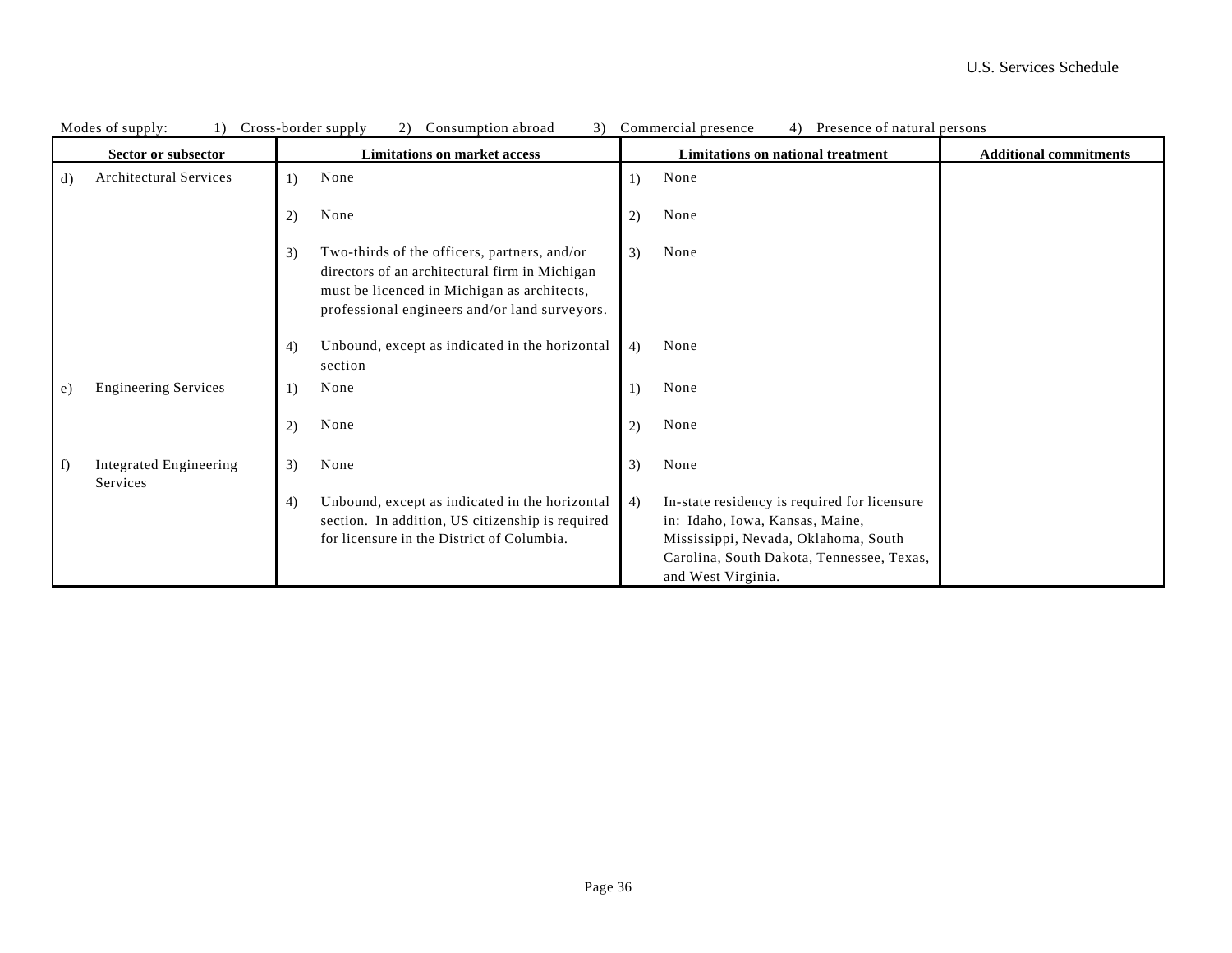|           | ivious of supply.<br>Sector or subsector             |    | Cross-poruer suppry<br>Consumption abroad<br><b>Limitations on market access</b>                                                                                                              |    | Commercial presence<br>THUSUNG OF HAIGHAI PUISONS<br>Limitations on national treatment                       | <b>Additional commitments</b> |
|-----------|------------------------------------------------------|----|-----------------------------------------------------------------------------------------------------------------------------------------------------------------------------------------------|----|--------------------------------------------------------------------------------------------------------------|-------------------------------|
| g)        | Urban Planning &                                     | 1) | None                                                                                                                                                                                          | 1) | None                                                                                                         |                               |
|           | Landscape Services                                   | 2) | None                                                                                                                                                                                          | 2) | None                                                                                                         |                               |
|           |                                                      | 3) | Two-thirds of the officers, partners, and/or<br>directors of an architectural firm in Michigan<br>must be licenced in Michigan as architects,<br>professional engineers and/or land surveyors | 3) | None                                                                                                         |                               |
|           |                                                      | 4) | Unbound, except as indicated in the horizontal<br>section.                                                                                                                                    | 4) | None                                                                                                         |                               |
| <b>B.</b> | <b>COMPUTER AND</b><br><b>RELATED SERVICES</b>       | 1) | None                                                                                                                                                                                          | 1) | None                                                                                                         |                               |
|           | $(MTN.GNS/W/120 a) - e),$<br>except airline computer | 2) | None                                                                                                                                                                                          | 2) | None                                                                                                         |                               |
|           | reservation systems)                                 | 3) | None                                                                                                                                                                                          | 3) | None                                                                                                         |                               |
|           |                                                      | 4) | Unbound, except as indicated in the horizontal<br>section                                                                                                                                     | 4) | None                                                                                                         |                               |
| D.        | <b>REAL ESTATE</b><br><b>SERVICES</b>                | 1) | None                                                                                                                                                                                          | 1) | Corporations that own real estate in Florida<br>must maintain an office and registered<br>agent in Florida   |                               |
|           |                                                      | 2) | None                                                                                                                                                                                          | 2) | None                                                                                                         |                               |
|           |                                                      | 3) | None                                                                                                                                                                                          | 3) | None                                                                                                         |                               |
|           |                                                      | 4) | Unbound, except as indicated in the horizontal<br>section. In addition, US citizenship is required<br>for licensure as a real estate broker in:<br>Mississippi and New York.                  | 4) | In-state residency or US citizenship is<br>required for licensure as a real estate broker<br>in South Dakota |                               |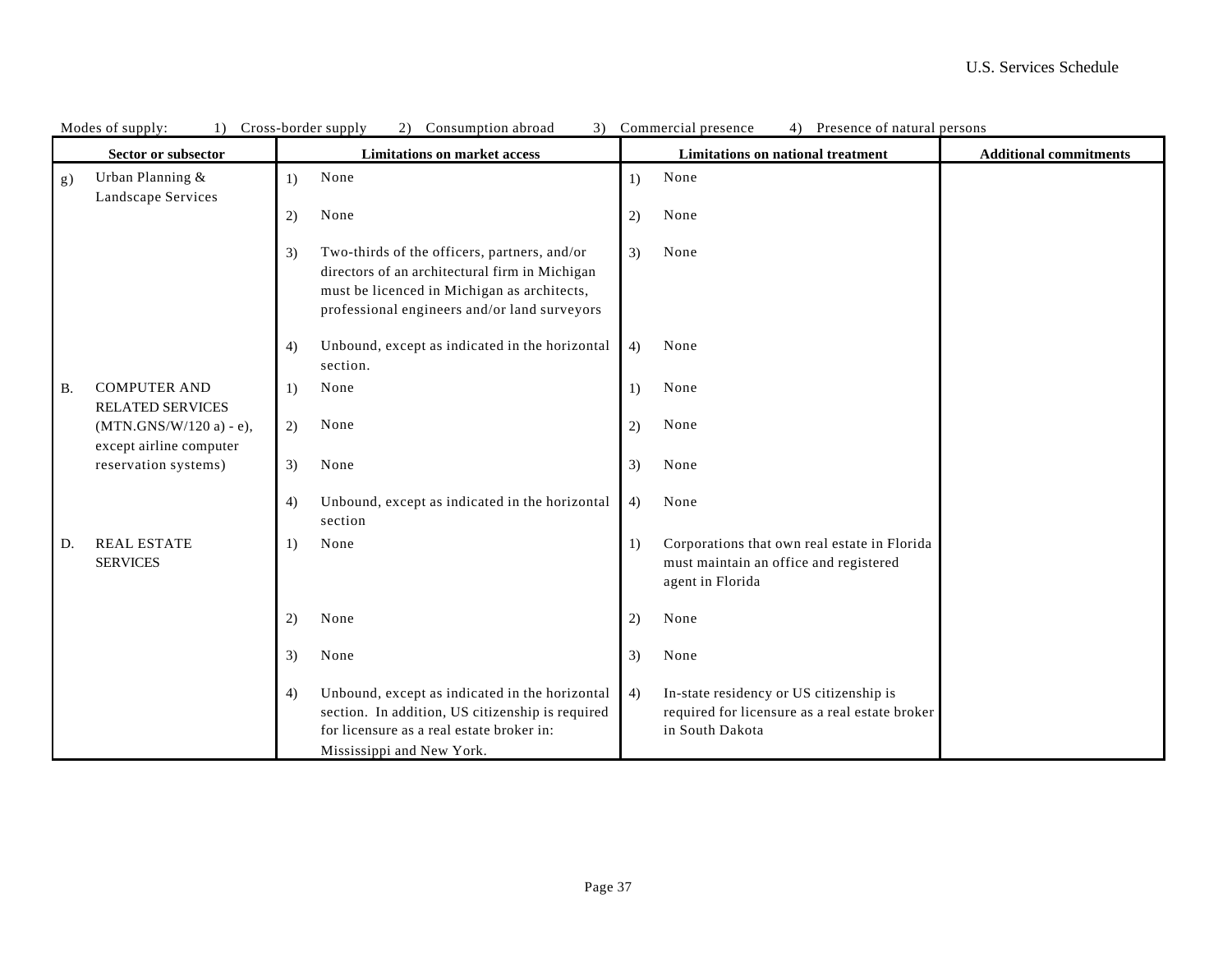|            | Modes of supply:<br>1)                                         |    | Cross-border supply<br>Consumption abroad<br>3)<br>(2)    |    | Commercial presence<br>4) Presence of natural persons |                               |  |
|------------|----------------------------------------------------------------|----|-----------------------------------------------------------|----|-------------------------------------------------------|-------------------------------|--|
|            | Sector or subsector                                            |    | <b>Limitations on market access</b>                       |    | Limitations on national treatment                     | <b>Additional commitments</b> |  |
| ${\bf E}.$ | RENTAL/LEASING<br><b>SERVICES WITHOUT</b><br><b>OPERATORS:</b> |    |                                                           |    |                                                       |                               |  |
| c)         | Relating to Other Transport<br>Equipment                       | 1) | None                                                      | 1) | None                                                  |                               |  |
| d)         | Relating to Other                                              | 2) | None                                                      | 2) | None                                                  |                               |  |
|            | Machinery and Equipment                                        | 3) | None                                                      | 3) | None                                                  |                               |  |
| e)         | Other (except Harbour<br>Dredges)                              | 4) | Unbound, except as indicated in the horizontal<br>section | 4) | None                                                  |                               |  |
| ${\bf F}.$ | OTHER BUSINESS<br><b>SERVICES</b>                              |    |                                                           |    |                                                       |                               |  |
| a)         | Advertising (except aerial<br>advertising and skywriting)      | 1) | None                                                      | 1) | None                                                  |                               |  |
|            |                                                                | 2) | None                                                      | 2) | None                                                  |                               |  |
|            |                                                                | 3) | None                                                      | 3) | None                                                  |                               |  |
|            |                                                                | 4) | Unbound, except as indicated in the horizontal<br>section | 4) | None                                                  |                               |  |
| b)         | Market Research and Public<br><b>Opinion Polling</b>           | 1) | None                                                      | 1) | None                                                  |                               |  |
|            |                                                                | 2) | None                                                      | 2) | None                                                  |                               |  |
|            |                                                                | 3) | None                                                      | 3) | None                                                  |                               |  |
|            |                                                                | 4) | Unbound, except as indicated in the horizontal<br>section | 4) | None                                                  |                               |  |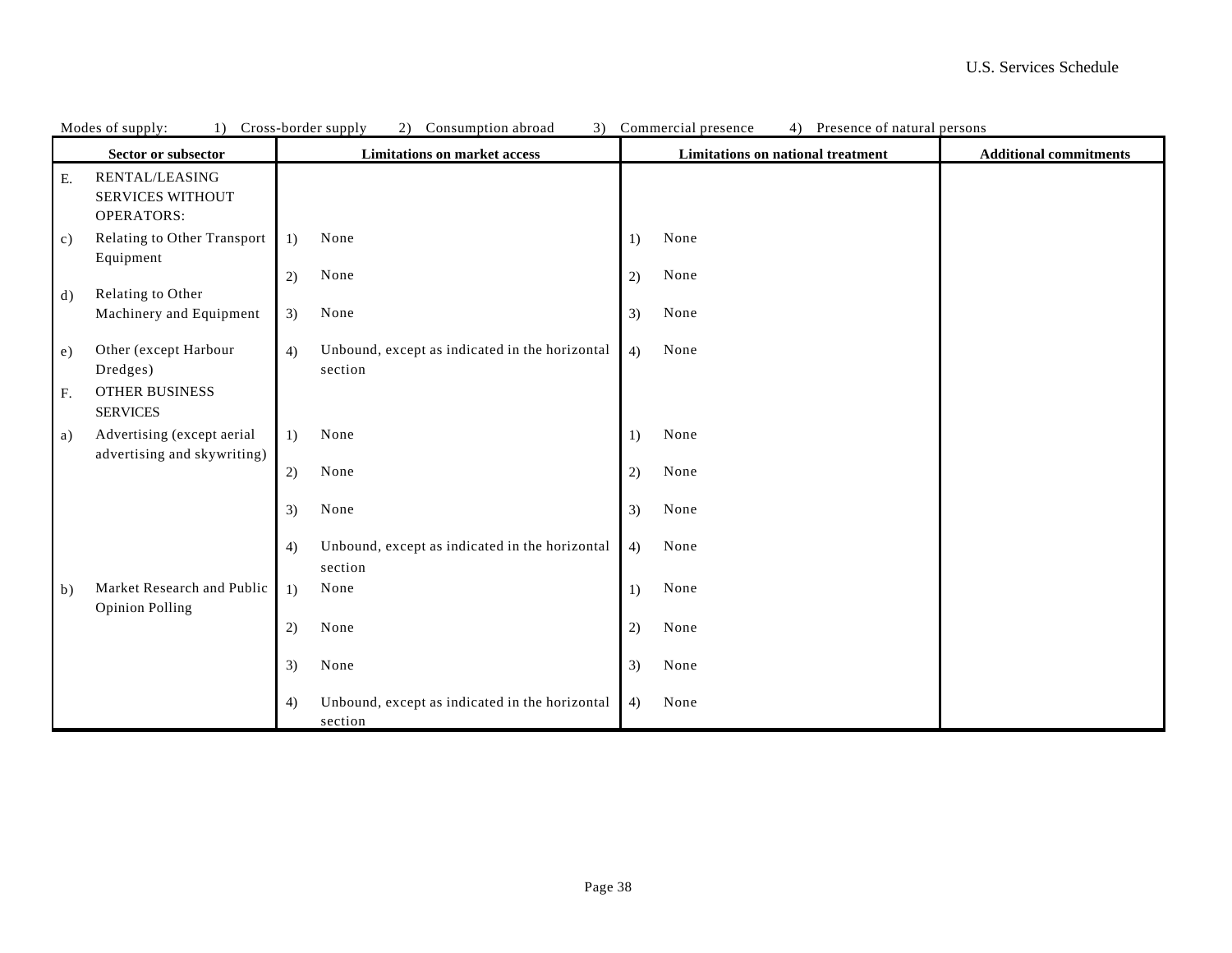|                | Modes of supply:<br>1)                                                                                   | Cross-border supply<br>3)<br>2)<br>Consumption abroad           | Presence of natural persons<br>Commercial presence<br>4)                  |
|----------------|----------------------------------------------------------------------------------------------------------|-----------------------------------------------------------------|---------------------------------------------------------------------------|
|                | Sector or subsector                                                                                      | <b>Limitations on market access</b>                             | <b>Limitations on national treatment</b><br><b>Additional commitments</b> |
| $\mathbf{c}$ ) | Management Consulting                                                                                    | None<br>1)                                                      | None<br>$\left( \right)$                                                  |
|                |                                                                                                          | None<br>2)                                                      | None<br>2)                                                                |
|                |                                                                                                          | None<br>3)                                                      | None<br>3)                                                                |
|                |                                                                                                          | Unbound, except as indicated in the horizontal<br>4)<br>section | None<br>4)                                                                |
| d)             | Services Related to                                                                                      | None<br>1)                                                      | None<br>$\left( \right)$                                                  |
|                | Management Consulting                                                                                    | None<br>2)                                                      | None<br>2)                                                                |
|                |                                                                                                          | None<br>3)                                                      | None<br>3)                                                                |
|                |                                                                                                          | Unbound, except as indicated in the horizontal<br>4)<br>section | 4)<br>None                                                                |
| $\uparrow$ f)  | Services Incidental to                                                                                   | None<br>1)                                                      | None<br>1)                                                                |
|                | Agriculture, Hunting and<br>Forestry (except provision<br>of agricultural machinery                      | 2)<br>None                                                      | 2)<br>None                                                                |
|                | with drivers and crew,                                                                                   | 3)<br>None                                                      | 3)<br>None                                                                |
|                | harvesting and related<br>services, services of farm<br>labour contractors, and<br>aerial fire fighting) | Unbound, except as indicated in the horizontal<br>4)<br>section | 4)<br>None                                                                |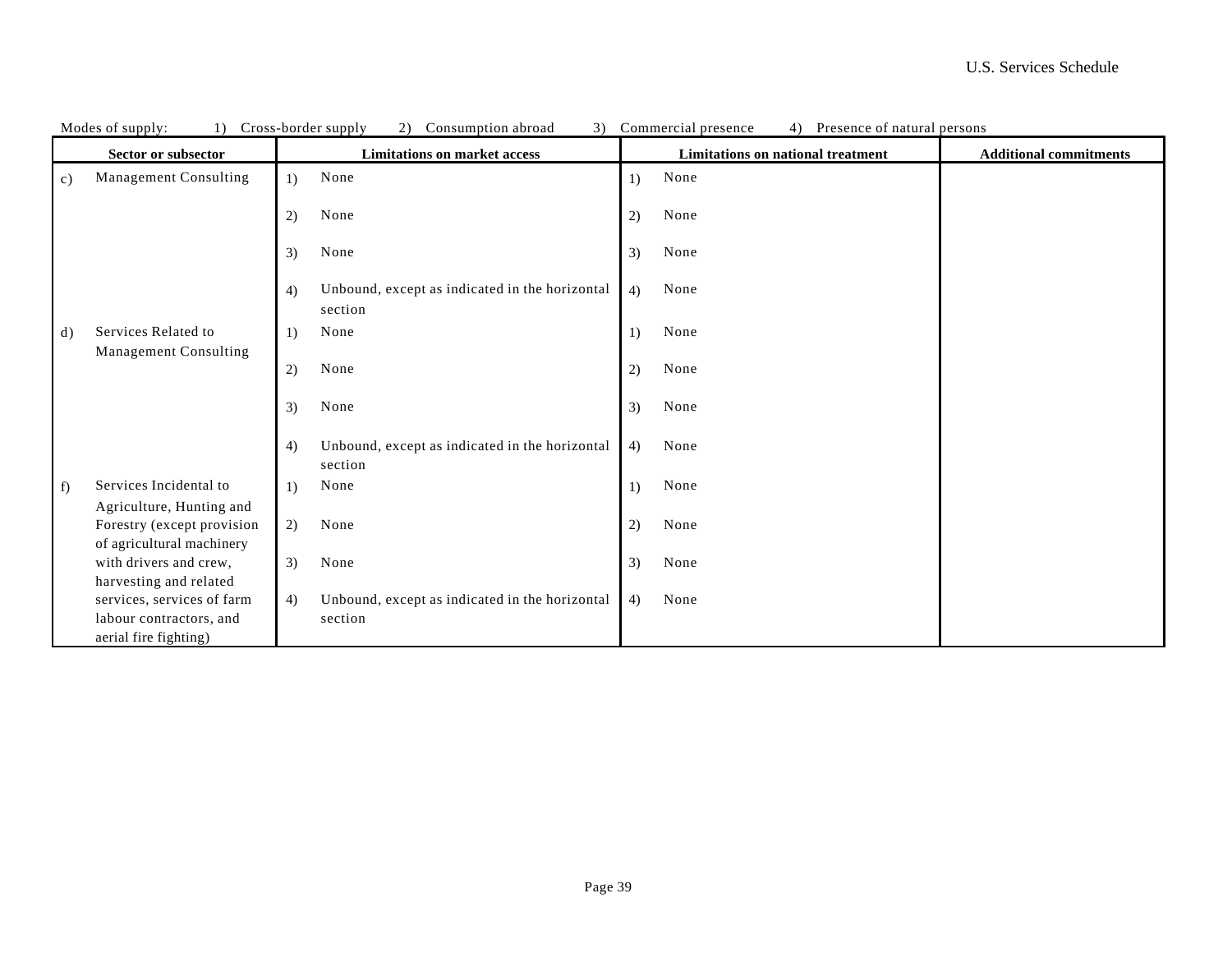|    | Modes of supply:<br>1)                               | 3)<br>Cross-border supply<br>2)<br>Consumption abroad           | Presence of natural persons<br>Commercial presence<br>4) |                               |
|----|------------------------------------------------------|-----------------------------------------------------------------|----------------------------------------------------------|-------------------------------|
|    | Sector or subsector                                  | <b>Limitations on market access</b>                             | Limitations on national treatment                        | <b>Additional commitments</b> |
| g) | Services Incidental to<br>Fishing                    | None<br>1)                                                      | None<br>$\left( \right)$                                 |                               |
|    |                                                      | None<br>2)                                                      | None<br>2)                                               |                               |
|    |                                                      | None<br>3)                                                      | None<br>3)                                               |                               |
|    |                                                      | Unbound, except as indicated in the horizontal<br>4)<br>section | None<br>4)                                               |                               |
| h) | Services Incidental to<br>Mining                     | None<br>1)                                                      | None<br>1)                                               |                               |
|    |                                                      | None<br>2)                                                      | None<br>2)                                               |                               |
|    |                                                      | 3)<br>None                                                      | None<br>3)                                               |                               |
|    |                                                      | Unbound, except as indicated in the horizontal<br>4)<br>section | 4)<br>None                                               |                               |
| j) | Services Incidental to<br><b>Energy Distribution</b> | None<br>1)                                                      | None<br>1)                                               |                               |
|    |                                                      | 2)<br>None                                                      | 2)<br>None                                               |                               |
|    |                                                      | 3)<br>None                                                      | 3)<br>None                                               |                               |
|    |                                                      | Unbound, except as indicated in the horizontal<br>4)<br>section | 4)<br>None                                               |                               |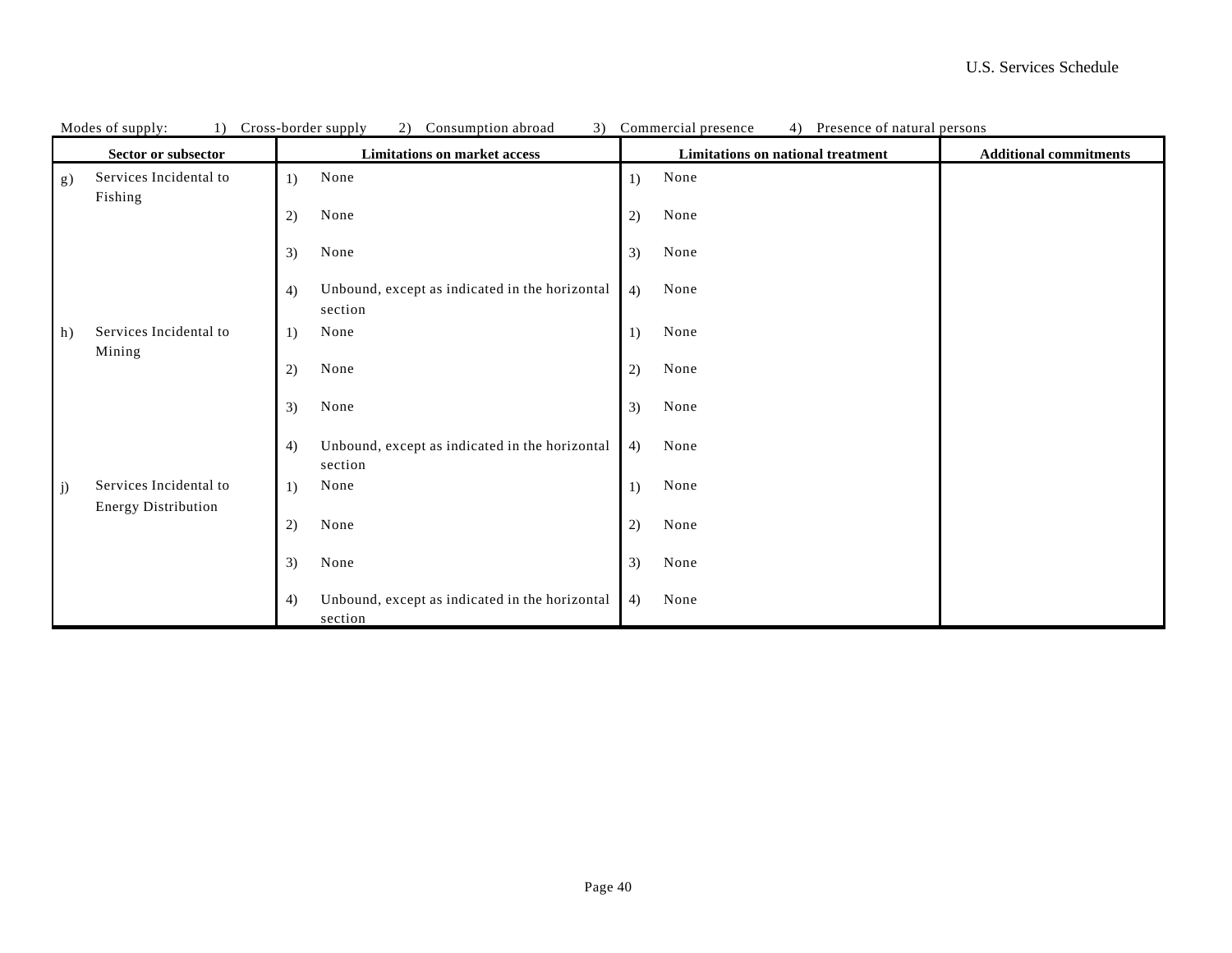|                      | Modes of supply:<br>1)                        | Cross-border supply<br>Consumption abroad<br>3)<br>2)                                                                                                                                                                           |                              | Presence of natural persons<br>Commercial presence<br>4)             |                               |
|----------------------|-----------------------------------------------|---------------------------------------------------------------------------------------------------------------------------------------------------------------------------------------------------------------------------------|------------------------------|----------------------------------------------------------------------|-------------------------------|
|                      | Sector or subsector                           | <b>Limitations on market access</b>                                                                                                                                                                                             |                              | <b>Limitations on national treatment</b>                             | <b>Additional commitments</b> |
| $\bf k$              | Placement and Supply<br>Services of Personnel | None<br>1)                                                                                                                                                                                                                      | $\left( \frac{1}{2} \right)$ | None                                                                 |                               |
|                      |                                               | None<br>2)                                                                                                                                                                                                                      | 2)                           | None                                                                 |                               |
|                      |                                               | US citizenship is required for ownership of<br>3)<br>employment agencies in Arkansas.                                                                                                                                           | 3)                           | None                                                                 |                               |
|                      |                                               | Unbound, except as indicated in the horizontal<br>4)<br>section. In addition, US citizenship is required<br>for licensure as an employment agent,<br>employment agency counsellor and<br>employment agency manager in Arkansas. | 4)                           | None                                                                 |                               |
| $  \; \; \mathrm{l}$ | Investigation and Security<br>Services        | None<br>1)                                                                                                                                                                                                                      | 1)                           | None                                                                 |                               |
|                      |                                               | 2)<br>None                                                                                                                                                                                                                      | 2)                           | None                                                                 |                               |
|                      |                                               | Permanent resident alien status or US<br>3)<br>citizenship is required to own contract security<br>companies in Maine                                                                                                           | 3)                           | None                                                                 |                               |
|                      |                                               | Unbound, except as indicated in the horizontal<br>4)<br>section. In addition, permanent resident alien<br>status or US citizenship is required for private<br>investigators and security guards in: Maine<br>and New York.      | 4)                           | In-state residency is required for private<br>detectives in Michigan |                               |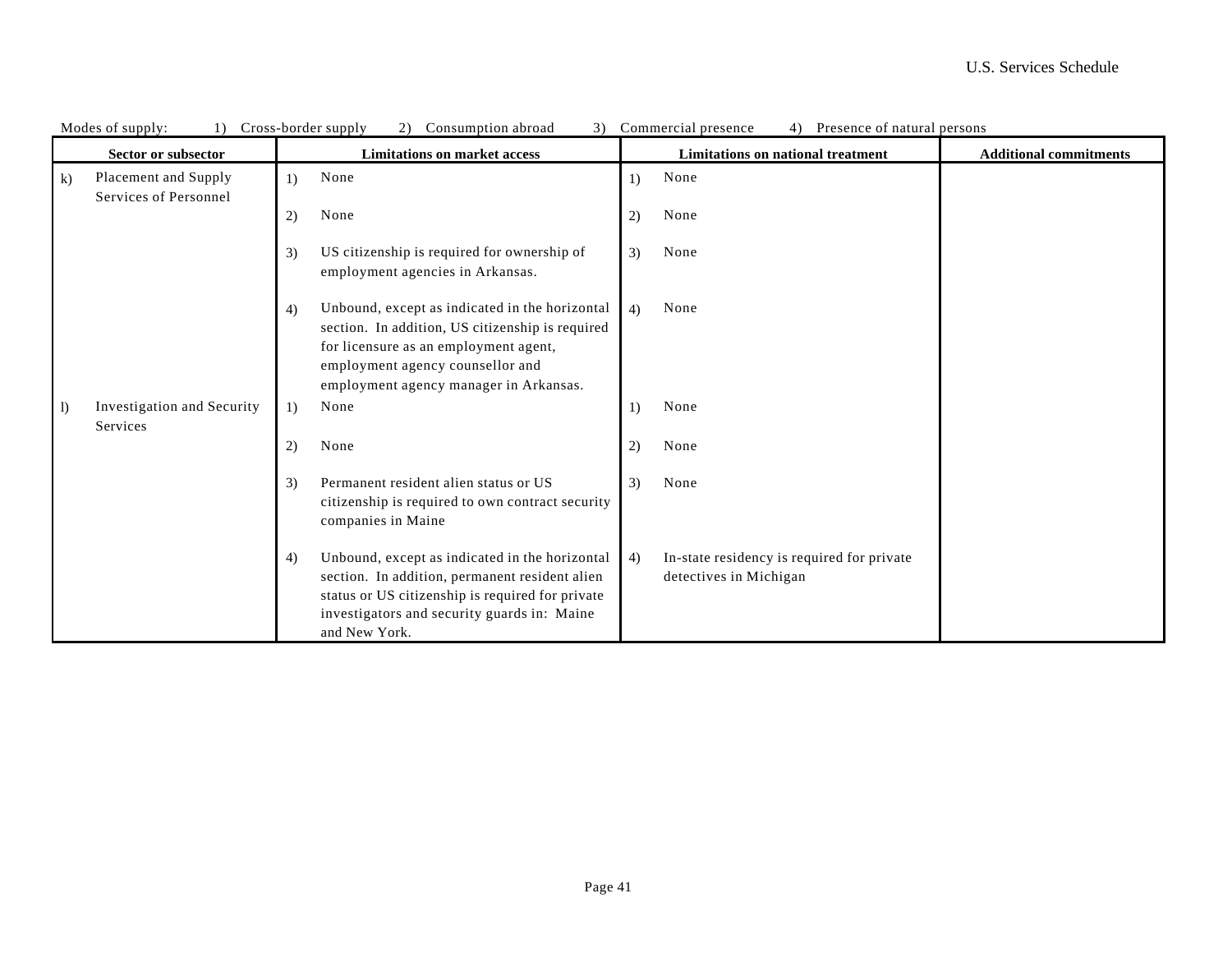|           | MOUTS OF SUPPLY.<br>1)            |    | Cross-porter suppry<br>$\omega$ )<br>Consumption abroad |                  | Commercial presence<br>$+$ ) Tresence of natural persons |                               |
|-----------|-----------------------------------|----|---------------------------------------------------------|------------------|----------------------------------------------------------|-------------------------------|
|           | Sector or subsector               |    | <b>Limitations on market access</b>                     |                  | Limitations on national treatment                        | <b>Additional commitments</b> |
| m)        | Related Scientific &              | 1) | None                                                    | $\left( \right)$ | None <sup>18</sup>                                       |                               |
|           | <b>Technical Consulting</b>       |    |                                                         |                  |                                                          |                               |
|           | (except land surveying for        | 2) | None                                                    | 2)               | None <sup>18</sup>                                       |                               |
|           | the purpose of establishing       |    |                                                         |                  |                                                          |                               |
|           | legal boundaries, aerial          | 3) | None                                                    | 3)               | None <sup>18</sup>                                       |                               |
|           | surveying and aerial              |    |                                                         |                  |                                                          |                               |
|           | map-making)                       | 4) | Unbound, except as indicated in the horizontal          | 4)               | None                                                     |                               |
|           |                                   |    | section                                                 |                  |                                                          |                               |
| n)        | Maintenance & Repair of           | 1) | None                                                    | 1)               | None                                                     |                               |
|           | Equipment (except maritime        |    |                                                         |                  |                                                          |                               |
|           | vessels, aircraft, and other      | 2) | None                                                    | 2)               | None                                                     |                               |
|           | transport equipment)              |    |                                                         |                  |                                                          |                               |
|           |                                   | 3) | None                                                    | 3)               | None                                                     |                               |
|           |                                   |    |                                                         |                  |                                                          |                               |
|           |                                   | 4) | Unbound, except as indicated in the horizontal          | 4)               | None                                                     |                               |
|           |                                   |    | section                                                 |                  |                                                          |                               |
| $\circ$ ) | <b>Building-Cleaning Services</b> | 1) | Unbound*                                                | 1)               | Unbound*                                                 |                               |
|           |                                   |    |                                                         |                  |                                                          |                               |
|           |                                   | 2) | None                                                    | 2)               | None                                                     |                               |
|           |                                   | 3) | None                                                    | 3)               | None                                                     |                               |
|           |                                   |    |                                                         |                  |                                                          |                               |
|           |                                   | 4) | Unbound, except as indicated in the horizontal          | 4)               | None                                                     |                               |
|           |                                   |    | section                                                 |                  |                                                          |                               |

| Modes<br>supply:<br>supply<br>abroad<br>presence<br>persons<br>onsumption-<br>-border-<br>:ommercial<br>Presence<br>natural<br>`r∩cc-<br>.s ot<br>ΩŤ |  |
|------------------------------------------------------------------------------------------------------------------------------------------------------|--|
|------------------------------------------------------------------------------------------------------------------------------------------------------|--|

<sup>18</sup> For those functions where an engineering degree is required, the US limitations on engineering also apply.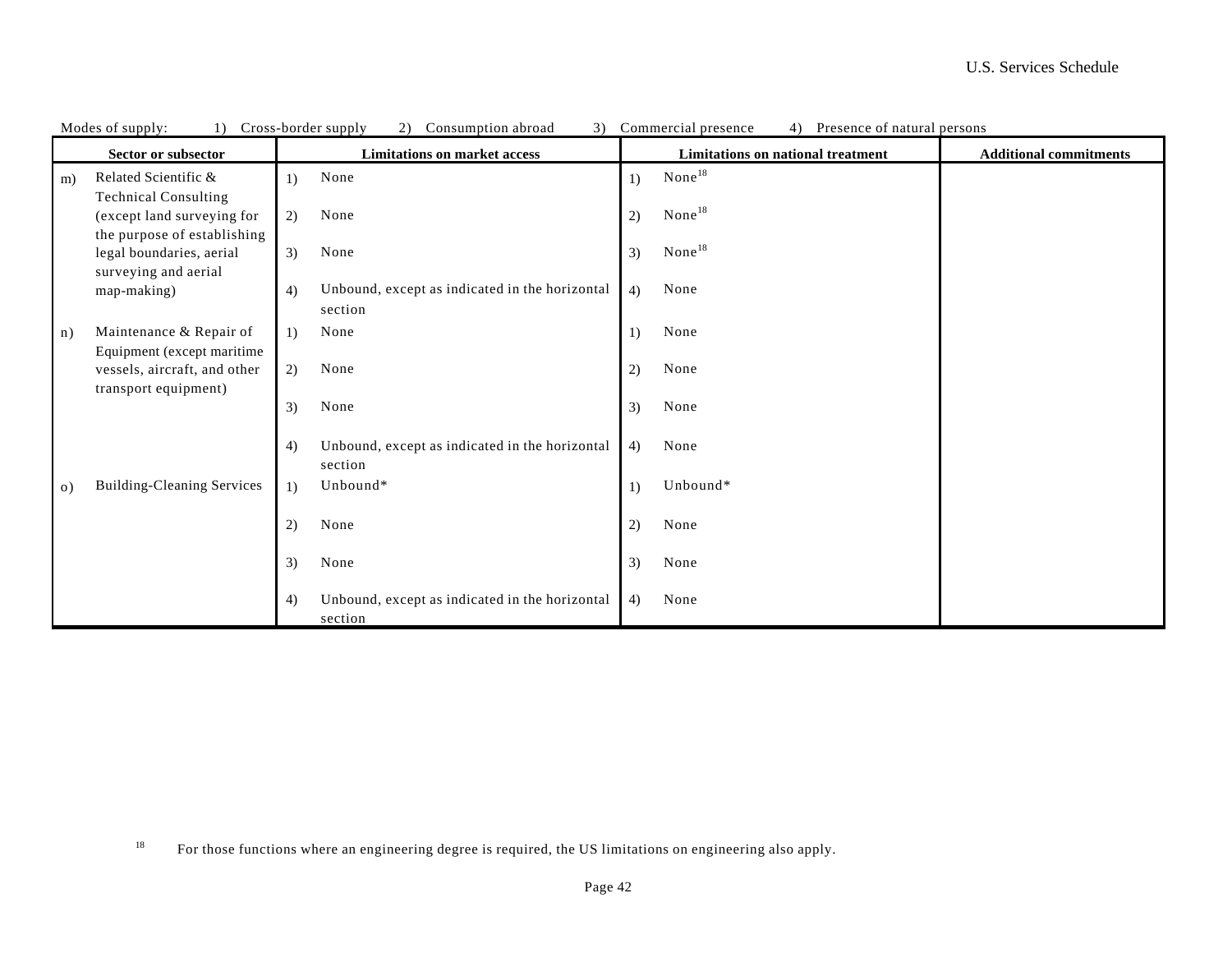|                   | Modes of supply:<br>1) Cross-border supply           |    | $\angle$ )<br>Consumption aproad<br>$\mathcal{I}$                                                                                                      |    | Commercial presence<br>4)<br>Presence of natural persons |                               |
|-------------------|------------------------------------------------------|----|--------------------------------------------------------------------------------------------------------------------------------------------------------|----|----------------------------------------------------------|-------------------------------|
|                   | Sector or subsector                                  |    | <b>Limitations on market access</b>                                                                                                                    |    | <b>Limitations on national treatment</b>                 | <b>Additional commitments</b> |
| p)                | Photographic Services<br>(except aerial photographic | 1) | None                                                                                                                                                   | 1) | None                                                     |                               |
|                   | services)                                            | 2) | None                                                                                                                                                   | 2) | None                                                     |                               |
|                   |                                                      | 3) | None                                                                                                                                                   | 3) | None                                                     |                               |
|                   |                                                      | 4) | Unbound, except as indicated in the horizontal<br>section                                                                                              | 4) | None                                                     |                               |
| q)                | Packaging Services                                   | 1) | None                                                                                                                                                   | 1) | None                                                     |                               |
|                   |                                                      | 2) | None                                                                                                                                                   | 2) | None                                                     |                               |
|                   |                                                      | 3) | None                                                                                                                                                   | 3) | None                                                     |                               |
|                   |                                                      | 4) | Unbound, except as indicated in the horizontal<br>section                                                                                              | 4) | None                                                     |                               |
| $\vert r \rangle$ | Publishing (Only part of<br>MTN.GNS/W/120 category:  | 1) | None                                                                                                                                                   | 1) | None                                                     |                               |
|                   | "r) Printing, Publishing")                           | 2) | None                                                                                                                                                   | 2) | None                                                     |                               |
|                   |                                                      | 3) | A single company or firm is not permitted to<br>own a combination of newspaper, radio and/or<br>TV broadcast stations serving the same local<br>market | 3) | None                                                     |                               |
|                   |                                                      | 4) | Unbound, except as indicated in the horizontal<br>section                                                                                              | 4) | None                                                     |                               |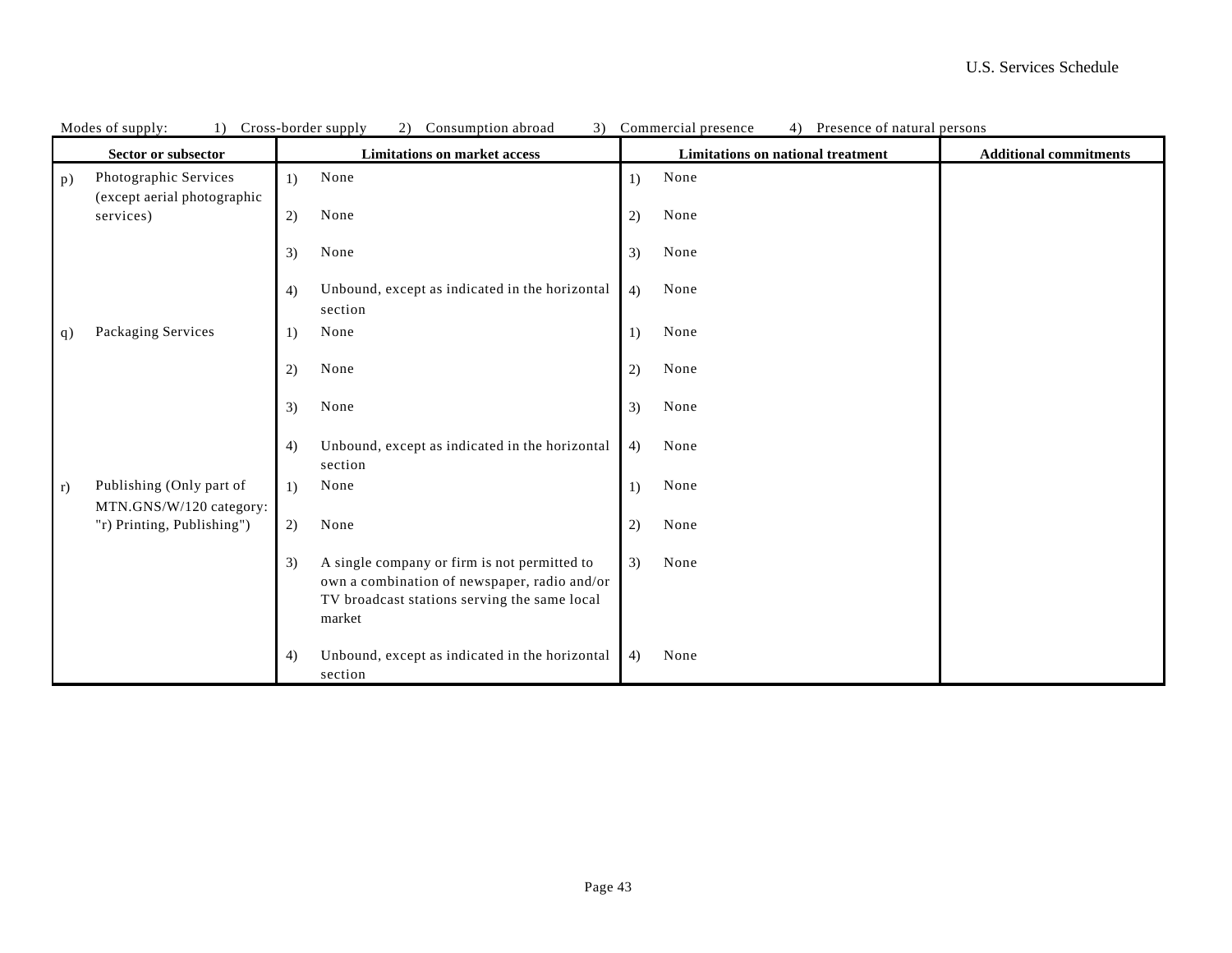|           | Cross-border supply<br>Modes of supply:<br>(2)<br>Consumption abroad<br>1) |    |                                                           |              | 3) Commercial presence<br>4) Presence of natural persons |                               |
|-----------|----------------------------------------------------------------------------|----|-----------------------------------------------------------|--------------|----------------------------------------------------------|-------------------------------|
|           | Sector or subsector                                                        |    | <b>Limitations on market access</b>                       |              | Limitations on national treatment                        | <b>Additional commitments</b> |
| s)        | <b>Convention Services</b>                                                 | 1) | None                                                      | 1)           | None                                                     |                               |
|           |                                                                            | 2) | None                                                      | $\mathbf{2}$ | Unbound with respect to tax deductions                   |                               |
|           |                                                                            | 3) | None                                                      | 3)           | None                                                     |                               |
|           |                                                                            | 4) | Unbound, except as indicated in the horizontal<br>section | 4)           | None                                                     |                               |
| 2.        | <b>COMMUNICATION</b><br><b>SERVICES</b>                                    |    |                                                           |              |                                                          |                               |
| <b>B.</b> | <b>LAND-BASED COURIER</b><br>SERVICES (except courier                      | 1) | None                                                      | 1)           | None                                                     |                               |
|           | services involving any prior<br>or subsequent movement                     | 2) | None                                                      | 2)           | None                                                     |                               |
|           | by air)                                                                    | 3) | None                                                      | 3)           | None                                                     |                               |
|           |                                                                            | 4) | Unbound, except as indicated in the horizontal<br>section | 4)           | None                                                     |                               |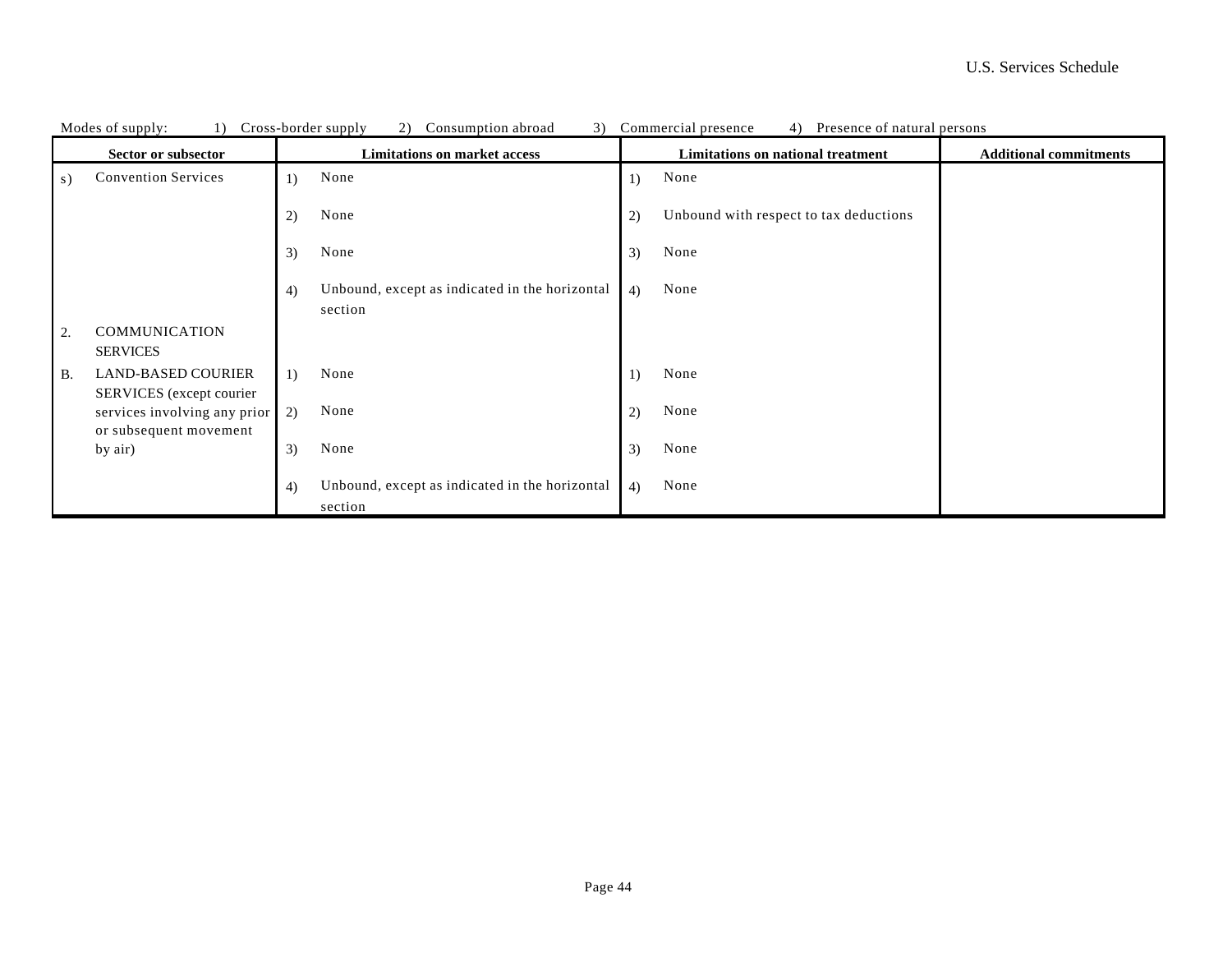|              | Modes of supply:<br>1)                         | Cross-border supply<br>3)<br>(2)<br>Consumption abroad                   |     | Commercial presence<br>Presence of natural persons<br>4) |                                                                  |  |
|--------------|------------------------------------------------|--------------------------------------------------------------------------|-----|----------------------------------------------------------|------------------------------------------------------------------|--|
|              | Sector or subsector                            | <b>Limitations on market access</b>                                      |     | Limitations on national treatment                        | <b>Additional commitments</b>                                    |  |
|              | C. TELECOMMUNICATIONS                          |                                                                          |     |                                                          |                                                                  |  |
| SERVICES***: | 2.C.TELECOMMUNICATIONS                         |                                                                          |     |                                                          |                                                                  |  |
| 2.C.a.       | Voice services                                 | None<br>(1)                                                              | (1) | None                                                     | The United States undertakes the<br>obligations contained in the |  |
| 2.C.b.       | Packet-switched data<br>transmission services  | None<br>(2)                                                              | (2) | None                                                     | reference paper attached hereto.                                 |  |
|              |                                                | None, other than<br>(3)                                                  | (3) | None                                                     |                                                                  |  |
| 2.C.c.       | Circuit-switched data<br>transmission services | Comsat has exclusive rights to links with<br>Intelsat and Inmarsat.      |     |                                                          |                                                                  |  |
| 2.C.d.       | Telex services                                 |                                                                          |     |                                                          |                                                                  |  |
| 2.C.e.       | Telegraph services                             | Ownership of a common carrier radio<br>license:                          |     |                                                          |                                                                  |  |
|              | 2.C.f. Facsimile services                      | Indirect: None                                                           |     |                                                          |                                                                  |  |
| 2.C.g.       | Private leased circuit<br>services             | Direct: May not be granted to or held by                                 |     |                                                          |                                                                  |  |
|              |                                                | foreign government or the representative<br>(a)<br>thereof               |     |                                                          |                                                                  |  |
|              |                                                | non-U.S. citizen or the representative of<br>(b)<br>any non-U.S. citizen |     |                                                          |                                                                  |  |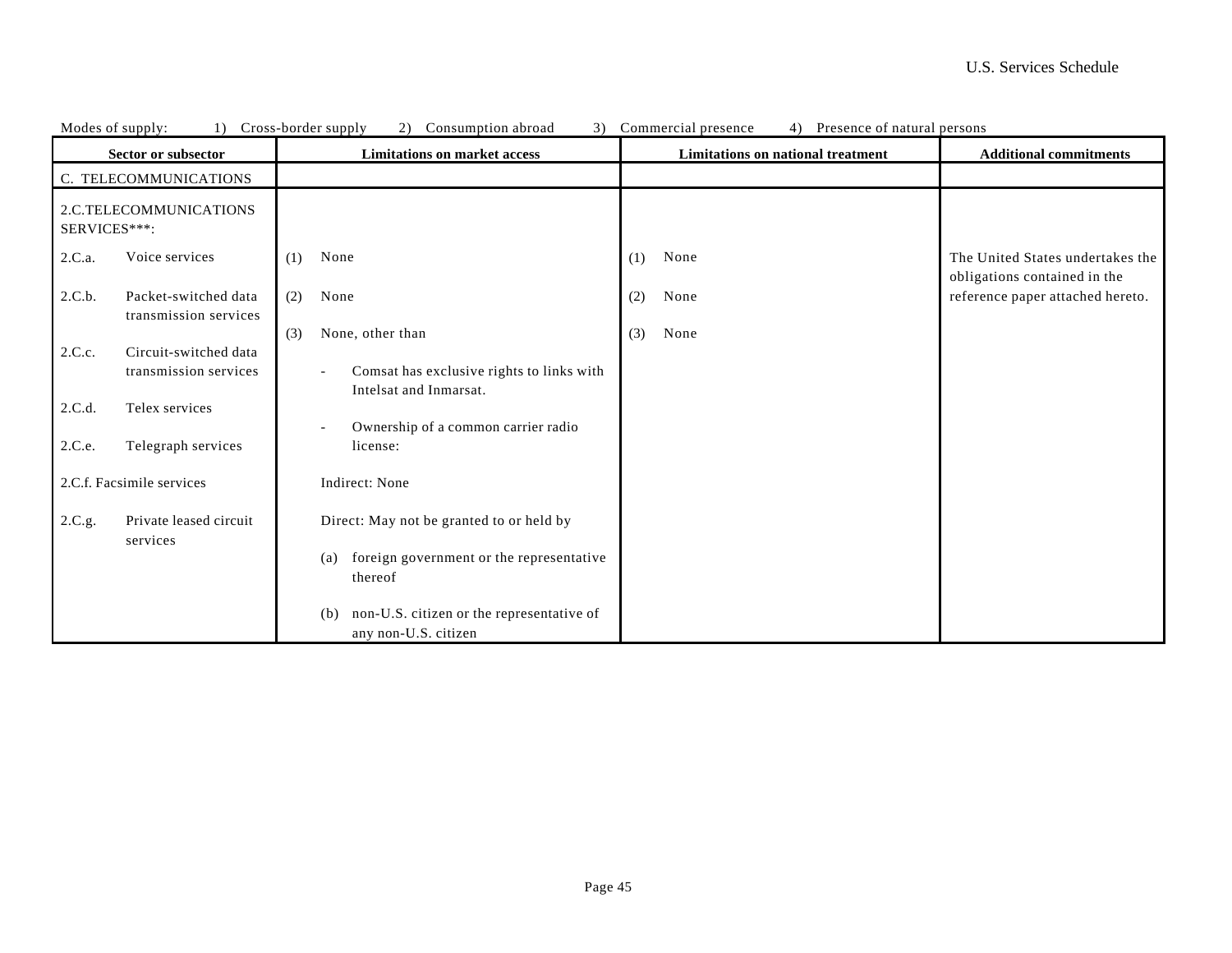| Modes of supply:              | Cross-border supply<br>3)<br>Consumption abroad<br>$\mathbf{2}$                    | Presence of natural persons<br>Commercial presence |                               |
|-------------------------------|------------------------------------------------------------------------------------|----------------------------------------------------|-------------------------------|
| Sector or subsector           | <b>Limitations on market access</b>                                                | Limitations on national treatment                  | <b>Additional commitments</b> |
| 2.C.o. Other                  | any corporation not organized under the<br>(c)<br>laws of the United States or     |                                                    |                               |
| Mobile Services               |                                                                                    |                                                    |                               |
|                               | U.S. corporation of which more than 20%<br>(d)                                     |                                                    |                               |
| Analogue/Digital              | of the capital stock is owned or voted by                                          |                                                    |                               |
| cellular                      | a foreign government or its                                                        |                                                    |                               |
| services                      | representative, non-U.S. citizens or their<br>representatives or a corporation not |                                                    |                               |
| PCS (Personal                 | organized under the laws of the United                                             |                                                    |                               |
| Communications                | States.                                                                            |                                                    |                               |
| services)                     |                                                                                    |                                                    |                               |
|                               | Unbound except as indicated by horizontal<br>(4)                                   | Unbound except as indicated by horizontal<br>(4)   |                               |
| Paging services               | commitments                                                                        | commitments.                                       |                               |
| Mobile data services          |                                                                                    |                                                    |                               |
|                               |                                                                                    |                                                    |                               |
| ***Excluding one-way          |                                                                                    |                                                    |                               |
| satellite transmissions of    |                                                                                    |                                                    |                               |
| DTH and DBS television        |                                                                                    |                                                    |                               |
| services and of digital audio |                                                                                    |                                                    |                               |
| services                      |                                                                                    |                                                    |                               |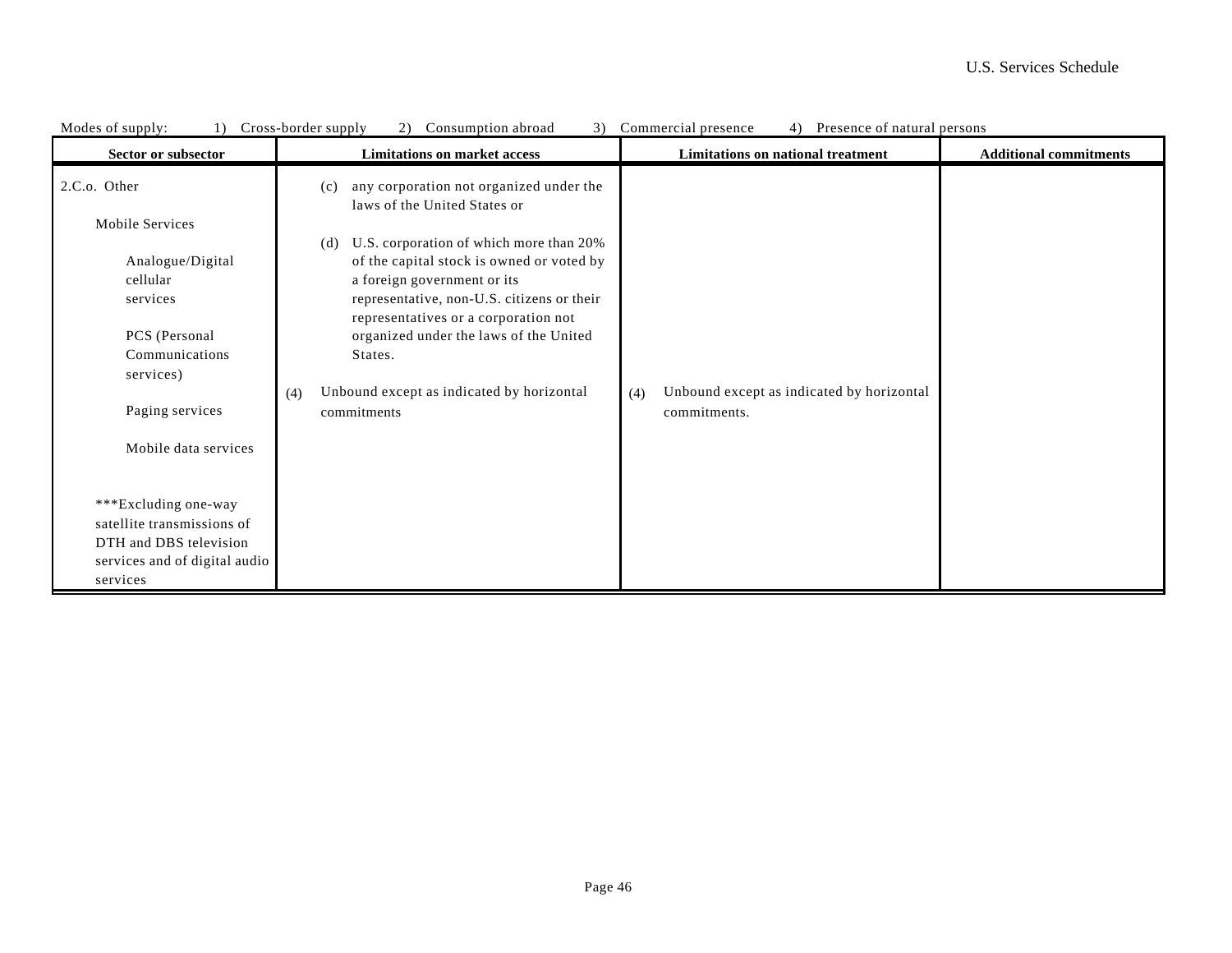| Modes of supply:<br>$\perp$                              | Cross-border supply<br>Consumption abroad<br>3)                 | Commercial presence<br>4)<br>Presence of natural persons |                               |
|----------------------------------------------------------|-----------------------------------------------------------------|----------------------------------------------------------|-------------------------------|
| Sector or subsector                                      | <b>Limitations on market access</b>                             | Limitations on national treatment                        | <b>Additional commitments</b> |
| <b>Enhanced Telecommunications</b>                       | None<br>1)                                                      | None<br>$\left( \frac{1}{2} \right)$                     |                               |
| Services, as defined by the US                           |                                                                 |                                                          |                               |
| <b>Federal Communications</b>                            | None<br>2)                                                      | None<br>2)                                               |                               |
| Commission in Section 64.702 of                          |                                                                 |                                                          |                               |
| the Commission's Rules and                               | None<br>3)                                                      | None<br>3)                                               |                               |
| Regulations: services, offered                           |                                                                 |                                                          |                               |
| over common carrier transmission                         | Unbound, except as indicated in the horizontal<br>4)<br>section | None<br>4)                                               |                               |
| facilities (i.e., public<br>telecommunications transport |                                                                 |                                                          |                               |
| services) which employ computer                          |                                                                 |                                                          |                               |
| processing applications that:                            |                                                                 |                                                          |                               |
| act on the format, content<br>$\ddot{1}$                 |                                                                 |                                                          |                               |
| code, protocol or similar                                |                                                                 |                                                          |                               |
| aspects of the subscriber's                              |                                                                 |                                                          |                               |
| transmitted information; or                              |                                                                 |                                                          |                               |
| provide the subscriber<br>$\rm ii)$                      |                                                                 |                                                          |                               |
| additional, different, or                                |                                                                 |                                                          |                               |
| restructured information; or                             |                                                                 |                                                          |                               |
| involve subscriber<br>$\overline{iii}$                   |                                                                 |                                                          |                               |
| interaction with stored                                  |                                                                 |                                                          |                               |
| information.                                             |                                                                 |                                                          |                               |

Modes of supply: 1) Cross-border supply 2) Consumption abroad 3) Commercial presence 4) Presence of natural persons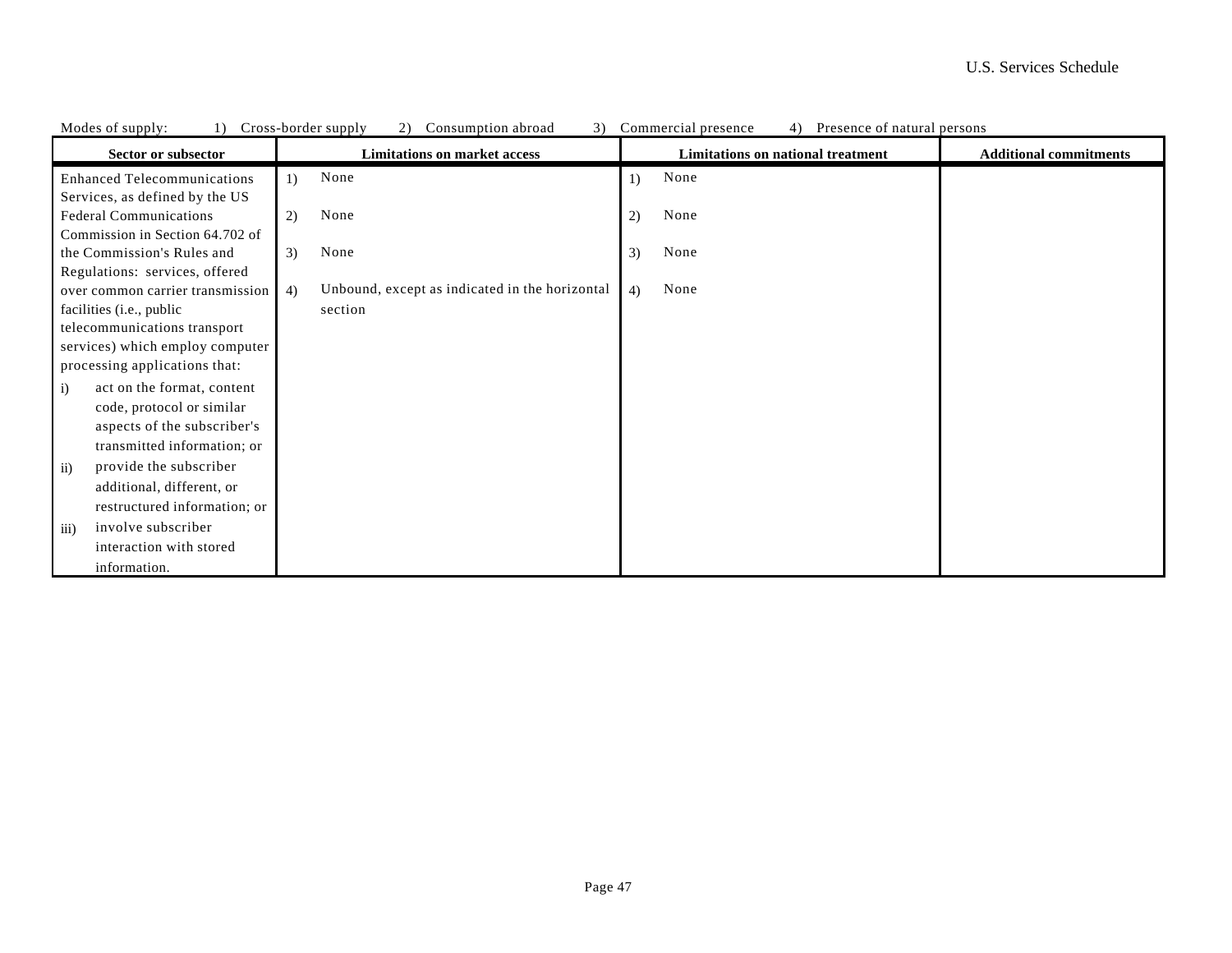|              | Modes of supply:<br>1) Cross-border supply<br>Consumption abroad<br>3) Commercial presence<br>4) Presence of natural persons<br>2) |    |                                                |    |                                              |                               |
|--------------|------------------------------------------------------------------------------------------------------------------------------------|----|------------------------------------------------|----|----------------------------------------------|-------------------------------|
|              | Sector or subsector                                                                                                                |    | <b>Limitations on market access</b>            |    | Limitations on national treatment            | <b>Additional commitments</b> |
| h)           | Includes the following:<br>Electronic Mail                                                                                         |    |                                                |    |                                              |                               |
| $\mathbf{i}$ | Voice Mail                                                                                                                         |    |                                                |    |                                              |                               |
| j)           | On-line Information and                                                                                                            |    |                                                |    |                                              |                               |
|              | Data Base Retrieval                                                                                                                |    |                                                |    |                                              |                               |
| $\bf k$      | Electronic Data Interchange                                                                                                        |    |                                                |    |                                              |                               |
| $\vert$      | Enhanced/Value-added                                                                                                               |    |                                                |    |                                              |                               |
|              | <b>Facsimile Services</b>                                                                                                          |    |                                                |    |                                              |                               |
|              | (including store and                                                                                                               |    |                                                |    |                                              |                               |
|              | forward, store and retrieve)                                                                                                       |    |                                                |    |                                              |                               |
| m)           | Code and Protocol                                                                                                                  |    |                                                |    |                                              |                               |
|              | Conversion                                                                                                                         |    |                                                |    |                                              |                               |
| n)           | On-line Information and/or                                                                                                         |    |                                                |    |                                              |                               |
|              | Data Processing (including                                                                                                         |    |                                                |    |                                              |                               |
|              | transaction processing)                                                                                                            |    |                                                |    |                                              |                               |
| $\circ$ )    | Other                                                                                                                              |    |                                                |    |                                              |                               |
| D.           | <b>AUDIOVISUAL SERVICES</b>                                                                                                        |    |                                                |    |                                              |                               |
| a)           | Motion Picture & Video                                                                                                             | 1) | None                                           | 1) | Grants from the National Endowment for       |                               |
|              | Tape Production &                                                                                                                  |    |                                                |    | the Arts are only available for: individuals |                               |
|              | <b>Distribution Services</b>                                                                                                       |    |                                                |    | with US citizenship or permanent resident    |                               |
|              |                                                                                                                                    |    |                                                |    | alien status, and non-profit companies.      |                               |
|              |                                                                                                                                    |    |                                                |    |                                              |                               |
|              |                                                                                                                                    | 2) | None                                           | 2) | None                                         |                               |
|              |                                                                                                                                    | 3) | None                                           | 3) | Grants from the National Endowment for       |                               |
|              |                                                                                                                                    |    |                                                |    | the Arts are only available for: individuals |                               |
|              |                                                                                                                                    |    |                                                |    | with US citizenship or permanent resident    |                               |
|              |                                                                                                                                    |    |                                                |    | alien status, and non-profit companies.      |                               |
|              |                                                                                                                                    | 4) | Unbound, except as indicated in the horizontal | 4) | None                                         |                               |
|              |                                                                                                                                    |    | section                                        |    |                                              |                               |
|              |                                                                                                                                    |    |                                                |    |                                              |                               |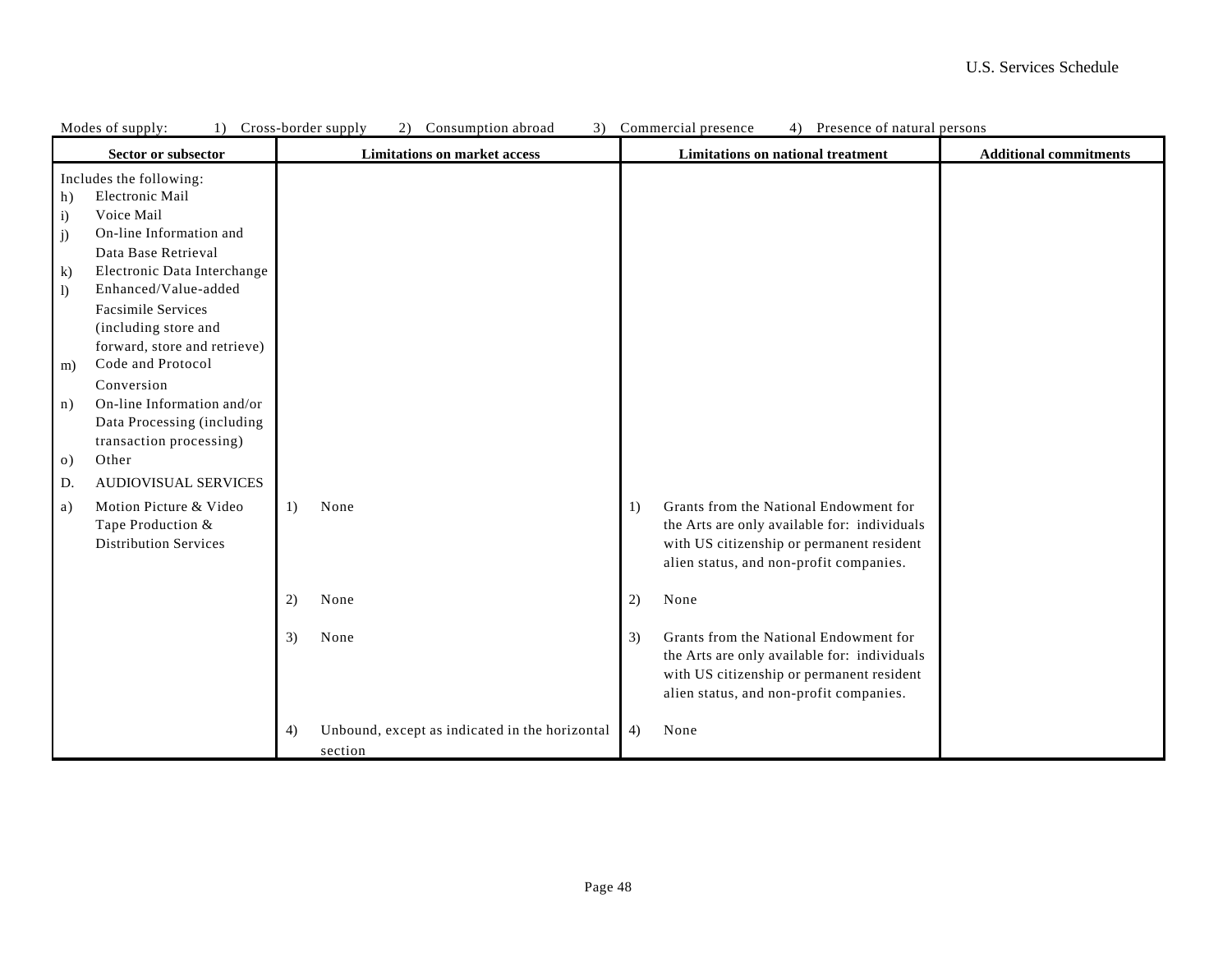| Cross-border supply<br>3)<br>Presence of natural persons<br>Modes of supply:<br>1)<br>2)<br>Consumption abroad<br>Commercial presence<br>4) |                                                      |                                                                                                                                                                  |                                                                    |  |
|---------------------------------------------------------------------------------------------------------------------------------------------|------------------------------------------------------|------------------------------------------------------------------------------------------------------------------------------------------------------------------|--------------------------------------------------------------------|--|
|                                                                                                                                             | Sector or subsector                                  | <b>Limitations on market access</b>                                                                                                                              | Limitations on national treatment<br><b>Additional commitments</b> |  |
| $\vert b \rangle$                                                                                                                           | Motion Picture Projection<br>Service                 | None<br>1)                                                                                                                                                       | None<br>1)                                                         |  |
|                                                                                                                                             |                                                      | None<br>2)                                                                                                                                                       | None<br>2)                                                         |  |
|                                                                                                                                             |                                                      | None<br>3)                                                                                                                                                       | None<br>3)                                                         |  |
|                                                                                                                                             |                                                      | Unbound, except as indicated in the horizontal<br>4)<br>section                                                                                                  | None<br>4)                                                         |  |
| $\mathbf{c}$                                                                                                                                | Radio & Television Services                          | None<br>1)                                                                                                                                                       | None<br>1)                                                         |  |
|                                                                                                                                             |                                                      | None<br>2)                                                                                                                                                       | None<br>2)                                                         |  |
|                                                                                                                                             |                                                      | None<br>3)                                                                                                                                                       | None<br>3)                                                         |  |
|                                                                                                                                             |                                                      | Unbound, except as indicated in the horizontal<br>4)<br>section                                                                                                  | None<br>4)                                                         |  |
| d)                                                                                                                                          | Radio and Television<br><b>Transmission Services</b> | None<br>1)                                                                                                                                                       | None<br>1)                                                         |  |
|                                                                                                                                             |                                                      | 2)<br>None                                                                                                                                                       | None<br>2)                                                         |  |
|                                                                                                                                             |                                                      | A single company or firm is prohibited from<br>3)<br>owning a combination of newspapers, radio<br>and/or TV broadcast stations serving the same<br>local market. | 3)<br>None                                                         |  |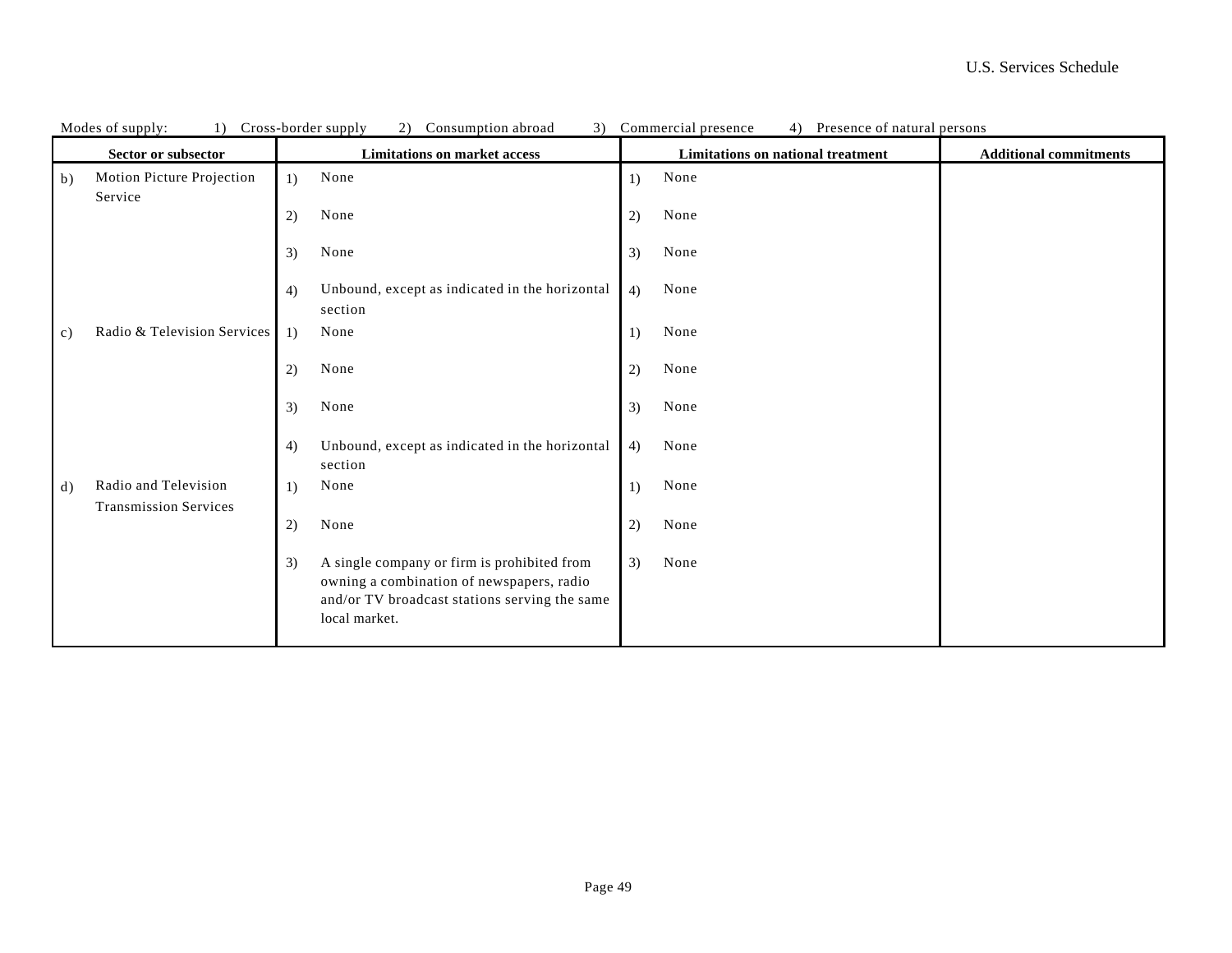| Modes of supply:<br>1) | Cross-border supply<br>3)<br>(2)<br>Consumption abroad                                                                                                                                                                                                                                                                                                                                                                                                                                                                                                                                                                                                      | Commercial presence<br>Presence of natural persons |                               |
|------------------------|-------------------------------------------------------------------------------------------------------------------------------------------------------------------------------------------------------------------------------------------------------------------------------------------------------------------------------------------------------------------------------------------------------------------------------------------------------------------------------------------------------------------------------------------------------------------------------------------------------------------------------------------------------------|----------------------------------------------------|-------------------------------|
| Sector or subsector    | <b>Limitations on market access</b>                                                                                                                                                                                                                                                                                                                                                                                                                                                                                                                                                                                                                         | <b>Limitations on national treatment</b>           | <b>Additional commitments</b> |
|                        | Radio and television licences may not be held<br>by: a foreign government; a corporation<br>chartered under the law of a foreign country or<br>which has a non-US citizen as an officer or<br>director or more than 20 per cent of the capital<br>stock of which is owned or voted by non-US<br>citizens; a corporation chartered under the laws<br>of the United States that is directly or<br>indirectly controlled by a corporation more<br>than 25 per cent of whose capital stock is<br>owned by non-US citizens or a foreign<br>government or a corporation of which any<br>officer or more than 25 per cent of the directors<br>are non-US citizens. |                                                    |                               |
|                        | Unbound, except as indicated in the horizontal<br>4)<br>section. In addition, US citizenship is required<br>to obtain radio and television licences.                                                                                                                                                                                                                                                                                                                                                                                                                                                                                                        | None<br>4)                                         |                               |
| Sound Recording<br>e)  | None<br>1)                                                                                                                                                                                                                                                                                                                                                                                                                                                                                                                                                                                                                                                  | None<br>1)                                         |                               |
|                        | 2)<br>None                                                                                                                                                                                                                                                                                                                                                                                                                                                                                                                                                                                                                                                  | 2)<br>None                                         |                               |
|                        | None<br>3)                                                                                                                                                                                                                                                                                                                                                                                                                                                                                                                                                                                                                                                  | 3)<br>None                                         |                               |
|                        | Unbound, except as indicated in the horizontal<br>4)<br>section                                                                                                                                                                                                                                                                                                                                                                                                                                                                                                                                                                                             | 4)<br>None                                         |                               |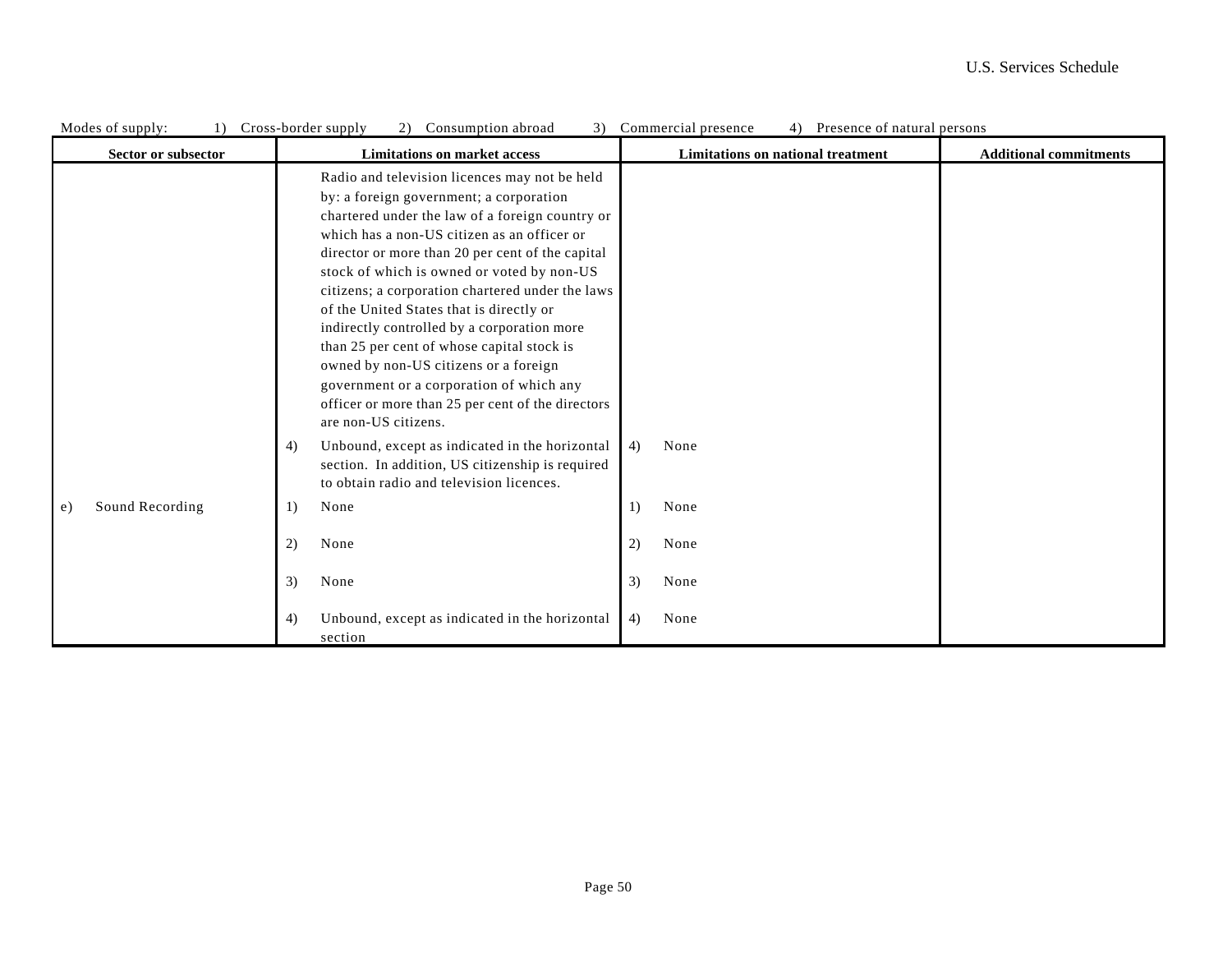|    | 1) Cross-border supply<br>2) Consumption abroad<br>Modes of supply: |    |                                                                                                                                                  |                  | Commercial presence<br>4) Presence of natural persons |                               |
|----|---------------------------------------------------------------------|----|--------------------------------------------------------------------------------------------------------------------------------------------------|------------------|-------------------------------------------------------|-------------------------------|
|    | Sector or subsector                                                 |    | <b>Limitations on market access</b>                                                                                                              |                  | <b>Limitations on national treatment</b>              | <b>Additional commitments</b> |
| f  | Other Audiovisual Services                                          | 1) | None                                                                                                                                             | 1)               | None                                                  |                               |
|    |                                                                     | 2) | None                                                                                                                                             | 2)               | None                                                  |                               |
|    |                                                                     | 3) | None                                                                                                                                             | 3)               | None                                                  |                               |
|    |                                                                     | 4) | Unbound, except as indicated in the horizontal<br>section                                                                                        | 4)               | None                                                  |                               |
| 3. | <b>CONSTRUCTION &amp;</b><br><b>RELATED ENGINEERING</b>             | 1) | Unbound*                                                                                                                                         | 1)               | Unbound*                                              |                               |
|    | SERVICES - (except Marine                                           | 2) | None                                                                                                                                             | 2)               | None                                                  |                               |
|    | Dredging)                                                           | 3) | None                                                                                                                                             | 3)               | None                                                  |                               |
|    |                                                                     | 4) | Unbound, except as indicated in the horizontal<br>section. In addition, an in-state office must be<br>maintained by all contractors in Michigan. | 4)               | None                                                  |                               |
| 4. | <b>DISTRIBUTION SERVICES</b>                                        |    |                                                                                                                                                  |                  |                                                       |                               |
| A. | <b>COMMISSION AGENTS'</b><br><b>SERVICES</b>                        | 1) | None                                                                                                                                             | $\left( \right)$ | None                                                  |                               |
|    |                                                                     | 2) | None                                                                                                                                             | 2)               | None                                                  |                               |
|    |                                                                     | 3) | None                                                                                                                                             | 3)               | None                                                  |                               |
|    |                                                                     | 4) | Unbound, except as indicated in the horizontal<br>section                                                                                        | 4)               | None                                                  |                               |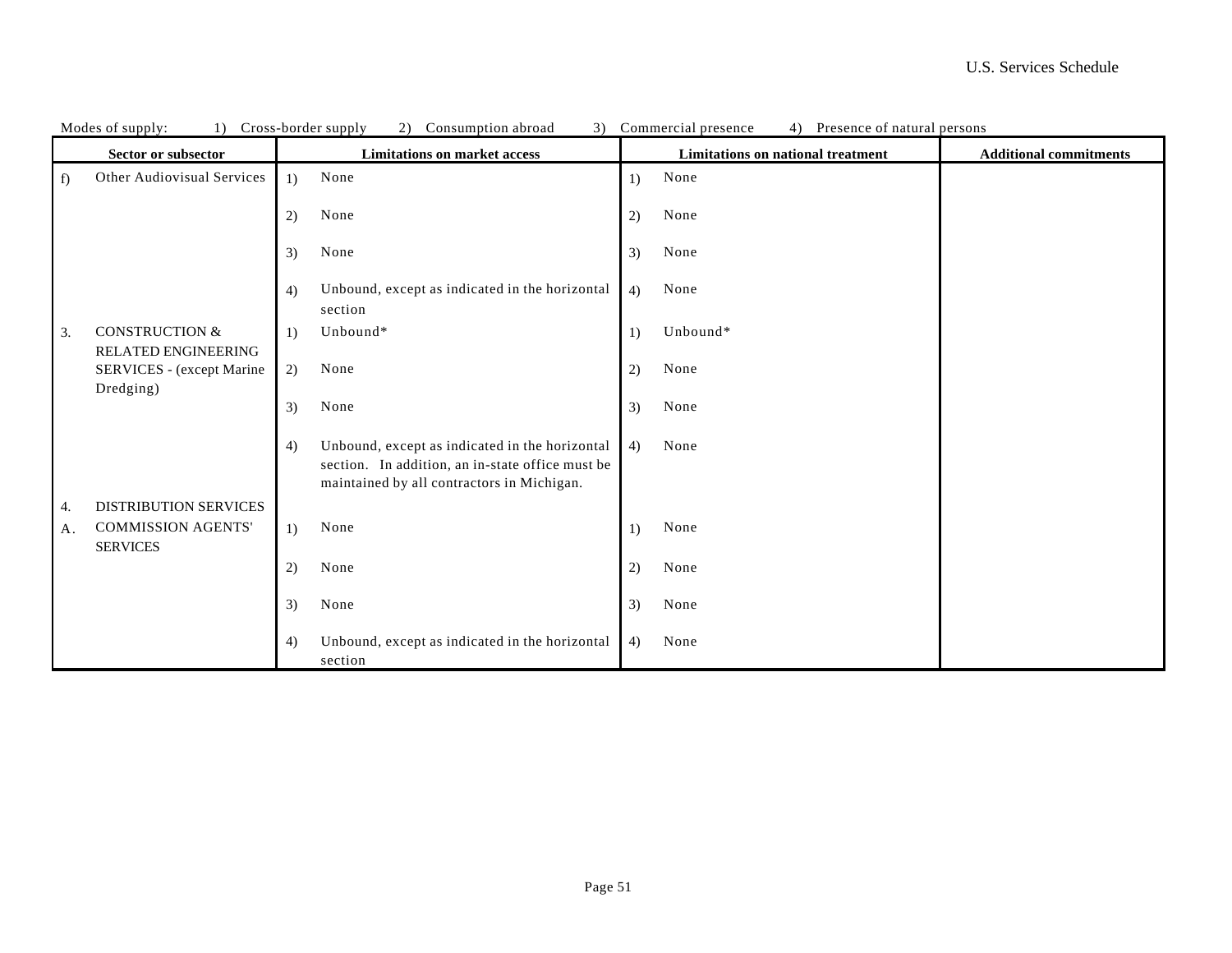| 2)<br>3)<br>Presence of natural persons<br>Modes of supply:<br>1)<br>Cross-border supply<br>Consumption abroad<br>Commercial presence<br>4) |                                                                             |                                                                 |                                                                           |  |  |
|---------------------------------------------------------------------------------------------------------------------------------------------|-----------------------------------------------------------------------------|-----------------------------------------------------------------|---------------------------------------------------------------------------|--|--|
|                                                                                                                                             | Sector or subsector                                                         | <b>Limitations on market access</b>                             | <b>Limitations on national treatment</b><br><b>Additional commitments</b> |  |  |
| <b>B.</b>                                                                                                                                   | WHOLESALE TRADE                                                             | None<br>1)                                                      | None<br>$\overline{1}$                                                    |  |  |
|                                                                                                                                             | (except wholesale trade of<br>alcoholic beverages,<br>firearms and military | 2)<br>None                                                      | None<br>2)                                                                |  |  |
|                                                                                                                                             | equipment)                                                                  | None<br>3)                                                      | None<br>3)                                                                |  |  |
|                                                                                                                                             |                                                                             | Unbound, except as indicated in the horizontal<br>4)<br>section | None<br>4)                                                                |  |  |
| <b>B.</b>                                                                                                                                   | WHOLESALE TRADE of                                                          | Unbound<br>1)                                                   | None<br>$_{1}$                                                            |  |  |
|                                                                                                                                             | alcoholic beverages                                                         | Unbound<br>2)                                                   | None<br>2)                                                                |  |  |
|                                                                                                                                             |                                                                             | Unbound<br>3)                                                   | None<br>3)                                                                |  |  |
|                                                                                                                                             |                                                                             | Unbound, except as indicated in the horizontal<br>4)<br>section | None<br>4)                                                                |  |  |
| C.                                                                                                                                          | RETAILING (except retail                                                    | None<br>1)                                                      | None<br>1)                                                                |  |  |
|                                                                                                                                             | sale of alcoholic beverages,<br>firearms and military<br>equipment)         | 2)<br>None                                                      | None<br>2)                                                                |  |  |
|                                                                                                                                             |                                                                             | 3)<br>None                                                      | 3)<br>None                                                                |  |  |
|                                                                                                                                             |                                                                             | Unbound, except as indicated in the horizontal<br>4)<br>section | None<br>4)                                                                |  |  |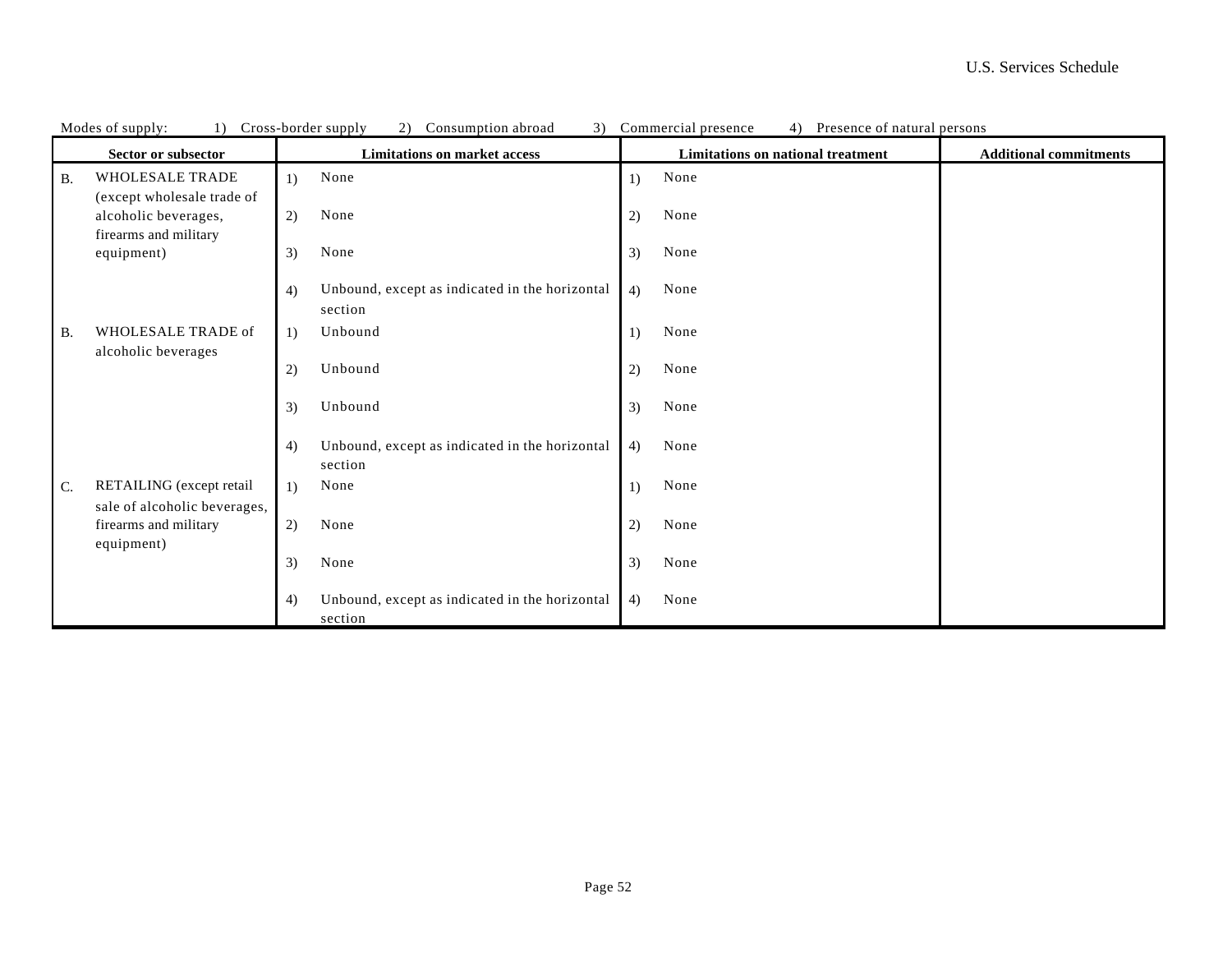|    | Cross-border supply<br>Consumption abroad<br>3) Commercial presence<br>4) Presence of natural persons<br>Modes of supply:<br>2)<br>1) |                                                                                                                                                                                                           |                                                                                            |                               |  |
|----|---------------------------------------------------------------------------------------------------------------------------------------|-----------------------------------------------------------------------------------------------------------------------------------------------------------------------------------------------------------|--------------------------------------------------------------------------------------------|-------------------------------|--|
|    | Sector or subsector                                                                                                                   | <b>Limitations on market access</b>                                                                                                                                                                       | Limitations on national treatment                                                          | <b>Additional commitments</b> |  |
| D. | <b>FRANCHISING</b>                                                                                                                    | None<br>1)                                                                                                                                                                                                | None<br>$\left( \right)$                                                                   |                               |  |
|    |                                                                                                                                       | None<br>2)                                                                                                                                                                                                | None<br>2)                                                                                 |                               |  |
|    |                                                                                                                                       | None<br>3)                                                                                                                                                                                                | None<br>3)                                                                                 |                               |  |
|    |                                                                                                                                       | Unbound, except as indicated in the horizontal<br>4)<br>section                                                                                                                                           | None<br>4)                                                                                 |                               |  |
| 5. | <b>EDUCATIONAL SERVICES</b>                                                                                                           |                                                                                                                                                                                                           |                                                                                            |                               |  |
| D. | <b>Adult Education (except</b>                                                                                                        |                                                                                                                                                                                                           |                                                                                            |                               |  |
|    | flying instruction)                                                                                                                   | None<br>1)                                                                                                                                                                                                | Scholarships and grants may be<br>1, 2, 3, 4<br>limited to US citizens and/or residents of |                               |  |
|    |                                                                                                                                       | None<br>2)                                                                                                                                                                                                | particular states and may, in some cases,<br>only be used at certain states institutions   |                               |  |
|    |                                                                                                                                       | The number of licences for cosmetology<br>3)<br>schools in Kentucky is limited to 48 total<br>licences, with a total of 8 licences allowed for<br>operation of such schools per congressional<br>district | or within certain US jurisdictions.                                                        |                               |  |
|    |                                                                                                                                       | Unbound, except as indicated in the horizontal<br>4)<br>section                                                                                                                                           |                                                                                            |                               |  |
| Ε. | <b>Other Education Services</b>                                                                                                       | None<br>1)                                                                                                                                                                                                | Scholarships and grants may be<br>1, 2, 3, 4<br>limited to US citizens and/or residents of |                               |  |
|    |                                                                                                                                       | 2)<br>None                                                                                                                                                                                                | particular states and may, in some cases,<br>only be used at certain states institutions   |                               |  |
|    |                                                                                                                                       | None<br>3)                                                                                                                                                                                                | or within certain US jurisdictions.                                                        |                               |  |
|    |                                                                                                                                       | Unbound, except as indicated in the horizontal<br>4)                                                                                                                                                      |                                                                                            |                               |  |
|    |                                                                                                                                       | section                                                                                                                                                                                                   |                                                                                            |                               |  |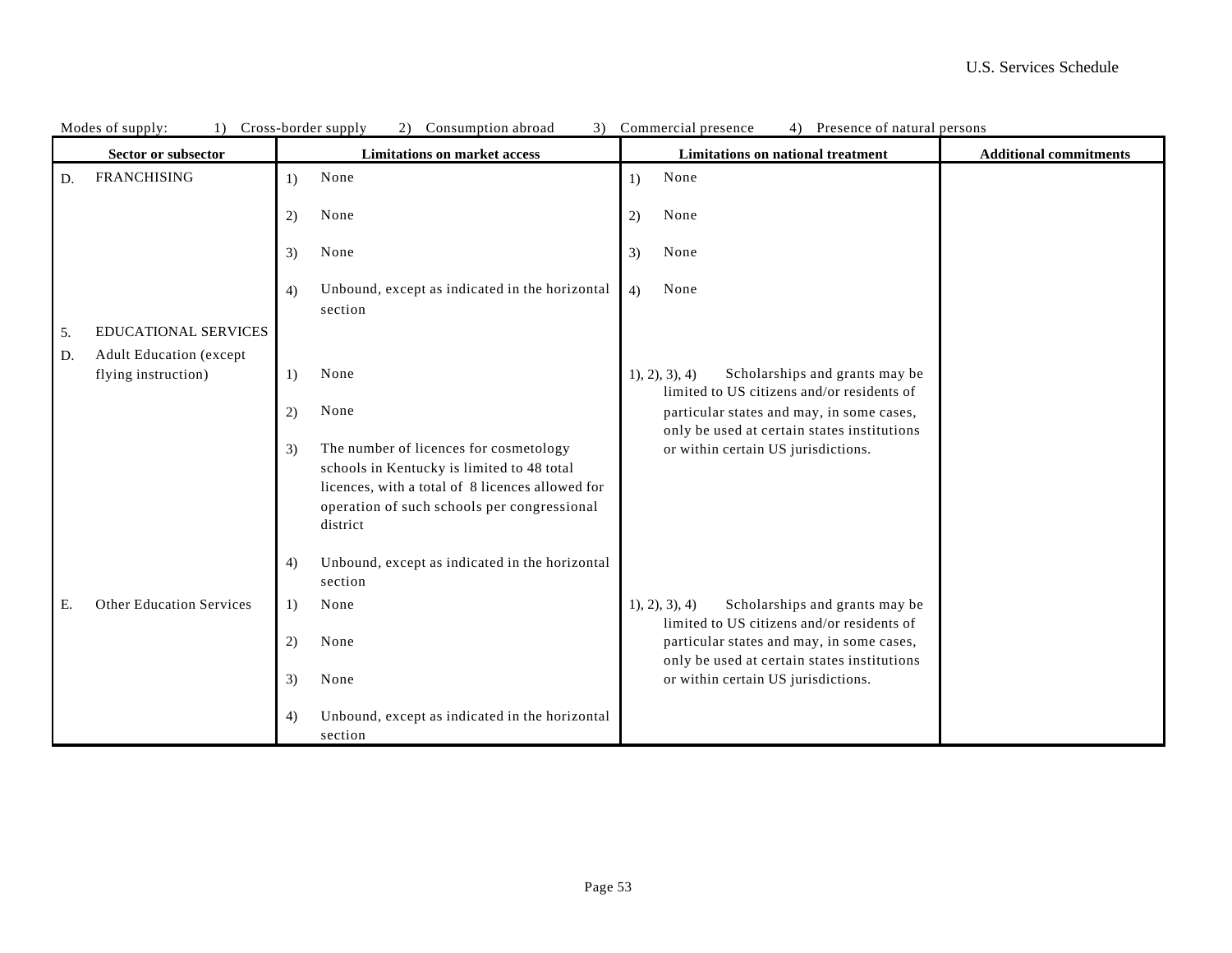|    | Modes of supply:<br>1)                     | 3)<br>Cross-border supply<br>2)<br>Commercial presence<br>Consumption abroad  | 4)<br>Presence of natural persons                                  |
|----|--------------------------------------------|-------------------------------------------------------------------------------|--------------------------------------------------------------------|
|    | Sector or subsector                        | <b>Limitations on market access</b>                                           | Limitations on national treatment<br><b>Additional commitments</b> |
| 6. | ENVIRONMENTAL<br>SERVICES <sup>19,20</sup> |                                                                               |                                                                    |
| A. | Sewage Services<br>(contracted by private  | None<br>None<br>1)                                                            |                                                                    |
|    | industry)                                  | None<br>None<br>2)<br>2)                                                      |                                                                    |
|    |                                            | None<br>None<br>3)<br>3)                                                      |                                                                    |
|    |                                            | Unbound, except as indicated in the horizontal<br>None<br>4)<br>4)<br>section |                                                                    |
| B. | <b>Refuse Disposal Services</b>            | None<br>None<br>1)<br>1)                                                      |                                                                    |
|    | (contracted by private)<br>industry)       | None<br>None<br>2)<br>2)                                                      |                                                                    |
|    |                                            | None<br>None<br>3)<br>3)                                                      |                                                                    |
|    |                                            | Unbound, except as indicated in the horizontal<br>None<br>4)<br>4)            |                                                                    |
|    |                                            | section                                                                       |                                                                    |

19 In each ofthe followingsubsectors,UScommitments are limitedto the following activities: implementation and installation of new or existing systems for environmental cleanup, remediation, prevention and monitoring; implementation of environmental quality control and pollution reduction services; maintenance and repair of environment-related systems and facilities not already covered by the US commitments on maintenance and repair of equipment; on-site environmental investigation, evaluation, monitoring; sample collection services; training on site or at the facility; consulting related to these areas.

20 Nothing in this offer related to transportation should be construed to supersede the existing US commitments on transportation or related MFN exemptions.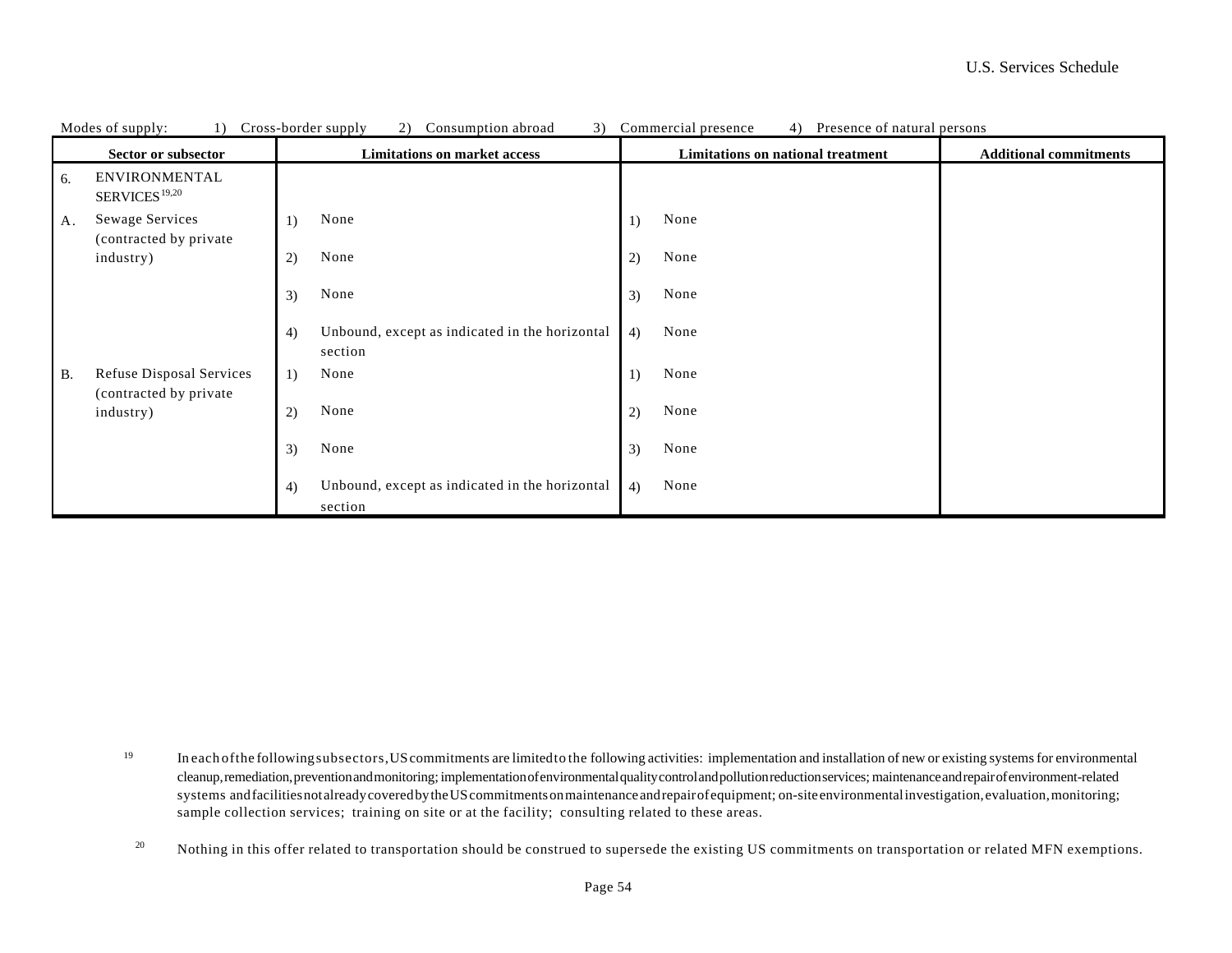|                | Modes of supply:<br>$\pm$                              |                  | Cross-border supply<br>Consumption abroad                 |                                   | 3) Commercial presence<br>4)<br>Presence of natural persons |                               |
|----------------|--------------------------------------------------------|------------------|-----------------------------------------------------------|-----------------------------------|-------------------------------------------------------------|-------------------------------|
|                | Sector or subsector                                    |                  | <b>Limitations on market access</b>                       | Limitations on national treatment |                                                             | <b>Additional commitments</b> |
| $\mathbf{C}$ . | Sanitation and Similar                                 | $\left( \right)$ | None                                                      | 1)                                | None                                                        |                               |
|                | Services                                               |                  |                                                           |                                   |                                                             |                               |
|                |                                                        | 2)               | None                                                      | 2)                                | None                                                        |                               |
|                |                                                        | 3)               | None                                                      | 3)                                | None                                                        |                               |
|                |                                                        | 4)               | Unbound, except as indicated in the horizontal<br>section | 4)                                | None                                                        |                               |
| D.             | Other (Cleaning services of<br>exhaust gases; Noise    | 1)               | None                                                      | 1)                                | None                                                        |                               |
|                | abatement services; Nature<br>and landscape protection | 2)               | None                                                      | 2)                                | None                                                        |                               |
|                | services; Other<br>environmental services,             | 3)               | None                                                      | 3)                                | None                                                        |                               |
|                | n.e.c.                                                 | 4)               | Unbound, except as indicated in the horizontal<br>section | 4)                                | None                                                        |                               |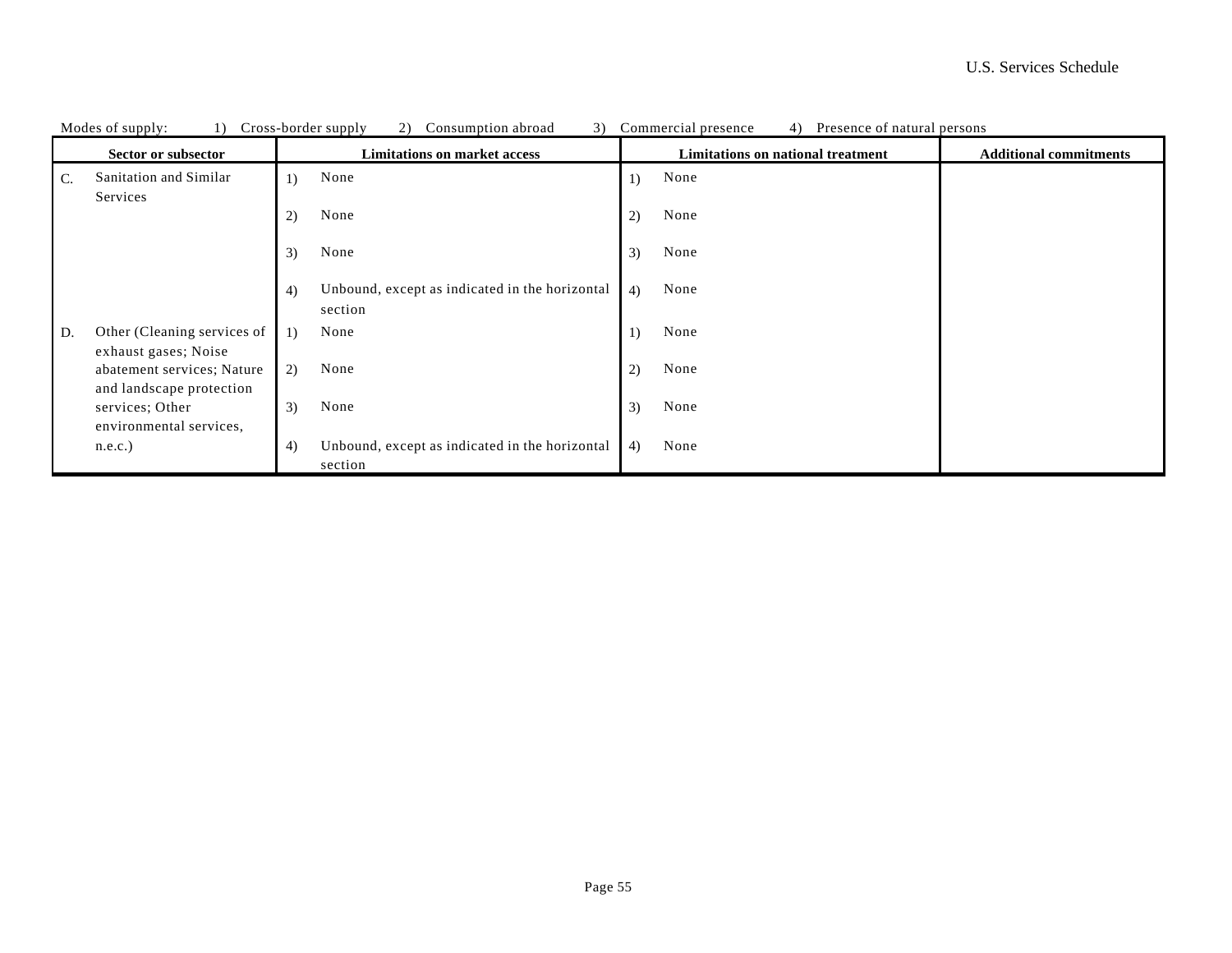|          | <b>Sector or Sub-sector</b>                                                                                                                                                                                                                                                                                                                                                                                                                                                                                                                                                                                                                                     | <b>Limitations on Market Access</b>                                                                                                                                                                                                                                                                                                                                                                                                                                                                                                                                                                                                                                                                                                                            | <b>Limitations on National Treatment</b>                                                                                                                                                                            | <b>Additional Commitments</b>                                      |  |  |
|----------|-----------------------------------------------------------------------------------------------------------------------------------------------------------------------------------------------------------------------------------------------------------------------------------------------------------------------------------------------------------------------------------------------------------------------------------------------------------------------------------------------------------------------------------------------------------------------------------------------------------------------------------------------------------------|----------------------------------------------------------------------------------------------------------------------------------------------------------------------------------------------------------------------------------------------------------------------------------------------------------------------------------------------------------------------------------------------------------------------------------------------------------------------------------------------------------------------------------------------------------------------------------------------------------------------------------------------------------------------------------------------------------------------------------------------------------------|---------------------------------------------------------------------------------------------------------------------------------------------------------------------------------------------------------------------|--------------------------------------------------------------------|--|--|
| 7.<br>A. | <b>FINANCIAL SERVICES</b><br><b>INSURANCE:</b>                                                                                                                                                                                                                                                                                                                                                                                                                                                                                                                                                                                                                  |                                                                                                                                                                                                                                                                                                                                                                                                                                                                                                                                                                                                                                                                                                                                                                |                                                                                                                                                                                                                     |                                                                    |  |  |
|          | 1.                                                                                                                                                                                                                                                                                                                                                                                                                                                                                                                                                                                                                                                              | Commitments in this subsector are undertaken in accordance with the Understanding on Commitments in Financial Services (the "Understanding"), subject to the<br>limitations and conditions set forth in these headnotes and the schedule below.                                                                                                                                                                                                                                                                                                                                                                                                                                                                                                                |                                                                                                                                                                                                                     |                                                                    |  |  |
|          | 2.                                                                                                                                                                                                                                                                                                                                                                                                                                                                                                                                                                                                                                                              | The market access commitments in this subsector in respect of mode $(1)$ , as described in paragraph $2(a)$ of Article I of the Agreement, are limited to the services<br>indicated in paragraphs B.3(a) and B.3(b) of the market access section of the Understanding. The market access commitments in this subsector in respect of mode<br>(2), as described in paragraph 2(b) of Article I of the Agreement, are limited to the services indicated in paragraphs B.4(a) and B.4(b) of the market access section of<br>the Understanding. It is understood that paragraph B.4 of the Understanding does not require that non-resident financial service suppliers be permitted to solicit<br>business, and no commitment to such solicitation is undertaken. |                                                                                                                                                                                                                     |                                                                    |  |  |
|          | National treatment commitments in this subsector are subject to the following limitation: national treatment with respect to services and service suppliers will be<br>3.<br>provided according to a non-U.S. service supplier's state of domicile, where applicable, in the United States. State of domicile is defined by individual states, and is<br>generally the state in which an insurer either is incorporated, is organized or maintains its principal office in the United States.<br>Commitments in this sector do not cover measures set out in the entry applicable to "Insurance" in the United States list of exemptions from Article II.<br>4. |                                                                                                                                                                                                                                                                                                                                                                                                                                                                                                                                                                                                                                                                                                                                                                |                                                                                                                                                                                                                     |                                                                    |  |  |
|          | Direct Insurance<br>Government-owned or<br>1)<br>government-controlled insurance companies,                                                                                                                                                                                                                                                                                                                                                                                                                                                                                                                                                                     |                                                                                                                                                                                                                                                                                                                                                                                                                                                                                                                                                                                                                                                                                                                                                                | A one per cent federal excise tax is imposed<br>1)<br>on all life insurance premiums and a four per                                                                                                                 | The United States<br>undertakes the obligations                    |  |  |
| a)       | Life, Accident, and Health<br>Insurance Services (except<br>workers compensation<br>insurance)                                                                                                                                                                                                                                                                                                                                                                                                                                                                                                                                                                  | whether US or foreign, are not authorized to<br>conduct business in: Alabama, Alaska,<br>Arkansas, California, Colorado, Connecticut,<br>Delaware, Georgia, Hawaii, Idaho, Kansas,<br>Kentucky, Maine, Maryland, Montana,                                                                                                                                                                                                                                                                                                                                                                                                                                                                                                                                      | cent federal excise tax is imposed on all<br>non-life insurance premiums covering US<br>risks that are paid to companies not<br>incorporated under US law, except for<br>premiums that are earned by such companies | contained in Additional<br>Commitments Paper I<br>attached hereto. |  |  |
| b)       | Non-Life Insurance Services                                                                                                                                                                                                                                                                                                                                                                                                                                                                                                                                                                                                                                     | Nevada, New Jersey (only with respect to<br>surplus lines), New York (non-life companies<br>are authorized; life and health companies are<br>not), North Carolina, North Dakota,<br>Oklahoma, Oregon, Pennsylvania, Rhode<br>Island, South Dakota, Tennessee,<br>Washington, West Virginia, Wyoming.                                                                                                                                                                                                                                                                                                                                                                                                                                                           | through an office or dependent agent in the<br>United States.<br>When more than 50 per cent of the value of a<br>maritime vessel whose hull was built under<br>federally guaranteed mortgage funds is               |                                                                    |  |  |
|          |                                                                                                                                                                                                                                                                                                                                                                                                                                                                                                                                                                                                                                                                 |                                                                                                                                                                                                                                                                                                                                                                                                                                                                                                                                                                                                                                                                                                                                                                | insured by a non-US insurer, the insured<br>must demonstrate that the risk was<br>substantially first offered in the US market.                                                                                     |                                                                    |  |  |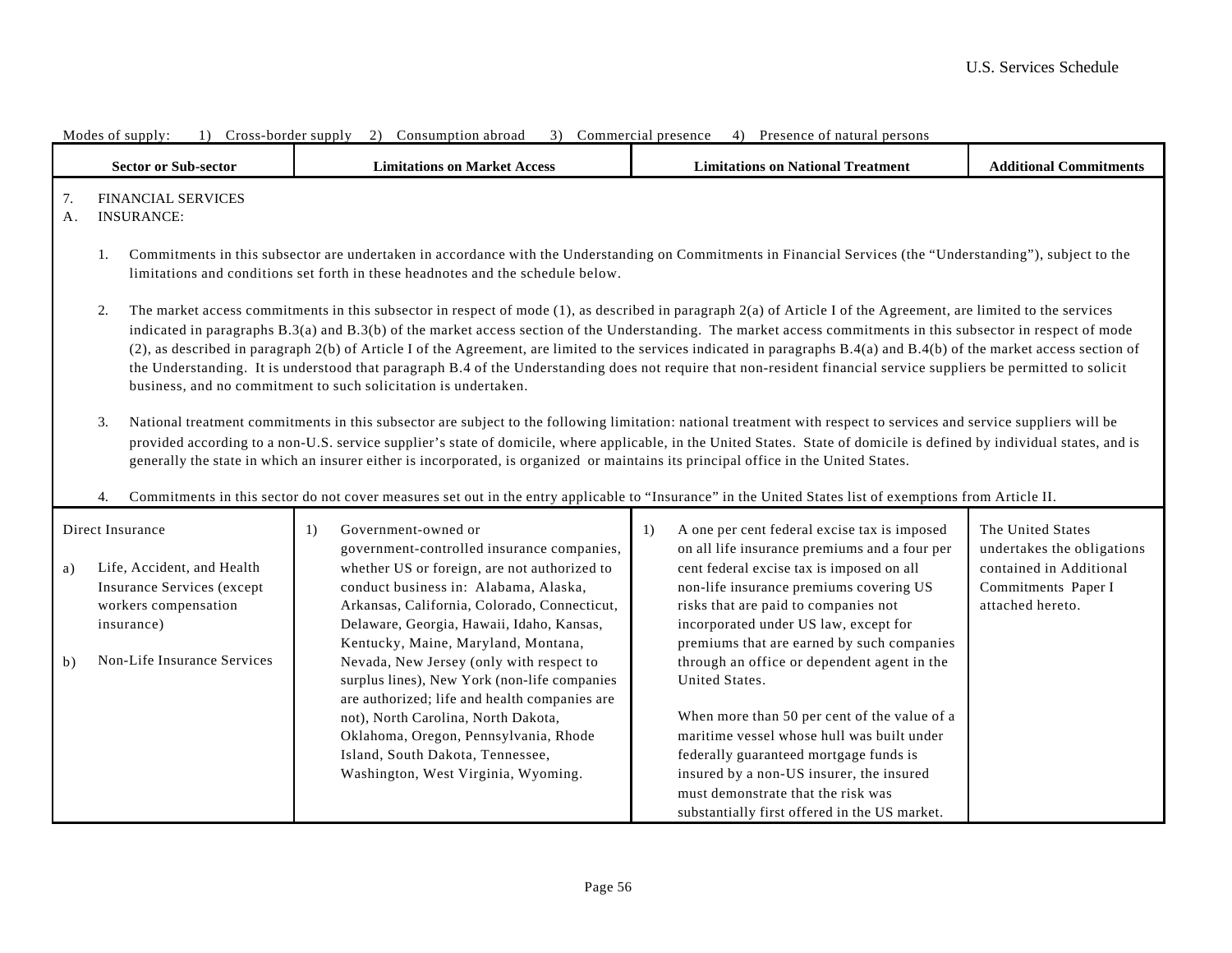| <b>Sector or Sub-sector</b> | <b>Limitations on Market Access</b>                                                                                                                                                                                                                                                                                                                                                                                                                                                                                                                                                                                                                                                                                   | <b>Limitations on National Treatment</b> | <b>Additional Commitments</b> |
|-----------------------------|-----------------------------------------------------------------------------------------------------------------------------------------------------------------------------------------------------------------------------------------------------------------------------------------------------------------------------------------------------------------------------------------------------------------------------------------------------------------------------------------------------------------------------------------------------------------------------------------------------------------------------------------------------------------------------------------------------------------------|------------------------------------------|-------------------------------|
|                             | 2)<br>None                                                                                                                                                                                                                                                                                                                                                                                                                                                                                                                                                                                                                                                                                                            | 2)<br>None                               |                               |
|                             | 3)<br>Government-owned or<br>government-controlled insurance companies,<br>whether US or foreign, are not authorized to<br>conduct business in: Alabama, Alaska,<br>Arkansas, California, Colorado, Connecticut,<br>Delaware, Georgia, Hawaii, Idaho, Kansas,<br>Kentucky, Maine, Maryland, Montana,<br>Nevada, New Jersey (only with respect to<br>surplus lines), New York (non-life companies<br>are authorized; life and health companies are<br>not authorized), North Carolina, North<br>Dakota, Oklahoma, Oregon, Pennsylvania,<br>Rhode Island, South Dakota, Tennessee,<br>Washington, West Virginia, Wyoming.<br>Branches are not permitted to provide surety<br>bonds for US federal government contracts. | 3)<br>None                               |                               |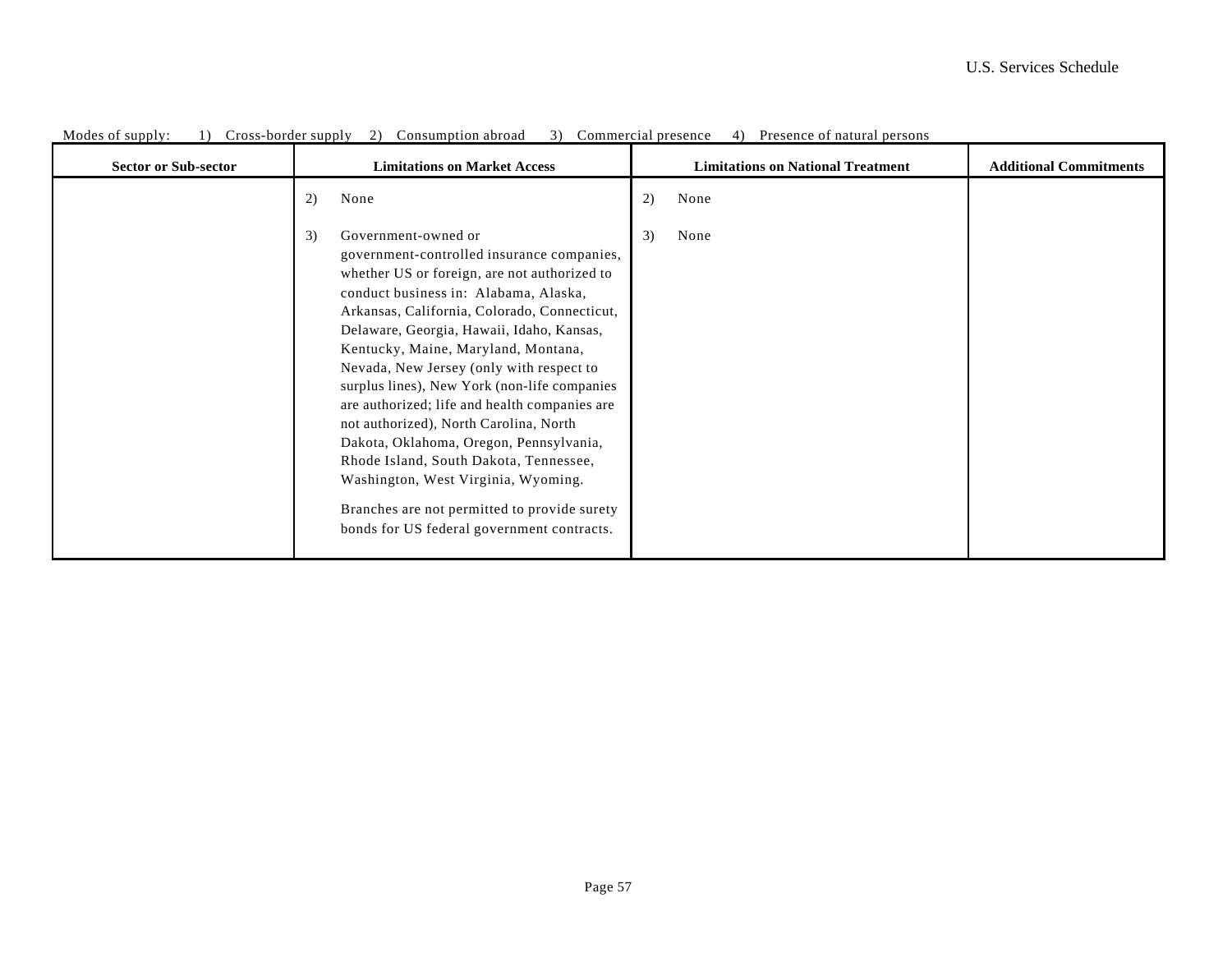| <b>Sector or Sub-sector</b> | <b>Limitations on Market Access</b>                                                                                                                                                                                                                                                                                                                                                       | <b>Limitations on National Treatment</b> | <b>Additional Commitments</b> |
|-----------------------------|-------------------------------------------------------------------------------------------------------------------------------------------------------------------------------------------------------------------------------------------------------------------------------------------------------------------------------------------------------------------------------------------|------------------------------------------|-------------------------------|
|                             | The following states have no mechanism for<br>licensing initial entry of a non-US insurance<br>company as a subsidiary, unless that<br>company is already licensed in some other<br>US state: Minnesota, Mississippi, and<br>Tennessee.                                                                                                                                                   |                                          |                               |
|                             | The following states have no mechanism for<br>licensing initial entry of a non-US insurance<br>company as a branch, unless that company<br>is already licensed in some other US state:<br>Arkansas, Arizona, Connecticut, Georgia,<br>Hawaii, Kansas, Maryland, Minnesota,<br>Nebraska, New Jersey, North Carolina,<br>Pennsylvania, Tennessee, Utah, Vermont,<br>Wyoming, West Virginia. |                                          |                               |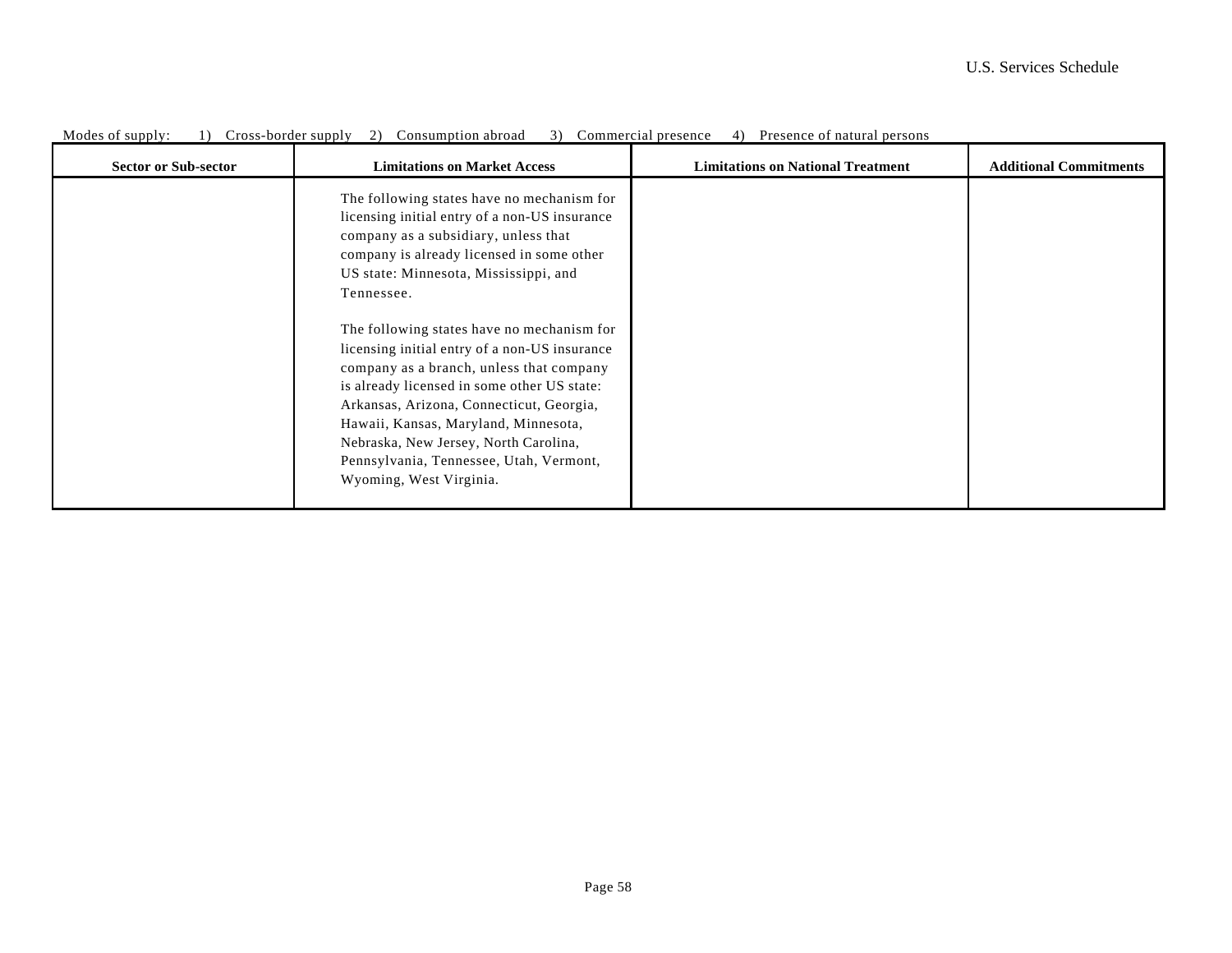| <b>Sector or Sub-sector</b> | <b>Limitations on Market Access</b>             | <b>Limitations on National Treatment</b> | <b>Additional Commitments</b> |
|-----------------------------|-------------------------------------------------|------------------------------------------|-------------------------------|
|                             | US citizenship is required for members of the   |                                          |                               |
|                             | board of directors of locally established and   |                                          |                               |
|                             | licensed companies in the following states      |                                          |                               |
|                             | and in the following shares or numbers: 100     |                                          |                               |
|                             | per cent required in Louisiana; three-quarters  |                                          |                               |
|                             | in Washington (mutual life companies with       |                                          |                               |
|                             | the majority of the board being resident in     |                                          |                               |
|                             | the state); two-thirds required in Oklahoma     |                                          |                               |
|                             | (for stock and mutual companies) and            |                                          |                               |
|                             | Pennsylvania; a majority required in            |                                          |                               |
|                             | California (for mutual insurers operating as    |                                          |                               |
|                             | authorized insurers only in the state of        |                                          |                               |
|                             | California), Florida (for stock and mutual      |                                          |                               |
|                             | insurers), Georgia (for stock and mutual        |                                          |                               |
|                             | insurers with one fourth resident in the        |                                          |                               |
|                             | state), Idaho (for stock and mutual insurers),  |                                          |                               |
|                             | Indiana, Kentucky, Mississippi, Ohio (for       |                                          |                               |
|                             | legal reserve life insurers), Oregon, New       |                                          |                               |
|                             | York, South Dakota (except if more than 1000    |                                          |                               |
|                             | persons are entitled to vote for the board of   |                                          |                               |
|                             | directors and a majority of the voters reside   |                                          |                               |
|                             | outside the state, or less than one per cent of |                                          |                               |
|                             | the shares are owned by state residents),       |                                          |                               |
|                             | Wyoming (for an insurer operating as an         |                                          |                               |
|                             | authorized insurer only in Wyoming); seven      |                                          |                               |
|                             | in Tennessee (for mutual life insurance         |                                          |                               |
|                             | companies; three resident in Illinois (for      |                                          |                               |
|                             | stock, mutual, or legal reserve insurers) and   |                                          |                               |
|                             | Missouri (life and accident).                   |                                          |                               |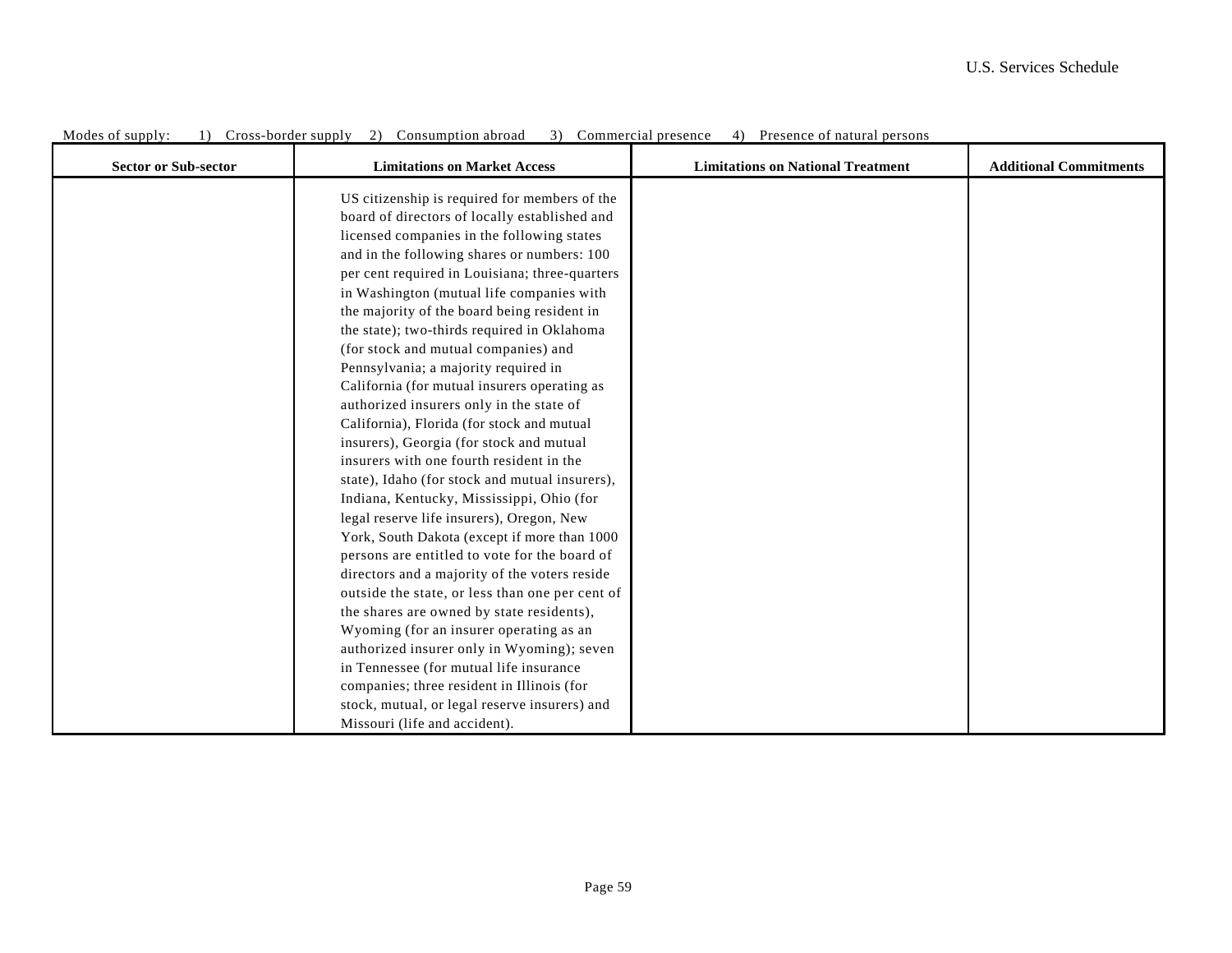| <b>Sector or Sub-sector</b> | <b>Limitations on Market Access</b>                                                                                                                                                                                                                                                                                                                                                                                                                                                                                                                                                                                                                                                                                                                                                                                                                                                                                                                                                                 | <b>Limitations on National Treatment</b> | <b>Additional Commitments</b> |
|-----------------------------|-----------------------------------------------------------------------------------------------------------------------------------------------------------------------------------------------------------------------------------------------------------------------------------------------------------------------------------------------------------------------------------------------------------------------------------------------------------------------------------------------------------------------------------------------------------------------------------------------------------------------------------------------------------------------------------------------------------------------------------------------------------------------------------------------------------------------------------------------------------------------------------------------------------------------------------------------------------------------------------------------------|------------------------------------------|-------------------------------|
|                             | US citizenship for incorporators of insurance<br>companies is required in the following states<br>and in the following percentages or numbers:<br>100 per cent in Hawaii, Idaho (for stock or<br>mutual insurer), Indiana, South Dakota and<br>Washington; two-thirds in Arizona (for<br>stock and mutual insurers), two-thirds<br>resident in Georgia (for stock and mutual<br>insurers); a majority in Alaska, Florida (for<br>stock and mutual insurers), Arkansas<br>(majority for mutuals or stock), Kansas (all<br>life insurance companies and mutual insurers<br>other than life), Kentucky (for mutual or<br>stock insurers); Maine (life, health, and<br>accident and mutual aid assoc with state<br>residency for mutuals), Missouri (minimum<br>13 with overall majority resident in the state),<br>Montana (stock or mutual insurers), Texas<br>(life, health, accident and mutual aid assoc<br>with state residency for mutuals), Wyoming<br>(for reserve stock and mutual insurers). |                                          |                               |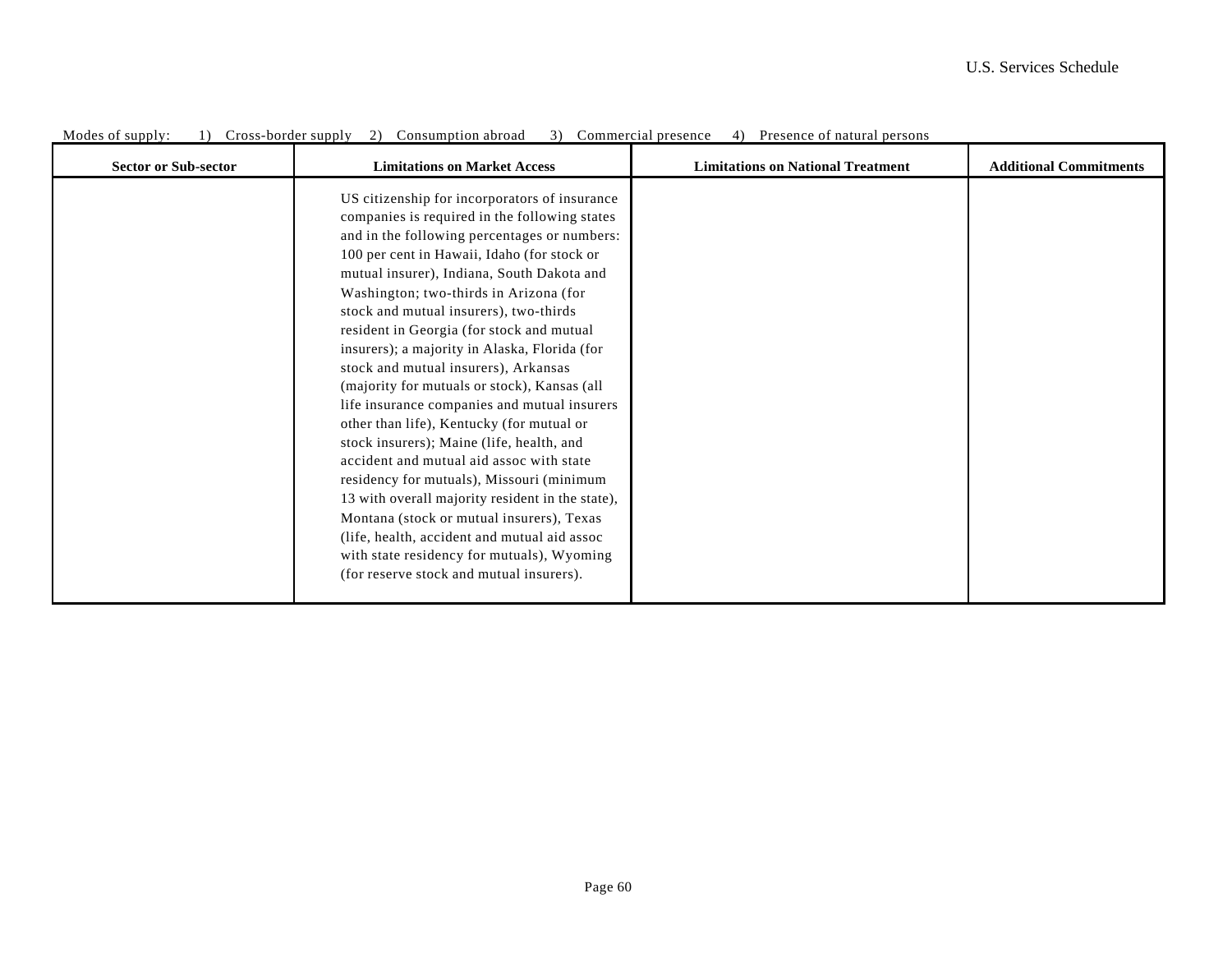| <b>Sector or Sub-sector</b> | <b>Limitations on Market Access</b>                                                                                                                                                                                                                                                                                                                                                                                                                                                                                                                                                                                                                                                             | <b>Limitations on National Treatment</b> | <b>Additional Commitments</b> |
|-----------------------------|-------------------------------------------------------------------------------------------------------------------------------------------------------------------------------------------------------------------------------------------------------------------------------------------------------------------------------------------------------------------------------------------------------------------------------------------------------------------------------------------------------------------------------------------------------------------------------------------------------------------------------------------------------------------------------------------------|------------------------------------------|-------------------------------|
|                             | State residency is required in the following<br>states for the organizing members of the<br>following types of mutual insurance<br>companies: Arkansas (mutuals and farm<br>mutual insurers), California (county mutual<br>fire insurer); Idaho (all mutuals); Kansas (all<br>mutuals); North Dakota (all mutuals),<br>Minnesota (township mutuals, farmers<br>mutual fire insurance companies);<br>Mississippi (all mutuals); Montana (farm<br>mutual insurer); Vermont (fire cooperatives);<br>Wyoming (farm mutual insurer).                                                                                                                                                                 |                                          |                               |
|                             | Seven or more US citizens, a majority of<br>whom are residents of the state, may<br>organize a fraternal benefit society in the<br>following states: Alaska, Arizona (requires<br>10 or more US citizens, a majority of whom<br>are citizens of the state), Arkansas,<br>California, Delaware, Florida, Hawaii, Idaho,<br>Illinois, Indiana, Iowa, Kansas, Kentucky,<br>Maine, Maryland, Michigan, Minnesota,<br>Mississippi, Missouri, Montana, Nebraska,<br>New Jersey, North Dakota, Oklahoma<br>(requires 10 or more US citizens, a majority of<br>whom are residents of the state), Oregon,<br>Pennsylvania, South Dakota, Virginia,<br>Vermont, Washington, West Virginia and<br>Wyoming. |                                          |                               |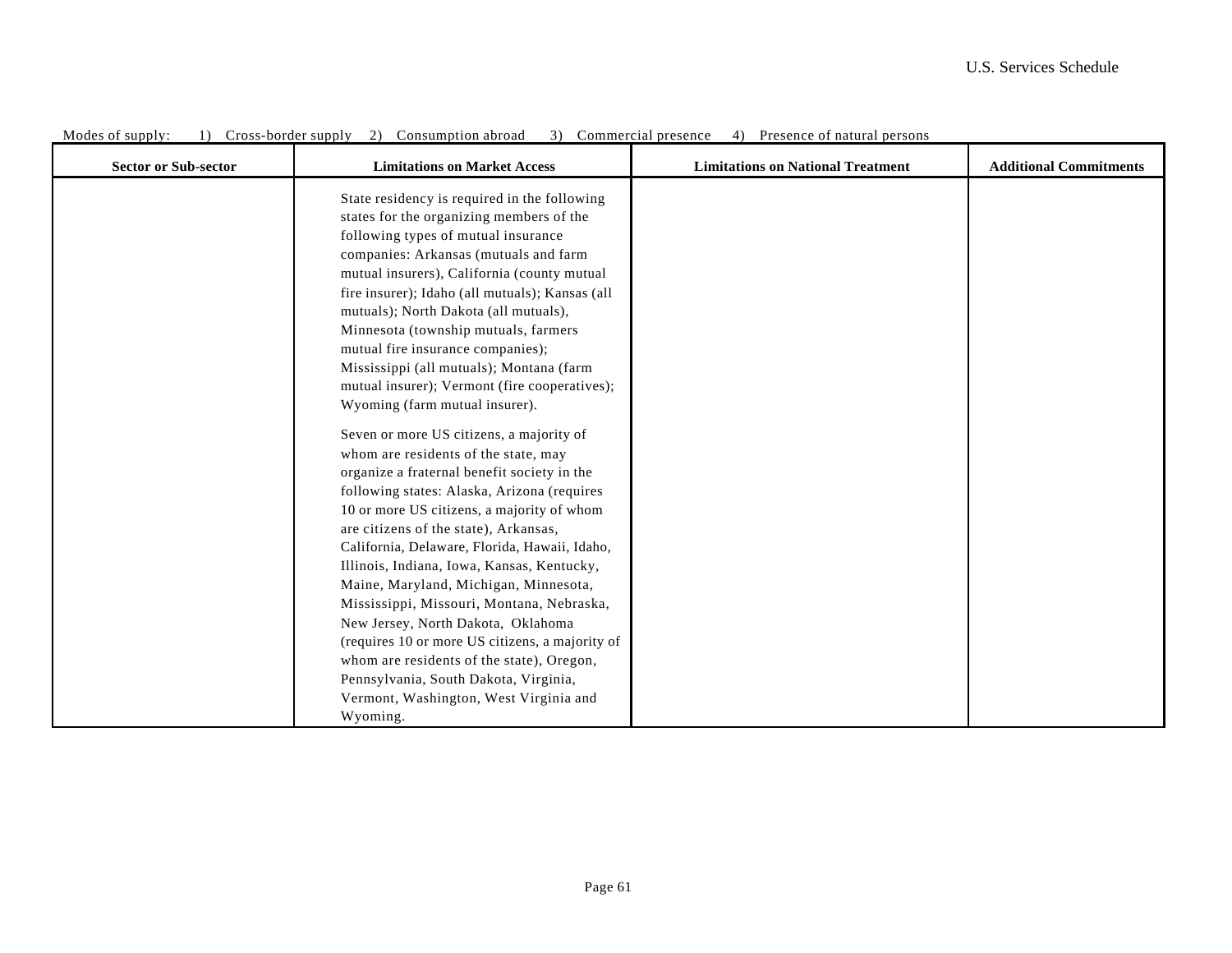| <b>Sector or Sub-sector</b>                     | <b>Limitations on Market Access</b>                                                                                                                                                                                                                                                                                                                                                                                                                                                                                                          | <b>Limitations on National Treatment</b>                                                                                                                                                                                                                                                                                                                                                                     | <b>Additional Commitments</b> |
|-------------------------------------------------|----------------------------------------------------------------------------------------------------------------------------------------------------------------------------------------------------------------------------------------------------------------------------------------------------------------------------------------------------------------------------------------------------------------------------------------------------------------------------------------------------------------------------------------------|--------------------------------------------------------------------------------------------------------------------------------------------------------------------------------------------------------------------------------------------------------------------------------------------------------------------------------------------------------------------------------------------------------------|-------------------------------|
|                                                 | Twenty-five or more persons domiciled in<br>the state may organize a domestic reciprocal<br>insurer in: Arizona, Arkansas, California,<br>Delaware, Georgia, Idaho, Indiana, Kentucky,<br>Maine, Maryland, Mississippi, Montana,<br>Pennsylvania, South Dakota, Tennessee,<br>Vermont, Virginia, Washington and<br>Wyoming.<br>Unbound, except as indicated in the<br>4)<br>horizontal section                                                                                                                                               | Unbound, except as indicated in the<br>4)<br>horizontal section                                                                                                                                                                                                                                                                                                                                              |                               |
| Reinsurance and retrocession<br>$\mathcal{C}$ ) | Government-owned or<br>1)<br>government-controlled insurance companies,<br>whether US or foreign, are not authorized to<br>conduct business in: Alabama, Alaska,<br>Arkansas, Colorado, Connecticut, Delaware,<br>Georgia, Hawaii, Idaho, Kansas, Kentucky,<br>Maine, Maryland, Montana, Nevada, New<br>York (non-life companies are authorized; life<br>and health companies are not), North<br>Carolina, North Dakota, Oklahoma, Oregon,<br>Pennsylvania, Rhode Island, South Dakota,<br>Tennessee, Washington, West Virginia,<br>Wyoming. | A one per cent federal excise tax is imposed<br>1)<br>on all premiums covering US risks that are<br>paid to companies not incorporated under<br>US law, except for premiums that are earned<br>by such companies through an office or<br>dependent agent in the United States.<br>In Texas, total direct reinsurance of mutual<br>life insurance companies may not be entered<br>into with non-US companies. |                               |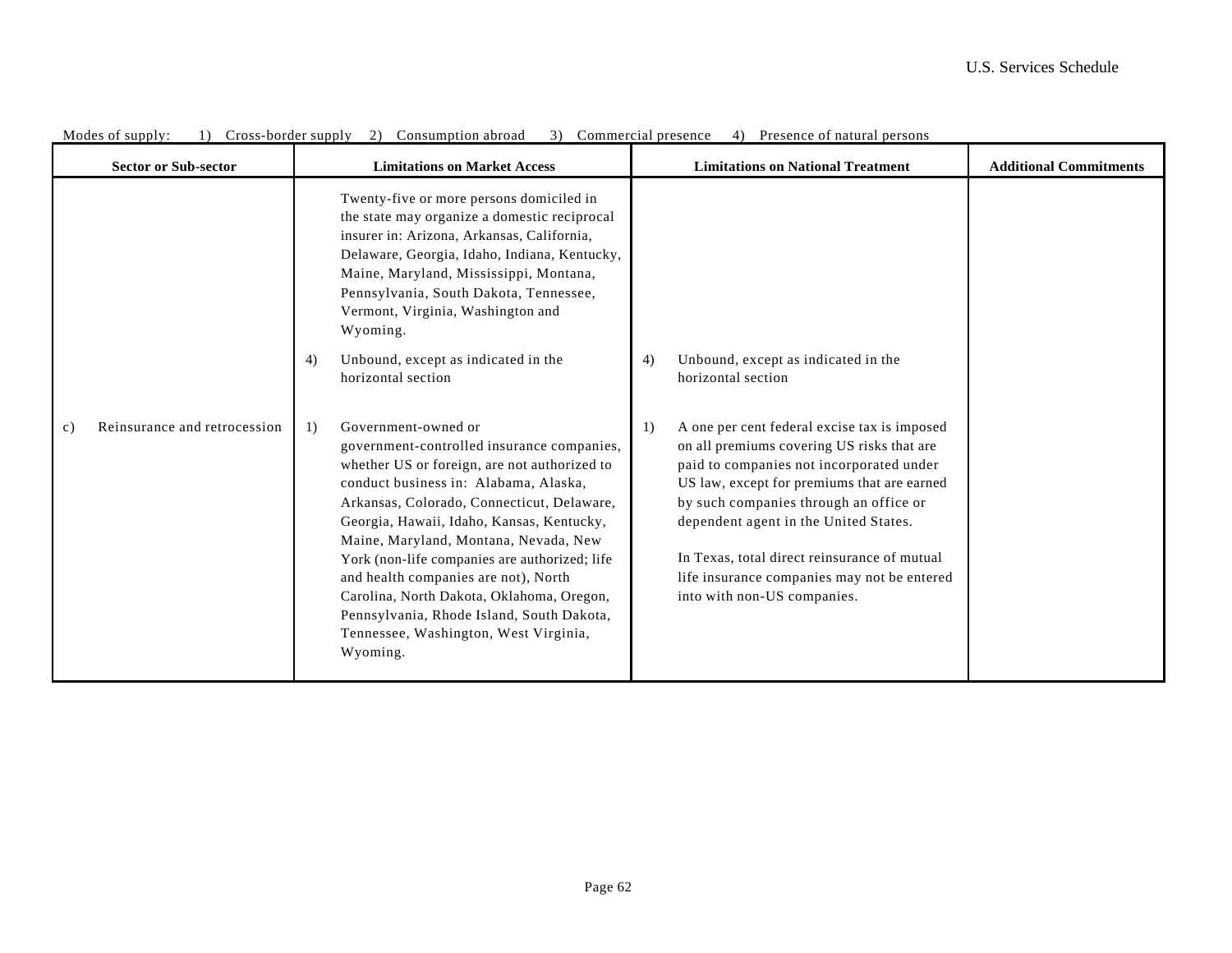| <b>Sector or Sub-sector</b> | <b>Limitations on Market Access</b>                                                                                                                                                                                                                                                                                                                                                                                                                                                                                                                                                                                                                                                                                                                                    | <b>Limitations on National Treatment</b> | <b>Additional Commitments</b> |
|-----------------------------|------------------------------------------------------------------------------------------------------------------------------------------------------------------------------------------------------------------------------------------------------------------------------------------------------------------------------------------------------------------------------------------------------------------------------------------------------------------------------------------------------------------------------------------------------------------------------------------------------------------------------------------------------------------------------------------------------------------------------------------------------------------------|------------------------------------------|-------------------------------|
|                             | Insurance companies incorporated in<br>Nevada may purchase reinsurance only from<br>an insurer admitted to Nevada. All insurers<br>writing workers' compensation insurance in<br>Minnesota must purchase reinsurance from<br>the Minnesota Workers' Compensation<br>Reinsurance Authority. Unbound for Maine<br>for the provision of reinsurance for workers'<br>compensation.<br>Insurance companies incorporated in<br>2)<br>Nevada may purchase reinsurance only from<br>an insurer admitted to Nevada. All insurers<br>writing workers' compensation insurance in<br>Minnesota must purchase reinsurance from<br>the Minnesota Workers' Compensation<br>Reinsurance Authority. Unbound for Maine<br>for the provision of reinsurance for workers'<br>compensation. | 2)<br>None                               |                               |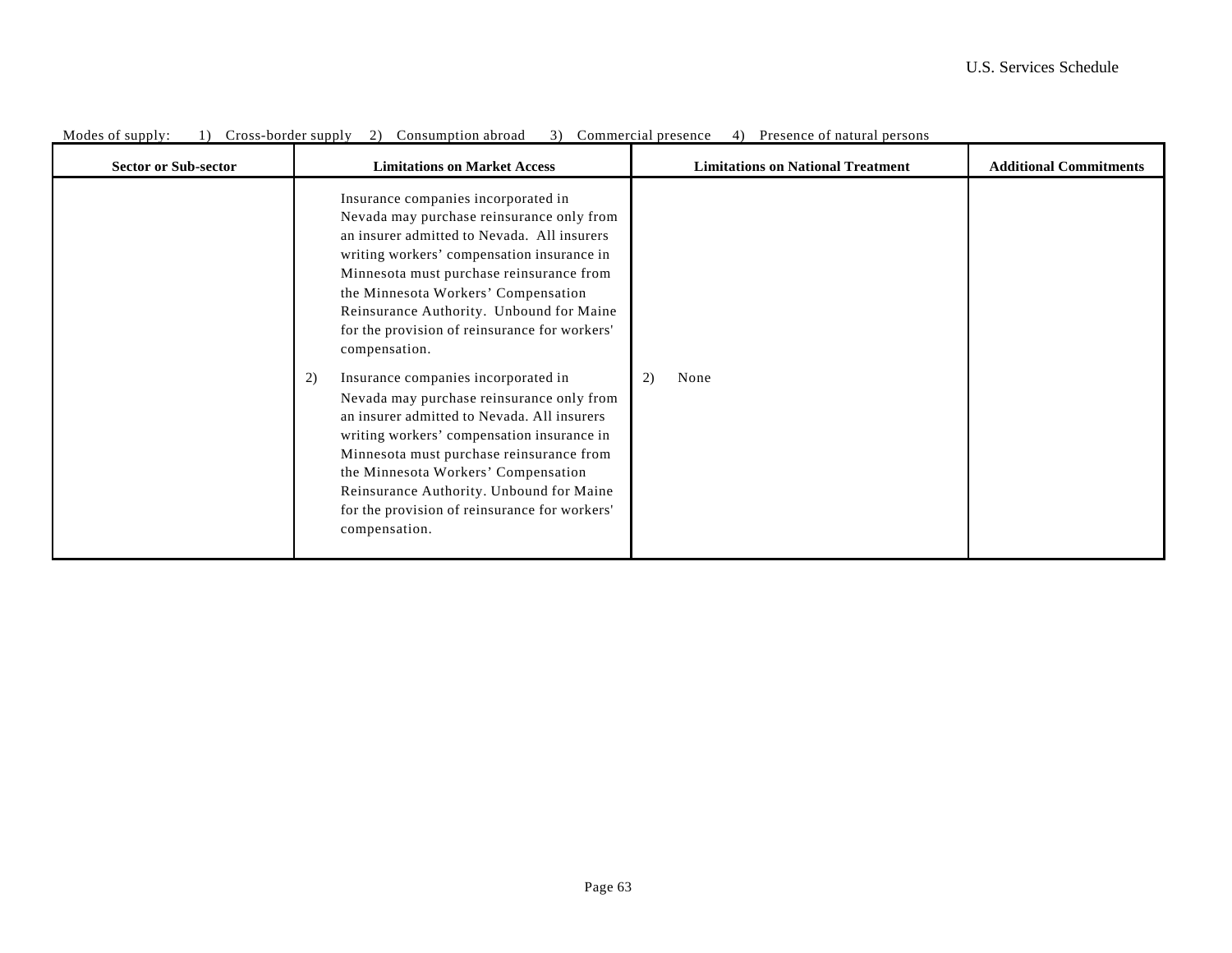| <b>Sector or Sub-sector</b> | <b>Limitations on Market Access</b>                                                                                                                                                                                                                                                                                                                                                                                                                                                                                                                                                                                                                                                                                                                                                                                                                                                                                           | <b>Limitations on National Treatment</b> | <b>Additional Commitments</b> |
|-----------------------------|-------------------------------------------------------------------------------------------------------------------------------------------------------------------------------------------------------------------------------------------------------------------------------------------------------------------------------------------------------------------------------------------------------------------------------------------------------------------------------------------------------------------------------------------------------------------------------------------------------------------------------------------------------------------------------------------------------------------------------------------------------------------------------------------------------------------------------------------------------------------------------------------------------------------------------|------------------------------------------|-------------------------------|
|                             | Government-owned or<br>3)<br>government-controlled insurance companies,<br>whether US or foreign, are not authorized to<br>conduct business in: Alabama, Alaska,<br>Arkansas, Colorado, Connecticut, Delaware,<br>Georgia, Hawaii, Idaho, Kansas, Kentucky,<br>Maine, Maryland, Montana, Nevada, New<br>York (non-life companies are authorized; life<br>and health companies are not), North<br>Carolina, North Dakota, Oklahoma, Oregon,<br>Pennsylvania, Rhode Island, South Dakota,<br>Tennessee, Washington, West Virginia,<br>Wyoming.<br>The following states have no mechanism for<br>licensing initial entry of a non-US insurance<br>company as a subsidiary, unless that<br>company is already licensed in some other<br>US state: Maryland, Minnesota,<br>Mississippi, and Tennessee. After a license<br>is obtained in some other US state, licensing<br>and entry into the states listed above is<br>permitted. | 3)<br>None                               |                               |
|                             |                                                                                                                                                                                                                                                                                                                                                                                                                                                                                                                                                                                                                                                                                                                                                                                                                                                                                                                               |                                          |                               |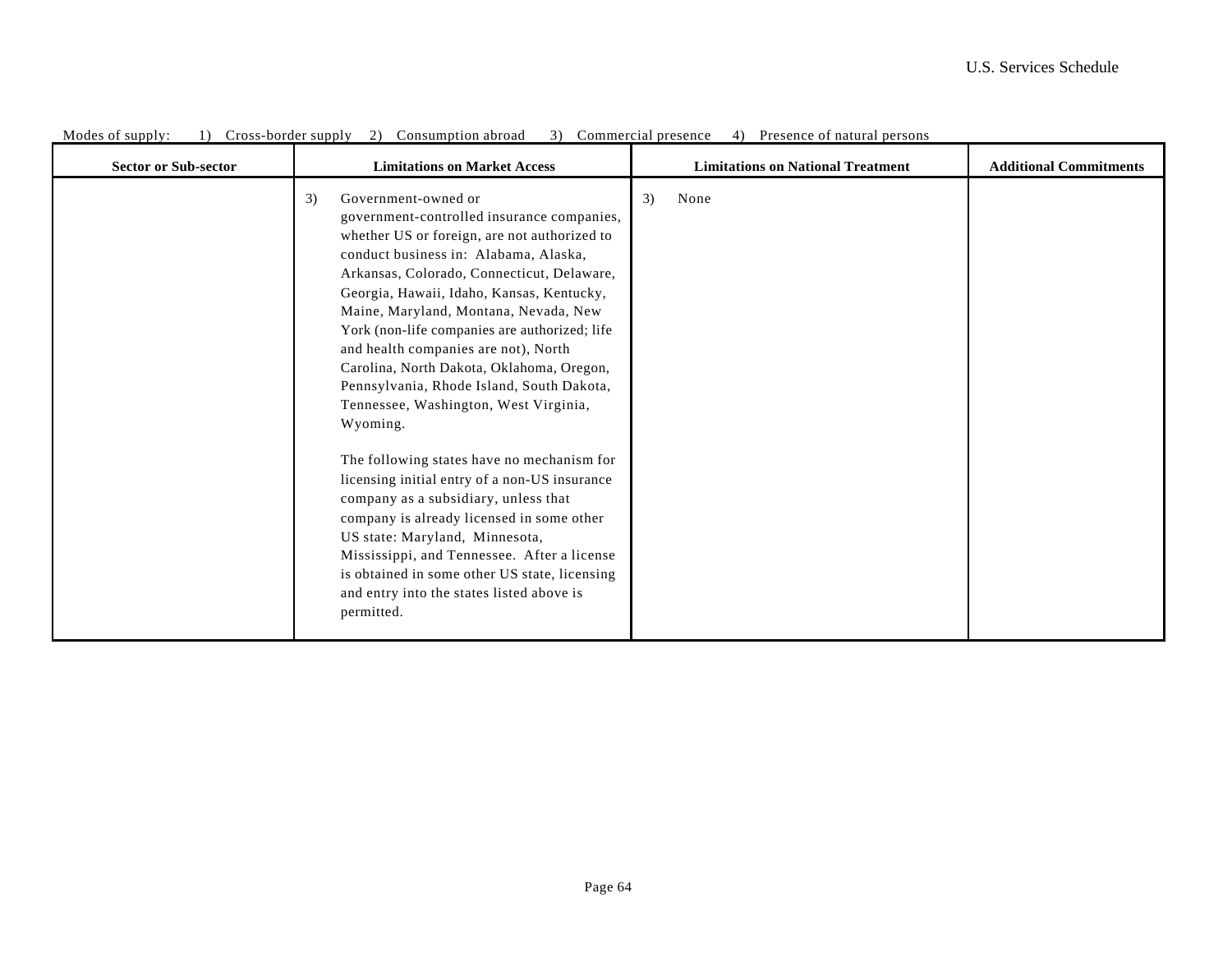| <b>Sector or Sub-sector</b> | <b>Limitations on Market Access</b>                                                                                                                                                                                                                                                                                                                                                                                                                                                                                                                                            | <b>Limitations on National Treatment</b>                         | <b>Additional Commitments</b> |
|-----------------------------|--------------------------------------------------------------------------------------------------------------------------------------------------------------------------------------------------------------------------------------------------------------------------------------------------------------------------------------------------------------------------------------------------------------------------------------------------------------------------------------------------------------------------------------------------------------------------------|------------------------------------------------------------------|-------------------------------|
|                             | The following states have no mechanism for<br>licensing initial entry of a non-US insurance<br>company as a branch, unless that company<br>is already licensed in some other US state:<br>Arkansas, Arizona, Connecticut, Georgia,<br>Kansas, Maryland, Minnesota, Nebraska,<br>New Jersey, North Carolina, Pennsylvania,<br>Tennessee, Utah, Vermont, Wyoming, West<br>Virginia. After a license is obtained in some<br>other US state, licensing and entry into the<br>states listed above is permitted.<br>Unbound, except as indicated in the<br>4)<br>horizontal section. | Unbound, except as indicated in the<br>4)<br>horizontal section. |                               |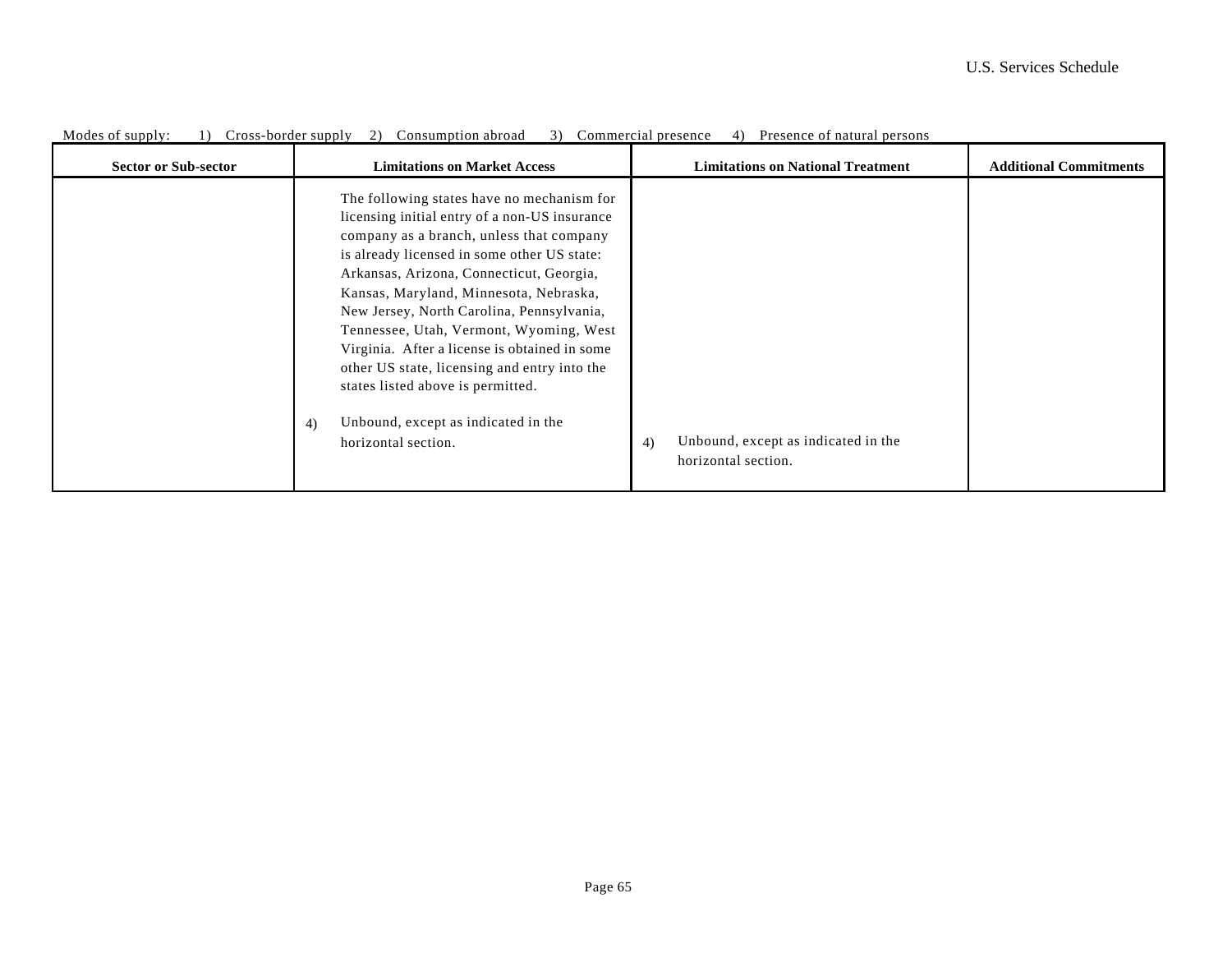|    | <b>Sector or Sub-sector</b>                                                                  | <b>Limitations on Market Access</b>                                                                                                                                                                                                                                                                                                                                                                                                                                                                                                                                                                                                                                                                                                                                                                                                                                                                                                                                                                                                                                                                                                                            | <b>Limitations on National Treatment</b> | <b>Additional Commitments</b> |
|----|----------------------------------------------------------------------------------------------|----------------------------------------------------------------------------------------------------------------------------------------------------------------------------------------------------------------------------------------------------------------------------------------------------------------------------------------------------------------------------------------------------------------------------------------------------------------------------------------------------------------------------------------------------------------------------------------------------------------------------------------------------------------------------------------------------------------------------------------------------------------------------------------------------------------------------------------------------------------------------------------------------------------------------------------------------------------------------------------------------------------------------------------------------------------------------------------------------------------------------------------------------------------|------------------------------------------|-------------------------------|
| d) | Services Auxiliary to<br>Insurance:<br>(applicable to sub-sectors i),<br>ii) and iii) below) | 1), 3) Nonresident licenses are not issued to<br>individuals not licensed in another US state<br>in Arkansas (agents, brokers, adjusters,<br>consultants), Connecticut (producers/<br>adjusters/appraisers/consultants/brokers/<br>reinsurance intermediary), Colorado<br>(producer, adjuster and reinsurance<br>intermediary), California (agents/brokers),<br>Delaware (broker/agent/reinsurance<br>intermediary), Georgia (counsellor/adjuster),<br>Florida (agent/broker), Hawaii, Illinois<br>(producers/adjusters/reinsurance<br>intermediaries), Indiana (agent/broker),<br>Kansas (agent/broker), Kentucky<br>(agent/broker), Louisiana (agent/broker),<br>Maine (agent/broker), Maryland<br>(agent/broker/reinsurance agent/reinsurance<br>broker), Mississippi (agent/broker), Missouri<br>(brokers), Montana (producer's<br>license/agent/broker), Nevada<br>(solicitor/adjuster/property bondsman/bail<br>solicitor), New Jersey (producer's<br>agent/broker), New Mexico<br>(bailbondsmen/solicitors/broker agent),<br>North Dakota (agents/brokers)<br>Nebraska (producer's license/agent/broker),<br>New York (reinsurance intermediary), North |                                          |                               |
|    |                                                                                              | Carolina (reinsurance intermediary),                                                                                                                                                                                                                                                                                                                                                                                                                                                                                                                                                                                                                                                                                                                                                                                                                                                                                                                                                                                                                                                                                                                           |                                          |                               |

Modes of supply: 1) Cross-border supply 2) Consumption abroad 3) Commercial presence 4) Presence of natural persons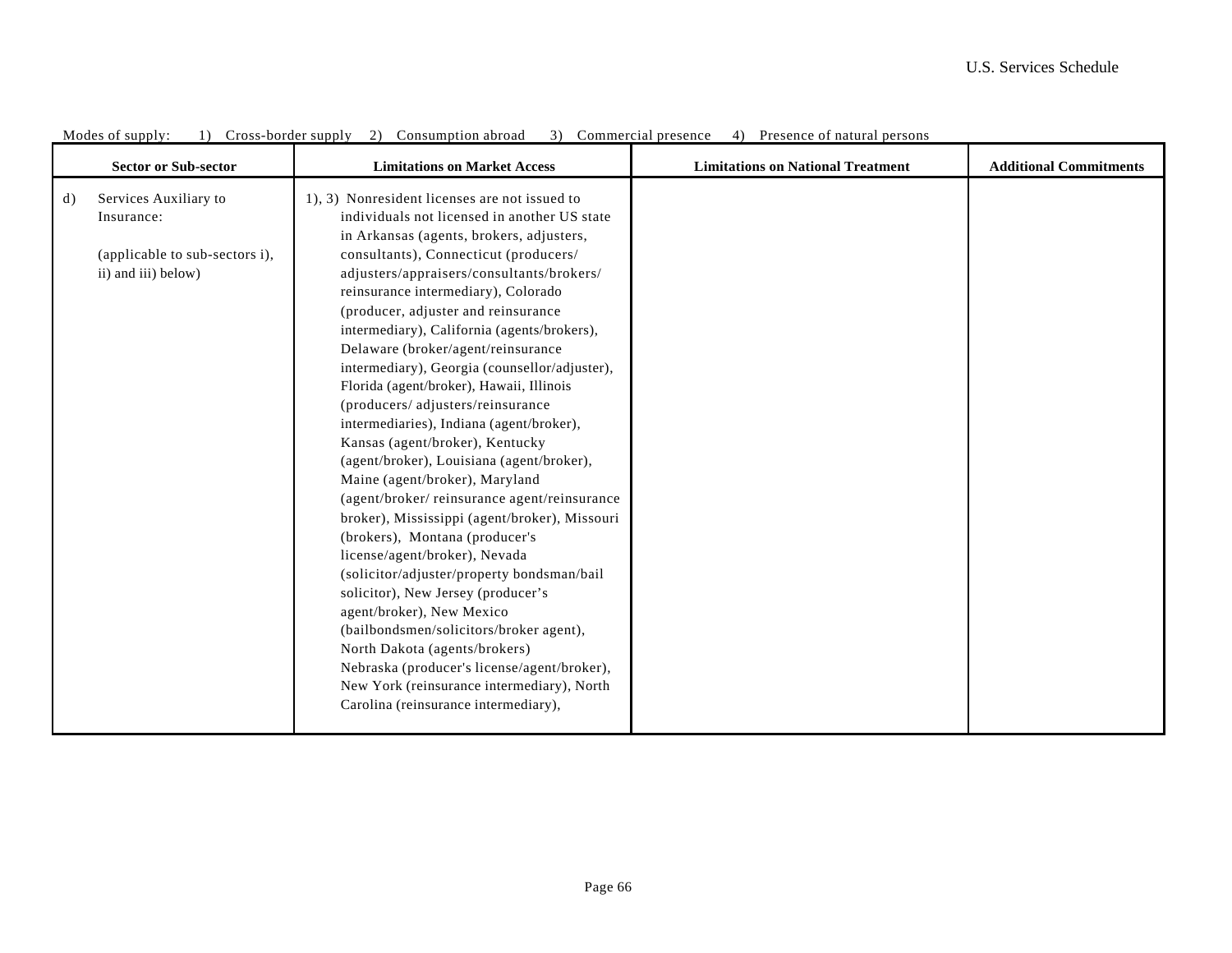| <b>Sector or Sub-sector</b>                      | <b>Limitations on Market Access</b>                                                                                                                                                                                                                                                                                                                                                                                           | <b>Limitations on National Treatment</b>                                                                                                                                                                                                                                                                                                             | <b>Additional Commitments</b> |
|--------------------------------------------------|-------------------------------------------------------------------------------------------------------------------------------------------------------------------------------------------------------------------------------------------------------------------------------------------------------------------------------------------------------------------------------------------------------------------------------|------------------------------------------------------------------------------------------------------------------------------------------------------------------------------------------------------------------------------------------------------------------------------------------------------------------------------------------------------|-------------------------------|
|                                                  | Oregon (agent/adjuster/consultant/<br>reinsurance intermediary), Pennsylvania<br>(adjuster/solicitor), South Dakota (agent),<br>Virginia (agents/brokers/consultants), West<br>Virginia (broker/reinsurance intermediary)<br>and Texas (agent/broker), Washington<br>(agent/broker).                                                                                                                                          |                                                                                                                                                                                                                                                                                                                                                      |                               |
| Brokerage Services <sup>21</sup><br>$\mathbf{i}$ | 1), 3) Brokerage licenses are not issued to<br>non-residents in: South Dakota, Wyoming.<br>Brokerage licenses are issued to<br>non-residents for only certain lines of<br>insurance in: Alabama (all except life,<br>accident & health), Arkansas (property,<br>casualty, surety & marine), California,<br>Louisiana (property & casualty), New<br>Mexico (property & casualty).<br>All states require in-state residency for | 1), 3) Higher license fees for non-residents may be<br>charged in: Alaska, Arizona, Arkansas, California,<br>Colorado, Georgia, Indiana, Louisiana, Maine,<br>Massachusetts, Montana, Nebraska, Nevada, New<br>Hampshire, New Mexico, North Carolina, North<br>Dakota, Ohio, Oklahoma, Pennsylvania, Rhode<br>Island, South Carolina, Utah, Vermont. |                               |
|                                                  | surplus lines brokers.                                                                                                                                                                                                                                                                                                                                                                                                        | None<br>(2)                                                                                                                                                                                                                                                                                                                                          |                               |
|                                                  | None<br>2)                                                                                                                                                                                                                                                                                                                                                                                                                    | Unbound, except as indicated in the<br>4)                                                                                                                                                                                                                                                                                                            |                               |
|                                                  | Unbound, except as indicated in the<br>4)<br>horizontal section.                                                                                                                                                                                                                                                                                                                                                              | horizontal section.                                                                                                                                                                                                                                                                                                                                  |                               |

Modes of supply: 1) Cross-border supply 2) Consumption abroad 3) Commercial presence 4) Presence of natural persons

<sup>&</sup>lt;sup>21</sup> For transparency purposes, it should be noted that brokerage firms can generally offer services in most states by obtaining licenses as "brokers" and in other states by obtaining licenses to operate as "agents". Brokerage licenses are not issued in Florida, Iowa, Kentucky, Michigan, Minnesota, Mississippi, Oregon, Tennessee, Texas, Virginia, West Virginia, Wisconsin .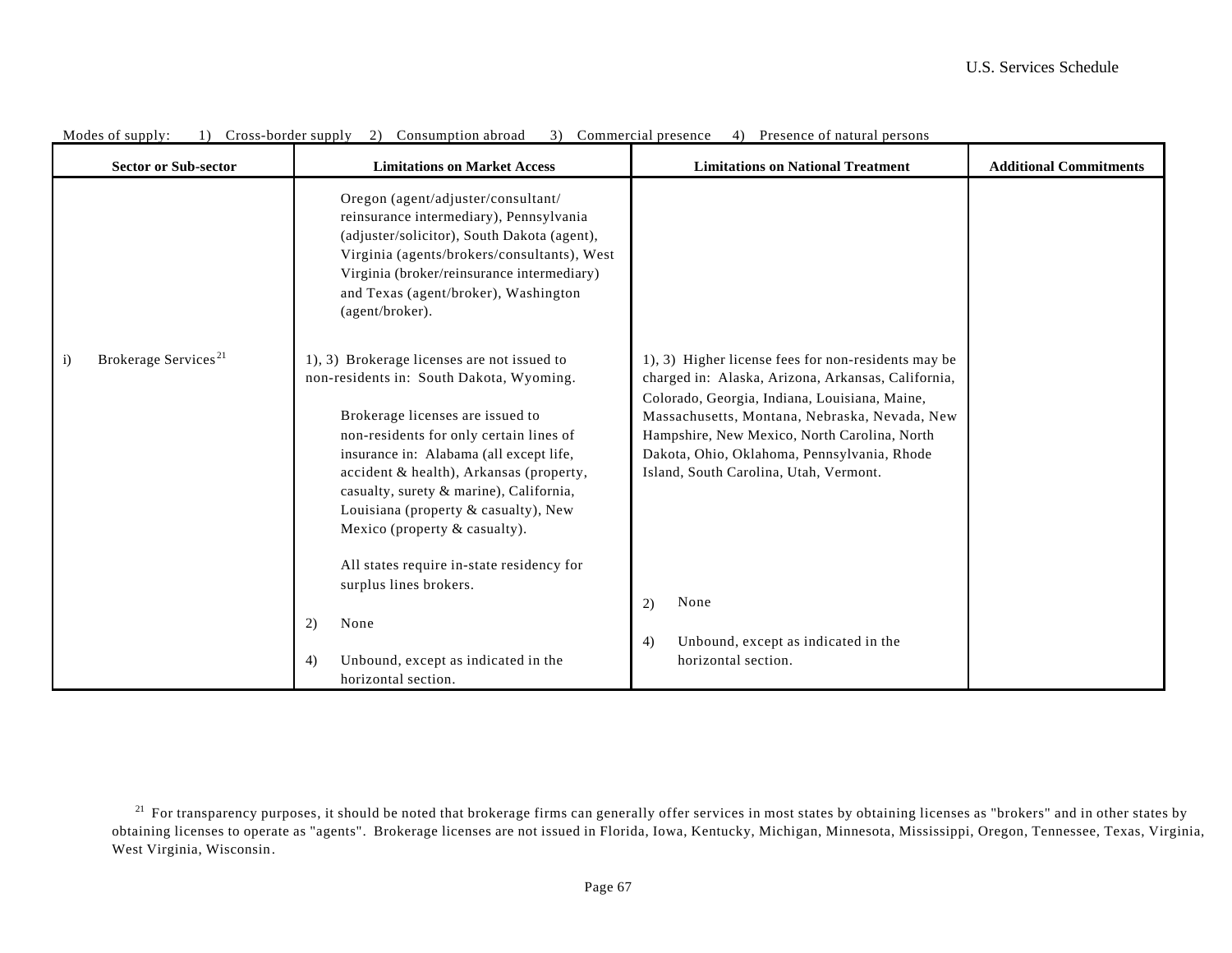| <b>Sector or Sub-sector</b>  | <b>Limitations on Market Access</b>                                                                                                                                                                                                                                                                                                                                                                                                     | <b>Limitations on National Treatment</b>                                                                                                                                                                                                                                                                                                                                                                                 | <b>Additional Commitments</b> |
|------------------------------|-----------------------------------------------------------------------------------------------------------------------------------------------------------------------------------------------------------------------------------------------------------------------------------------------------------------------------------------------------------------------------------------------------------------------------------------|--------------------------------------------------------------------------------------------------------------------------------------------------------------------------------------------------------------------------------------------------------------------------------------------------------------------------------------------------------------------------------------------------------------------------|-------------------------------|
| $\rm ii)$<br>Agency Services | 1, 3) Agency licenses are issued to non-residents<br>for all or only certain lines of insurance in:<br>California, Florida (general lines, life & health),<br>Kansas, Kentucky (general lines, life & health),<br>Louisiana (life & health), New Mexico (life $\&$<br>health), Ohio (life & casualty), Oregon, Rhode<br>Island (all except general lines), Texas.<br>All states require in-state residency for<br>surplus lines agents. | 1, 3) Higher license fees for non-residents may be<br>charged in: Alaska, Arkansas, California,<br>Colorado, Florida, Indiana, Iowa, Kansas,<br>Kentucky, Louisiana, Maine, Massachusetts,<br>Mississippi, Montana, Nebraska, Nevada, New<br>Hampshire, New Jersey, New Mexico, North<br>Dakota, Oklahoma, Pennsylvania, Rhode Island,<br>South Carolina, South Dakota, Tennessee, Utah,<br>Vermont, Wisconsin, Wyoming. |                               |
|                              | None<br>2)<br>Unbound, except as indicated in the<br>4)<br>horizontal section.                                                                                                                                                                                                                                                                                                                                                          | None<br>2)<br>Unbound, except as indicated in the<br>4)<br>horizontal section.                                                                                                                                                                                                                                                                                                                                           |                               |

Modes of supply: 1) Cross-border supply 2) Consumption abroad 3) Commercial presence 4) Presence of natural persons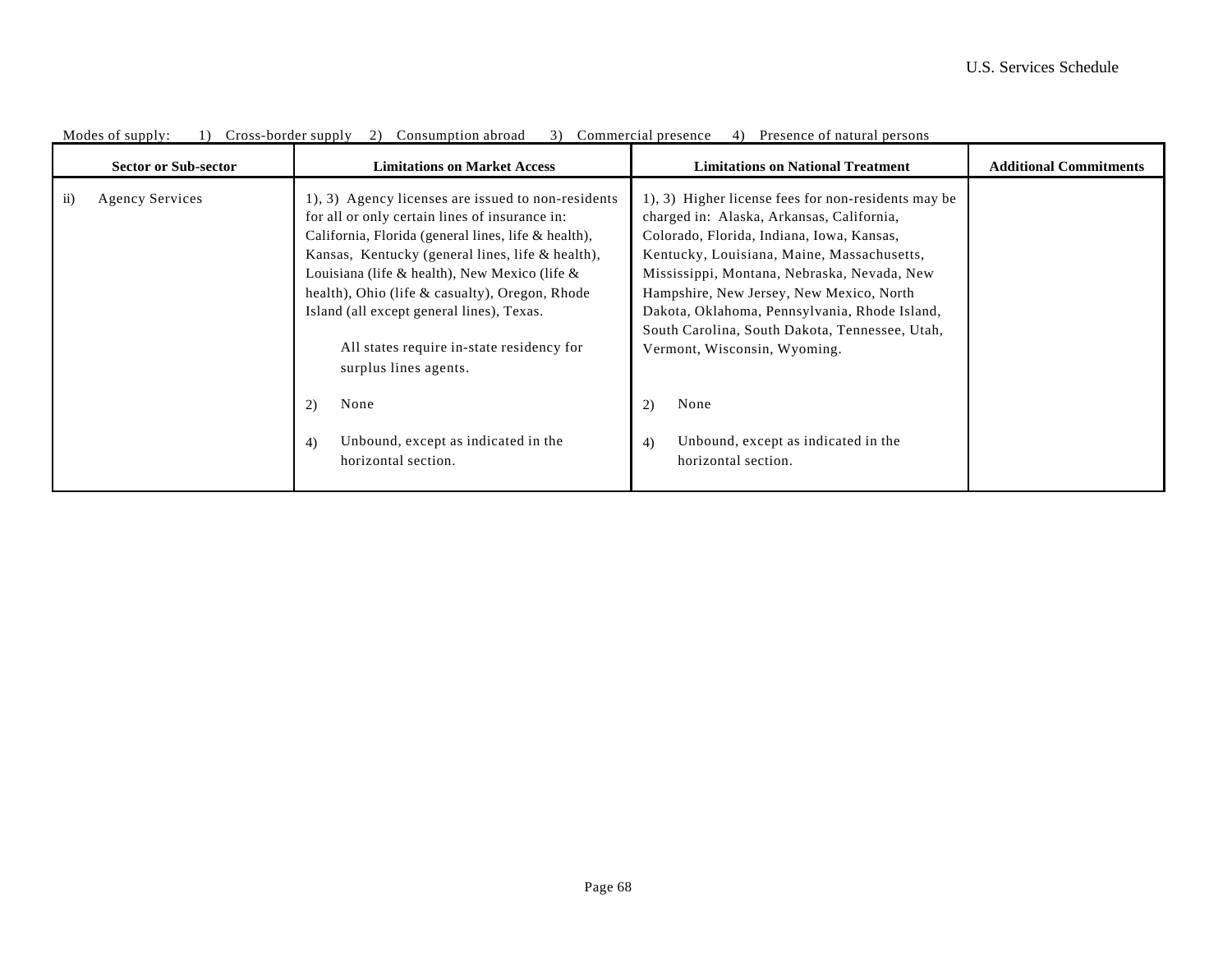| <b>Sector or Sub-sector</b>                                                                               | <b>Limitations on Market Access</b>                                                                                                                                                                                                                                                                                                                                                                                                                                                                                                                                                                                                                                                                                                                                                                                                                                                                                                                                                                                                                                                                                                                                                                                                                                                                                                                   | <b>Limitations on National Treatment</b> | <b>Additional Commitments</b> |
|-----------------------------------------------------------------------------------------------------------|-------------------------------------------------------------------------------------------------------------------------------------------------------------------------------------------------------------------------------------------------------------------------------------------------------------------------------------------------------------------------------------------------------------------------------------------------------------------------------------------------------------------------------------------------------------------------------------------------------------------------------------------------------------------------------------------------------------------------------------------------------------------------------------------------------------------------------------------------------------------------------------------------------------------------------------------------------------------------------------------------------------------------------------------------------------------------------------------------------------------------------------------------------------------------------------------------------------------------------------------------------------------------------------------------------------------------------------------------------|------------------------------------------|-------------------------------|
| Consultancy, Actuarial, Risk<br>$\overline{111}$ )<br>Assessment, and Claim<br><b>Settlement Services</b> | 1), 3) Licenses are not issued to<br>nonresidents in: Alabama (adjuster, solicitor,<br>service representative), California (adjuster,<br>insurance analyst, motor club agents, bail<br>bondsman), Florida (customer<br>representative), Georgia (counsellor,<br>adjuster), Hawaii (adjuster, solicitor), Idaho<br>(solicitor), Indiana (bail bondsmen),<br>Kentucky (adjuster), Maryland (adjuster),<br>Michigan (adjuster), Montana (adjuster),<br>Nevada (solicitor, adjuster, property<br>bondsman), New Mexico (solicitor), North<br>Carolina (limited representatives, adjusters,<br>motor vehicle damage appraisers,<br>professional bondsmen, runners), Oklahoma<br>(bail license), Oregon, Pennsylvania (motor<br>vehicle damage appraiser), Washington<br>(solicitor, adjuster), West Virginia (adjuster,<br>solicitor), and Wyoming (adjuster, solicitor).<br>In-state residency is required for licensure in:<br>California (for adjusters; and for life and<br>disability insurance analysts), Georgia (for<br>inspection when not accompanied by a<br>licensed resident adjuster), Illinois (for<br>non-resident public adjusters who are<br>licensed in a state which does not permit<br>equal treatment to Illinois residents),<br>Maryland, Mississippi (for independent<br>adjusters), and Nevada (for appraisers and<br>adjusters). | $1, 3)$ None                             |                               |

Modes of supply: 1) Cross-border supply 2) Consumption abroad 3) Commercial presence 4) Presence of natural persons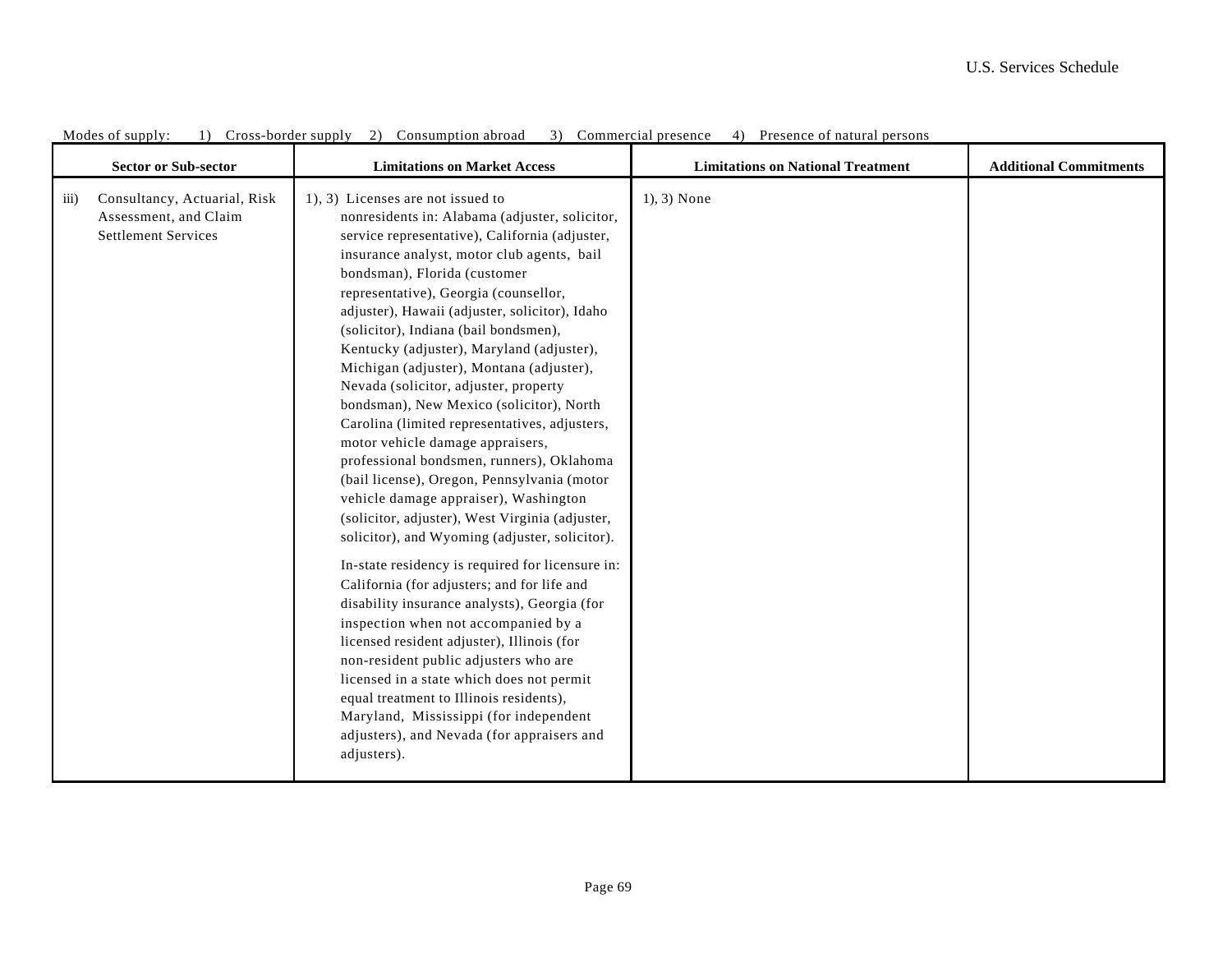| <b>Sector or Sub-sector</b> | <b>Limitations on Market Access</b>                                                                                                                                                                                                                                                                                                                                                                     | <b>Limitations on National Treatment</b>                                       | <b>Additional Commitments</b> |
|-----------------------------|---------------------------------------------------------------------------------------------------------------------------------------------------------------------------------------------------------------------------------------------------------------------------------------------------------------------------------------------------------------------------------------------------------|--------------------------------------------------------------------------------|-------------------------------|
|                             | US citizenship is required for licensure in:<br>Alabama (for agents, brokers, solicitors,<br>managing general agents and service<br>representatives), Idaho (for agents, brokers,<br>solicitors and surplus lines brokers),<br>Missouri (for brokers), Nebraska (for<br>brokers), New Mexico (for solicitors and<br>bailbondsmen), Ohio (for surplus lines<br>brokers) and Oklahoma (for bail license). |                                                                                |                               |
|                             | None<br>2)<br>Unbound, except as indicated in the<br>4)<br>horizontal section.                                                                                                                                                                                                                                                                                                                          | None<br>2)<br>Unbound, except as indicated in the<br>4)<br>horizontal section. |                               |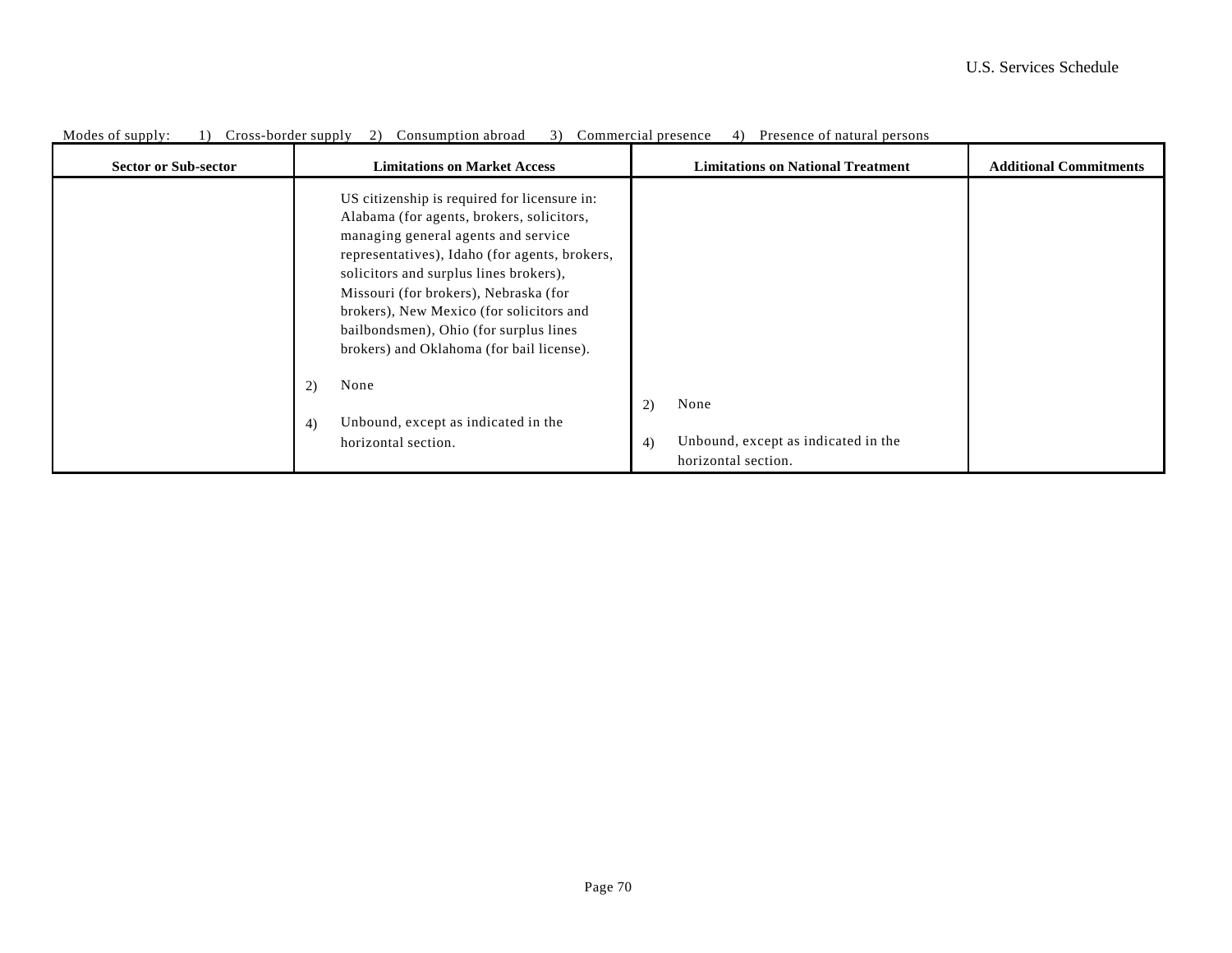|           | Modes of supply:<br>1) Cross-porder supply<br>2) Consumption aproad<br>3) Commercial presence<br>4) Presence of natural persons                                                                                                                                                                                                                                                                                                                                                                                        |                                                                                                                                                                            |                                          |                               |  |  |
|-----------|------------------------------------------------------------------------------------------------------------------------------------------------------------------------------------------------------------------------------------------------------------------------------------------------------------------------------------------------------------------------------------------------------------------------------------------------------------------------------------------------------------------------|----------------------------------------------------------------------------------------------------------------------------------------------------------------------------|------------------------------------------|-------------------------------|--|--|
|           | <b>Sector or Sub-sector</b>                                                                                                                                                                                                                                                                                                                                                                                                                                                                                            | <b>Limitations on Market Access</b>                                                                                                                                        | <b>Limitations on National Treatment</b> | <b>Additional Commitments</b> |  |  |
| <b>B.</b> |                                                                                                                                                                                                                                                                                                                                                                                                                                                                                                                        | FINANCIAL SERVICES (LIMITED TO BANKING AND OTHER FINANCIAL SERVICES AND EXCLUDING INSURANCE):                                                                              |                                          |                               |  |  |
| 1.        | Commitments in these subsectors are undertaken in accordance with the Understanding on Commitments in Financial Services (the "Understanding"), subject to the<br>limitations and conditions set forth in these headnotes and the schedule below.                                                                                                                                                                                                                                                                      |                                                                                                                                                                            |                                          |                               |  |  |
| 2.        | The market access commitments in these subsectors in respect of modes (1) and (2), as described in paragraphs 2(a) and (b) of Article I of the Agreement, are limited to<br>the services indicated in paragraphs B.3(c) and B.4(c) of the market access section of the Understanding, respectively. It is understood that paragraph B.4 of the<br>Understanding does not require that non-resident financial service suppliers be permitted to solicit business, and no commitment to such solicitation is undertaken. |                                                                                                                                                                            |                                          |                               |  |  |
| 3.        | National treatment commitments in these subsectors are subject to the following limitation: National treatment will be provided based upon the foreign bank's "home<br>state" in the United States, as that term is defined under the International Banking Act, where that Act is applicable. A domestic bank subsidiary of a foreign firm will<br>have its own "home state" and national treatment will be provided based upon the subsidiary's home state, as determined under applicable law. <sup>22</sup>        |                                                                                                                                                                            |                                          |                               |  |  |
| 4.        | juridical form. <sup>23</sup>                                                                                                                                                                                                                                                                                                                                                                                                                                                                                          | Service suppliers choosing to supply a service through a juridical person constituted under the laws of the United States are subject to non-discriminatory limitations on |                                          |                               |  |  |
| 5.        |                                                                                                                                                                                                                                                                                                                                                                                                                                                                                                                        | The offer of new financial services or products is subject, on a non-discriminatory basis, to relevant institutional and juridical form requirements.                      |                                          |                               |  |  |
|           |                                                                                                                                                                                                                                                                                                                                                                                                                                                                                                                        |                                                                                                                                                                            |                                          |                               |  |  |

<sup>22</sup> Foreign banking organizations are generally subject to geographic and other limitations in the United States on a national treatment basis. Where such limitations do not conform to national treatment, they have been reserved as market access restrictions. For purposes of illustration, under this approach, the following situation does not accord national treatment and would therefore be scheduled as a limitation: a foreign bank from a particular home state is accorded less favourable treatment than that accorded to a domestic bank from that state with respect to expansion by branching.

<sup>23</sup> For example, partnerships and sole proprietorships are generally not acceptable juridical forms for depository financial institutions in the United States.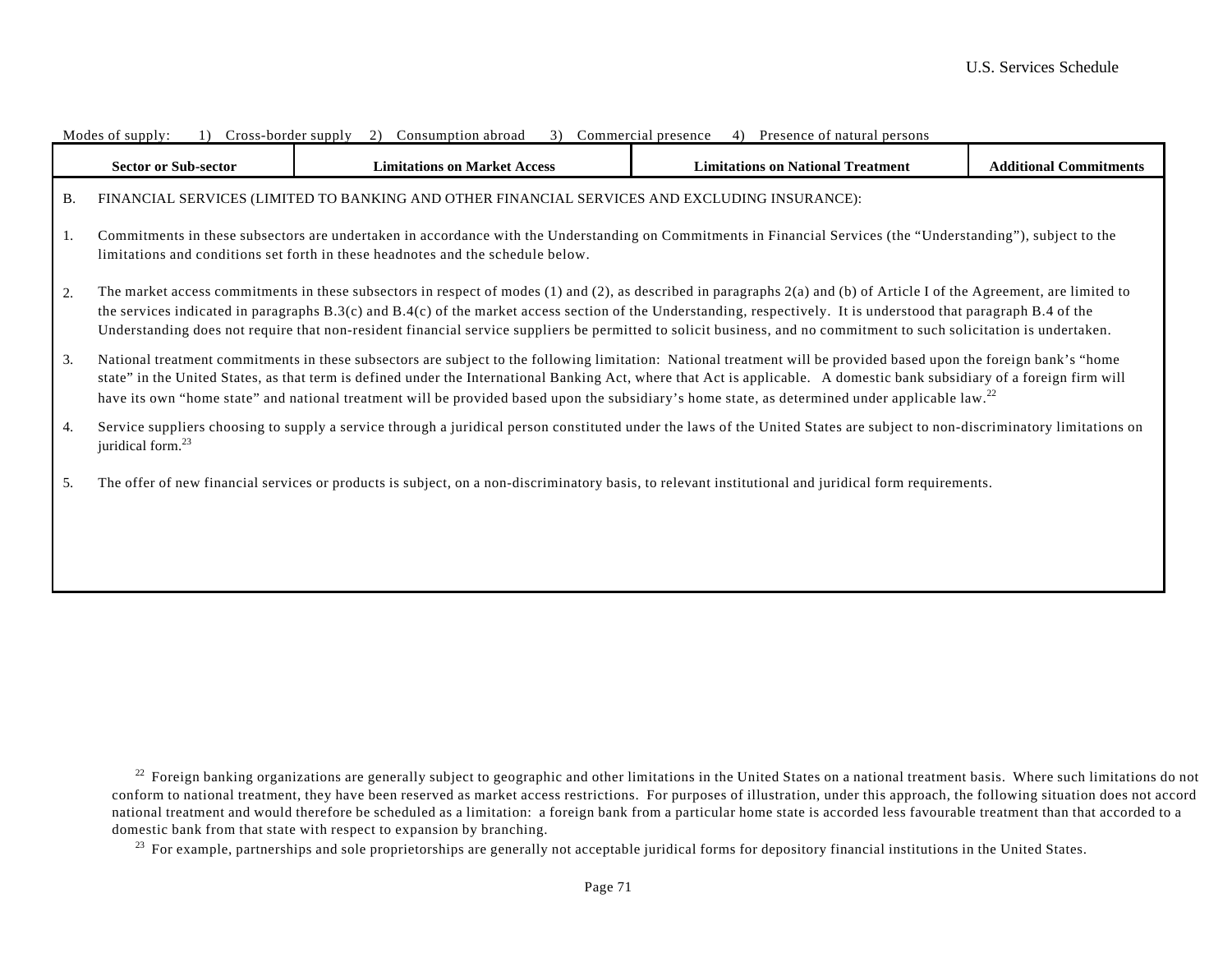| <b>Sector or Sub-sector</b>                              | <b>Limitations on Market Access</b>                                                                                                                                                                                                                                                                                                                                                                                                                                                                                                                                                                                                                                                                                                                                                                                                                                                                                                 | <b>Limitations on National Treatment</b>                                                                                                                                                                                                                                                                                                                                                                                                                                                                                                                                                     | <b>Additional Commitments</b>                                                                                          |
|----------------------------------------------------------|-------------------------------------------------------------------------------------------------------------------------------------------------------------------------------------------------------------------------------------------------------------------------------------------------------------------------------------------------------------------------------------------------------------------------------------------------------------------------------------------------------------------------------------------------------------------------------------------------------------------------------------------------------------------------------------------------------------------------------------------------------------------------------------------------------------------------------------------------------------------------------------------------------------------------------------|----------------------------------------------------------------------------------------------------------------------------------------------------------------------------------------------------------------------------------------------------------------------------------------------------------------------------------------------------------------------------------------------------------------------------------------------------------------------------------------------------------------------------------------------------------------------------------------------|------------------------------------------------------------------------------------------------------------------------|
| All Subsectors, except as<br>specifically provided below | 1),2),3) Michigan limits, according to the country<br>of their home charters, the banks in which<br>corporate credit unions may place deposits.                                                                                                                                                                                                                                                                                                                                                                                                                                                                                                                                                                                                                                                                                                                                                                                     | None<br>$\left( \frac{1}{2} \right)$<br>2)<br>None                                                                                                                                                                                                                                                                                                                                                                                                                                                                                                                                           | The United States<br>undertakes the obligations<br>contained in Additional<br>Commitments Paper II<br>attached hereto. |
|                                                          | All directors of a national bank must be U.S.<br>3)<br>citizens unless a national bank is an affiliate<br>or subsidiary of a foreign bank, in which<br>case only a majority of the board need be<br>U.S. citizens.<br>Foreign ownership of Edge corporations is<br>limited to foreign banks and US subsidiaries<br>of foreign banks, while domestic non-bank<br>firms may own such corporations.<br>Federal and state law do not permit a credit<br>union, savings bank, home loan or thrift<br>business in the United States to be provided<br>through branches of corporations organized<br>under a foreign country's law.<br>In order to accept or maintain domestic retail<br>deposits of less than \$100,000, a foreign<br>bank must establish an insured banking<br>subsidiary. This requirement does not apply<br>to a foreign bank branch that was engaged in<br>insured deposit-taking activities on<br>December 19, 1991. | Foreign banks are required to register under<br>3)<br>the Investment Advisers Act of 1940 to<br>engage in securities advisory and<br>investment management services in the<br>United States, while domestic banks are<br>exempt from registration. The registration<br>requirement involves record maintenance,<br>inspections, submission of reports and<br>payment of a fee.<br>Foreign banks cannot be members of the<br>Federal Reserve System, and thus may not<br>vote for directors of a Federal Reserve Bank.<br>Foreign-owned bank subsidiaries are not<br>subject to this measure. |                                                                                                                        |

Modes of supply: 1) Cross-border supply 2) Consumption abroad 3) Commercial presence 4) Presence of natural persons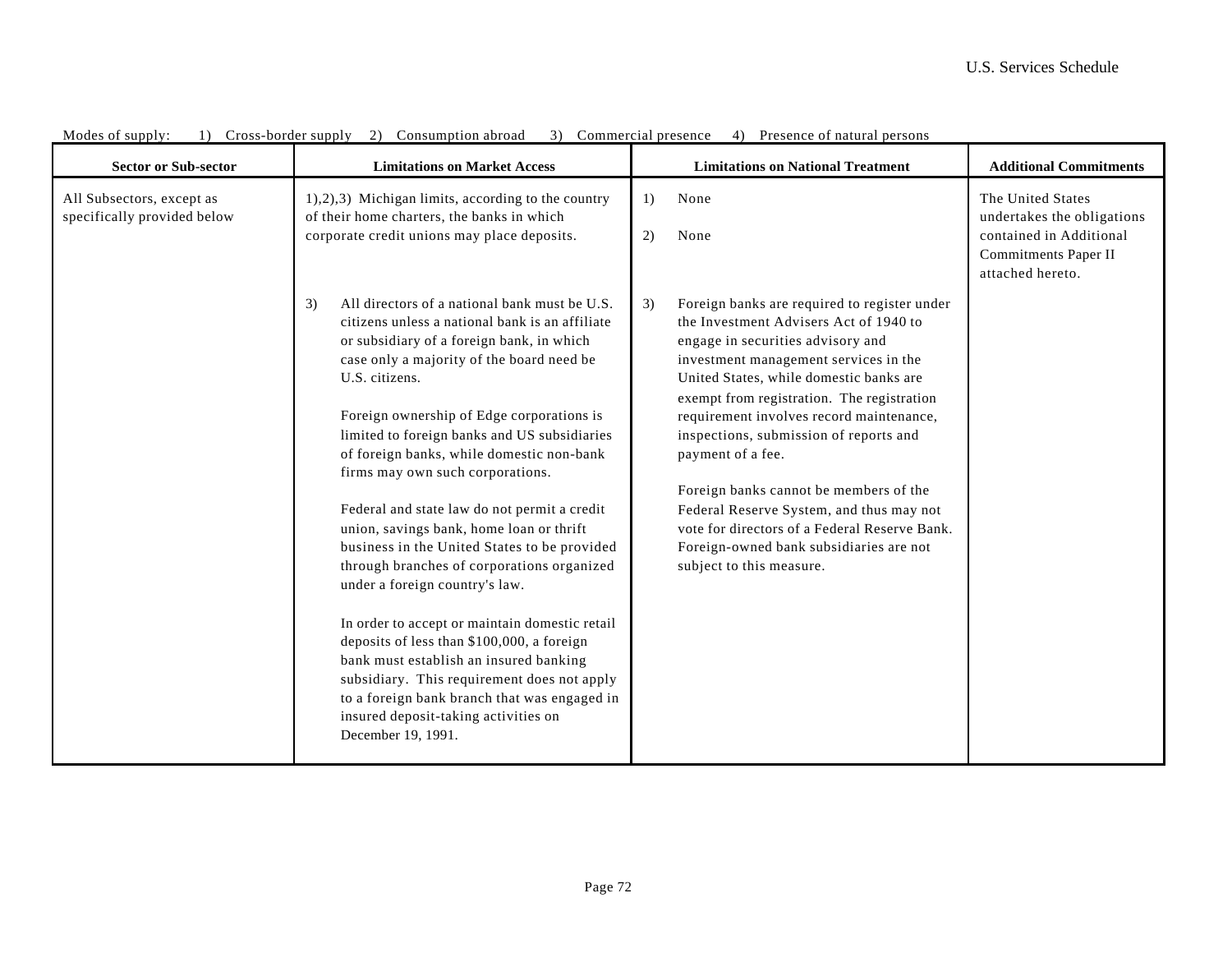| <b>Sector or Sub-sector</b> | <b>Limitations on Market Access</b>                                                                                                                                                                                                                                                                                                                                                                                                                                                                                                                                                                                                                                                                                                                                                                                                                                                                                                                                                                                                                                                                                                                                                                                          | <b>Limitations on National Treatment</b> | <b>Additional Commitments</b> |
|-----------------------------|------------------------------------------------------------------------------------------------------------------------------------------------------------------------------------------------------------------------------------------------------------------------------------------------------------------------------------------------------------------------------------------------------------------------------------------------------------------------------------------------------------------------------------------------------------------------------------------------------------------------------------------------------------------------------------------------------------------------------------------------------------------------------------------------------------------------------------------------------------------------------------------------------------------------------------------------------------------------------------------------------------------------------------------------------------------------------------------------------------------------------------------------------------------------------------------------------------------------------|------------------------------------------|-------------------------------|
|                             | Unbound with respect to paragraph $2(e)$ of<br>Article XVI of the Agreement, and<br>paragraphs A, B.5 and B.6 of the<br>Understanding in relation to the expansion,<br>via the establishment of a branch or the<br>acquisition of one or more branches of a<br>bank without acquisition of the entire bank,<br>by a foreign bank into another state from its<br>"home state," as that term is defined under<br>applicable law. Except as specifically set<br>forth elsewhere in this schedule, such<br>expansion shall be provided on a national<br>treatment basis in accordance with headnote<br>3.<br>Interstate expansion by a foreign bank<br>through the establishment of branches by<br>merger with a bank located outside the<br>"home state," as that term is defined under<br>applicable law, of a foreign bank is<br>prohibited where Montana or Texas is the<br>home state of the foreign bank or is the state<br>where the bank is located that is to be<br>merged into the foreign bank, resulting in the<br>establishment of branches. Except as<br>specifically set forth elsewhere in this<br>schedule, such expansion shall be provided<br>on a national treatment basis in accordance<br>with headnote 3. |                                          |                               |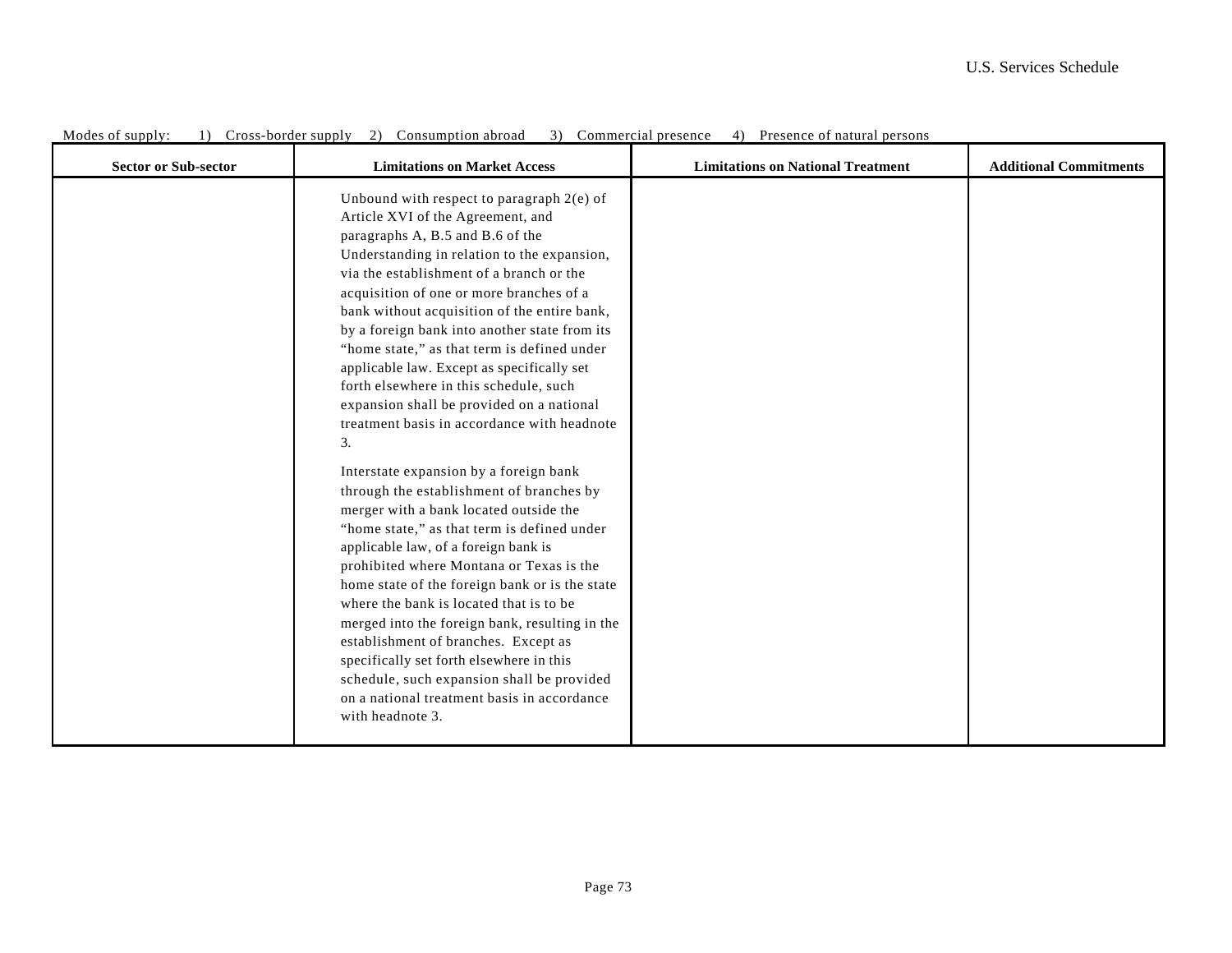| <b>Sector or Sub-sector</b> | <b>Limitations on Market Access</b>                                                                                                                                                                                                                                                                                                                                                                                                                                                                                                                                                                                                                                                                                                                                                                                                                                                                                                                                                                                                                                                                                                                                     | <b>Limitations on National Treatment</b> | <b>Additional Commitments</b> |
|-----------------------------|-------------------------------------------------------------------------------------------------------------------------------------------------------------------------------------------------------------------------------------------------------------------------------------------------------------------------------------------------------------------------------------------------------------------------------------------------------------------------------------------------------------------------------------------------------------------------------------------------------------------------------------------------------------------------------------------------------------------------------------------------------------------------------------------------------------------------------------------------------------------------------------------------------------------------------------------------------------------------------------------------------------------------------------------------------------------------------------------------------------------------------------------------------------------------|------------------------------------------|-------------------------------|
|                             | Unbound for initial entry by establishment or<br>acquisition of state-chartered banks or<br>state-licensed offices of foreign banks as<br>indicated in the following forms: California<br>(branch; also savings and loan association);<br>Connecticut (bank or holding company; also<br>credit union); Georgia (agency); Illinois<br>(branch); Kentucky (subsidiary); Louisiana<br>(agency); Massachusetts (subsidiary or<br>branch); Michigan (agency); North Carolina<br>(subsidiary, branch, agency, or<br>representative office); Pennsylvania (any<br>deposit-taking or representative bank office);<br>Washington (branch, agency, or<br>representative office). The limitations in this<br>paragraph do not apply to initial<br>establishment or acquisition of a national<br>bank subsidiary by a foreign person or<br>establishment of a federal branch or agency<br>by a foreign bank that does not already have<br>a banking presence in the United States, or<br>generally to interstate expansion. Such<br>limitations may apply to interstate expansion<br>through state-licensed limited branches,<br>agencies, or representative offices. <sup>24</sup> |                                          |                               |

<sup>24</sup> The limitations in this paragraph reflect state reciprocity measures.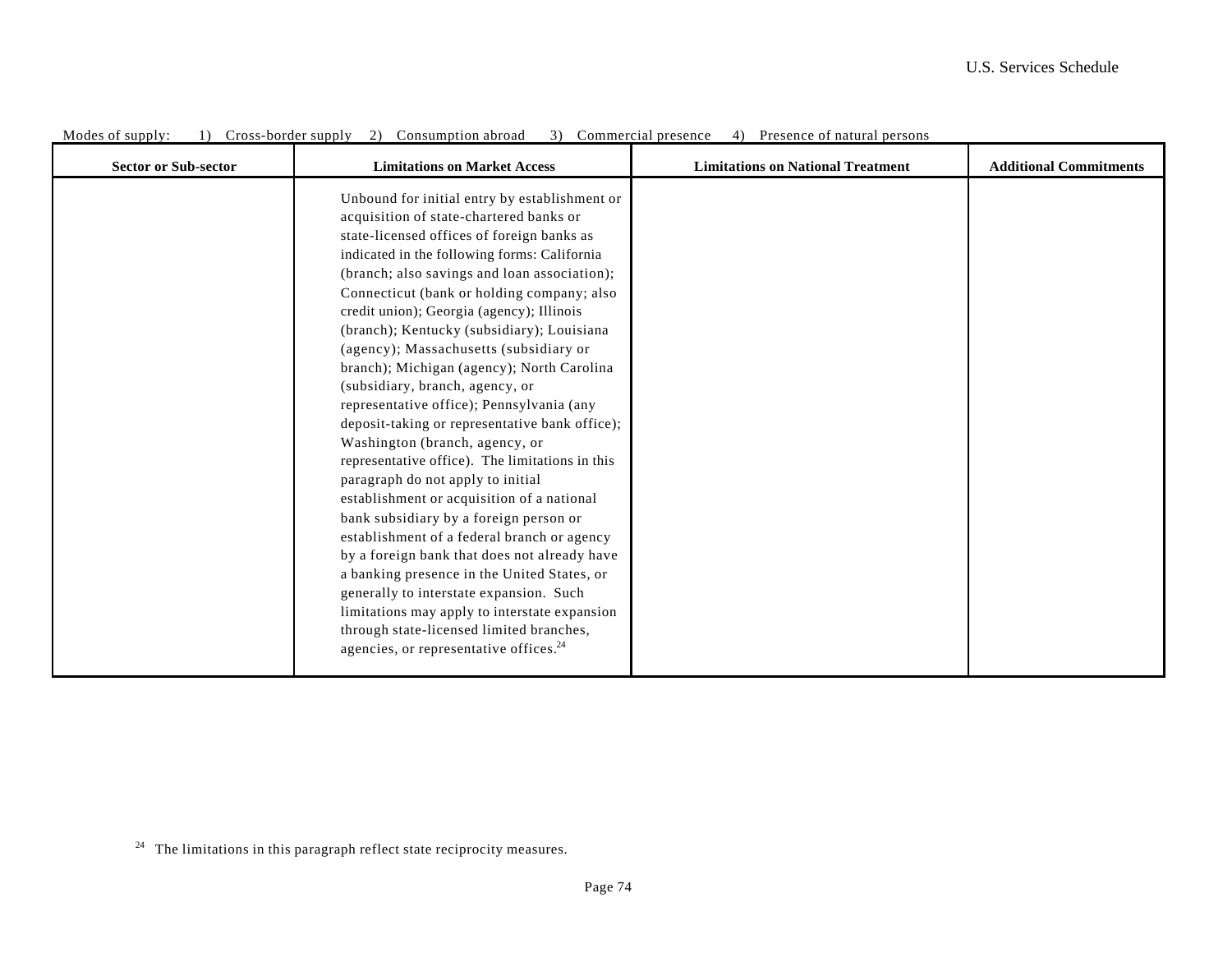| The following states are unbound for the<br>specified activities: Indiana (establishment of<br>service offices by foreign-owned credit<br>unions); Iowa (activities of foreign-owned<br>savings and loan associations;<br>foreign-owned bank or trust company acting<br>as fiduciary; use of satellite banking<br>terminals). $^{25}$<br>Initial entry or expansion by a foreign person<br>(but not a domestic person) through<br>acquisition or establishment of a<br>state-chartered commercial bank subsidiary<br>is prohibited or otherwise limited in the<br>following states: Alabama; Arizona;<br>Arkansas; California (limit on foreign<br>non-bank ownership of international banking<br>corporation); Colorado; Delaware; Indiana;<br>Kansas; Louisiana; Maryland; Michigan;<br>Minnesota; Mississippi; Montana;<br>Nebraska; Nevada; North Carolina; North<br>Dakota; Oklahoma; Oregon; Pennsylvania;<br>South Carolina; Tennessee; Vermont;<br>Virginia; Washington; West Virginia;<br>Wisconsin; Wyoming. The limitations in | <b>Sector or Sub-sector</b> | <b>Limitations on Market Access</b>          | <b>Limitations on National Treatment</b> | <b>Additional Commitments</b> |
|-------------------------------------------------------------------------------------------------------------------------------------------------------------------------------------------------------------------------------------------------------------------------------------------------------------------------------------------------------------------------------------------------------------------------------------------------------------------------------------------------------------------------------------------------------------------------------------------------------------------------------------------------------------------------------------------------------------------------------------------------------------------------------------------------------------------------------------------------------------------------------------------------------------------------------------------------------------------------------------------------------------------------------------------|-----------------------------|----------------------------------------------|------------------------------------------|-------------------------------|
|                                                                                                                                                                                                                                                                                                                                                                                                                                                                                                                                                                                                                                                                                                                                                                                                                                                                                                                                                                                                                                           |                             |                                              |                                          |                               |
| or acquisition of a national bank subsidiary<br>by a foreign person that does not already<br>have a banking presence in the United<br>States.                                                                                                                                                                                                                                                                                                                                                                                                                                                                                                                                                                                                                                                                                                                                                                                                                                                                                             |                             | this paragraph do not apply to establishment |                                          |                               |

 $25$  The limitations in this paragraph reflect state reciprocity measures.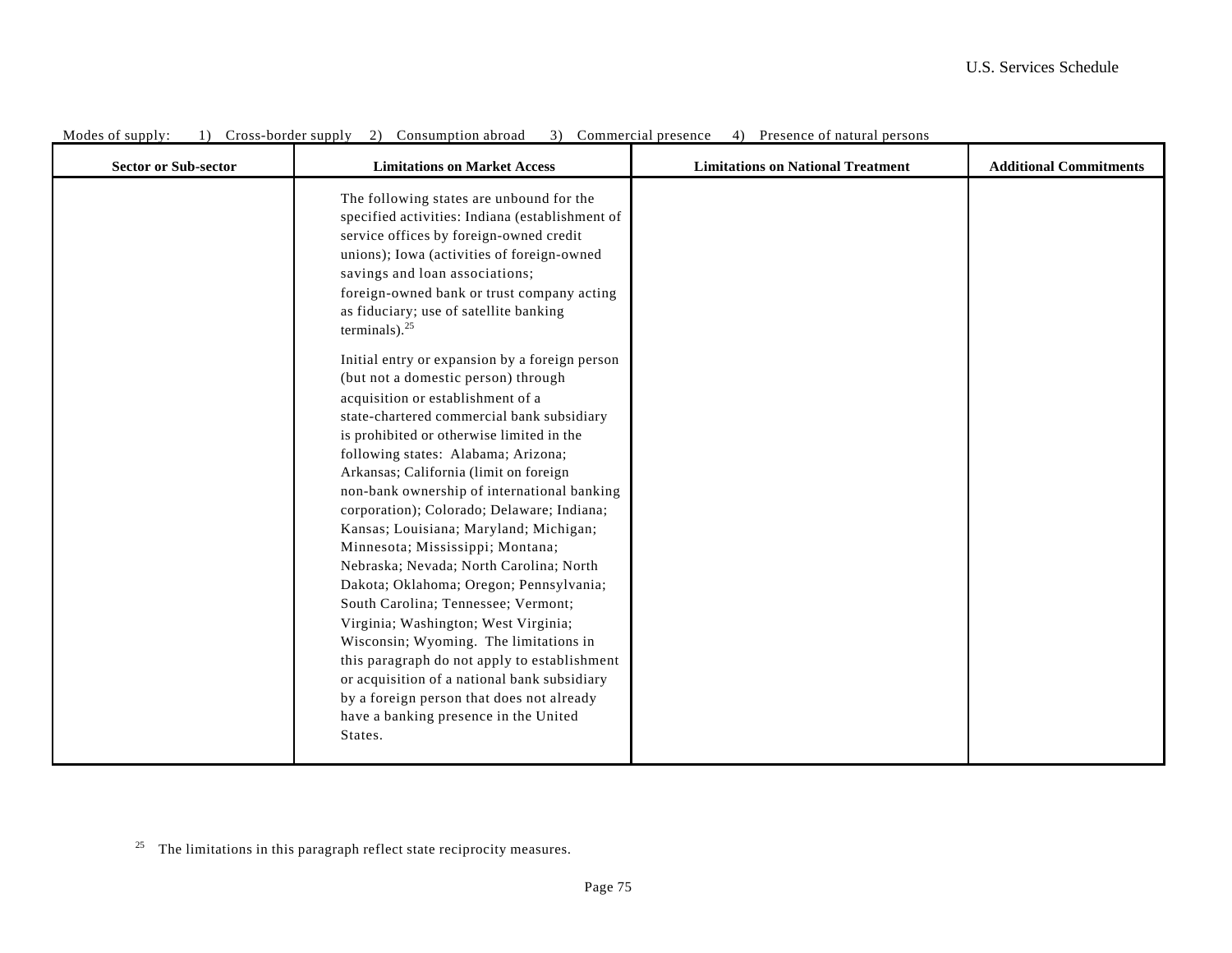| <b>Sector or Sub-sector</b> | <b>Limitations on Market Access</b>                                                                                                                                                                                                                                                                                                                                                                                                                                                                                                                                                                                                                                                                                                                                                                                                                                            | <b>Limitations on National Treatment</b>                                                                                                                                                                                                                                                                                                                                                                                                                                                                                                                                                                                                                                                                                                                                                                                                                                                                          | <b>Additional Commitments</b> |
|-----------------------------|--------------------------------------------------------------------------------------------------------------------------------------------------------------------------------------------------------------------------------------------------------------------------------------------------------------------------------------------------------------------------------------------------------------------------------------------------------------------------------------------------------------------------------------------------------------------------------------------------------------------------------------------------------------------------------------------------------------------------------------------------------------------------------------------------------------------------------------------------------------------------------|-------------------------------------------------------------------------------------------------------------------------------------------------------------------------------------------------------------------------------------------------------------------------------------------------------------------------------------------------------------------------------------------------------------------------------------------------------------------------------------------------------------------------------------------------------------------------------------------------------------------------------------------------------------------------------------------------------------------------------------------------------------------------------------------------------------------------------------------------------------------------------------------------------------------|-------------------------------|
|                             | The following states limit initial entry or<br>expansion by a foreign person through<br>acquisition or establishment of the following<br>entities: Delaware (savings and loan<br>associations; savings banks); Ohio (savings<br>and loan associations; savings banks; credit<br>unions); Tennessee (savings and loan<br>associations; savings banks; credit unions;<br>trust companies); Washington (savings and<br>loan associations; savings banks; credit<br>unions; trust companies).                                                                                                                                                                                                                                                                                                                                                                                      |                                                                                                                                                                                                                                                                                                                                                                                                                                                                                                                                                                                                                                                                                                                                                                                                                                                                                                                   |                               |
|                             | The boards of directors of depository<br>financial institutions organized under the<br>following states' laws are subject to U.S.<br>citizenship requirements of up to the<br>specified proportions: Alabama (all);<br>Colorado (3/4); District of Columbia (all);<br>Florida (majority); Georgia (all); Indiana (3/4);<br>Iowa (majority); Kentucky (all); Louisiana<br>(majority); Massachusetts (majority);<br>Mississippi (all); Missouri (all); New<br>Hampshire (majority); New Jersey (all); New<br>Mexico (3/4); New York (all; applies also to<br>trustees of mutual savings bank or savings<br>and loan associations, and to committees of<br>credit unions); North Carolina (3/4); North<br>Dakota (majority); Pennsylvania (all, but may<br>be waived); South Dakota (3/4); Tennessee<br>(all); Vermont $(2/3)$ ; West Virginia (majority);<br>Wisconsin $(2/3)$ . | Texas allows pre-judgment seizure remedies and<br>civil discovery requests to be applied against<br>foreign bank agencies, while subsidiaries are<br>exempt.<br>The following states require direct branches or<br>agencies of foreign banks to register under<br>securities broker-dealer or investment adviser<br>measures, while bank subsidiaries of foreign banks<br>are exempt from such registration to the same<br>extent as domestic banks incorporated in the state:<br>Alabama; Arizona; Arkansas; California;<br>Connecticut; Delaware; District of Columbia;<br>Georgia; Idaho; Iowa; Kansas; Louisiana;<br>Maryland; Mississippi; Missouri; Nebraska; New<br>Hampshire; New Jersey; New Mexico; New York;<br>North Carolina; Ohio; Oklahoma; Pennsylvania;<br>South Dakota; Tennessee; Texas; Vermont;<br>Washington. These limitations do not apply to<br>Federally licensed branches or agencies. |                               |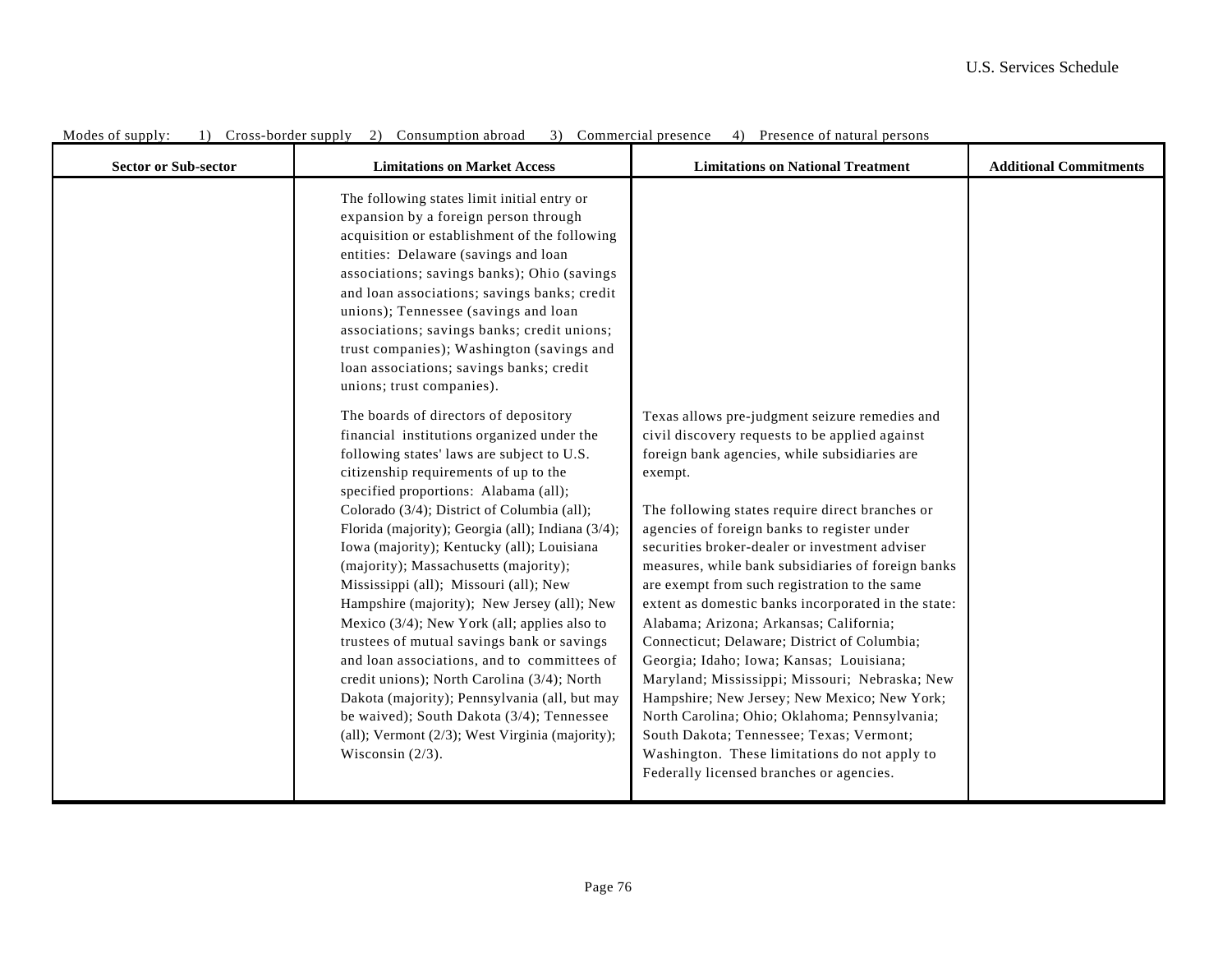| <b>Sector or Sub-sector</b> | <b>Limitations on Market Access</b>                                                                                                                                                                                                                                                                                                                                                                                                                                                                                                                                                                                                                                                                                                                                                                                                                                                                                                                                                                                                                                                  | <b>Limitations on National Treatment</b>                                                                                                                                                                                                                                                                                                                                                                                                                                                                                                                                                                                                                                                                                                                                                                                                                                                                                                                                                                                                                                                                                                                                                                                                                                                                                                                                                                                  | <b>Additional Commitments</b> |
|-----------------------------|--------------------------------------------------------------------------------------------------------------------------------------------------------------------------------------------------------------------------------------------------------------------------------------------------------------------------------------------------------------------------------------------------------------------------------------------------------------------------------------------------------------------------------------------------------------------------------------------------------------------------------------------------------------------------------------------------------------------------------------------------------------------------------------------------------------------------------------------------------------------------------------------------------------------------------------------------------------------------------------------------------------------------------------------------------------------------------------|---------------------------------------------------------------------------------------------------------------------------------------------------------------------------------------------------------------------------------------------------------------------------------------------------------------------------------------------------------------------------------------------------------------------------------------------------------------------------------------------------------------------------------------------------------------------------------------------------------------------------------------------------------------------------------------------------------------------------------------------------------------------------------------------------------------------------------------------------------------------------------------------------------------------------------------------------------------------------------------------------------------------------------------------------------------------------------------------------------------------------------------------------------------------------------------------------------------------------------------------------------------------------------------------------------------------------------------------------------------------------------------------------------------------------|-------------------------------|
|                             | U.S. citizenship is also required for the<br>incorporators or organizers of depository<br>financial institutions organized under state<br>law. Residence within a state may also be<br>required for directors, incorporators,<br>organizers, or executive committee members<br>of depository financial institutions organized<br>under state law.<br>U.S. citizenship is required to engage in<br>specified activities in the following states:<br>Arizona (collection agency); Indiana<br>(collection agency); Illinois (safe deposits);<br>Nevada (collection agency).<br>Establishment of a branch or agency by a<br>foreign bank is limited as specified in the<br>following states:<br>State branch license subject to certain<br>$\bullet$<br>limitations -- California (no<br>trust/fiduciary powers); Hawaii (no<br>trust/fiduciary powers);<br>Massachusetts; Oregon; Pennsylvania;<br>Utah (no trust/fiduciary powers);<br>Washington (limited trust/fiduciary<br>powers and restricted to one office per<br>bank). These limitations do not apply<br>to Federal branches. | The following states require direct branches<br>or agencies of foreign banks, but not bank<br>subsidiaries of foreign banks, to register or<br>obtain licenses in order to engage in the<br>following activities: Arkansas (selling<br>checks; mortgage transactions); California<br>(selling payment instruments); Delaware<br>(sale or cashing of checks, drafts, money<br>orders; motor vehicle financing;<br>transportation of money/valuables); Georgia<br>(mortgage lending/brokerage, check<br>selling/cashing); Indiana (money<br>transmission; loan brokerage); Kansas<br>(money transmission); Maryland (selling<br>payment instruments, traveller's checks);<br>Massachusetts (check selling/cashing;<br>foreign transmittal agencies; motor vehicle<br>financing; insurance premium financing;<br>retail instalment sales/servicing; residential<br>real estate mortgage financing -- license<br>requirement applies only to agencies); North<br>Carolina (selling checks); Oklahoma (selling<br>checks); Pennsylvania (mortgage<br>banking/brokerage); Tennessee (money<br>transmission; residential lending/brokerage;<br>industrial loan and thrift activities); Texas<br>(currency exchange or transmission -- does<br>not apply to Texas agencies; selling checks);<br>Virginia (mortgage lending/brokerage;<br>money transmission; sale of money orders;<br>check cashing); Wisconsin (selling checks). |                               |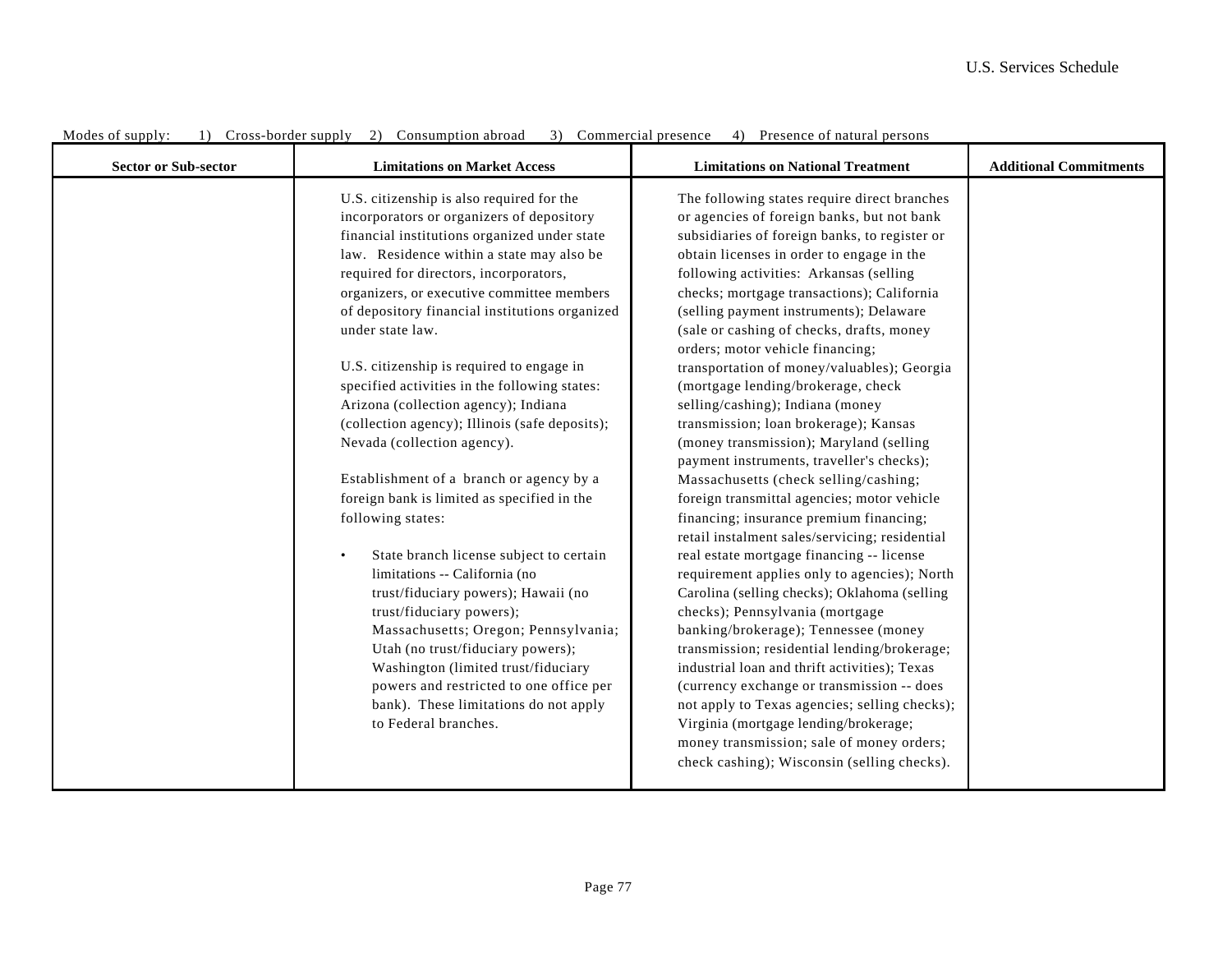| <b>Sector or Sub-sector</b> | <b>Limitations on Market Access</b>                                                                                                                                                                                                                                                                                                       | <b>Limitations on National Treatment</b> | <b>Additional Commitments</b> |
|-----------------------------|-------------------------------------------------------------------------------------------------------------------------------------------------------------------------------------------------------------------------------------------------------------------------------------------------------------------------------------------|------------------------------------------|-------------------------------|
|                             | State branch license not available, but<br>$\bullet$<br>state agency license is available in<br>Idaho and West Virginia.                                                                                                                                                                                                                  |                                          |                               |
|                             | No state branch or agency license<br>$\bullet$<br>available -- Arizona; Arkansas;<br>Colorado; Indiana; Iowa; Minnesota;<br>Montana; Nebraska; New Mexico;<br>North Dakota; Oklahoma; Rhode<br>Island; South Carolina; South Dakota;<br>Tennessee; Vermont; Virginia;<br>Wisconsin. These limitations do not<br>apply to Federal offices. |                                          |                               |

Modes of supply: 1) Cross-border supply 2) Consumption abroad 3) Commercial presence 4) Presence of natural persons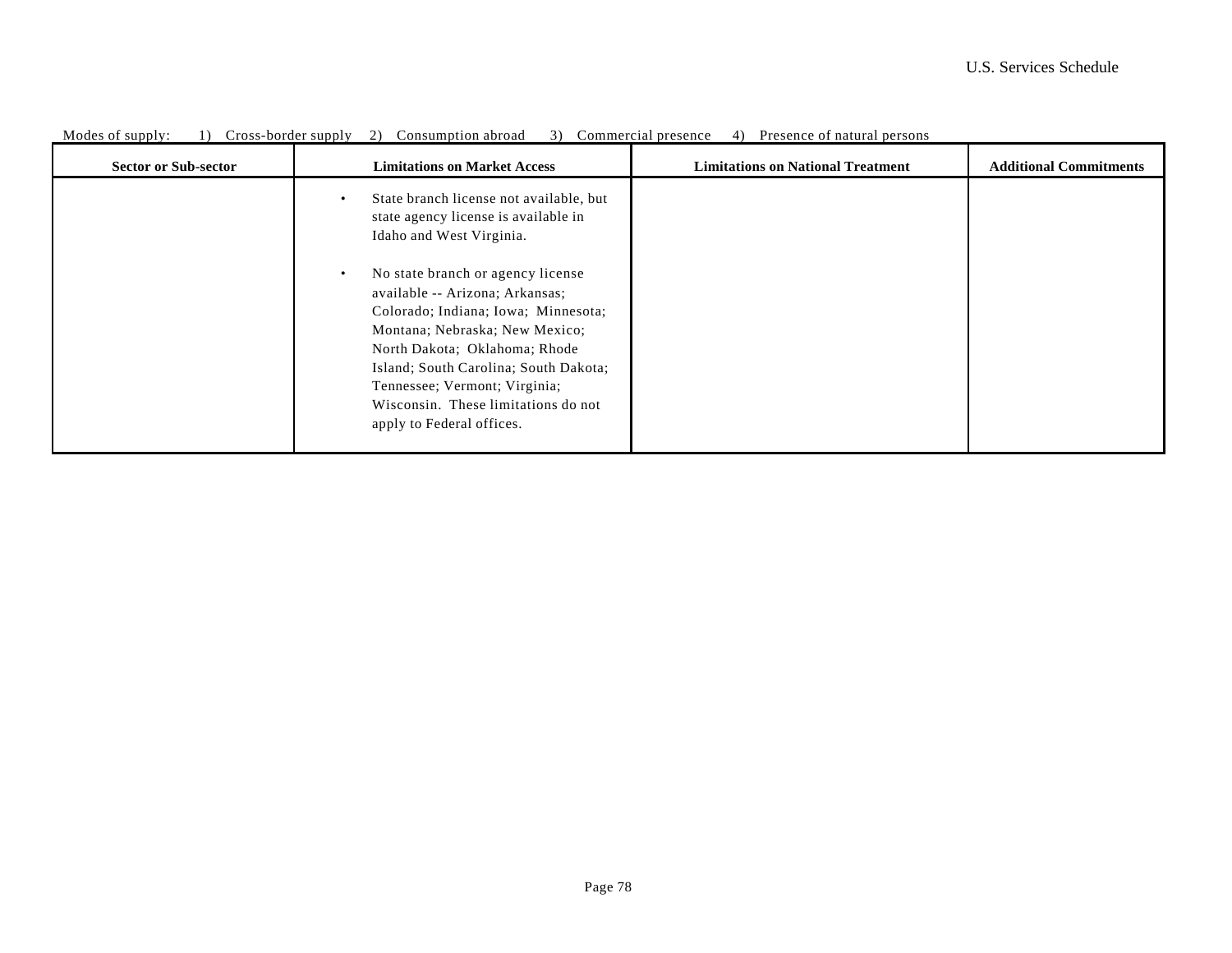| <b>Sector or Sub-sector</b> | <b>Limitations on Market Access</b>                                                                                                                                                                                                                                                                                                                                                                                                                                                                                                                                                                                                                                                                                                                                                                                                                                                                                                                                                                                                                                                                                                                                                | <b>Limitations on National Treatment</b>                                                                                                                                                                                                                                                                                                                                                                                                                                                                                                                                                                                                                                                                            | <b>Additional Commitments</b> |
|-----------------------------|------------------------------------------------------------------------------------------------------------------------------------------------------------------------------------------------------------------------------------------------------------------------------------------------------------------------------------------------------------------------------------------------------------------------------------------------------------------------------------------------------------------------------------------------------------------------------------------------------------------------------------------------------------------------------------------------------------------------------------------------------------------------------------------------------------------------------------------------------------------------------------------------------------------------------------------------------------------------------------------------------------------------------------------------------------------------------------------------------------------------------------------------------------------------------------|---------------------------------------------------------------------------------------------------------------------------------------------------------------------------------------------------------------------------------------------------------------------------------------------------------------------------------------------------------------------------------------------------------------------------------------------------------------------------------------------------------------------------------------------------------------------------------------------------------------------------------------------------------------------------------------------------------------------|-------------------------------|
|                             | Branch license not available but agency<br>$\bullet$<br>license is, subject to any specified<br>limitations -- Delaware (state license<br>limited to one office per bank and<br>cannot operate in a manner likely to<br>result in a substantial detriment to<br>existing bank; no fiduciary powers);<br>Florida (available only to a foreign bank<br>with at least \$25 million in capital or that<br>is one of five largest banks in its home<br>country); Georgia (available only to<br>foreign bank with at least \$50 million in<br>excess of liabilities; no fiduciary and<br>limited other powers); Louisiana (limited<br>to parishes with more than 350,000<br>residents); Mississippi; Missouri (no<br>fiduciary powers); Oklahoma (foreign<br>bank must have at least \$25 million in<br>capital or, inter alia, be one of five<br>largest banks in its home country;<br>special asset maintenance/capital<br>equivalency rules apply, as do other<br>restrictions); Texas (one office only,<br>limited to metropolitan areas with at<br>least 500,000 residents; limited fiduciary<br>powers). Certain restrictions on<br>fiduciary powers apply to federal<br>agencies. | The following states restrict various<br>commodities transactions by foreign bank<br>branches and agencies, but not by other<br>depository financial institutions: Arizona;<br>California; Idaho; Indiana; Iowa;<br>Mississippi; Missouri; Nebraska; New<br>Hampshire; Washington.<br>Offers and sales of securities to foreign bank<br>branches and agencies in the following<br>states are subject to registration/disclosure<br>requirements that do not apply if the<br>transaction involves other financial<br>institutions: Illinois; Indiana; Louisiana;<br>Montana; Nebraska; New Jersey; North<br>Dakota; Tennessee; Texas (applies to<br>branches and agencies of all foreign financial<br>institutions). |                               |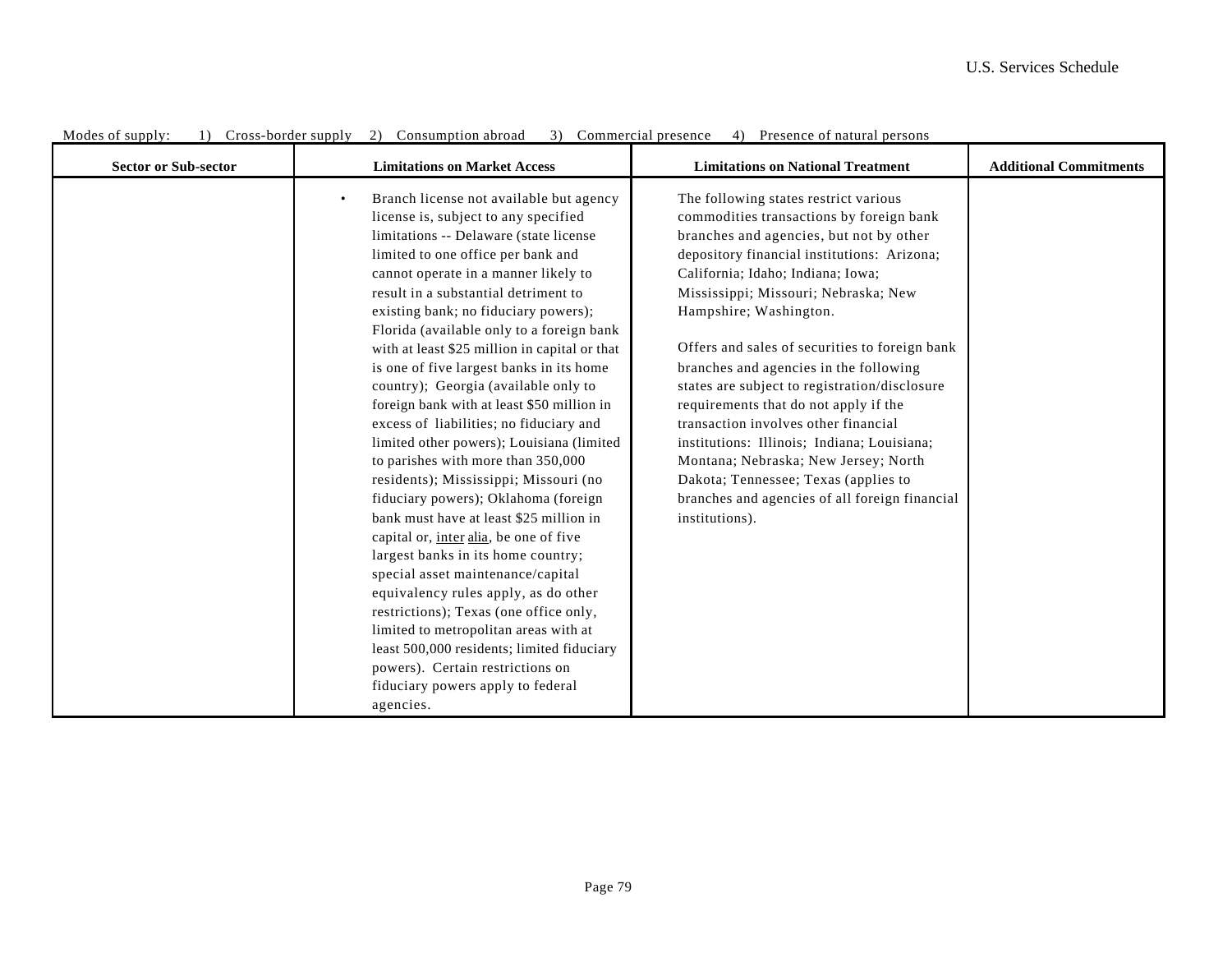| <b>Sector or Sub-sector</b> | <b>Limitations on Market Access</b>                                                                                                                                                                                                                                                                                                                                                                                    | <b>Limitations on National Treatment</b>                         | <b>Additional Commitments</b> |
|-----------------------------|------------------------------------------------------------------------------------------------------------------------------------------------------------------------------------------------------------------------------------------------------------------------------------------------------------------------------------------------------------------------------------------------------------------------|------------------------------------------------------------------|-------------------------------|
|                             | No branch or state agency license<br>$\bullet$<br>available -- Wyoming.                                                                                                                                                                                                                                                                                                                                                |                                                                  |                               |
|                             | No branch or agency license available --<br>$\bullet$<br>Alabama; Kansas; Maryland; North<br>Dakota.                                                                                                                                                                                                                                                                                                                   |                                                                  |                               |
|                             | Representative offices of foreign banks are<br>not permitted in the following states, or are<br>limited as specified: Arizona; Arkansas;<br>Colorado; Kansas; Kentucky; Michigan;<br>Mississippi; Montana; North Dakota;<br>Oklahoma (foreign bank must have at least<br>\$10 million in capital or, <i>inter alia</i> , be one of<br>the five largest banks in its home country;<br>special asset maintenance/capital |                                                                  |                               |
|                             | equivalency requirements may apply);<br>Oregon; Rhode Island; South Carolina;<br>South Dakota; Tennessee; Vermont;<br>Virginia; Wisconsin; Wyoming. Other<br>states require incorporation of representative<br>offices.                                                                                                                                                                                                |                                                                  |                               |
|                             | Unbound, except as indicated in the<br>4)<br>horizontal section.                                                                                                                                                                                                                                                                                                                                                       | Unbound, except as indicated in the<br>4)<br>horizontal section. |                               |

Modes of supply: 1) Cross-border supply 2) Consumption abroad 3) Commercial presence 4) Presence of natural persons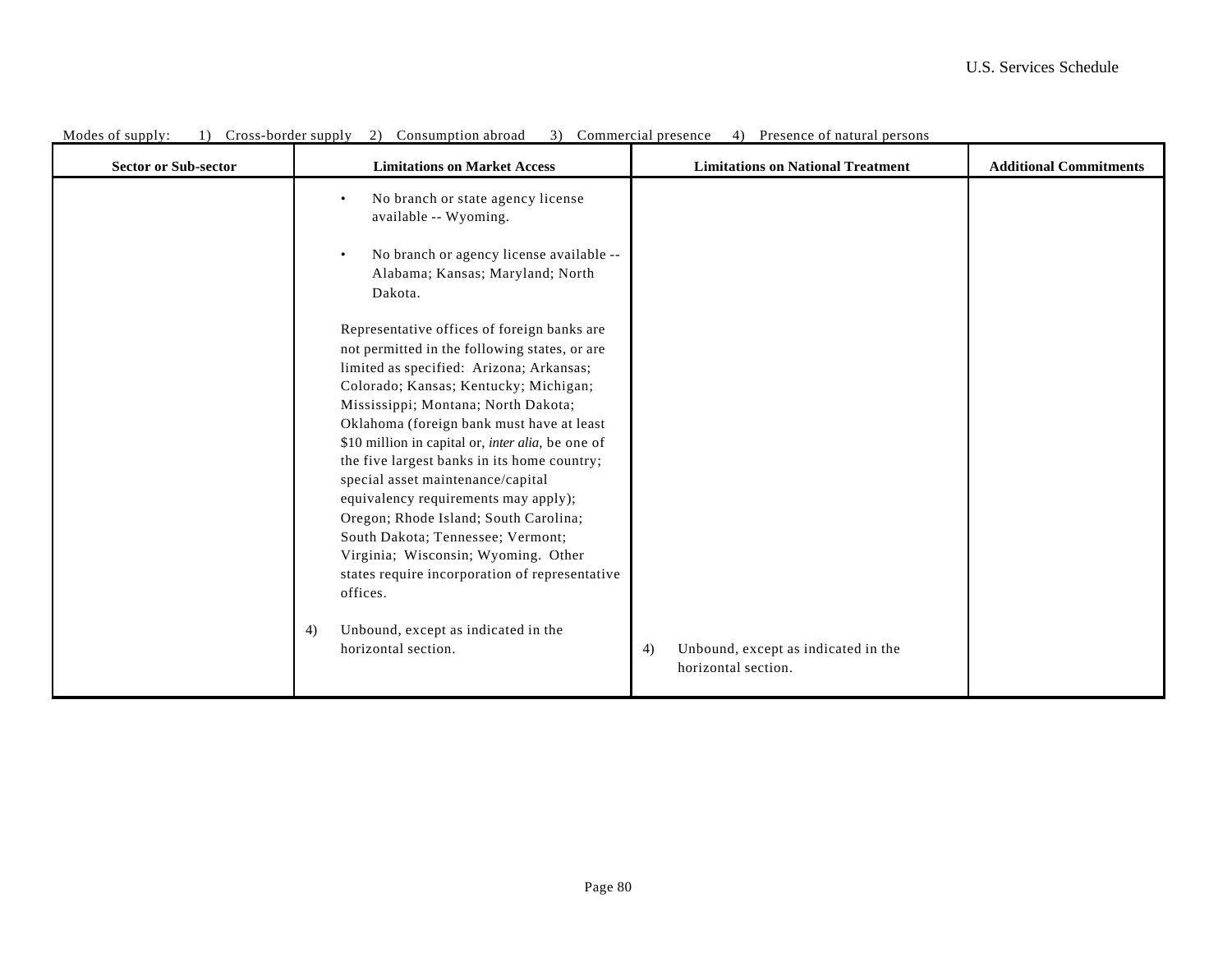| <b>Sector or Sub-sector</b>                                                                                             | <b>Limitations on Market Access</b>                                                                                                                                                                                        | <b>Limitations on National Treatment</b><br><b>Additional Commitments</b> |
|-------------------------------------------------------------------------------------------------------------------------|----------------------------------------------------------------------------------------------------------------------------------------------------------------------------------------------------------------------------|---------------------------------------------------------------------------|
| Trading of Securities and<br>Derivative Products and Services<br>Related Thereto; Participation in<br>Securities Issues | 1), 2), 3) Federal law prohibits the offer or sale of<br>futures contracts on onions, options contracts on<br>onions, and options on futures contracts on<br>onions in the United States, and services related<br>thereto. | None<br>1, 2, 3)                                                          |
|                                                                                                                         | Unbound for the authority to act as a sole<br>trustee of an indenture for a bond offering in<br>the United States.                                                                                                         |                                                                           |
|                                                                                                                         | Unbound with respect to the use of<br>simplified registration and periodic reporting<br>forms for securities issued by small business<br>corporations.                                                                     |                                                                           |
|                                                                                                                         | Unbound, except as indicated in the<br>4)<br>horizontal section.                                                                                                                                                           | Unbound, except as indicated in the<br>4)<br>horizontal section.          |

Modes of supply: 1) Cross-border supply 2) Consumption abroad 3) Commercial presence 4) Presence of natural persons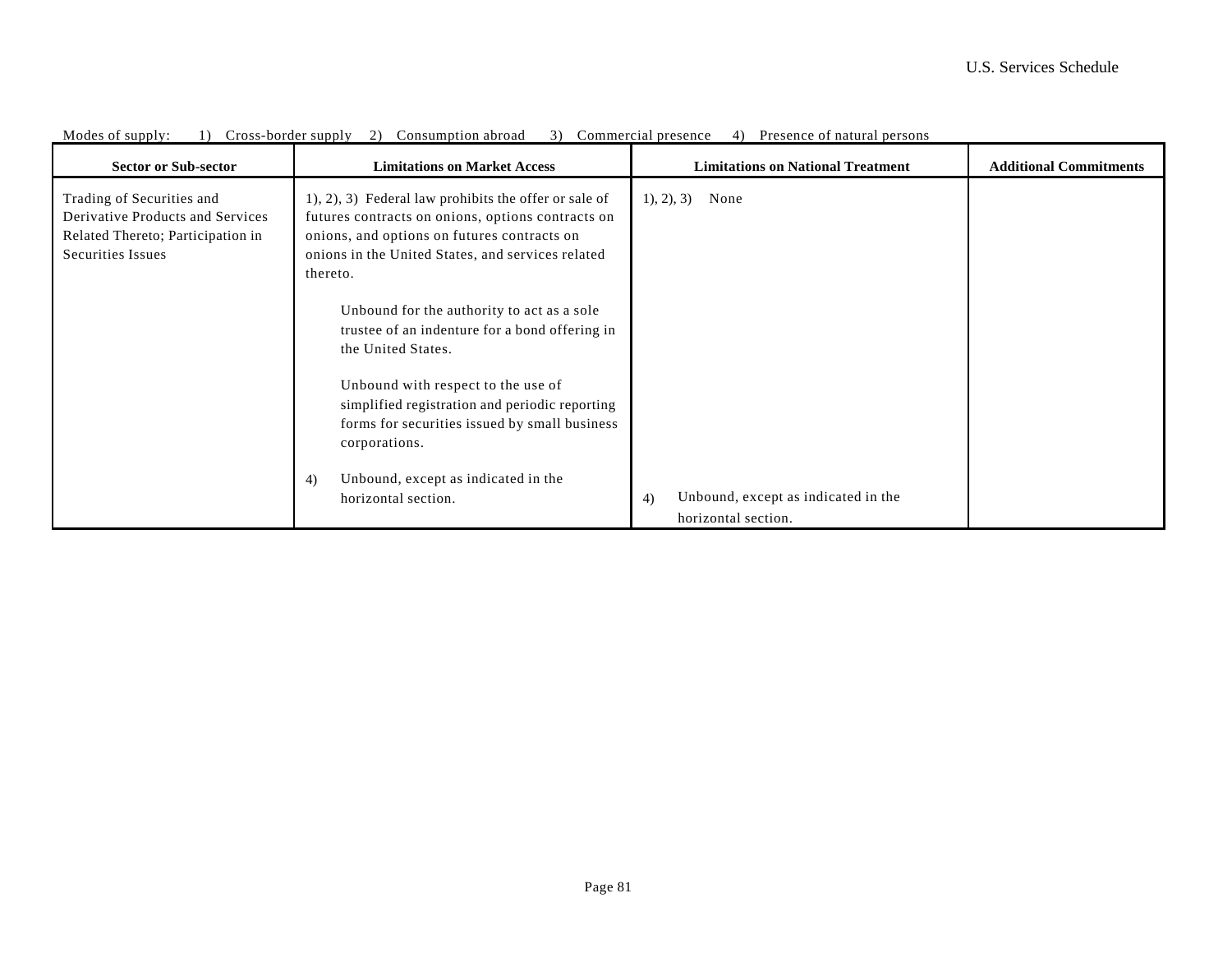| <b>Sector or Sub-sector</b>                                     | <b>Limitations on Market Access</b>                                                                                            | <b>Limitations on National Treatment</b>                         | <b>Additional Commitments</b> |
|-----------------------------------------------------------------|--------------------------------------------------------------------------------------------------------------------------------|------------------------------------------------------------------|-------------------------------|
| Participation in Issues of<br><b>Government Debt Securities</b> | 1), 2)<br>None                                                                                                                 | $1, 2, 3$ None                                                   |                               |
|                                                                 | Unbound for the granting or continuation of<br>3)<br>Federal Reserve designation as a primary<br>dealer in US government debt. |                                                                  |                               |
|                                                                 | Unbound, except as indicated in the<br>4)<br>horizontal section.                                                               | Unbound, except as indicated in the<br>4)<br>horizontal section. |                               |

Modes of supply: 1) Cross-border supply 2) Consumption abroad 3) Commercial presence 4) Presence of natural persons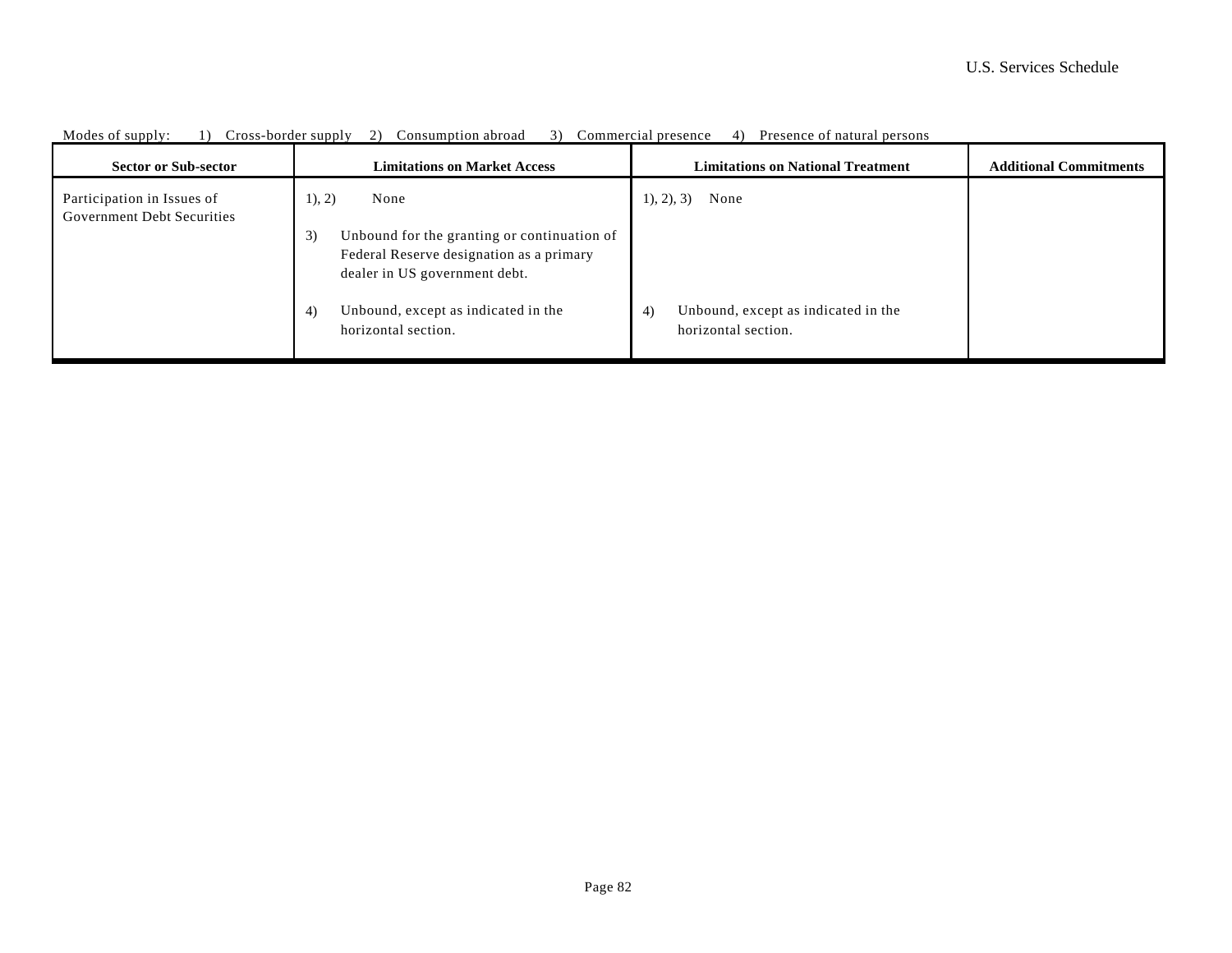|    | <b>Sector or Sub-sector</b>                                                                                                                                         |          | <b>Limitations on Market Access</b>                                                                                                                                                                                                                                                                                                                                                                                                                                                                                                                                                                                                                                                                                                                                                        |          | <b>Limitations on National Treatment</b>                                                                                                                                       | <b>Additional Commitments</b> |
|----|---------------------------------------------------------------------------------------------------------------------------------------------------------------------|----------|--------------------------------------------------------------------------------------------------------------------------------------------------------------------------------------------------------------------------------------------------------------------------------------------------------------------------------------------------------------------------------------------------------------------------------------------------------------------------------------------------------------------------------------------------------------------------------------------------------------------------------------------------------------------------------------------------------------------------------------------------------------------------------------------|----------|--------------------------------------------------------------------------------------------------------------------------------------------------------------------------------|-------------------------------|
| 8. | <b>HEALTH RELATED &amp;</b><br><b>SOCIAL SERVICES</b>                                                                                                               |          |                                                                                                                                                                                                                                                                                                                                                                                                                                                                                                                                                                                                                                                                                                                                                                                            |          |                                                                                                                                                                                |                               |
| A. | <b>HOSPITAL AND OTHER</b><br>HEALTH CARE FACILITIES<br>- Direct ownership and<br>management and operation<br>by contract of such facilities<br>on a "for fee" basis | 1)<br>2) | Unbound*<br>None                                                                                                                                                                                                                                                                                                                                                                                                                                                                                                                                                                                                                                                                                                                                                                           | 1)<br>2) | Unbound*<br>Federal or state government reimbursement<br>of medical expenses is limited to licensed,<br>certified facilities in the United States or in a<br>specific US state |                               |
|    |                                                                                                                                                                     | 3)       | Establishment of hospitals or other health<br>care facilities, procurement of specific types<br>of medical equipment, or provision of<br>specific types of medical procedures may be<br>subject to needs-based quantitative limits.<br>In New York, corporate ownership of an<br>operating corporation for, and limited<br>partnerships as operators of, hospitals,<br>nursing homes (including long term health<br>care centres) or diagnostic and treatment<br>centres is prohibited. If the operator has any<br>members which are not natural persons or is<br>a corporation whose shares of stock are<br>owned by another corporation, a New York<br>corporation must be established as the<br>operator of a licenced home care services<br>agency and a certified home health agency. | 3)       | None                                                                                                                                                                           |                               |

Modes of supply: 1) Cross-border supply 2) Consumption abroad 3) Commercial presence 4) Presence of natural persons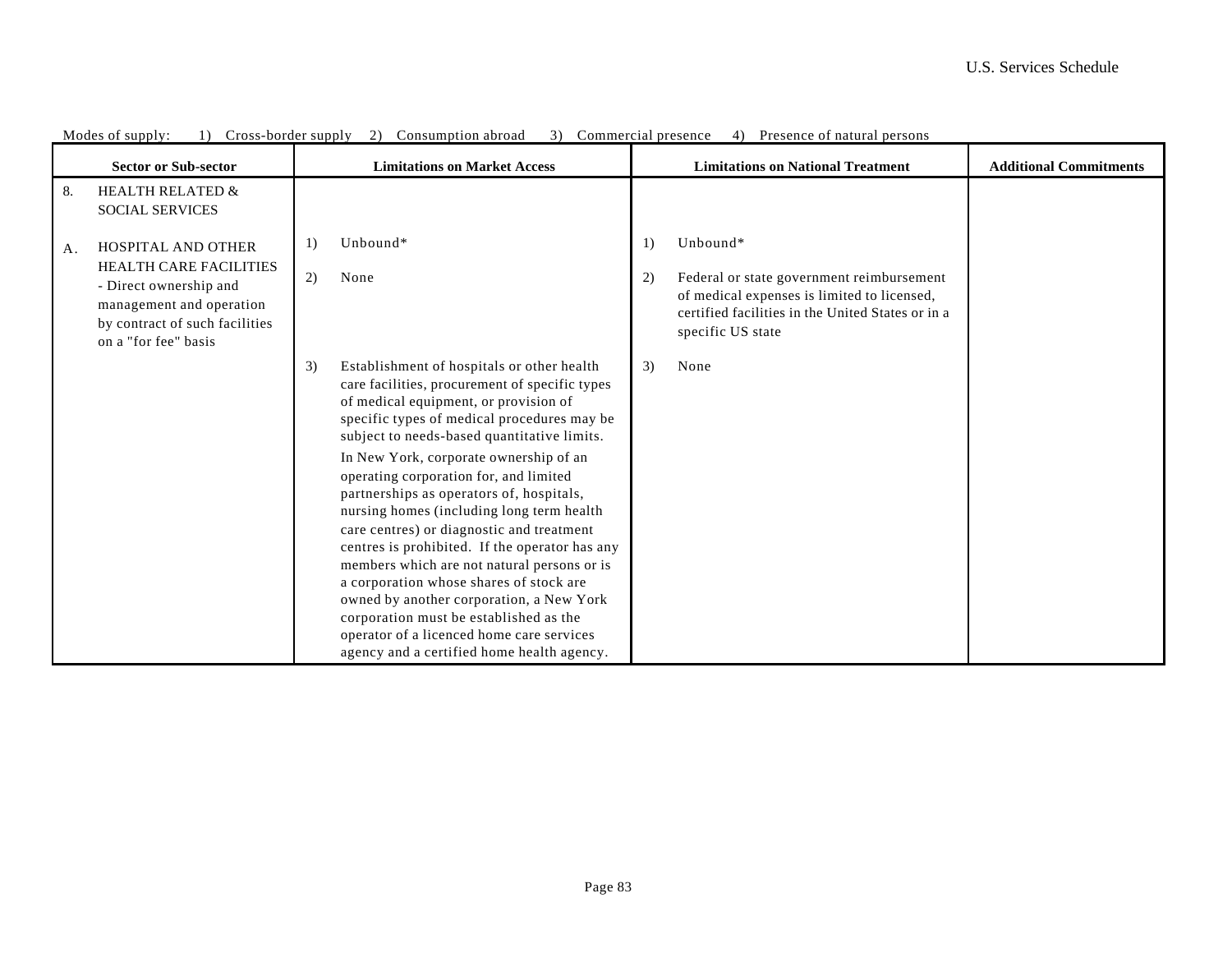|           | <b>Sector or Sub-sector</b>                          |    | <b>Limitations on Market Access</b>                                                                                                                                                                          |    | <b>Limitations on National Treatment</b> | <b>Additional Commitments</b> |
|-----------|------------------------------------------------------|----|--------------------------------------------------------------------------------------------------------------------------------------------------------------------------------------------------------------|----|------------------------------------------|-------------------------------|
|           |                                                      | 4) | In Michigan and New York Health<br>Maintenance Organizations must be<br>incorporated in those states.<br>Unbound except as indicated in the<br>horizontal section                                            | 4) | None                                     |                               |
| 9.        | <b>TOURISM AND TRAVEL</b><br><b>RELATED SERVICES</b> |    |                                                                                                                                                                                                              |    |                                          |                               |
| A.        | <b>HOTELS AND</b><br><b>RESTAURANTS</b>              | 1) | None                                                                                                                                                                                                         | 1) | None                                     |                               |
|           | (INCLUDING CATERING)                                 | 2) | None                                                                                                                                                                                                         | 2) | None                                     |                               |
|           |                                                      | 3) | None                                                                                                                                                                                                         | 3) | None                                     |                               |
|           |                                                      | 4) | Unbound, except as indicated in the<br>horizontal section                                                                                                                                                    | 4) | None                                     |                               |
| <b>B.</b> | TRAVEL AGENCIES AND<br><b>TOUR OPERATORS</b>         | 1) | None                                                                                                                                                                                                         | 1) | None                                     |                               |
|           |                                                      | 2) | None                                                                                                                                                                                                         | 2) | None                                     |                               |
|           |                                                      | 3) | Official tourism offices with diplomatic or<br>official status are not permitted to operate on<br>a commercial basis in the United States or to<br>act as agents or principals in commercial<br>transactions | 3) | None                                     |                               |
|           |                                                      | 4) | Unbound, except as indicated in the<br>horizontal section                                                                                                                                                    | 4) | None                                     |                               |

Modes of supply: 1) Cross-border supply 2) Consumption abroad 3) Commercial presence 4) Presence of natural persons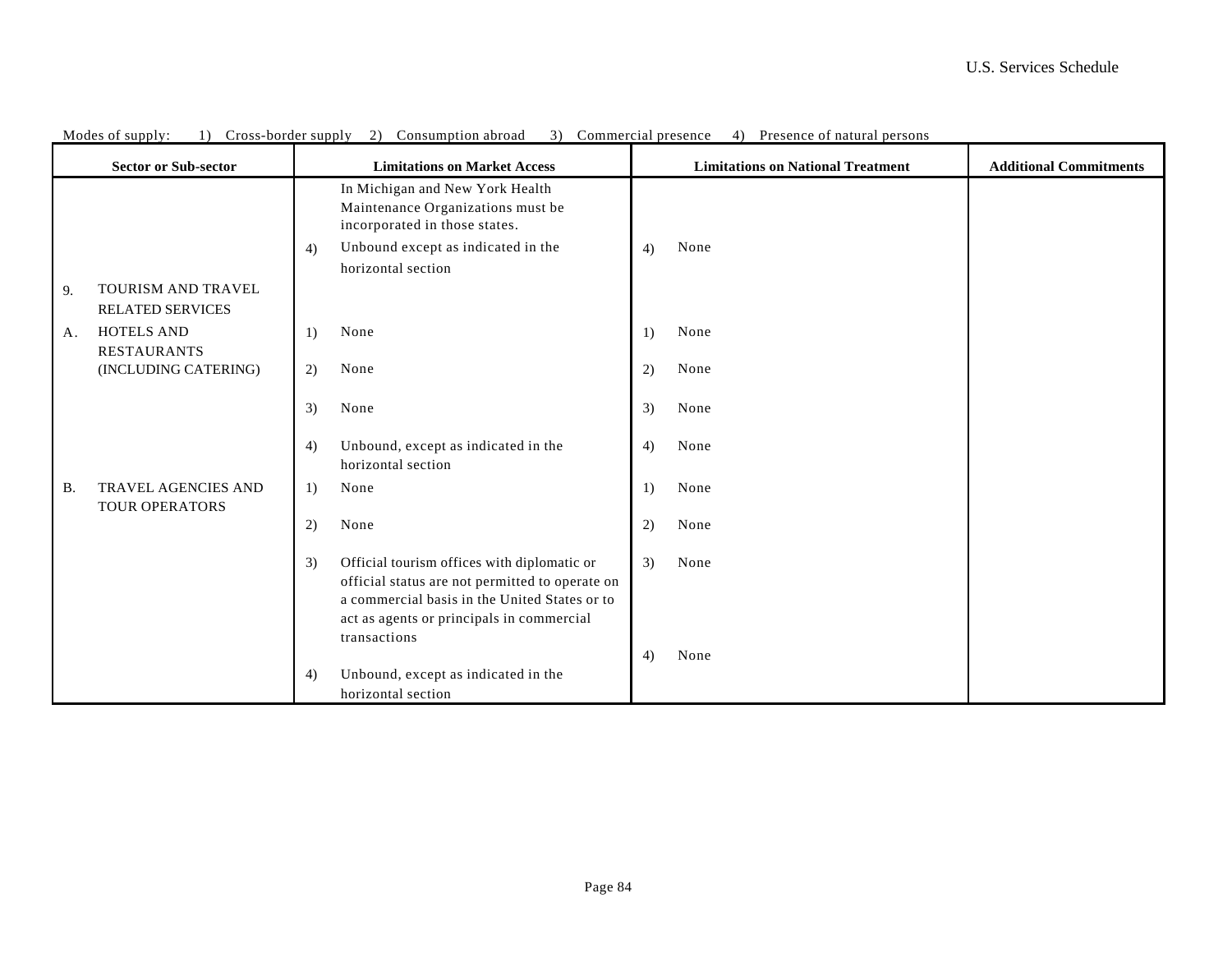| <b>Sector or Sub-sector</b><br><b>Limitations on Market Access</b> |                                                                     |    |                                                                                                                       |    | <b>Limitations on National Treatment</b> | <b>Additional Commitments</b> |
|--------------------------------------------------------------------|---------------------------------------------------------------------|----|-----------------------------------------------------------------------------------------------------------------------|----|------------------------------------------|-------------------------------|
| C.                                                                 | TOUR GUIDE SERVICES                                                 | 1) | None                                                                                                                  | 1) | None                                     |                               |
|                                                                    |                                                                     | 2) | None                                                                                                                  | 2) | None                                     |                               |
|                                                                    |                                                                     | 3) | The number of concessions available for<br>commercial operations in federal, state and<br>local facilities is limited | 3) | None                                     |                               |
|                                                                    |                                                                     | 4) | Unbound, except as indicated in the<br>horizontal section                                                             | 4) | None                                     |                               |
| D.                                                                 | <b>OTHER</b>                                                        | 1) | None                                                                                                                  | 1) | None                                     |                               |
|                                                                    |                                                                     | 2) | None                                                                                                                  | 2) | None                                     |                               |
|                                                                    |                                                                     | 3) | None                                                                                                                  | 3) | None                                     |                               |
|                                                                    |                                                                     | 4) | Unbound, except as indicated in the<br>horizontal section                                                             | 4) | None                                     |                               |
| 10.                                                                | RECREATIONAL,<br><b>CULTURAL, &amp; SPORTING</b><br><b>SERVICES</b> |    |                                                                                                                       |    |                                          |                               |
| A.                                                                 | <b>ENTERTAINMENT</b><br><b>SERVICES (INCLUDING</b>                  | 1) | None                                                                                                                  | 1) | None                                     |                               |
|                                                                    | THEATRE, LIVE BANDS<br>AND CIRCUS SERVICES)                         | 2) | None                                                                                                                  | 2) | None                                     |                               |
|                                                                    |                                                                     | 3) | None                                                                                                                  | 3) | None                                     |                               |
|                                                                    |                                                                     | 4) | Unbound, except as indicated in the<br>horizontal section                                                             | 4) | None                                     |                               |

Modes of supply: 1) Cross-border supply 2) Consumption abroad 3) Commercial presence 4) Presence of natural persons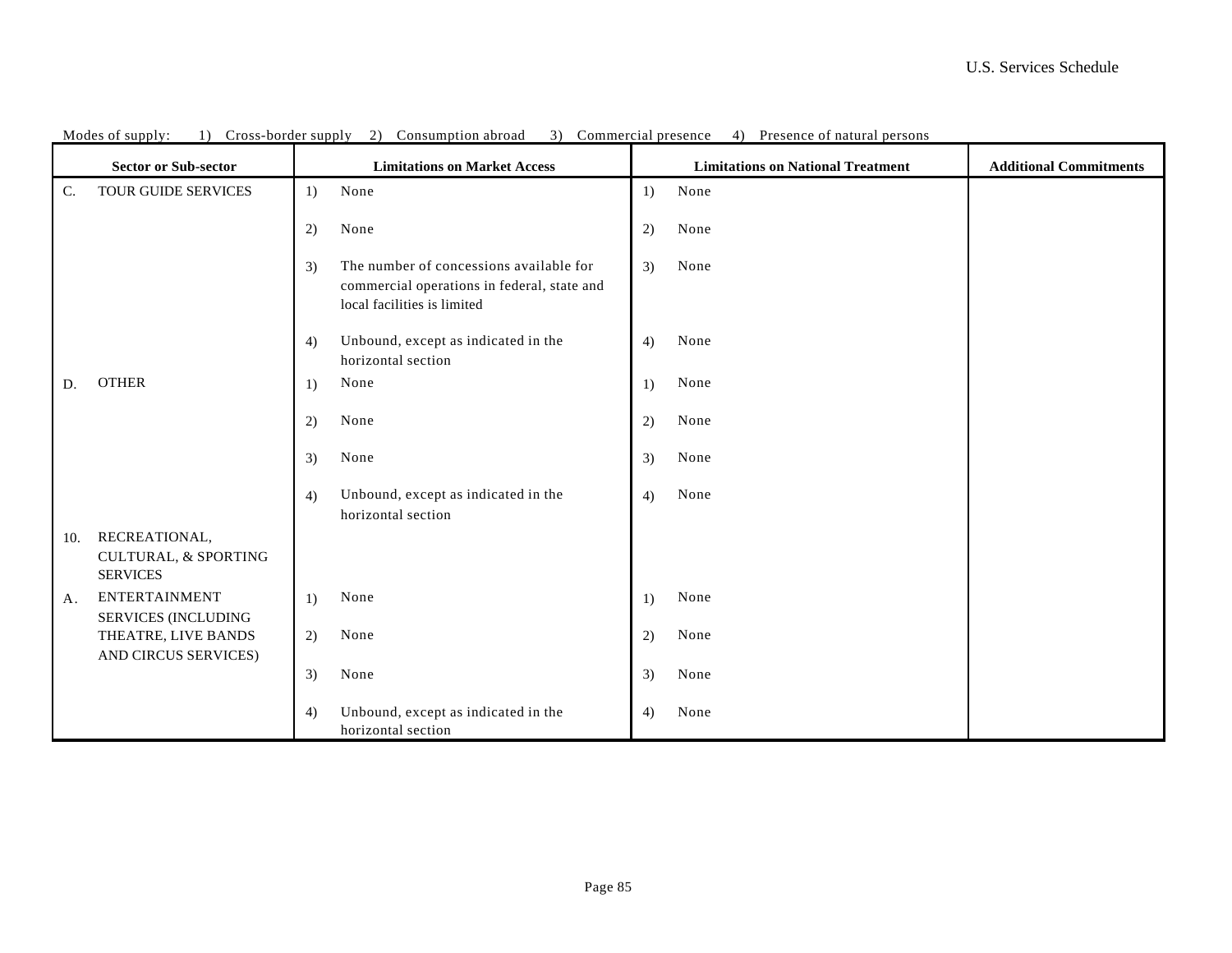| <b>Sector or Sub-sector</b> |                                                  |    | <b>Limitations on Market Access</b>                                                                                   |                  | <b>Limitations on National Treatment</b> | <b>Additional Commitments</b> |
|-----------------------------|--------------------------------------------------|----|-----------------------------------------------------------------------------------------------------------------------|------------------|------------------------------------------|-------------------------------|
| <b>B.</b>                   | NEWS AGENCY SERVICES                             | 1) | None                                                                                                                  | 1)               | None                                     |                               |
|                             |                                                  | 2) | None                                                                                                                  | 2)               | None                                     |                               |
|                             |                                                  | 3) | None                                                                                                                  | 3)               | None                                     |                               |
|                             |                                                  | 4) | Unbound, except as indicated in the<br>horizontal section                                                             | 4)               | None                                     |                               |
| $\mathsf{C}$ .              | LIBRARIES, ARCHIVES,<br><b>MUSEUMS AND OTHER</b> | 1) | None                                                                                                                  | 1)               | None                                     |                               |
|                             | <b>CULTURAL SERVICES</b>                         | 2) | None                                                                                                                  | 2)               | None                                     |                               |
|                             |                                                  | 3) | None                                                                                                                  | 3)               | None                                     |                               |
|                             |                                                  | 4) | Unbound, except as indicated in the<br>horizontal section                                                             | 4)               | None                                     |                               |
| D.                          | OTHER RECREATIONAL                               | 1) | None                                                                                                                  | $\left( \right)$ | None                                     |                               |
|                             | SERVICES (except sporting)                       | 2) | None                                                                                                                  | 2)               | None                                     |                               |
|                             |                                                  | 3) | The number of concessions available for<br>commercial operations in federal, state and<br>local facilities is limited | 3)               | None                                     |                               |
|                             |                                                  | 4) | Unbound, except as indicated in the<br>horizontal section                                                             | 4)               | None                                     |                               |

Modes of supply: 1) Cross-border supply 2) Consumption abroad 3) Commercial presence 4) Presence of natural persons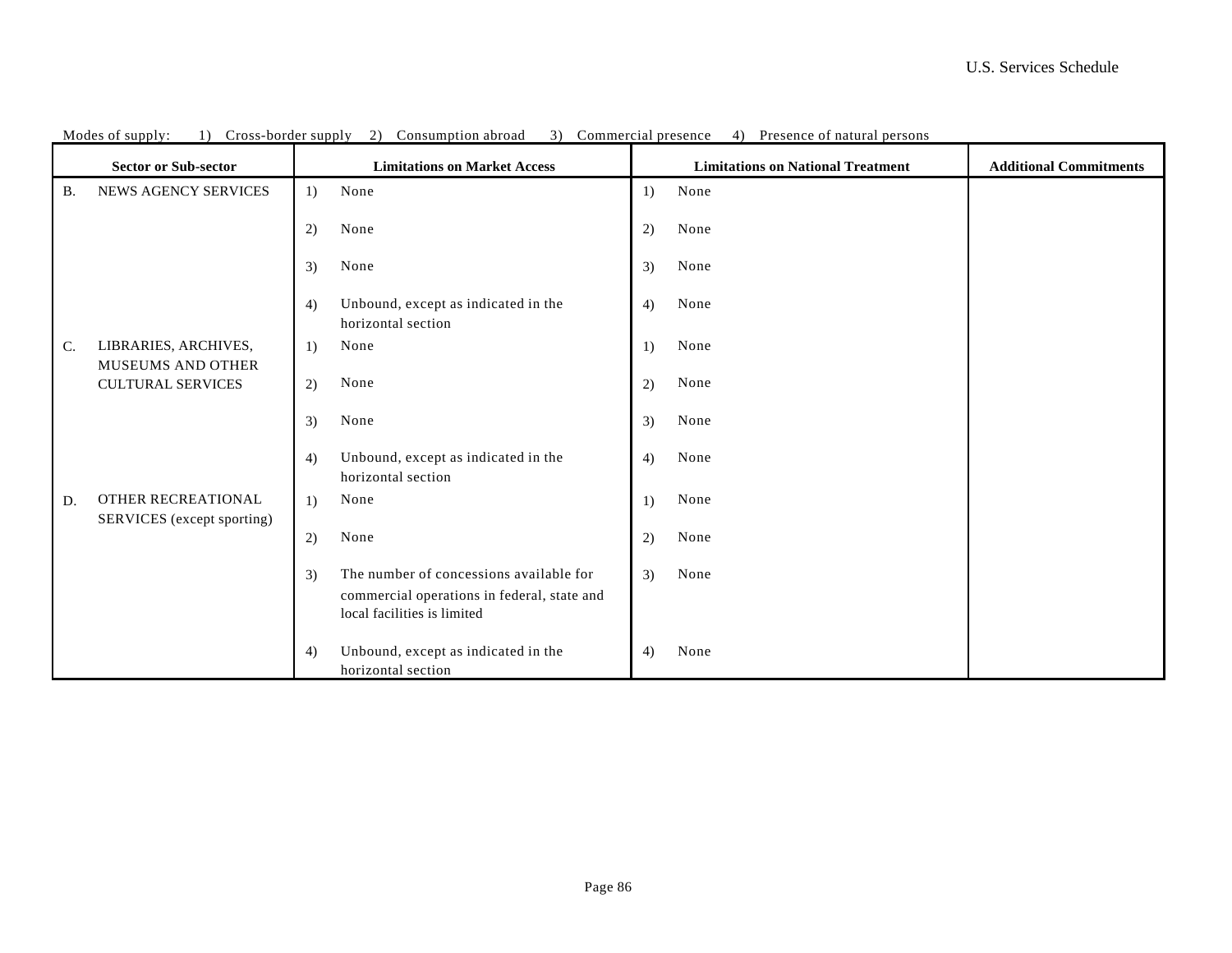|                | <b>Sector or Sub-sector</b>                                                                                                                                                                                                                                | <b>Limitations on Market Access</b> |                                                                                                                                                                               |                  | <b>Limitations on National Treatment</b> | <b>Additional Commitments</b> |
|----------------|------------------------------------------------------------------------------------------------------------------------------------------------------------------------------------------------------------------------------------------------------------|-------------------------------------|-------------------------------------------------------------------------------------------------------------------------------------------------------------------------------|------------------|------------------------------------------|-------------------------------|
| 11.            | <b>TRANSPORT SERVICES</b>                                                                                                                                                                                                                                  |                                     |                                                                                                                                                                               |                  |                                          |                               |
| $\mathsf{C}$ . | <b>AIR TRANSPORT</b><br>SERVICES: Aircraft repair                                                                                                                                                                                                          | 1)                                  | Unbound*                                                                                                                                                                      | 1)               | Unbound*                                 |                               |
|                | and maintenance. (Aircraft<br>repair and maintenance                                                                                                                                                                                                       | 2)                                  | None                                                                                                                                                                          | 2)               | None                                     |                               |
|                | activities, when undertaken<br>on an aircraft or a part                                                                                                                                                                                                    | 3)                                  | None                                                                                                                                                                          | 3)               | None                                     |                               |
|                | thereof, while it is withdrawn<br>from service. Does not<br>include line maintenance or<br>other repair or maintenance<br>activities undertaken by an air<br>carrier (includes its agents or<br>contractors) on aircraft it<br>owns, leases, or operates.) | 4)                                  | Unbound, except as indicated in the<br>horizontal section                                                                                                                     | 4)               | None                                     |                               |
| Ε.             | <b>RAIL TRANSPORT</b>                                                                                                                                                                                                                                      |                                     |                                                                                                                                                                               |                  |                                          |                               |
| a)             | Passenger Transportation,<br>excluding high speed rail                                                                                                                                                                                                     | 1)                                  | None                                                                                                                                                                          | $\left( \right)$ | None                                     |                               |
| b)             | Freight Transportation                                                                                                                                                                                                                                     | 2)                                  | None                                                                                                                                                                          | 2)               | None                                     |                               |
|                |                                                                                                                                                                                                                                                            | 3)                                  | Foreign railroads must incorporate in<br>Vermont or in an adjacent state in order to<br>own directly or indirectly the stock of a<br>railroad company incorporated in Vermont | 3)               | None                                     |                               |
|                |                                                                                                                                                                                                                                                            | 4)                                  | Unbound, except as indicated in the<br>horizontal section                                                                                                                     | 4)               | None                                     |                               |

Modes of supply: 1) Cross-border supply 2) Consumption abroad 3) Commercial presence 4) Presence of natural persons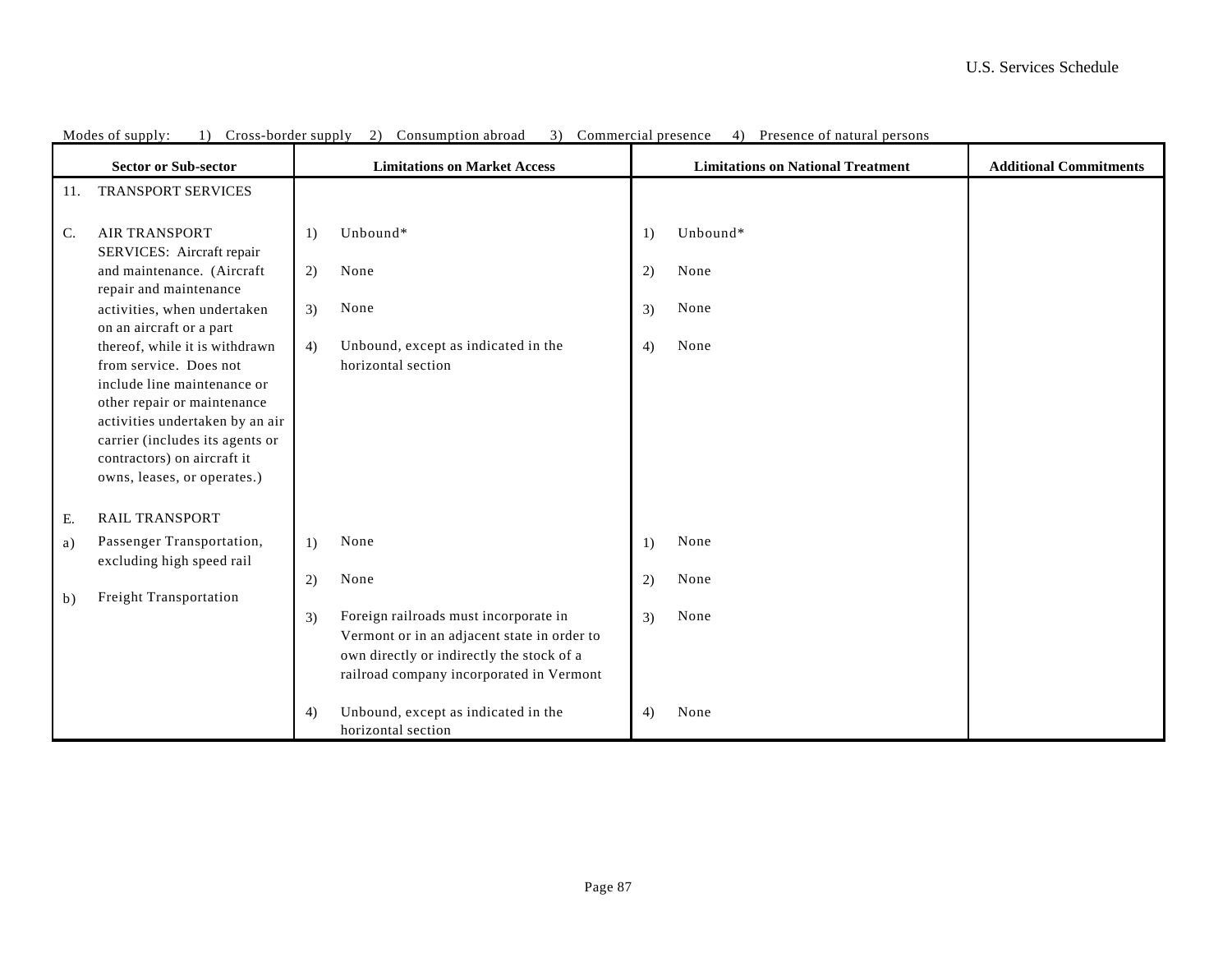| <b>Sector or Sub-sector</b> |                                                       |    | <b>Limitations on Market Access</b>                               |    | <b>Limitations on National Treatment</b>                          | <b>Additional Commitments</b> |
|-----------------------------|-------------------------------------------------------|----|-------------------------------------------------------------------|----|-------------------------------------------------------------------|-------------------------------|
| d)                          | Maintenance and Repair of<br>Rail Transport Equipment | 1) | None                                                              | 1) | None                                                              |                               |
|                             |                                                       | 2) | None                                                              | 2) | None                                                              |                               |
|                             |                                                       | 3) | None                                                              | 3) | None                                                              |                               |
|                             |                                                       | 4) | Unbound, except as indicated in the<br>horizontal section         | 4) | None                                                              |                               |
| F.                          | <b>ROAD TRANSPORT</b>                                 |    |                                                                   |    |                                                                   |                               |
| a)                          | Passenger transport:<br>Interurban regular transport  | 1) | Unbound until January 1, 1997. No<br>limitations after that date. | 1) | Unbound until January 1, 1997. No<br>limitations after that date. |                               |
|                             |                                                       | 2) | None                                                              | 2) | None                                                              |                               |
|                             |                                                       | 3) | Unbound until January 1, 2001. No<br>limitations after that date. | 3) | Unbound until January 1, 2001. No<br>limitations after that date. |                               |
|                             |                                                       | 4) | Unbound, except as indicated in the<br>horizontal section         | 4) | None                                                              |                               |

Modes of supply: 1) Cross-border supply 2) Consumption abroad 3) Commercial presence 4) Presence of natural persons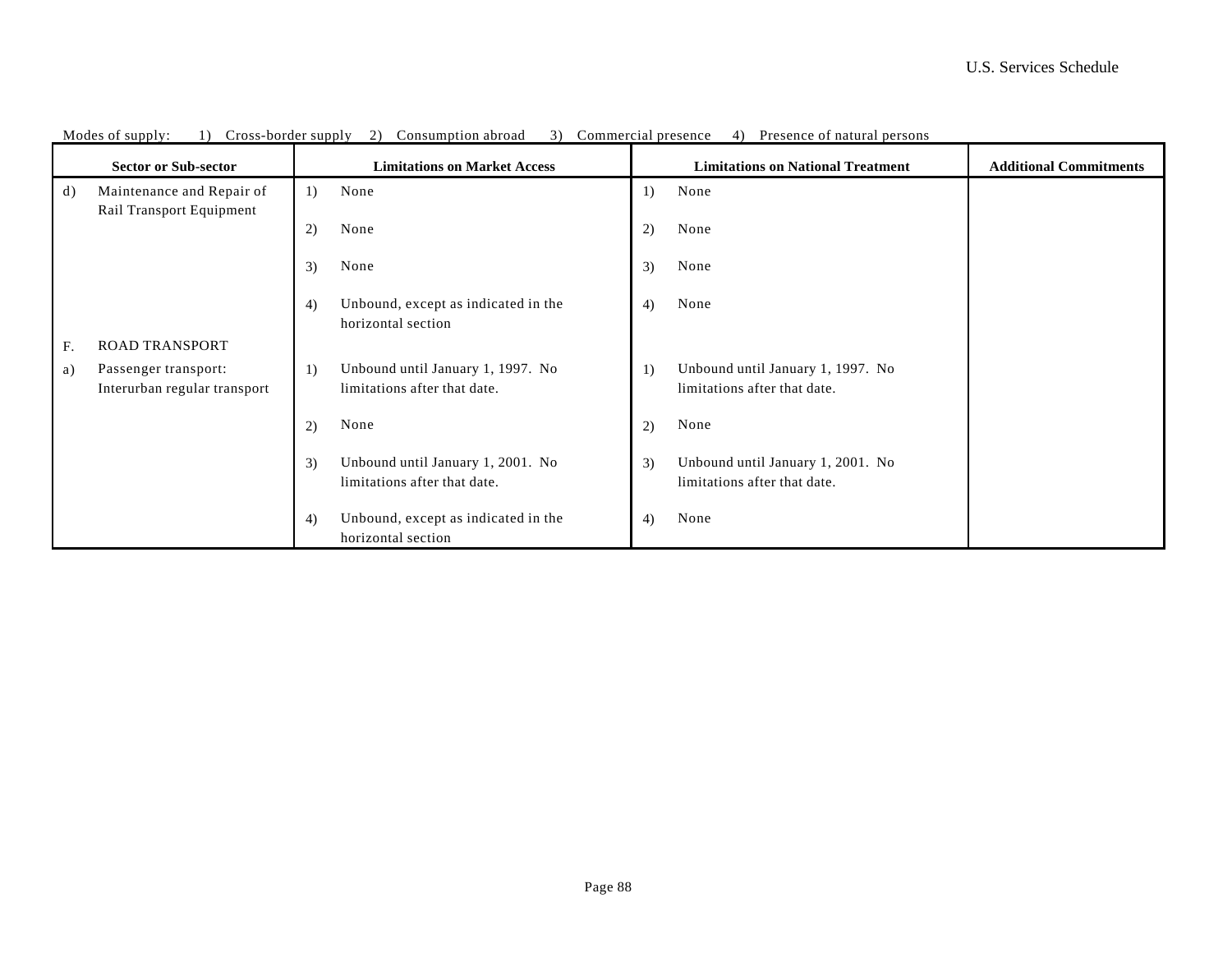|    | <b>Sector or Sub-sector</b>                                                                                                                           |    | <b>Limitations on Market Access</b>                                                                                                                                                                               |    | <b>Limitations on National Treatment</b> | <b>Additional Commitments</b> |
|----|-------------------------------------------------------------------------------------------------------------------------------------------------------|----|-------------------------------------------------------------------------------------------------------------------------------------------------------------------------------------------------------------------|----|------------------------------------------|-------------------------------|
| b) | Freight transport<br>(Commitment limited to<br>transportation of cargo that<br>has either an origin or a<br>destination outside the<br>United States) | 1) | Unbound until December 17, 1995. After<br>December 17, 1995, unbound except to or<br>from California, Arizona, New Mexico and<br>Texas through different ports of entry. No<br>limitations after January 1, 2000. | 1) | None                                     |                               |
|    |                                                                                                                                                       | 2) | None                                                                                                                                                                                                              | 2) | None                                     |                               |
|    |                                                                                                                                                       | 3) | Unbound until December 17, 1995. After<br>December 17, 1995, no limitations                                                                                                                                       | 3) | None                                     |                               |
|    |                                                                                                                                                       | 4) | Unbound, except as indicated in the<br>horizontal section                                                                                                                                                         | 4) | None                                     |                               |
| d) | Maintenance and Repair of                                                                                                                             | 1) | Unbound*                                                                                                                                                                                                          | 1) | Unbound*                                 |                               |
|    | Road Transport Equipment                                                                                                                              | 2) | None                                                                                                                                                                                                              | 2) | None                                     |                               |
|    |                                                                                                                                                       | 3) | None                                                                                                                                                                                                              | 3) | None                                     |                               |
|    |                                                                                                                                                       | 4) | Unbound, except as indicated in the<br>horizontal section                                                                                                                                                         | 4) | None                                     |                               |

Modes of supply: 1) Cross-border supply 2) Consumption abroad 3) Commercial presence 4) Presence of natural persons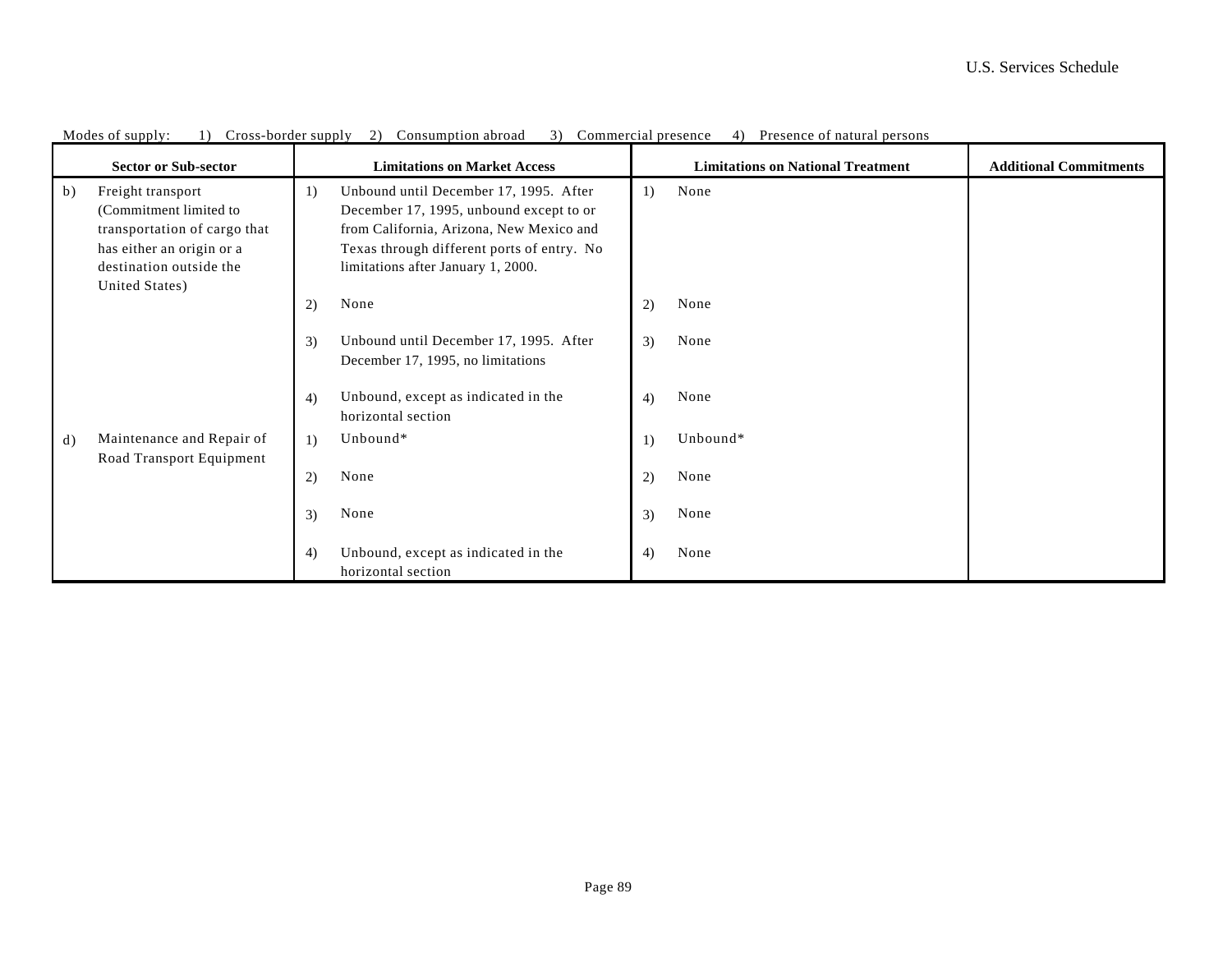|    | <b>Sector or Sub-sector</b>                                  | <b>Limitations on Market Access</b>                                                                                                                                                                                                                                                                                                                                         | <b>Limitations on National Treatment</b><br><b>Additional Commitments</b> |  |  |  |  |  |  |  |  |
|----|--------------------------------------------------------------|-----------------------------------------------------------------------------------------------------------------------------------------------------------------------------------------------------------------------------------------------------------------------------------------------------------------------------------------------------------------------------|---------------------------------------------------------------------------|--|--|--|--|--|--|--|--|
| Н. |                                                              | SERVICES AUXILIARY TO ALL MODES OF TRANSPORT                                                                                                                                                                                                                                                                                                                                |                                                                           |  |  |  |  |  |  |  |  |
| d) | Other Supporting and<br><b>Auxiliary Transport Services:</b> | Unbound*<br>1)<br>$\left  \right $                                                                                                                                                                                                                                                                                                                                          | Unbound*                                                                  |  |  |  |  |  |  |  |  |
|    | <b>Customs House Brokers</b>                                 | 2)<br>None<br>2)<br>None                                                                                                                                                                                                                                                                                                                                                    |                                                                           |  |  |  |  |  |  |  |  |
|    |                                                              | Services must be supplied by a corporation,<br>3)<br>None<br>3)<br>association or partnership. One officer of a<br>corporation or association or one of the<br>members of a partnership must hold a valid<br>customs broker's licence in order for the<br>entity to engage in such business. A<br>customs broker's licence may only be<br>obtained by a US citizen.<br>None |                                                                           |  |  |  |  |  |  |  |  |
|    |                                                              | 4)<br>Unbound, except as indicated in the<br>4)<br>horizontal section                                                                                                                                                                                                                                                                                                       |                                                                           |  |  |  |  |  |  |  |  |

|  |  |  |  | Modes of supply: (1) Cross-border supply 2) Consumption abroad 3) Commercial presence 4) Presence of natural persons |  |  |  |  |  |  |
|--|--|--|--|----------------------------------------------------------------------------------------------------------------------|--|--|--|--|--|--|
|--|--|--|--|----------------------------------------------------------------------------------------------------------------------|--|--|--|--|--|--|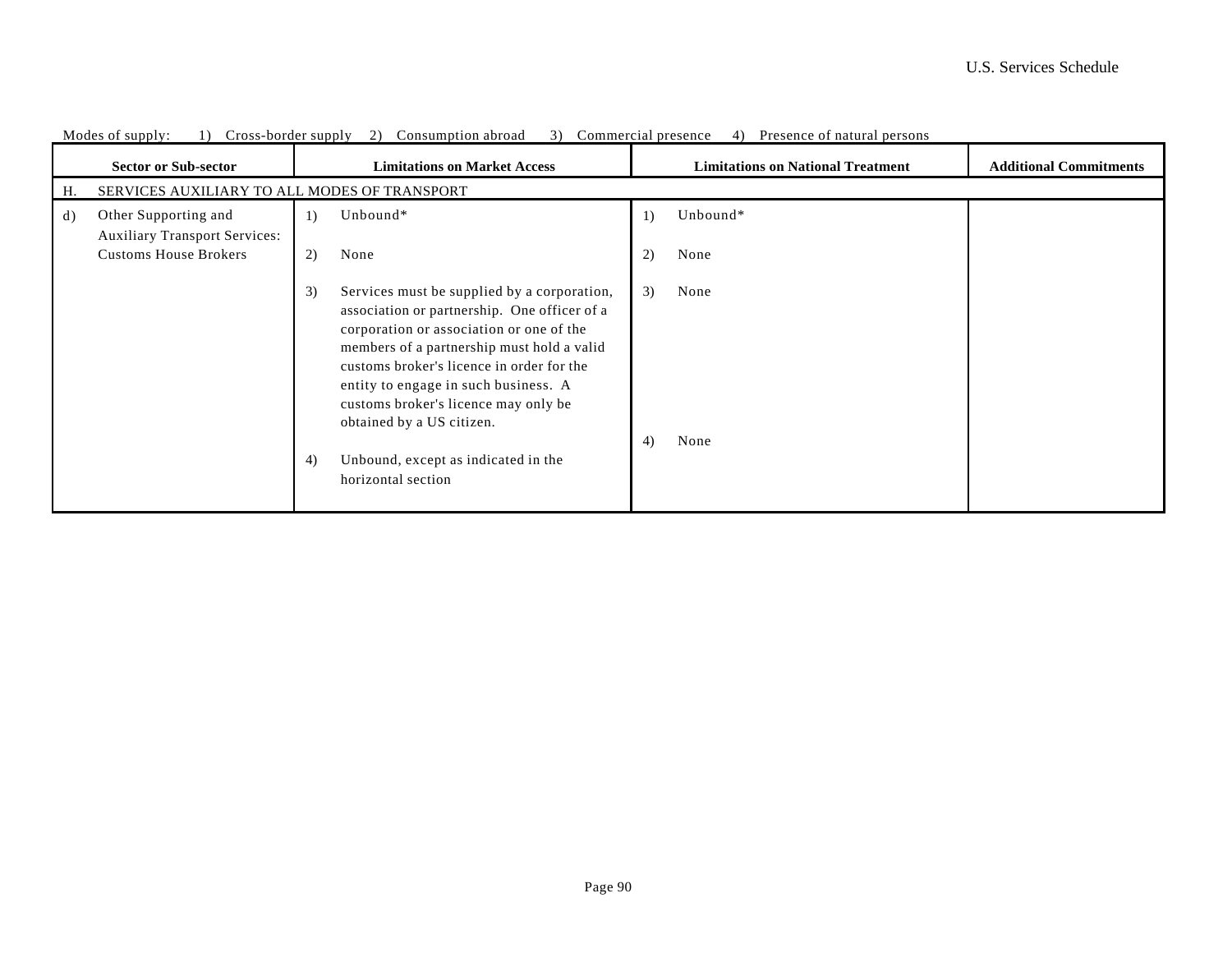## ATTACHMENT TO THE UNITED STATES SCHEDULE

#### REFERENCE PAPER

#### Scope

The following are definitions and principles on the regulatory framework for the basic telecommunications services.

#### Definitions

Users mean service consumers and service suppliers.

Essential facilities mean facilities of a public telecommunications transport network or service that

- (a) are exclusively or predominantly provided by a single or limited number of suppliers; and
- (b) cannot feasibly be economically or technically substituted in order to provide a service.

A major supplier is a supplier which has the ability to materially affect the terms of participation (having regard to price and supply) in the relevant market for basic telecommunications services as a result of:

- (a) control over essential facilities; or
- (b) use of its position in the market.
- 1. Competitive safeguards

#### 1.1 Prevention of anti-competitive practices in telecommunications

Appropriate measures shall be maintained for the purpose of preventing suppliers who, alone or together, are a major supplier from engaging in or continuing anti-competitive practices.

## 1.2 Safeguards

The anti-competitive practices referred to above shall include in particular:

- (a) engaging in anti-competitive cross-subsidization;
- (b) using information obtained from competitors with anti-competitive results; and
- (c) not making available to other services suppliers on a timely basis technical information about essential facilities and commercially relevant information which are necessary for them to provide services.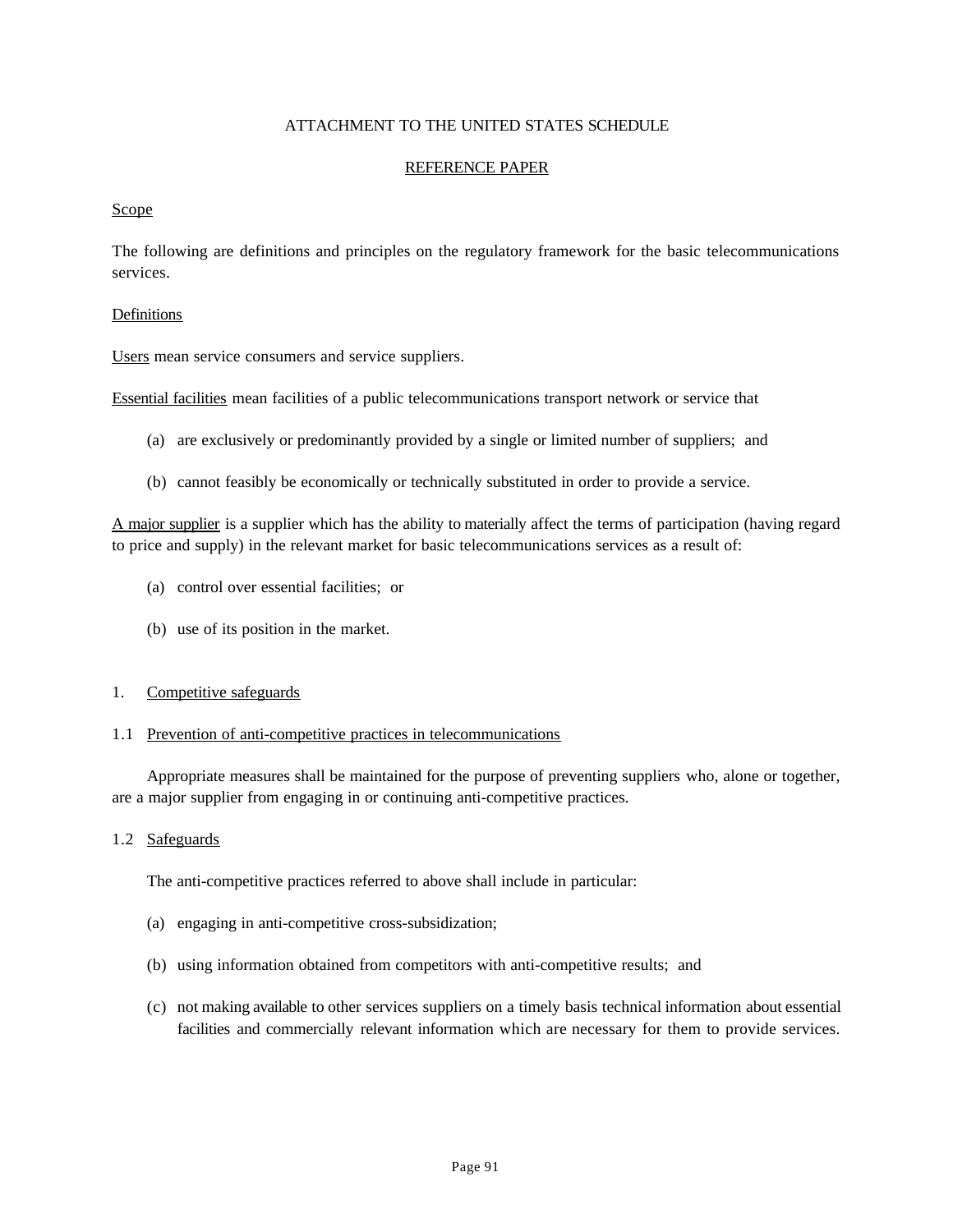### 2. Interconnection

2.1 This section applies to linking with suppliers providing public telecommunications transport networks or services in order to allow the users of one supplier to communicate with users of another supplier and to access services provided by another supplier, where specific commitments are undertaken.

## 2.2 Interconnection to be ensured<sup>26</sup>

Interconnection with a major supplier will be ensured at any technically feasible point in the network. Such interconnection is provided.

- (a) under non-discriminatory terms, conditions (including technical standards and specifications) and rates and of a quality no less favourable than that provided for its own like services or for like services of non-affiliated service suppliers or for its subsidiaries or other affiliates;
- (b) in a timely fashion, on terms, conditions (including technical standards and specifications) and costoriented rates that are transparent, reasonable, having regard to economic feasibility, and sufficiently unbundled so that the supplier need not pay for network components or facilities that it does not require for the service to be provided; and
- (c) upon request, at points in addition to the network termination points offered to the majority of users, subject to charges that reflect the cost of construction of necessary additional facilities.

#### 2.3 Public availability of the procedures for interconnection negotiations

The procedures applicable for interconnection to a major supplier will be made publicly available.

#### 2.4 Transparency of interconnection arrangements

It is ensured that a major supplier will make publicly available either its interconnection agreements or a reference interconnection offer.

#### 2.5 Interconnection: dispute settlement

A service supplier requesting interconnection with a major supplier will have recourse, either:

- (a) at any time or
- (b) after a reasonable period of time which has been made publicly known

 $26$  Rural local exchange carriers may be exempted by a state regulatory authority for a limited period of time from the obligations of section 2.2. with regard to interconnection with competing local exchange carriers.

Rural telephone companies do not have to provide interconnection to competing local exchange carriers in the manner specified in section 2.2. until ordered to do so by a state regulatory authority.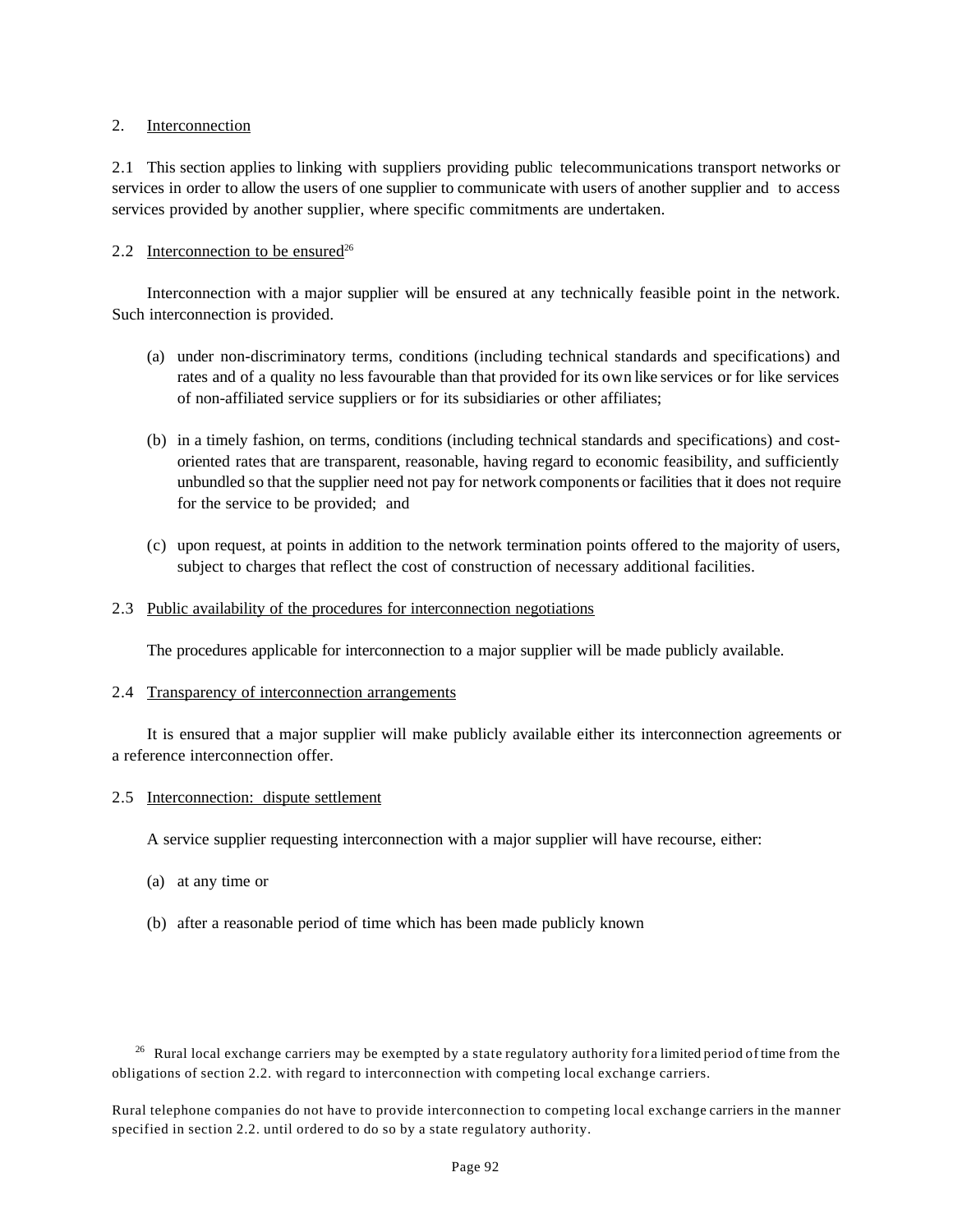to an independent domestic body, which may be a regulatory body as referred to in paragraph 5 below, to resolve disputes regarding appropriate terms, conditions and rates for interconnection within a reasonable period of time, to the extent that these have not been established previously.

#### 3. Universal service

Any Member has the right to define the kind of universal service obligation it wishes to maintain. Such obligations will not be regarded as anti-competitive *per se*, provided they are administered in a transparent, non-discriminatory and competitively neutral manner and are not more burdensome than necessary for the kind of universal service defined by the Member.

## 4. Public availability of licensing criteria

Where a licence is required, the following will be made publicly available:

- (a) all the licensing criteria and the period of time normally required to reach a decision concerning an application for a licence and
- (b) the terms and conditions of individual licences.

The reasons for the denial of a licence will be made known to the applicant upon request.

## 5. Independent regulators

The regulatory body is separate from, and not accountable to, any supplier of basic telecommunications services. The decisions of and the procedures used by regulators shall be impartial with respect to all market participants.

#### 6. Allocation and use of scarce resources

Any procedures for the allocation and use of scarce resources, including frequencies, numbers and rights of way, will be carried out in an objective, timely, transparent and non-discriminatory manner. The current state of allocated frequency bands will be made publicly available, but detailed identification of frequencies allocated for specific government uses is not required.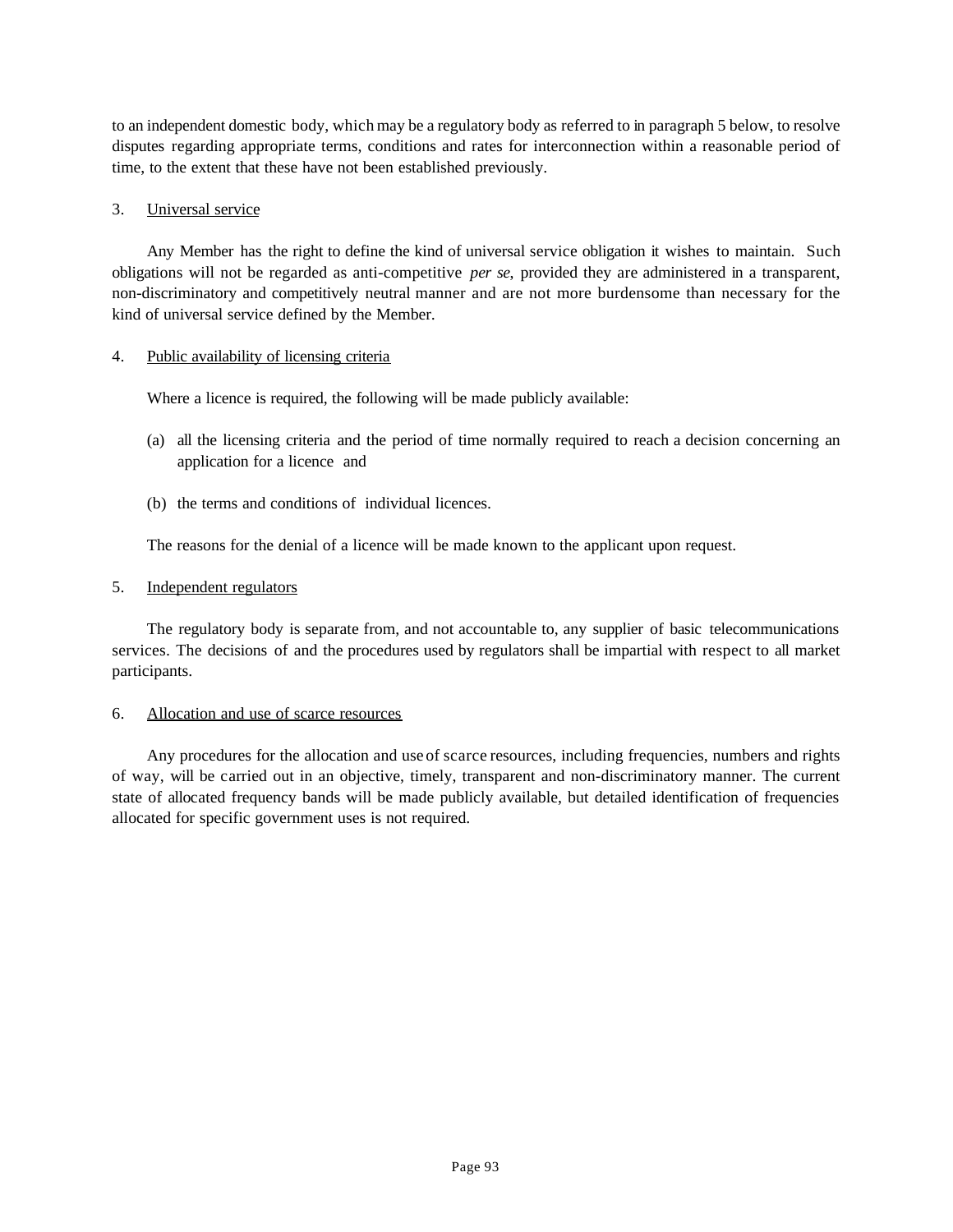## ATTACHMENT TO THE UNITED STATES SCHEDULE

#### ADDITIONAL COMMITMENTS PAPER I

- (a) Taking note of principles of federalism under the United States Constitution, recognizing that insurance has been regulated at the state government level since the beginning of insurance regulation in the United States, and further recognizing the provision of the McCarran-Ferguson Act that "[t]he business of insurance...shall be subject to the laws of the several States," the Government of the United States welcomes efforts by the National Association of Insurance Commissioners ("NAIC") to promote the harmonization of state insurance regulation, through such steps as its Accreditation Program and the preparation of model insurance laws.
- (b) The Government of the United States notes that under Accreditation Program, the NAIC selects an independent team of auditors to review the compliance of states with the laws, regulations, and regulatory and organizational practices contained in the NAIC accreditation standards. The team reports to the NAIC, which determines whether a state qualifies for accreditation under the standards. As of October 11, 1994, 37 states were accredited by the NAIC through this program.
- (c) The Government of the United States notes that NAIC Model Laws are designed to facilitate legislative and regulatory action on common problems among the states and are intended to save duplication of effort on the part of the states. Some models are adopted by all or most of the states, so there is a harmonizing effect. Some models serve as guidelines which the states may adopt, utilize or amend to fit their individual needs. Certain models have been identified as being of such import that their adoption is necessary for states to be accredited pursuant to NAIC financial regulation standards.
- (d) The Government of the United States encourages the NAIC to continue its effort to work with state governments on these programs.
- (e) Recognizing principles of federalism, the long history of state regulation of insurance in the United States, and the McCarran-Ferguson Act, and noting the concerns of regulators who seek to further increase internationalization of their insurance markets while addressing prudential concerns, the Government of the United States:
	- (i) welcomes that the NAIC in October 1993 adopted a model law on the initial entry of non-U.S. insurance providers without their prior establishment in another state, and the Government of the United States encourages the NAIC to continue and as appropriate intensify its efforts with relevant state authorities with regard to this issue;
	- (ii) would welcome consideration by the NAIC, if appropriate, of the issue of the time period for review of licensing applications of insurance providers, from the perspective that regulatory authorities should make administrative decisions on completed applications of insurance providers within a reasonable time; and
	- (iii) welcomes efforts by the NAIC to review with the states the question of citizenship requirements for the boards of directors of foreign insurance providers, and the Government of the United States encourages the NAIC to continue and as appropriate intensify its efforts with relevant state authorities within regard to this issue.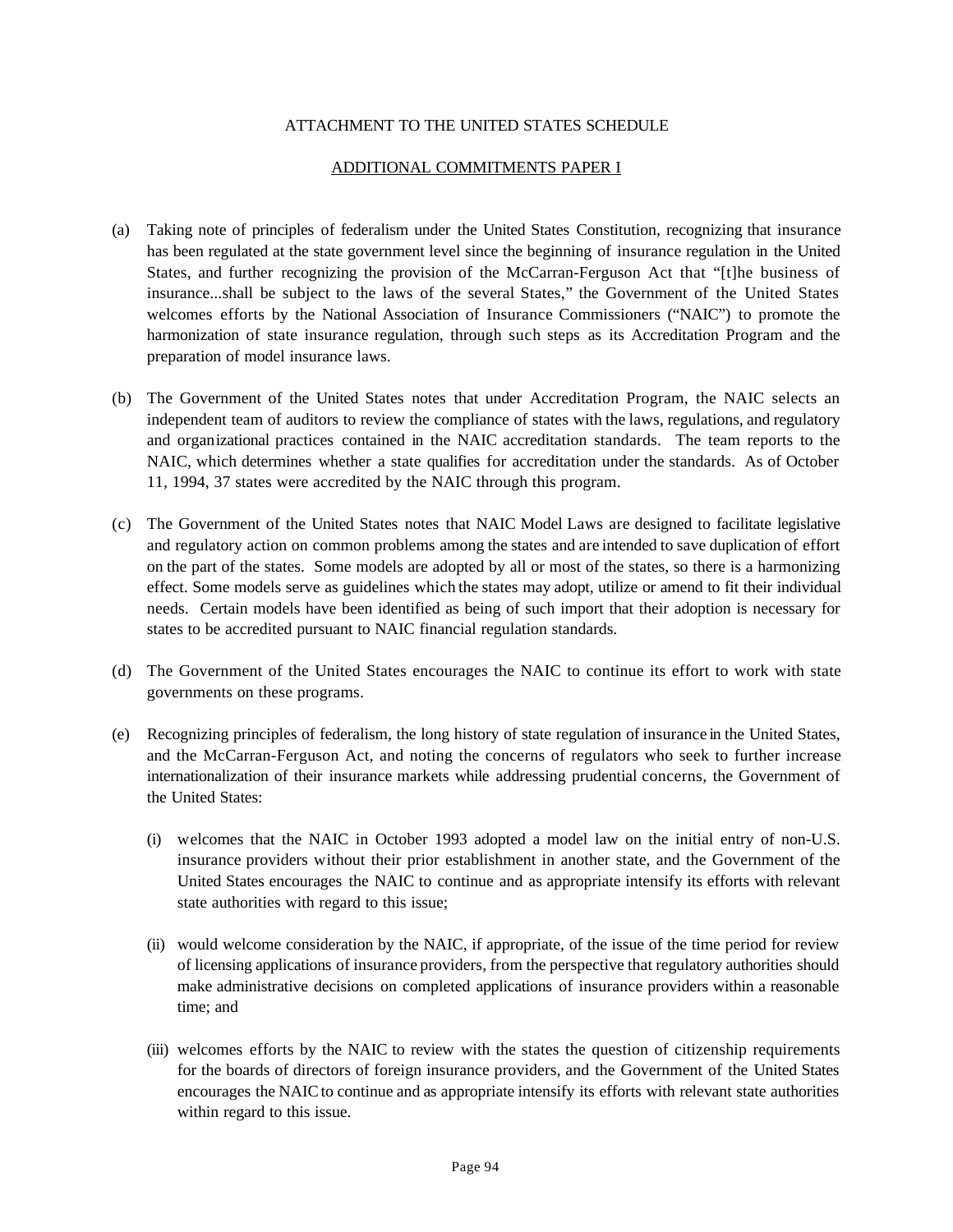(f) The Government of the United States notes the concern raised by another Member that different state regulations for foreign insurance providers on lines of products permitted, trusteed assets requirements, deposit requirements, remittance ceiling and reinsurance trust funds affect foreign insurance providers' ability to enter the insurance market of the United States.